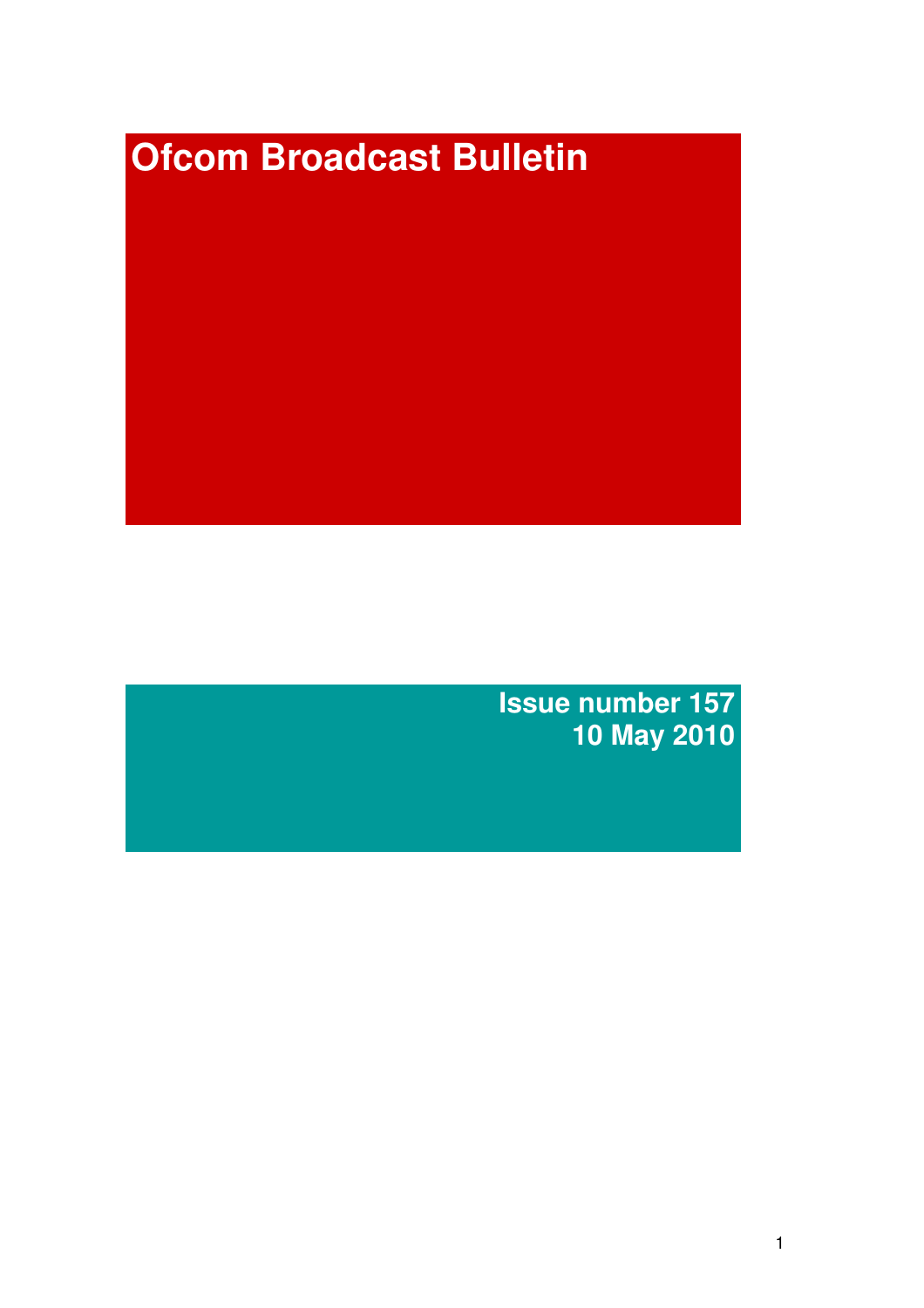# **Contents**

## Introduction 3

# **Standards cases**

## In Breach

| <b>Bang Babes</b><br>Tease Me 3, 16 January 2010, 03:20<br><b>Bang Babes</b>                          |    |
|-------------------------------------------------------------------------------------------------------|----|
| Tease Me, 17 January 2010, 00:30                                                                      | 5  |
| The Pad<br>Tease Me, 26 February 2010, 11:45<br><b>The Pad</b><br>Tease Me 3, 27 February 2010, 11:45 | 10 |
| <b>Tease Me: Earlybird</b><br>Tease Me TV (Freeview), 26 January 2010, 07:15                          | 14 |
| Sponsorship of Do Hanso ka Joda<br>NDTV Imagine, 4 March 2010, 21:00                                  | 18 |
| Sponsorship of Jhansi ki Rani<br>Zee TV, 8 February 2010, 20:30                                       | 20 |
| <b>Chal Sitaroon Ki</b><br>DM Digital, 18 February 2010, 13:00                                        | 22 |
| <b>Retention of recordings</b><br>BEN TV, 26 November 2009                                            | 25 |
| <b>Resolved</b>                                                                                       |    |
| <b>LunchBreak</b><br>CUR1350, 5 February 2010, 13:00                                                  | 26 |

# **Access Services cases**

#### In Breach

### **Subtitling provision**

*The Box, April to December 2007 and January to December 2008 4Music/The Hits, April to December 2007 and January to December 2009* 28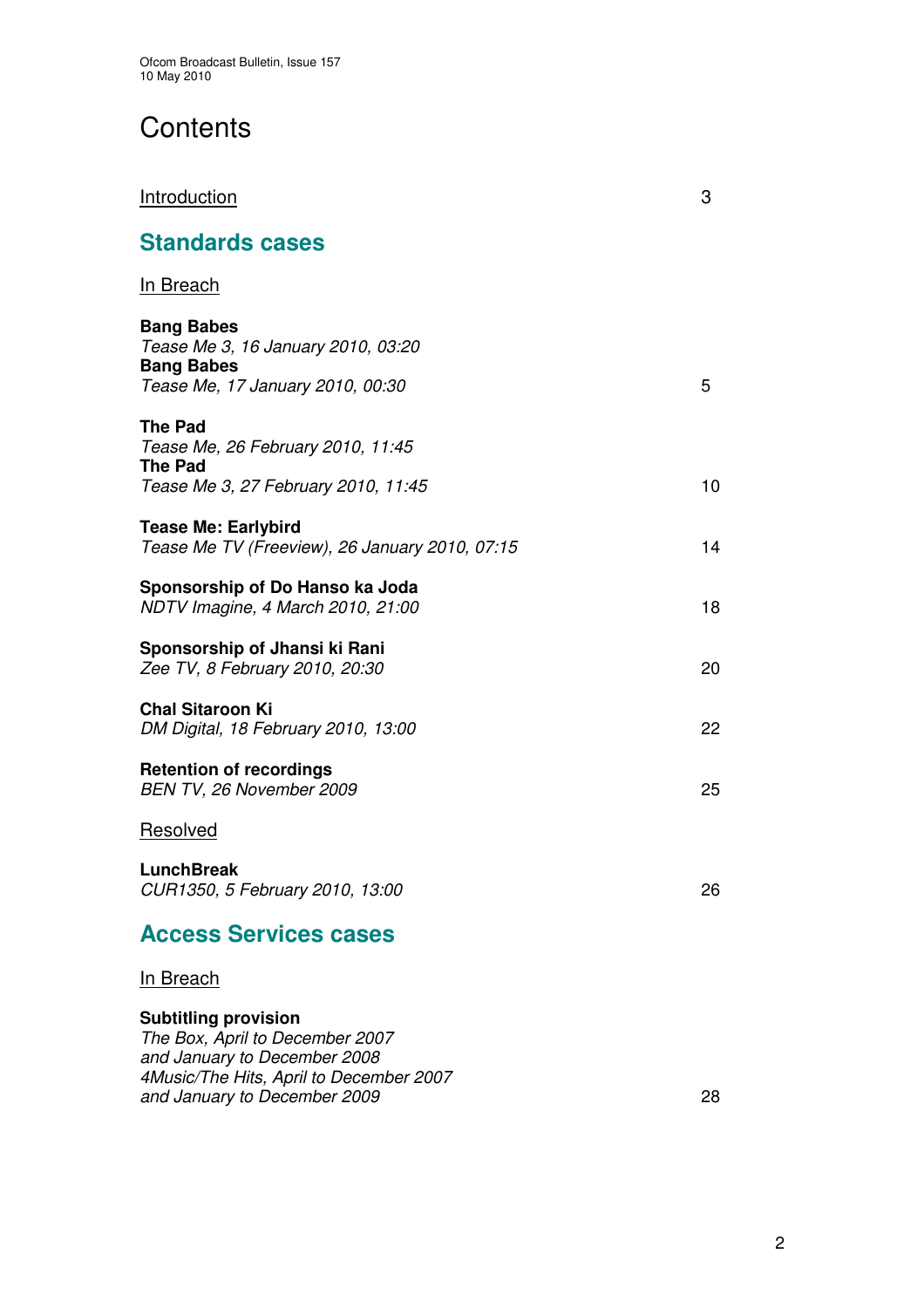# **Advertising scheduling cases**

In Breach

| <b>Advertising minutage</b><br>ITV1, 31 October 2009, 21:00<br>ITV2, 16 December 2009, 21:00                                | 30 |
|-----------------------------------------------------------------------------------------------------------------------------|----|
| <b>Advertising minutage</b><br>STV, 27 December 2009, 17:00                                                                 | 33 |
| <b>Other cases</b>                                                                                                          |    |
| Bath Radio Ltd, Brunel FM Ltd, Three Towns Radio Ltd,<br><b>Quay West Radio Ltd and BCR FM Ltd</b><br>August 2009 – present | 35 |
| Egirnado 8. Drivaov agono                                                                                                   |    |

## **Fairness & Privacy cases**

## Not Upheld

| <b>Complaint by The Auroville Foundation and the community</b><br>of Auroville made on their behalf by The Working Committee<br>of the Residents' Assembly of the Auroville Foundation<br>through its authorised representative, Mr Carel B Thieme |    |
|----------------------------------------------------------------------------------------------------------------------------------------------------------------------------------------------------------------------------------------------------|----|
| Newsnight, BBC2, 21 May 2008                                                                                                                                                                                                                       | 38 |
| Other programmes not in breach                                                                                                                                                                                                                     | 73 |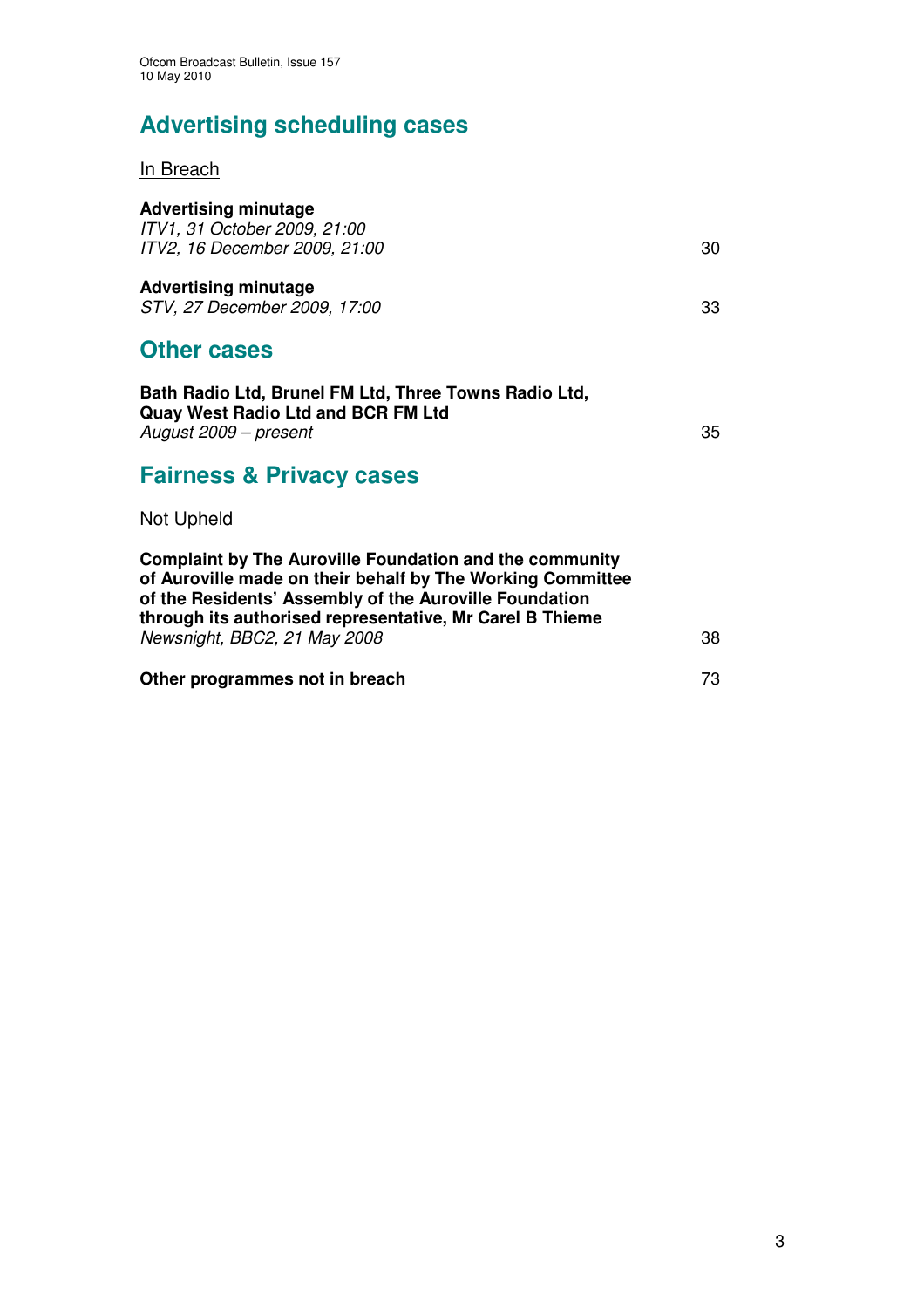# Introduction

The Broadcast Bulletin reports on the outcome of investigations into alleged breaches of those Ofcom codes which broadcasting licensees are required to comply. These include:

a) Ofcom's Broadcasting Code ("the Code") which took effect on 16 December 2009 and covers all programmes broadcast on or after 16 December 2009. The Broadcasting Code can be found at http://www.ofcom.org.uk/tv/ifi/codes/bcode/.

Note: Programmes broadcast prior to 16 December 2009 are covered by the 2005 Code which came into effect on 25 July 2005 (with the exception of Rule 10.17 which came into effect on 1 July 2005). The 2005 Code can be found at http://www.ofcom.org.uk/tv/ifi/codes/bcode\_2005/.

- b) the Code on the Scheduling of Television Advertising ("COSTA") which came into effect on 1 September 2008 and contains rules on how much advertising and teleshopping may be scheduled in programmes, how many breaks are allowed and when they may be taken. COSTA can be found at http://www.ofcom.org.uk/tv/ifi/codes/code\_adv/tacode.pdf.
- c) other codes and requirements that may also apply to broadcasters, depending on their circumstances. These include the Code on Television Access Services (which sets out how much subtitling, signing and audio description relevant licensees must provide), the Code on Electronic Programme Guides, the Code on Listed Events, and the Cross Promotion Code. Links to all these codes can be found at http://www.ofcom.org.uk/tv/ifi/codes/

From time to time adjudications relating to advertising content may appear in the Bulletin in relation to areas of advertising regulation which remain with Ofcom (including the application of statutory sanctions by Ofcom).

It is Ofcom's policy to describe fully the content in television and radio programmes that is subject to broadcast investigations. Some of the language and descriptions used in Ofcom's Broadcast Bulletin may therefore cause offence.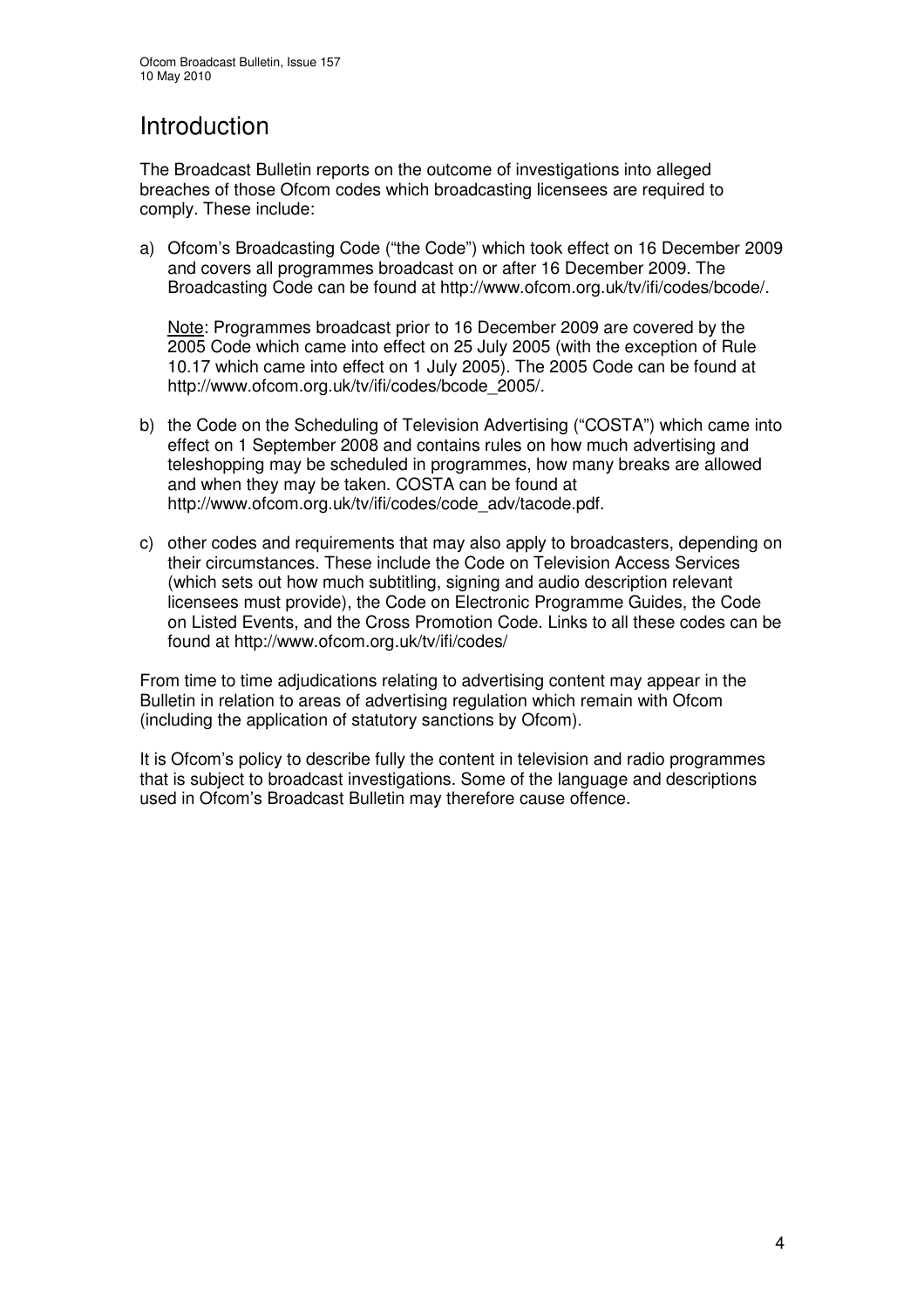# **Standards cases**

## **In Breach**

**Bang Babes** *Tease Me 3, 16 January 2010, 03:20* **Bang Babes** *Tease Me, 17 January 2010, 00:30*

#### **Introduction**

*Bang Babes* is an adult sex chat service, owned and operated by Bang Channels Limited ("Bang Channels" or "the Licensee") and available freely without mandatory restricted access on the channels Tease Me and Tease Me 3 (Sky channel numbers 912 and 959). Both channels are situated in the 'adult'section of the Sky electronic programme guide ("EPG"). These channels broadcast programmes after the 21:00 watershed based on interactive 'adult' sex chat services: viewers are invited to contact onscreen female presenters via premium rate telephony services ("PRS"). The female presenters dress and behave in a sexually provocative way while encouraging viewers to contact the PRS numbers.

Ofcom received a complaint about the following broadcasts. The complainant said that the content transmitted was too sexually explicit to be available without mandatory restricted access.

#### *Bang Babes*, Tease Me 3, 16 January 2010, 03:20

Ofcom noted that the broadcast featured a presenter who was wearing a skimpy white thong and no top. At various times during the broadcast the presenter adopted various sexual positions, including: lying on her back with her legs wide open to camera for relatively prolonged periods of time; bending over with her buttocks to camera; and pulling her buttocks apart to reveal anal and outer labial detail. While in these positions the presenter repeatedly carried out a number of sexual acts in intrusive detail, including: simulating masturbation by rubbing her thong against her genitals and touching her genitals; pouring lotion over her genitals; and spitting on her genitals. The presenter was also shown spitting and massaging saliva on her breasts, and spanking herself lightly.

#### *Bang Babes*, Tease Me, 17 January 2010, 00:30

This broadcast featured a presenter wearing a skimpy black leotard that was pulled down to reveal her breasts. During the broadcast she adopted various sexual positions, including kneeling on all fours and lying on her back. While in both positions her legs were wide open to camera for prolonged periods of time. The presenter's outer labial area was shown in close up. The presenter appeared to touch her genital area and she rubbed her underwear against her genitals. The presenter was also shown miming the performance of oral sex on a man by sucking her fingers, massaging her breasts and heavily thrusting her body as though miming sexual intercourse.

Ofcom requested comments from Bang Channels in relation to the following:

#### *Bang Babes*, Tease Me 3, 16 January 2010, 03:20

• Rule 1.18 ('Adult sex material'- material that contains images and/or language of a strong sexual nature which is broadcast for the primary purpose of sexual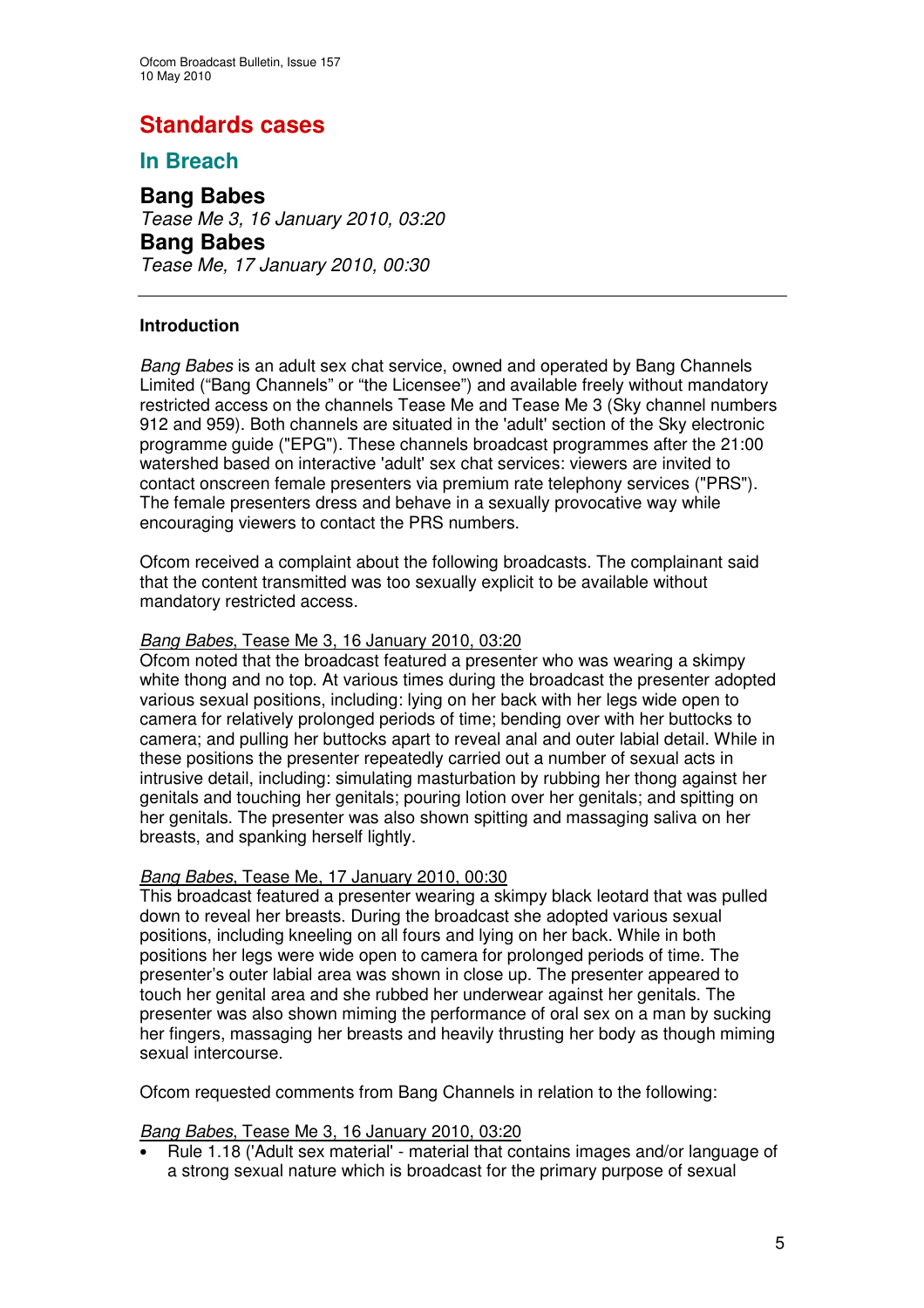arousal or stimulation - must not be broadcast at any time other than between 2200 and 0530 on premium subscription services and pay per view/night services which operate with mandatory restricted access. In addition, measures must be in place to ensure that the subscriber is an adult);

- Rule 2.1 (the broadcaster must apply generally accepted standards); and
- Rule 2.3 (offensive material must be justified by context).

#### *Bang Babes*, Tease Me, 17 January 2010, 00:30

- Rule 2.1 (the broadcaster must apply generally accepted standards); and
- Rule 2.3 (offensive material must be justified by context).

#### **Response**

In relation to each broadcast the Licensee stated the following.

#### *Bang Babes*, Tease Me 3, 16 January 2010, 03:20

The broadcaster said that it did not consider the material to be 'adult sex material' and was therefore not in breach of Rule 1.18 of the Code. With regard to Rules 2.1 and 2.3, it stated that the material was broadcast long after the watershed and justified by the context of the channel on which it appeared. It continued that the material was in line with audience expectations and with material broadcast by similar channels in the 'adult' section of the Sky EPG. Therefore the material was not in breach of these elements of the Code.

#### *Bang Babes*, Tease Me, 17 January 2010, 00:30

With regard to Rules 2.1 and 2.3, the broadcaster stated that the material was transmitted long after the watershed and justified by the context of the channel on which it appeared. It continued that the material was in line with audience expectations and with material broadcast by similar channels in the 'adult' section. Therefore the material was not in breach of these rules of the Code.

#### **Decision**

Ofcom has a duty to ensure that generally accepted standards are applied to the content of radio and television services so as to provide adequate protection from the inclusion of harmful or offensive material. In relation to generally accepted standards, including those in relation to sexual material, Ofcom recognises that what is and is not generally accepted is subject to change over time. When deciding whether or not particular broadcast content is likely to fall within generally accepted standards it is necessary to assess the character of the content itself and the context in which it is provided.

In relation to the broadcast of material of a sexual nature this normally involves assessing the strength or explicitness of the content and balancing it against the particular editorial or contextual justification for broadcasting the content. Ofcom seeks to ensure that material of a sexual nature, when broadcast, is editorially justified, appropriately scheduled and where necessary access is restricted to adults.

Broadcasters are allowed to broadcast after the watershed (and without other access restrictions) material which is of a strong sexual nature as long as it is justified by the context. However, this material must not be considered to be 'adult sex material' (i.e. it is not strong sexual images which are broadcast for the primary purpose of sexual arousal or stimulation), or BBFC R-18 rated films or their equivalent.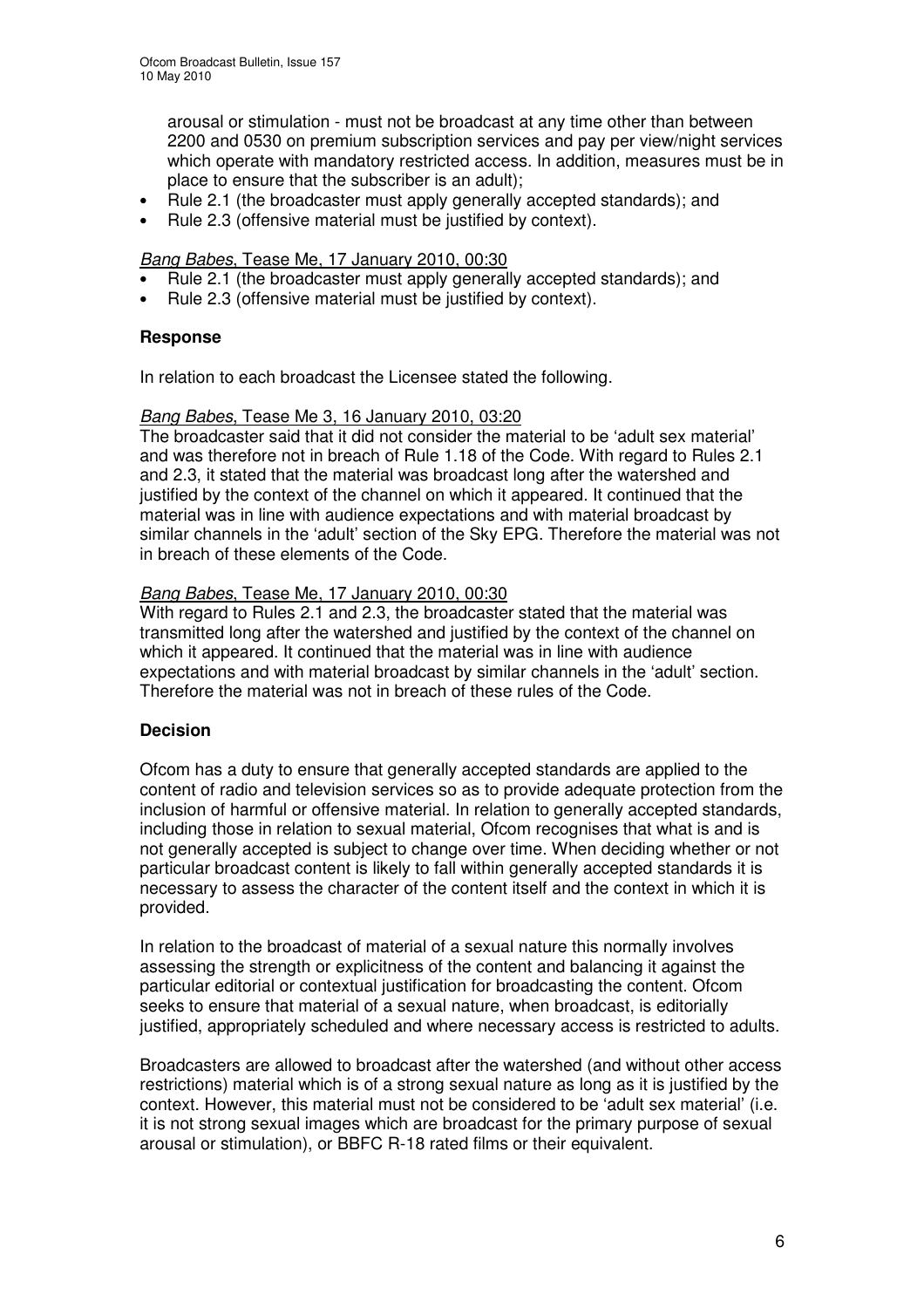Rule 1.18 of the Code requires 'adult sex material' to be broadcast only between 22:00 and 05:30, and then only if mandatory restricted access is in place. In judging whether material is 'adult sex material', and therefore is subject to this rule, broadcasters should be guided by the definitions used by the BBFC when referring to "sex-works at '18'". This has been supplemented by various decisions of Ofcom. Through a series of published findings, and published decisions of the Content Sanctions Committee, Ofcom has made clear what constitutes 'adult sex material'<sup>1</sup>.

In considering the contents of each of these programmes Ofcom asked itself two questions:

- was the content of the programme 'adult sex material'; and
- did the broadcaster ensure that the content was provided with sufficient contextual justification so as to ensure that it fell within generally accepted standards.

#### *Bang Babes,* Tease Me 3, 16 January 2010, 03:20

In relation to Rule 1.18, Ofcom examined the content of this broadcast and considered that it was of a very strong sexual nature and on some occasions contained graphic images of genital and anal detail. For example, during the broadcast the presenter was shown in intrusive detail apparently performing masturbation on herself by spitting on her genital area and repeatedly touching her genital area and rubbing her thong against her genitals. In Ofcom's opinion, a viewer could reasonably have perceived these sexual acts as real. The presenter was also shown pulling her buttocks apart to reveal her anus and extensive labial detail. Ofcom took account of the fact that the sequences were, in some cases, relatively prolonged and repeated. In Ofcom's view, the primary purpose of broadcasting this

- Sanctions decision against Satellite Entertainment Limited concerning its channel SportxxxBabes, dated 26 August 2008, http://www.ofcom.org.uk/tv/obb/ocsc\_adjud/sportxxxbabes.pdf; and
- Sanctions decision against Satellite Entertainment Limited concerning its channel SportxxxBabes, dated 26 August 2008, http://www.ofcom.org.uk/tv/obb/ocsc\_adjud/sportxxxbabes.pdf;

 $1$  For example:

<sup>•</sup> Sanctions decision against Square 1 Management Limited concerning its channel Smile TV, dated 10 July 2008, http://www.ofcom.org.uk/tv/obb/ocsc\_adjud/SmileTV.pdf;

<sup>•</sup> Breach Finding on SportxxxBabes, Ofcom Broadcast Bulletin 115, dated 11 August 2008; http://www.ofcom.org.uk/tv/obb/prog\_cb/obb115/;

<sup>•</sup> Breach Finding on SportxxxBabes, Ofcom Broadcast Bulletin 119, dated 13 October 2008; http://www.ofcom.org.uk/tv/obb/prog\_cb/obb119/;

<sup>•</sup> Sanction decision against Playboy TV UK/Benelux Limited concerning its channel Playboy One, dated 2 April 2009, http://www.ofcom.org.uk/tv/obb/ocsc\_adjud/playboytv.pdf;

<sup>•</sup> Breach Finding on Playboy One, licensed by Playboy TV UK/Benelux Limited, Broadcast Bulletin 134, http://www.ofcom.org.uk/ty/obb/prog\_cb/obb134/;

<sup>•</sup> Breach Finding on Live 960, licensed by Hoppr Entertainment, Broadcast Bulletin 149, http://www.ofcom.org.uk/tv/obb/prog\_cb/obb149/;

<sup>•</sup> Breach Finding on Bang Babes licensed by Bang Channels Limited, Broadcast Bulletin 151, http://www.ofcom.org.uk/tv/obb/prog\_cb/obb151/; and

<sup>•</sup> Breach Finding on Bang Babes, Broadcast Bulletin 152, http://www.ofcom.org.uk/tv/obb/prog\_cb/obb152/Issue152.pdf

<sup>•</sup> Breach Finding on Bang Babes, Broadcast Bulletin 153, http://www.ofcom.org.uk/tv/obb/prog\_cb/obb153/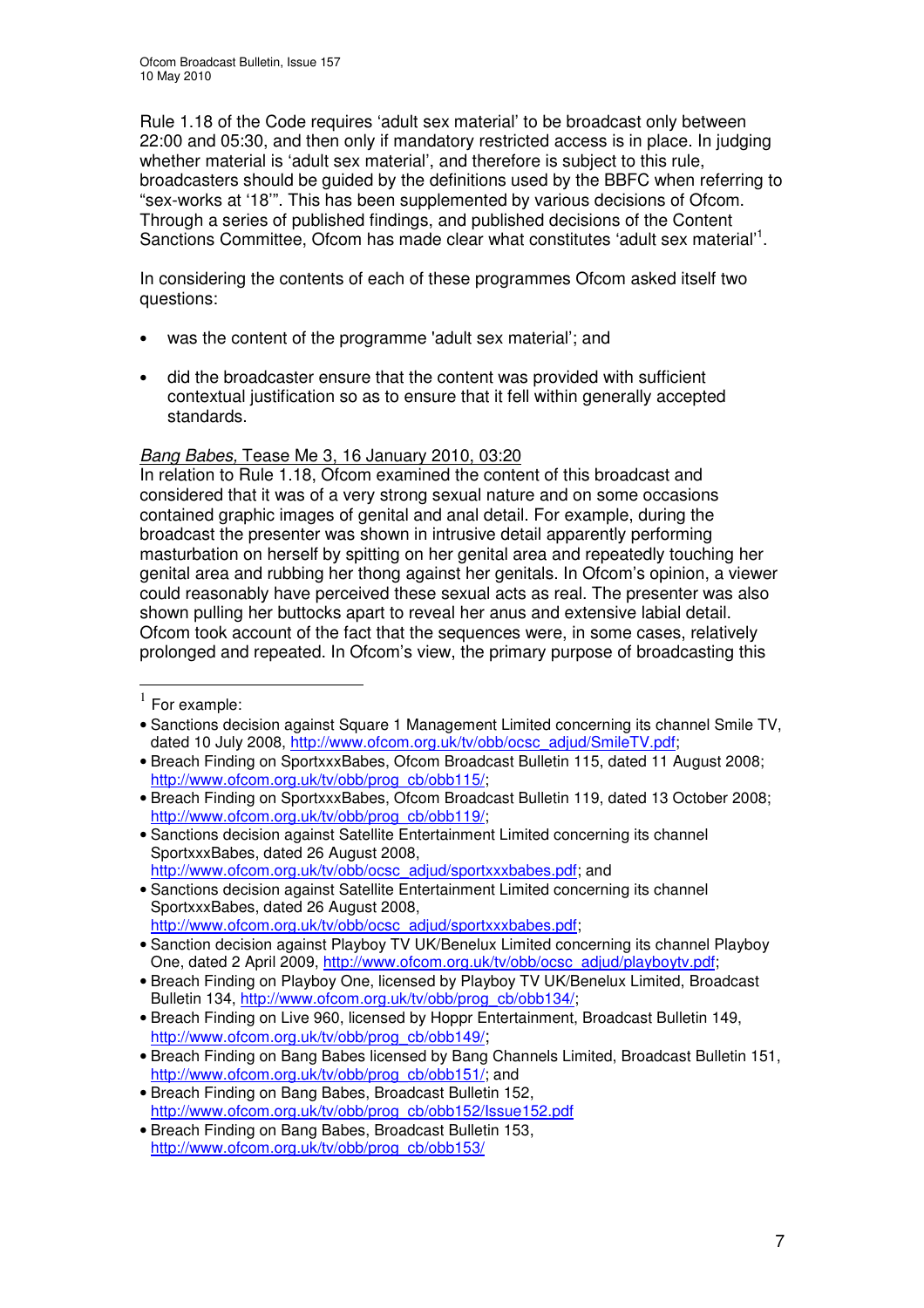material was clearly sexual arousal. Further, given the above, the material was, in Ofcom's view, of a strong sexual nature. Having assessed this programme's content and purpose, Ofcom considered that the material broadcast constituted 'adult-sex' material. Its broadcast, without mandatory restricted access, was therefore in breach of Rule 1.18.

Ofcom is concerned that the Licensee considers material, such as extensive genital and anal detail and simulated masturbation in a sexual context such as this, to be acceptable for broadcast without mandatory restricted access.

Ofcom then went on to consider whether this broadcast was also in breach of Rules 2.1 and 2.3 of the Code. In light of Ofcom's view that the programme contained material that constituted 'adult sex material' and was therefore unsuitable for broadcast without mandatory restricted access, the broadcast was clearly capable of causing considerable offence. Ofcom therefore examined the extent to which there were any particular editorial or contextual factors that might have limited the potential for offence. Ofcom noted that the programme was broadcast at 03:20, a significant time after the watershed, and that viewers also tend to expect stronger sexual material to be shown later at night. Ofcom also took account of the fact that the Tease Me 3 channel was positioned in the 'adult' section of the Sky EPG and that viewers tend to expect the broadcast of stronger sexual material on channels in this section of the EPG than would be expected to be included on other channels.

However, in this case, given the relatively prolonged and repeated scenes of a very strong sexual nature and the inclusion of graphic images of genital and anal detail (provided for the purpose of sexual arousal), the time of broadcast and location of the channel were not sufficient to justify the broadcast of the material. The material shown was so strongly sexual that it would have exceeded the likely expectation of the vast majority of the audience. Ofcom concluded that this content was clearly not justified by the context and was in breach of generally accepted standards.

This broadcast was also therefore in breach of Rules 2.1 and 2.3 of the Code.

#### *Bang Babes*, Tease Me, 17 January 2010, 00:30

Ofcom considered this broadcast in respect of Rules 2.1 and 2.3 of the Code.

In terms of the content of this broadcast, Ofcom considered these sexual images to be strong and capable of causing offence. On a number of occasions the presenter positioned herself in front of the camera with her legs wide apart for prolonged periods of time. Given the skimpy clothes the presenter was wearing and the close up nature of some shots, there were occasions when her outer labial area was shown. The presenter also appeared to simulate masturbation at various points in the broadcast, as she was seen apparently touching her genital and anal area, and rubbing her underwear against her genitals, in a sexual manner.

Ofcom therefore examined the extent to which there were any particular editorial or contextual factors that might have limited the potential for offence. Ofcom noted that the programme was broadcast well past watershed and that viewers tend to expect stronger sexual material to be shown later at night. Ofcom also took account of the fact that the channel was positioned in the 'adult'section of the Sky EPG and that viewers tend to expect the broadcast of stronger sexual material on channels in this section of the EPG than would be expected to be included on other channels.

However, in this case, given the prolonged and frequent scenes of a sexual nature and the inclusion of images of the presenters outer labial area (provided for the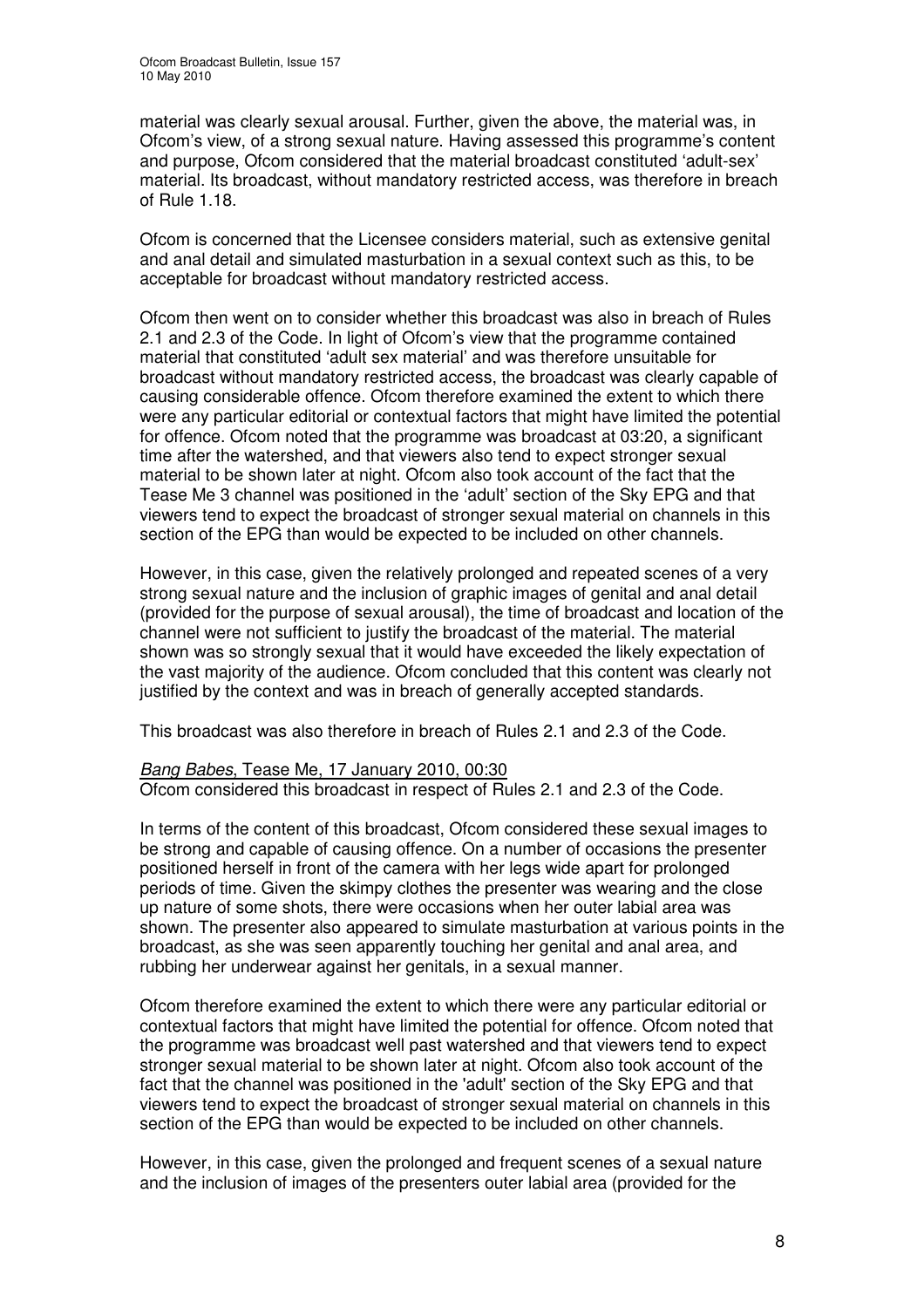purpose of sexual arousal) the time of broadcast and location of the channel were not sufficient to justify the broadcast of the material. The material shown was so strongly sexual that it would have exceeded the likely expectation of the vast majority of the audience watching a channel without mandatory restricted access at this time. Ofcom was also concerned by the degree of offence likely to be caused to viewers who might come across this material unawares. Ofcom concluded that this content was clearly not justified by the context and was in breach of generally accepted standards.

This broadcast was therefore in breach of Rules 2.1 and 2.3 of the Code.

Ofcom is presently considering the imposition of a statutory sanction against Bang Media (London) Limited and Bang Channels Limited for material transmitted between 20 June and 25 November 2009. In light of Bang Media and Bang Channels Limited's serious and/or repeated breaches of the Code and Condition 11 of their licences, and their continued transmission after 25 November 2009 of content which appears similar in nature to that which had already been found in breach of the Code, Ofcom issued them with a Direction on 12 March 2010.

As a result of the serious and repeated nature of the breaches recorded in these current findings, and those recorded against Bang Channels Limited elsewhere in this Bulletin, the Licensee is put on notice that these present contraventions of the Code are being considered for statutory sanction.

**Bang Babes, Tease Me 3, 16 January 2010, 03:20 to 03:30: Breach of Rules 1.18, 2.1 and 2.3 Bang Babes, Tease Me, 17 January 2010, 00:30 to 01:00: Breach of Rules 2.1 and 2.3**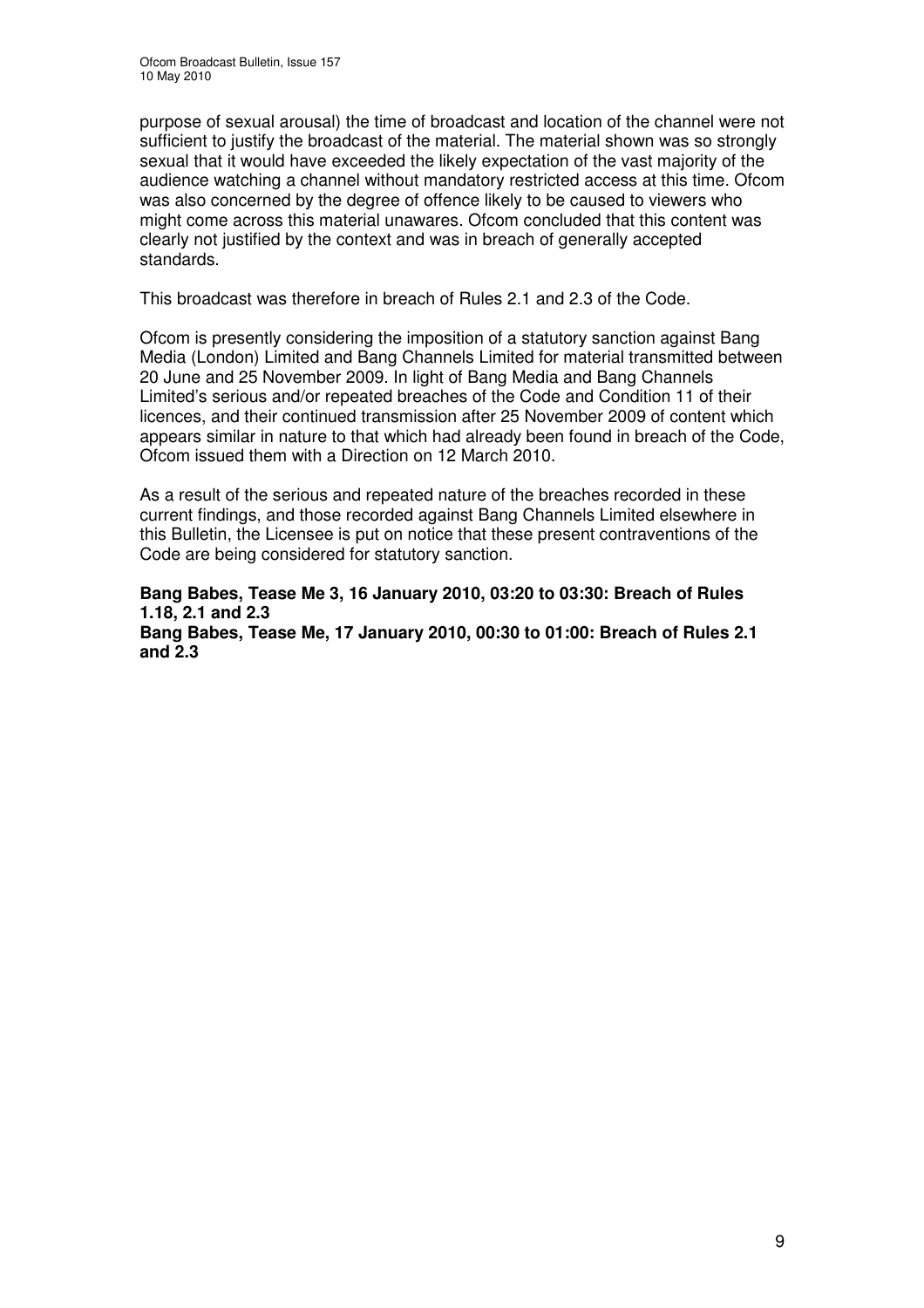**The Pad** *Tease Me, 26 February 2010, 11:45* **The Pad** *Tease Me 3, 27 February 2010, 11:45*

#### **Introduction**

*The Pad* is a televised daytime interactive chat programme broadcast without mandatory restricted access. It is broadcast on the Tease Me and Tease Me 3 channels, which are located in the 'adult' section of the Sky Electronic Programme Guide ("EPG") on channel numbers 912 and 959. The channels are owned and operated by Bang Channels Limited ("Bang Channels" or "the Licensee"). Viewers are invited to contact onscreen female presenters via premium rate telephony services ("PRS"). The presenters generally dress and behave in a provocative and/or flirtatious manner.

#### *The Pad*, Tease Me, 26 February 2010, 11:45

Ofcom received a complaint about the above broadcast. The complainant was concerned that the presenter was shown "exposing nipples on several occasions" and considered the content inappropriate for the time of broadcast.

Ofcom noted that the broadcast featured a presenter wearing a ripped, skimpy white t-shirt, and a frilly yellow G-string. During the broadcast the presenter adopted various sexualised positions for prolonged periods of time, including kneeling on all fours, and lying on her front and back with her legs open. While doing so she repeatedly thrust her pelvis and buttocks as though miming sexual intercourse. The presenter was also shown bending over and shaking her breasts to camera and while doing so a nipple was briefly revealed. The broadcast included close up and lingering shots up and down the presenter's body and various shots of the presenter's breasts and buttocks. The presenter repeatedly touched and stroked her breasts.

#### *The Pad*, Tease Me 3, 27 February 2010, 11:45

Ofcom received a complaint about the above broadcast. The complainant was concerned that the presenter was behaving in a sexual manner by "continually and repeatedly gyrating her hips, rubbing her body and genital area and massaging her breasts". The complainant considered this content inappropriate for the time of broadcast.

The broadcast featured a presenter wearing a skimpy red bra, red knickers, red stockings and white stiletto shoes. During the broadcast she was shown in various sexualised positions: on all fours, lying on her front with her legs wide open and bottom raised in the air, and lying on her side, again, with her legs wide open. While in these positions she repeatedly thrust her buttocks and pelvis as though miming intercourse. The presenter was also shown pulling down her bra strap, briefly revealing a nipple, massaging her breasts, pulling down her knickers to reveal the top of her buttocks and stroking her body suggestively. During the broadcast there were close up shots of the presenter's crotch and breasts.

Ofcom asked the Licensee for comments under Rules 1.3 (children must be protected from unsuitable material by appropriate scheduling).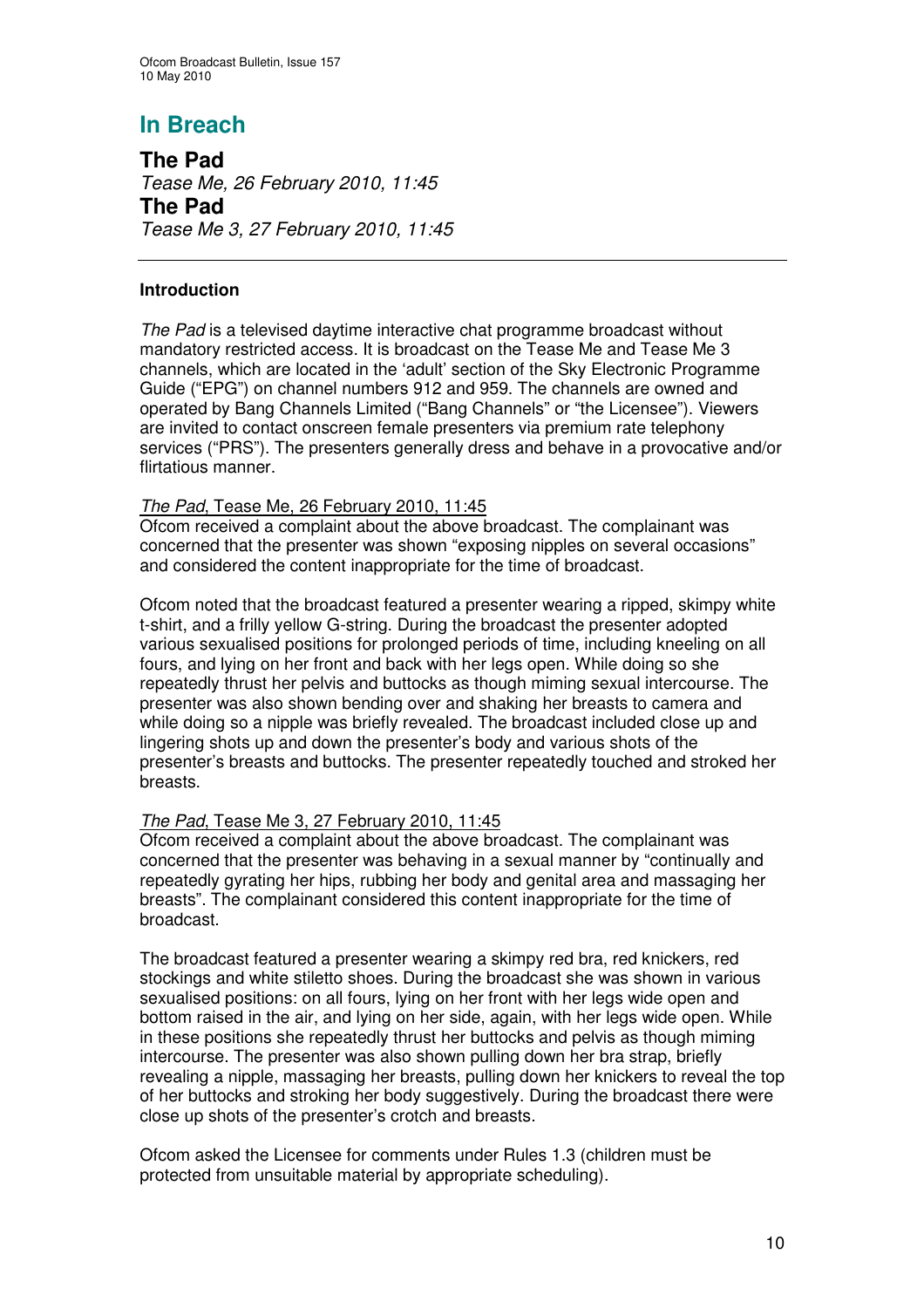#### **Response**

In relation to each broadcast the Licensee stated the following.

#### *The Pad*, Tease Me, 26 February 2010, 11:45

With regard to Rule 1.3 of the Code the Licensee said that the material was not in breach because it was broadcast on a channel in the adult section of the Sky EPG and therefore was clearly separated from children's channels. It said that the material broadcast was shown on a clearly signposted adult channel, and all Sky set top boxes come with built in parental controls. Therefore the material was scheduled appropriately.

#### *The Pad*, Tease Me 3, 27 February 2010, 11:45

With regard to Rule 1.3 of the Code the Licensee said that the material was not in breach because it was broadcast on a channel in the adult section of the Sky EPG and therefore was clearly separated from children's channels. It said that the material broadcast was shown on a clearly signposted adult channel, and all Sky set top boxes come with built in parental controls. Therefore the material was scheduled appropriately.

#### **Decision**

Rule 1.3 makes clear that children should be protected from material which is unsuitable for them by appropriate scheduling. Appropriate scheduling is judged according to factors such as the nature of the content, the nature of the channel and the time of broadcast.

Ofcom has made clear in previous published decisions what sort of material is unsuitable to be included in daytime interactive chat programmes without mandatory restricted access. These decisions were summarised in a guidance letter sent by Ofcom to daytime and adult sex chat broadcasters in August 2009, and have been clarified subsequently by further findings<sup>1</sup>. Some of these findings involved Bang Channels.

In the context of daytime interactive chat programmes where the presenters generally dress and behave in a provocative and/or flirtatious matter for extended periods in order to solicit PRS calls, the presenters should not for example appear to mimic or simulate sexual acts.

#### *The Pad*, Tease Me, 26 February 2010, 11:45

During this particular broadcast the female presenter dressed in skimpy clothing adopted various sexual positions for prolonged periods of time. The content included her kneeling on all fours and lying on her back with her legs wide open. While in these positions the presenter repeatedly thrust her pelvis and buttocks as though miming sexual intercourse. She also repeatedly touched and stroked her breasts in a sexually provocative manner.

<sup>&</sup>lt;sup>1</sup> Elite Days/Elite TV Finding in Bulletin 144 at

http://www.ofcom.org.uk/tv/obb/prog\_cb/obb144/; Top Shelf TV/Top Shelf TV Finding in Bulletin 149 at http://www.ofcom.org.uk/tv/obb/prog\_cb/obb149/; Elite Days/Elite and Elite TV Finding in Bulletin 151 at http://www.ofcom.org.uk/tv/obb/prog\_cb/obb151/Issue151.pdf; and The Pad/Tease Me 3 and Tease Me Findings in Bulletin 152 at http://www.ofcom.org.uk/tv/obb/prog\_cb/obb152/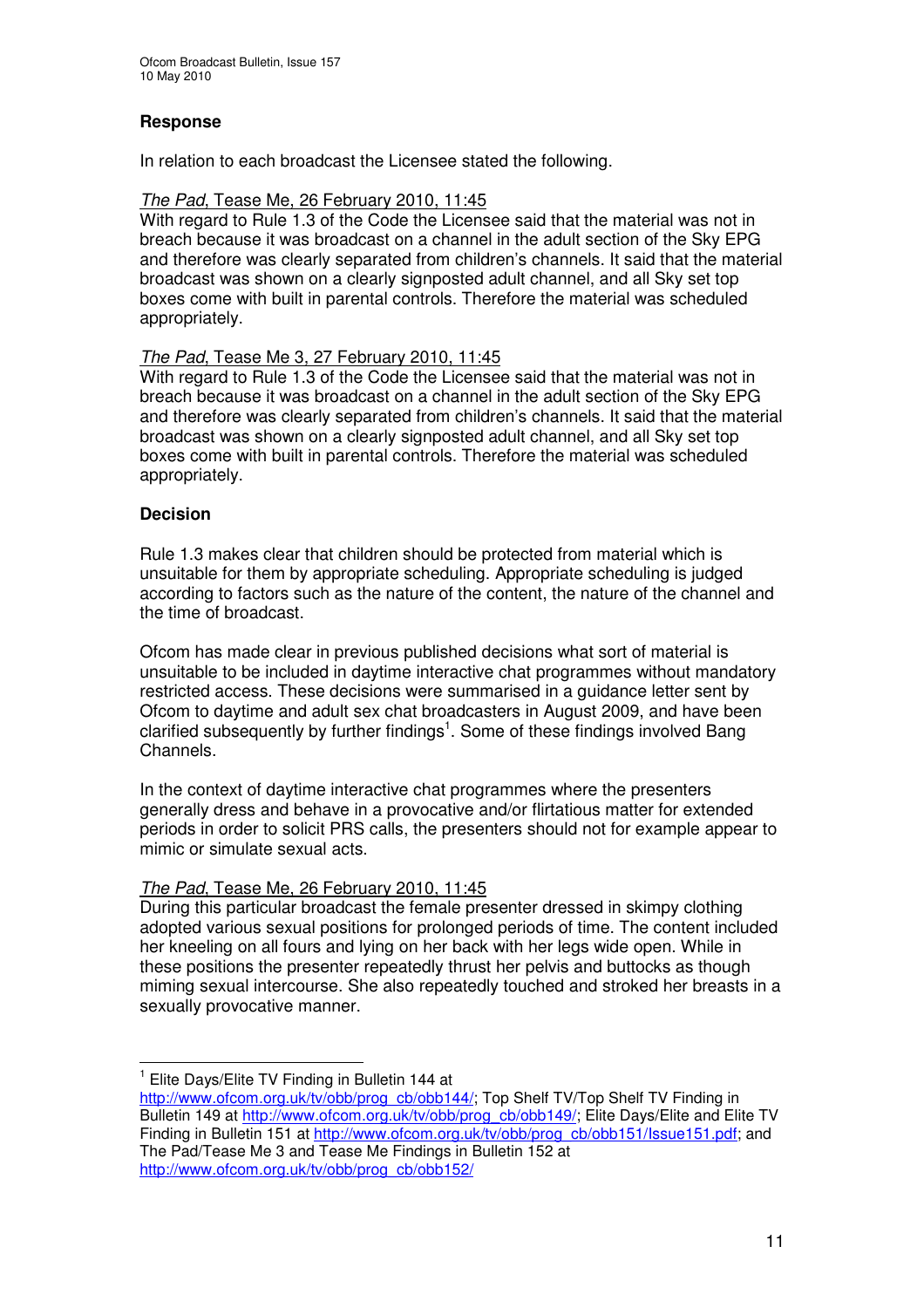#### *The Pad*, Tease Me 3, 27 February 2010, 11:45

During this broadcast the female presenter was wearing very skimpy clothing and also adopted various sexual positions for prolonged periods of time. In particular, she was shown on all fours and lying on her front with her legs wide open and her bottom raised in the air. The presenter was shown miming intercourse by repeatedly thrusting her buttocks and pelvis while in these sexual positions. She was also shown behaving in a very sexually provocative manner by massaging her breasts, pulling down her knickers to reveal the top of her buttocks and stroking her body in a suggestive manner. During the broadcast there were close up shots of the presenter's crotch and breasts.

In Ofcom's opinion the sexual imagery shown to viewers during both daytime broadcasts had no editorial context other than sexual stimulation. It was therefore not editorially justified. In Ofcom's view the repeated actions and sexual positions of the two presenters were intended to be sexually provocative in nature and the broadcast of such images was not suitable to promote daytime chat. In light of this behaviour, together with its lack of editorial justification, in Ofcom's view the material included in both broadcasts was clearly unsuitable for children.

Given the sexual nature of the content, the location of the channels Tease Me and Tease Me 3 in the 'adult' section of the EPG and the programmes' scheduling at 11:45 were not sufficient to provide adequate protection to prevent children from viewing this material. In addition, Ofcom has repeatedly made clear that the location of a channel in the 'adult' section of the Sky EPG, available without mandatory restricted access, does not in itself provide adequate protection to under-eighteens from inappropriate material shown on daytime chat channels<sup>2</sup>. Therefore this unsuitable content was not appropriately scheduled.

Therefore the broadcasts breached Rule 1.3.

Ofcom is presently considering the imposition of a statutory sanction against Bang Media (London) Limited and Bang Channels Limited for material transmitted between 20 June and 25 November 2009. In light of Bang Media and Bang Channels Limited's serious and/or repeated breaches of the Code and Condition 11 of their licences, and their continued transmission after 25 November 2009 of content which appears similar in nature to that which had already been found in breach of the Code, Ofcom issued them with a Direction on 12 March 2010.

<sup>&</sup>lt;sup>2</sup> Bang Babes 'Tease Me 2' in Bulletin 120 at

http://www.ofcom.org.uk/tv/obb/prog\_cb/obb120/; Bang Babes 'Tease Me' Finding, The Pad 'Tease Me 2' Finding and Note to Daytime and Adult Sex Chat Service Broadcasters in Bulletin 137 at http://www.ofcom.org.uk/tv/obb/prog\_cb/obb137/; Freeview promotions for Playboy in Bulletin 139 at http://www.ofcom.org.uk/tv/obb/prog\_cb/obb139/Issue139.pdf; Bang Babes 'Tease Me' and 'Tease Me 3' Finding and Elite Days Finding in Bulletin 144 at http://www.ofcom.org.uk/tv/obb/prog\_cb/obb144/Issue144.pdf; Babeworld TV Finding in Bulletin 145 at http://www.ofcom.org.uk/tv/obb/prog\_cb/obb145/; Live 960 Finding in Bulletin 149 and Top Shelf TV Finding in Bulletin 149 at

http://www.ofcom.org.uk/tv/obb/prog\_cb/obb149/; Elite Days finding in Bulletin 151 at http://www.ofcom.org.uk/tv/obb/prog\_cb/obb151/Issue151.pdf; and The Pad Findings in Bulletin 152 at http://www.ofcom.org.uk/tv/obb/prog\_cb/obb152/.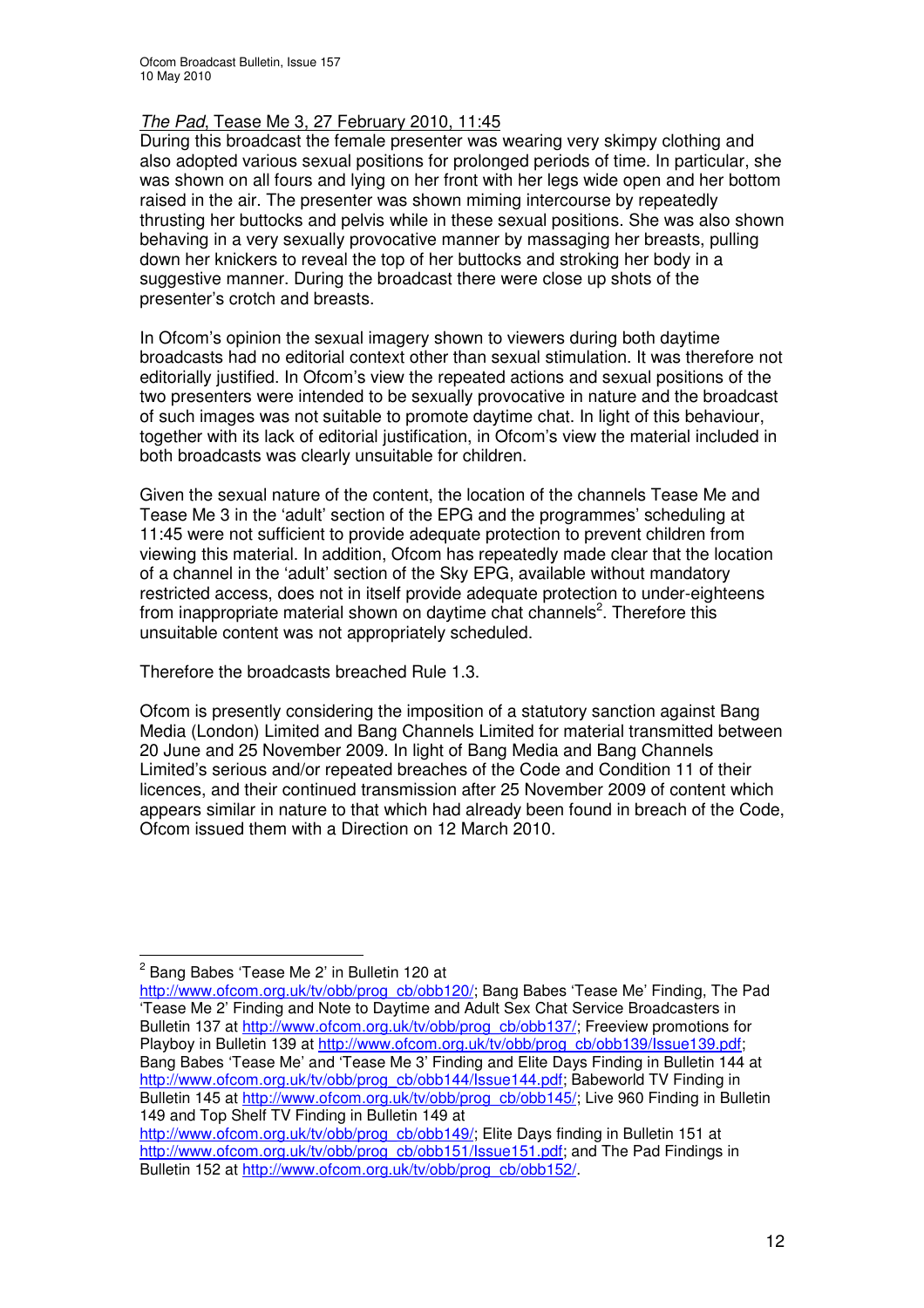As a result of the serious and repeated nature of the breaches recorded in these current findings, and those recorded against Bang Channels Limited elsewhere in this Bulletin, the Licensee is put on notice that these present contraventions of the Code are being considered for statutory sanction.

#### **The Pad, Tease Me, 26 February 2010, 11:45 to 12:15: Breach of Rule 1.3**

**The Pad, Tease Me 3, 27 February 2010, 11:45 to 12:15: Breach of Rule 1.3**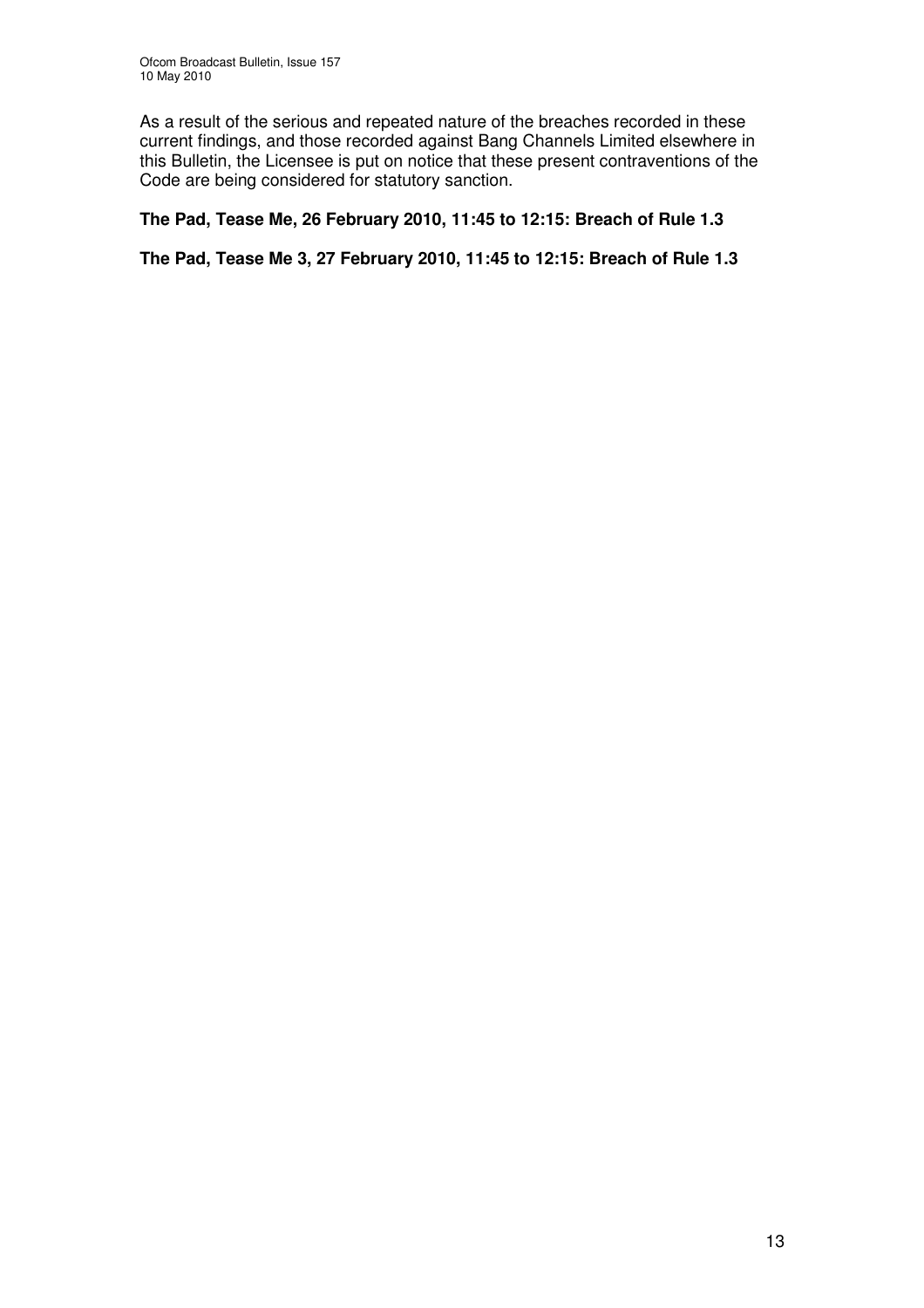## **Tease Me: Earlybird**

*Tease Me TV (Freeview), 26 January 2010, 07:15*

#### **Introduction**

*Tease Me: Earlybird* is a televised daytime interactive chat programme broadcast without mandatory restricted access. Viewers are invited to contact onscreen female presenters via premium rate telephony services ("PRS"). The presenters generally dress and behave in a provocative and/or flirtatious manner. It is part of the service known as Tease Me TV which is broadcast between 03:00 and 09:00 and located on Freeview at channel number 98. Tease Me TV on the Freeview platform is owned and operated by Bang Media (London) Ltd ("Bang Media" or "the Licensee"). Prewatershed, the channel broadcasts programmes based on interactive chat. Postwatershed, the licensee transmits adult sex chat services. All of this programming is available without mandatory restricted access.

A parent of young children complained that the content shown during the *Tease Me: Earlybird* programme of 26 January 2010 showed "an almost naked girl" who was touching herself and mimicking sex acts. He was concerned that young children could switch on the television in the morning and see this material, which he believed was inappropriate for broadcast at this time of day on this channel.

Ofcom viewed material broadcast between approximately 07:15 and 08:15 and noted that: the presenter was wearing a thin black band around her breasts, which just covered her nipples and which she tugged at intermittently whilst fondling her breasts; she wore suspenders and stockings and a skimpy thong, which at times was pulled down slightly or bunched around her genitals; the presenter's legs were at times wide apart; and, the presenter gyrated her hips and buttocks in a sexual manner, sometimes lying on her back and sometimes on all fours.

Ofcom asked Bang Media for its comments on the broadcast in respect of Rule 1.3 (children must be protected by appropriate scheduling from material that is unsuitable for them) and 2.3 (material which may cause offence must be justified by the context).

#### **Response**

With regard to Rule 1.3, Bang Media said that it did not believe the content broadcast was unsuitable for children, since it was not aimed at children and would be of no interest to them. It said that Tease Me TV on Freeview is an adult channel broadcasting material of interest to adults between 03:00 and 09:00, is clearly signposted as such and adequately separated from children's channels on the Freeview service. The licensee said that the material broadcast was not overly sexualised. It referred to a previous complaint to Ofcom about material that was broadcast on this channel, at this timeslot, that it believed was comparable and was not found in breach of the Code. It did not believe that the material involved in the current case was in any way harmful and as a consequence not in breach of Rule 1.3.

With regard to Rule 2.3, Bang Media said that the presenter did not gyrate or thrust her hips in a sexually provocative manner, the content was mildly sexual in tone and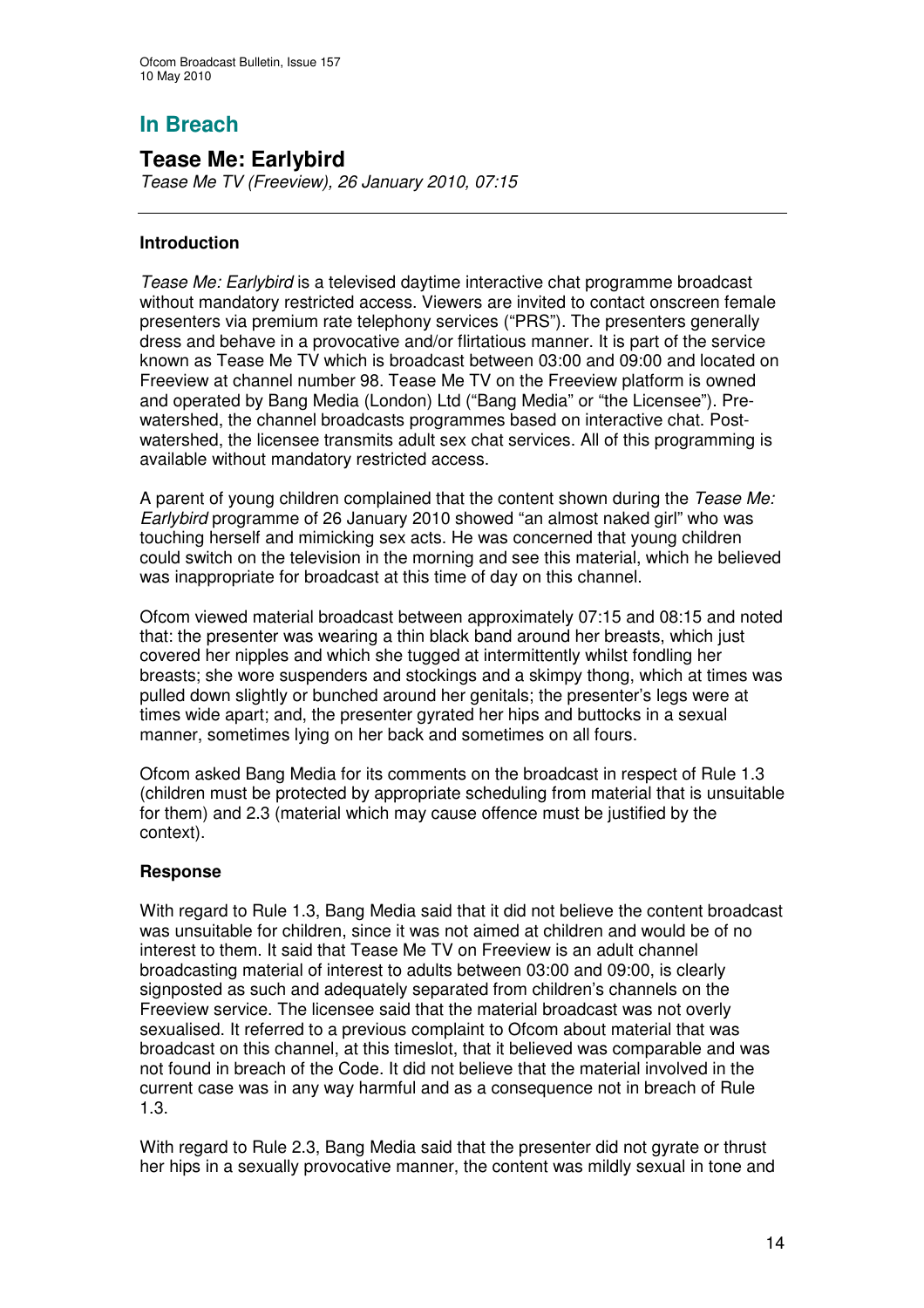not at odds with the Code. It said that the presenter's buttocks were covered and that, given the context of the broadcast, it believed the presenter's actions were justified, did not exceed generally accepted standards, or have the potential to cause harm or offence. They were therefore not in breach of Rule 2.3.

#### **Decision**

Rule 1.3 makes clear that children should be protected by appropriate scheduling from material which is unsuitable for them. Appropriate scheduling is judged according to factors such as: the nature of the content; the likely number of children in the audience taking into account such factors as school time; the start and finish time of the programme; the nature of the channel; and, the likely expectations of the audience for a particular channel or station at a particular time and a particular day. In particular, it should be noted that the watershed starts at 21:00 and ends at 05:30.

Ofcom has made clear in previous published findings<sup>1</sup> what sort of material is unsuitable to be included in daytime interactive chat programmes. These decisions were also summarised in a guidance letter sent by Ofcom to daytime and adult sex chat broadcasters in August 2009.

The behaviour of presenters for daytime chat services should not at any time appear to mimic or simulate sexual acts before the watershed. In this case, for a period of around one hour, the presenter mimicked or mimed sex acts or behaved in a sexual manner, for example adopting sexual positions by opening her legs wide and jiggling her buttocks to camera. During this time she also tugged at her knickers and played with her barely covered breasts.

Ofcom went on to consider whether the material was appropriately scheduled in light of Rule 1.3 of the Code. It first considered the nature of the content. In Ofcom's opinion the imagery shown to viewers had no editorial context other than sexual stimulation. The behaviour of the presenter and her skimpy clothing were intended to be sexually provocative in nature. It was therefore not editorially justified for broadcast at this time. We then considered the likely number of children in the audience and the time of the broadcast. Ofcom noted that this material was broadcast at a time when children are likely to be getting ready for school and may be watching television. It was therefore possible that there was the potential for children, should they be flicking through the Freeview electronic programme guide, to come across the channel unawares. Ofcom then considered the likely expectations of the audience for programmes broadcast at this time of day on a channel without mandatory restricted access. In its opinion, viewers would not expect to come across such material on this channel.

Taking into account the factors above, Ofcom concluded that the material was unsuitable for children and not appropriately scheduled so as to protect them from it. Therefore the content breached Rule 1.3 of the Code.

<sup>1</sup> These include: The Pad Tease Me, 6 November 2009, 12:00 to 13:00 and 14:00 to 15:00 Bulletin 152 at http://www.ofcom.org.uk/tv/obb/prog\_cb/obb152/; Elite Days finding in Bulletin 151 at http://www.ofcom.org.uk/tv/obb/prog\_cb/obb151/Issue151.pdf; Top Shelf TV Finding in Bulletin 149 at http://www.ofcom.org.uk/tv/obb/prog\_cb/obb149/; and Note to Daytime and Adult Sex Chat Service Broadcasters Bulletin 137 at http://www.ofcom.org.uk/tv/obb/prog\_cb/obb137/.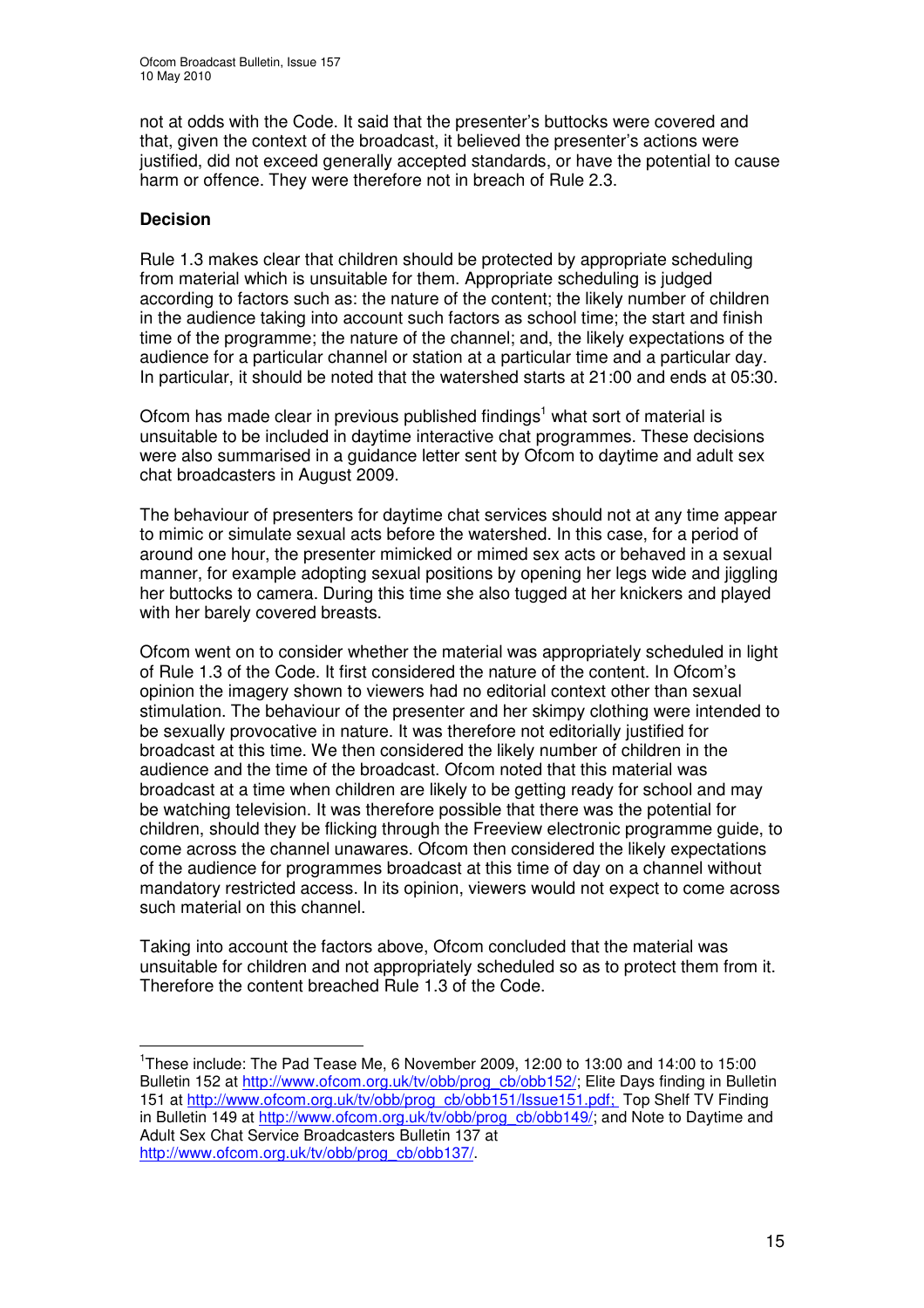Ofcom noted the broadcaster's comparison with a previous (unpublished) not uphold decision by Ofcom against the same channel from December 2009. Ofcom points out that the content of that broadcast was significantly different to that of this current complaint. The presenter's outfit on that occasion in December 2009 was a onepiece bathing costume as opposed to a thin black band across the presenter's breasts, thong and suspenders of this broadcast, and she did not behave in such a sexually provocative way.

Ofcom then went on to consider the broadcast against Rule 2.3 of the Code and whether the Licensee applied generally accepted standards. This Rule requires material which may cause offence to be justified by the context. Context includes factors such as: the service on which the material is broadcast and the time of broadcast; the likely expectation of the audience; the extent to which the nature of the content can be brought to the attention of the potential audience; and, the effect of the material on viewers who may come across it unawares.

Ofcom noted the broadcaster's assertion that the material was suitably limited for broadcast at this time of day and was not overly sexualised. However, as detailed earlier, the presenter wore skimpy clothing, and her actions (for example, gyrating her hips, adopting sexual positions, fondling her breasts, running her hands over her body and tugging at her underwear) were clearly for the purposes of sexual stimulation. In Ofcom's opinion this material was potentially offensive and therefore required justification by the context.

When broadcasting in the early morning around 7.00am, *Tease Me: Earlybird* is a daytime chat service broadcast into viewers' homes without mandatory access restrictions, pre-watershed and on a platform (Freeview) with no separate 'adult' section on the electronic programme guide.

Ofcom considered, in particular, the likely expectations of the audience and the effect of the material on viewers who may come across it unawares. This content was broadcast on a channel that is available on the Freeview platform in an area of the electronic programme guide not specifically signposted for this type of material. It is therefore quite possible for viewers to come across this material unawares: there are no warnings on the electronic programme guide or provided by *Tease Me: Earlybird*. Ofcom also noted that this material was broadcast in the early morning when many viewers choose to watch television at breakfast time. In Ofcom's view, audiences at this time of day on services available without mandatory restricted access on Freeview would not expect to see sexual imagery of this relatively strong nature to be broadcast. In Ofcom's view, the strength of this particular material went beyond the expectations of the majority of viewers of a daytime chat service.

Taking into account the factors detailed above, in Ofcom's view the material broadcast at this time on this service exceeded generally accepted standards and was in breach of Rule 2.3 of the Code.

Ofcom is presently considering the imposition of a statutory sanction against Bang Media (London) Limited and Bang Channels Limited for material transmitted between 20 June and 25 November 2009. In light of Bang Media and Bang Channels Limited's serious and/or repeated breaches of the Code and Condition 11 of their licences and their continued transmission of content which appears similar in nature to that which had been found in breach of the Code, Ofcom issued them with a Direction on 12 March 2010.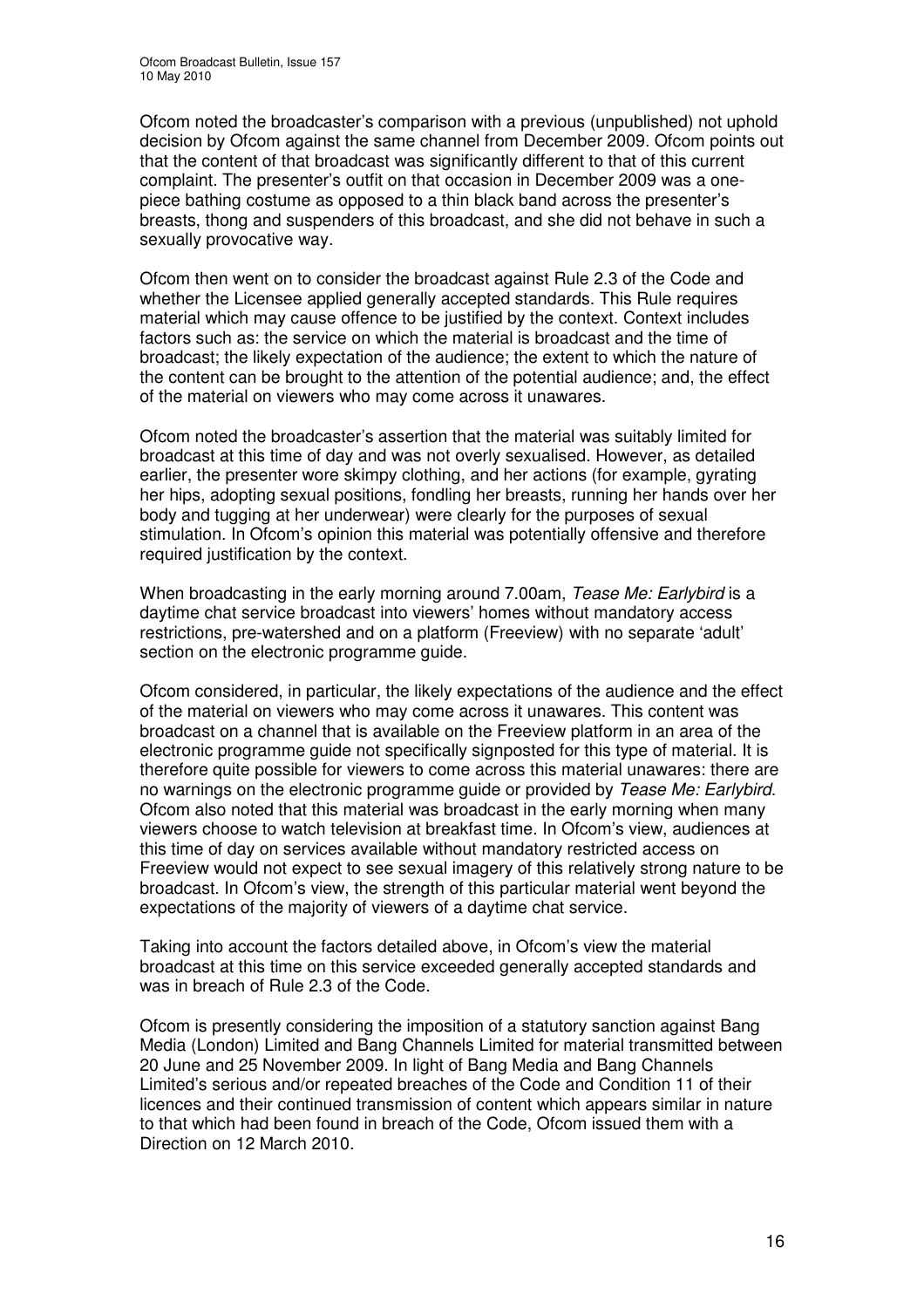As a result of the serious and/or repeated nature of the breach recorded in this current finding, and those recorded against Bang Channels Limited elsewhere in this Bulletin, the Licensee is put on notice that this present contravention of the Code is also being considered for statutory sanction.

#### **Breach of Rules 1.3 and 2.3**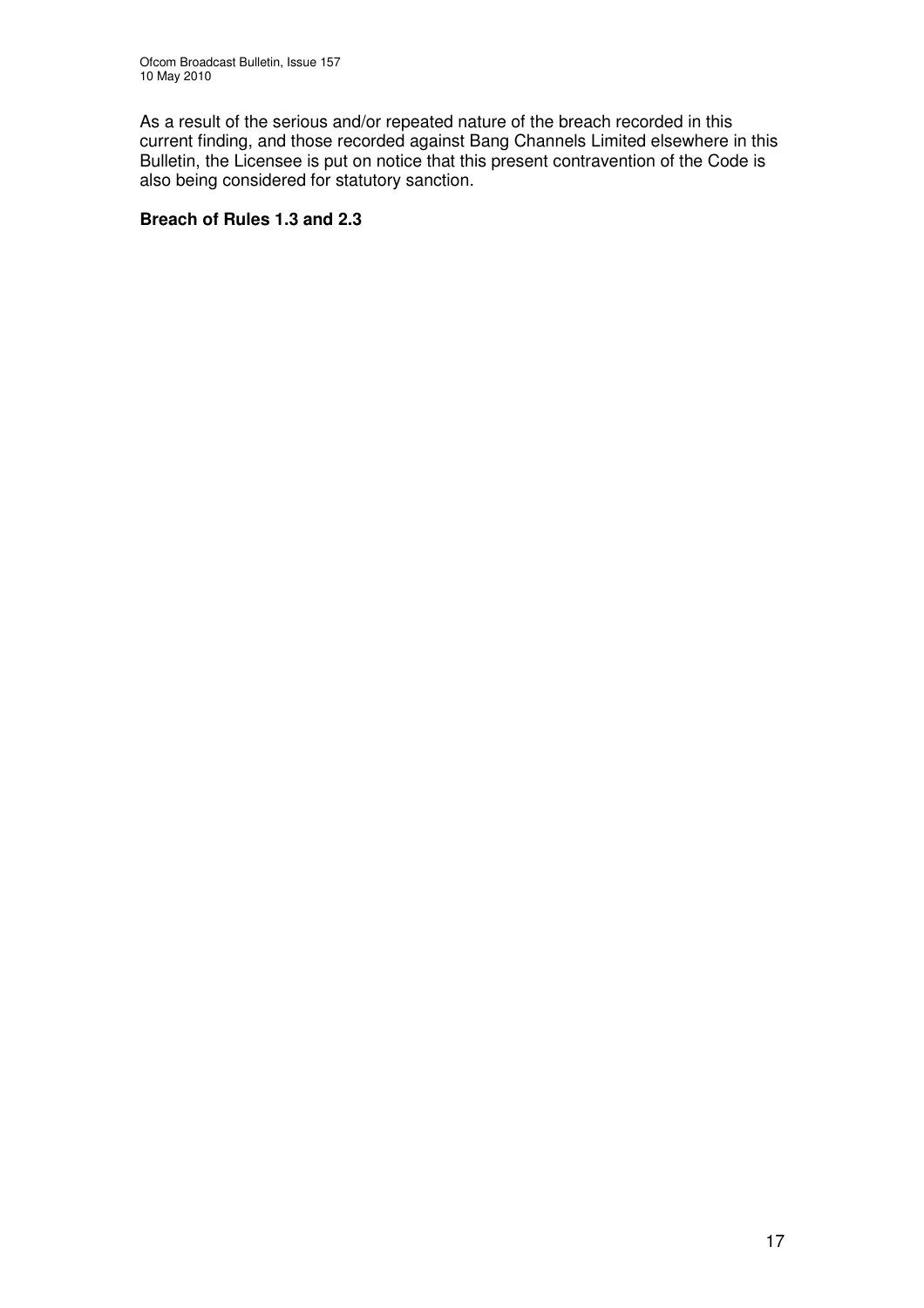# **Sponsorship of Do Hanso ka Joda**

*NDTV Imagine, 4 March 2010, 21:00*

#### **Introduction**

NDTV Imagine is a Hindi general entertainment channel. Ofcom received a complaint that the holidaymood.co.uk sponsor credit for the family drama *Do Hanso ka Joda* contained information which could be deemed to be a call to action.

On reviewing the material, we noted that the sponsor's name took the form of its website address. The sponsor credit also contained a telephone number and a caption saying: *"CALL NOW".* In addition, Ofcom noted that next to the holidaymood.co.uk logo, there were logos for the travel organisations IATA, ABTA and World Choice Fully Bonded.

Ofcom asked the broadcaster for its comments with regards to Rule 9.13 of the Code which states:

"Sponsorship must be clearly separated from advertising. Sponsor credits must not contain advertising messages or calls to action. In particular, credits must not encourage the purchase or rental of products or services of the sponsor or a third party."

This rule implements the requirements of European legislation, the Audiovisual Media Services (AVMS) Directive. The AVMS Directive states that broadcasters can only transmit a set amount of advertising per hour. Sponsorship credits are exempt from this limit and are treated as part of the sponsored programme. Therefore, to ensure that sponsorship credits are distinct from advertising, the Directive requires that sponsored programmes "shall not directly encourage the purchase or rental of goods or services, in particular by making special promotional references to those products or services".

Guidance issued by the European Commission on the interpretation of this requirement states that there should be "no explicit reference to the products or services of the sponsor during the [sponsored] programme, except where the reference serves the sole purpose of identifying the sponsor or making explicit the link between the programme and the sponsor".

Rule 9.13 prevents credits effectively becoming advertisements and therefore increasing the amount of advertising transmitted.

#### **Response**

NDTV Imagine said the logos for the travel organisations were provided as part of the overall sponsor's logo and it had accepted these as being "standard labels in the travel sector".

The broadcaster acknowledged the *"CALL NOW"* reference should not have been included. It was aware that sponsor credits should not contain calls to action, however the member of staff involved did not consider *"CALL NOW"* to be a call to action, and had therefore not referred the matter on.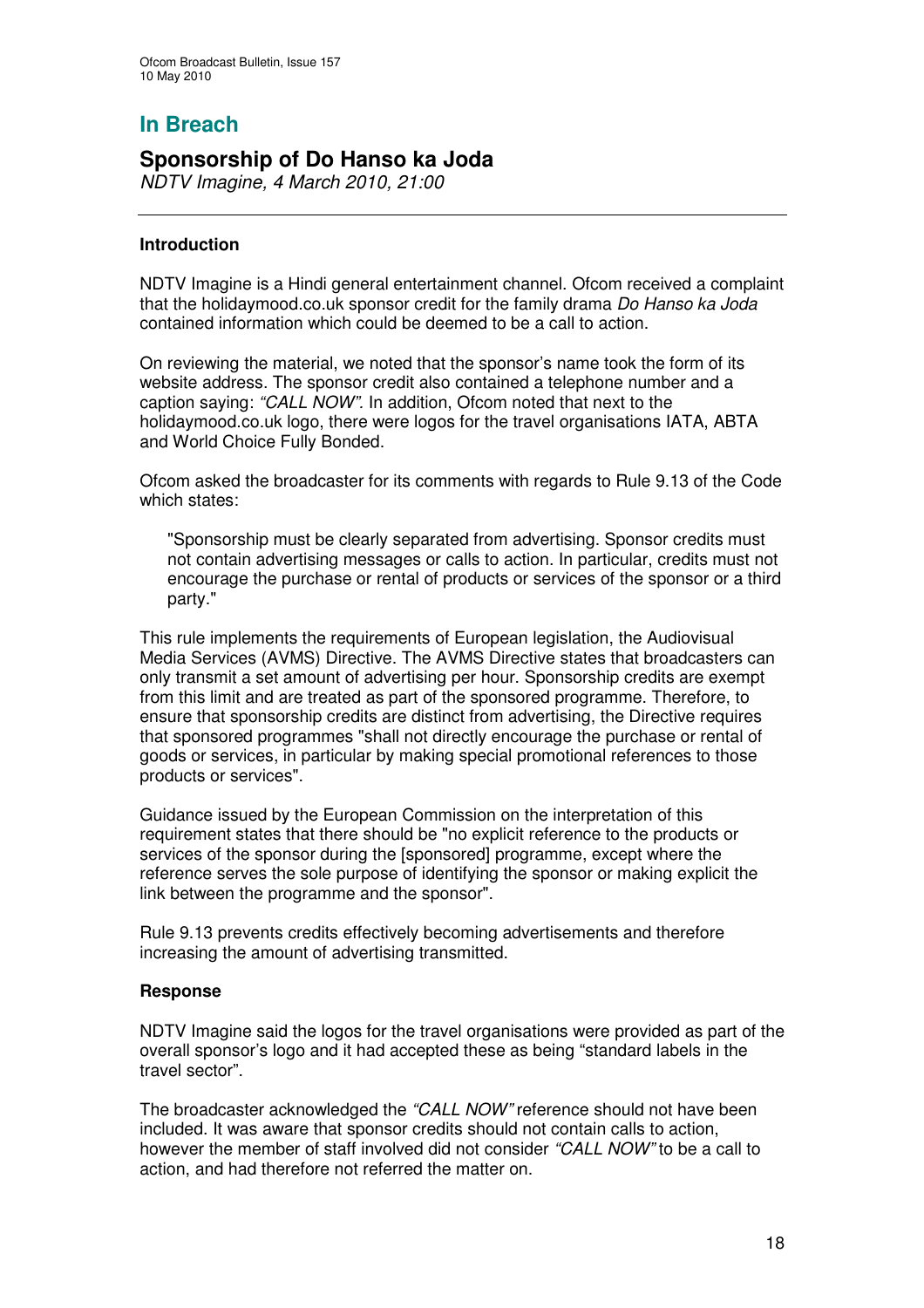The broadcaster said the inclusion of the *"CALL NOW"* reference in the credit was a human error and was not typical of its compliance procedures. To prevent any recurrence, the compliance team has now circulated very specific guidance to ensure there is no doubt about what might constitute a call to action either in sound or vision.

#### **Decision**

Ofcom's guidance on the rules relating to sponsorship states that the purpose of a sponsor credit is to inform viewers about the sponsorship arrangement between the sponsor and the programme.Credits must not directly invite the audience to contact the sponsor nor should they contain advertising messages. This has been made clear by Ofcom in a number of previous findings<sup>1</sup>.

Rule 9.13 states that sponsor credits should not contain calls to action. While basic contact details can be given in credits (such as a website address or a telephone number) to help identify the sponsor, this should not be accompanied by language which could be seen as inviting the audience to contact the sponsor.

In this case, the phrase *"CALL NOW"* included in the credit directly invited viewers to contact the sponsor and was therefore a call to action. This was in breach of Rule 9.13.

Furthermore, Ofcom could find no editorial justification for the inclusion in the credit of the logos for the travel organisations IATA, ABTA and World Choice Fully Bonded which are standard in advertising for companies within the travel industry. The inclusion of such logos is not subject to any mandatory requirement and, in Ofcom's view, served only to promote the impression of the sponsor being a reputable company. Ofcom therefore also found the inclusion of the logos to be an advertising message within the credit, in breach of Rule 9.13.

#### **Breach of Rule 9.13**

<sup>&</sup>lt;sup>1</sup> See http://www.ofcom.org.uk/tv/obb/prog\_cb/obb146/ and http://www.ofcom.org.uk/tv/obb/prog\_cb/obb130/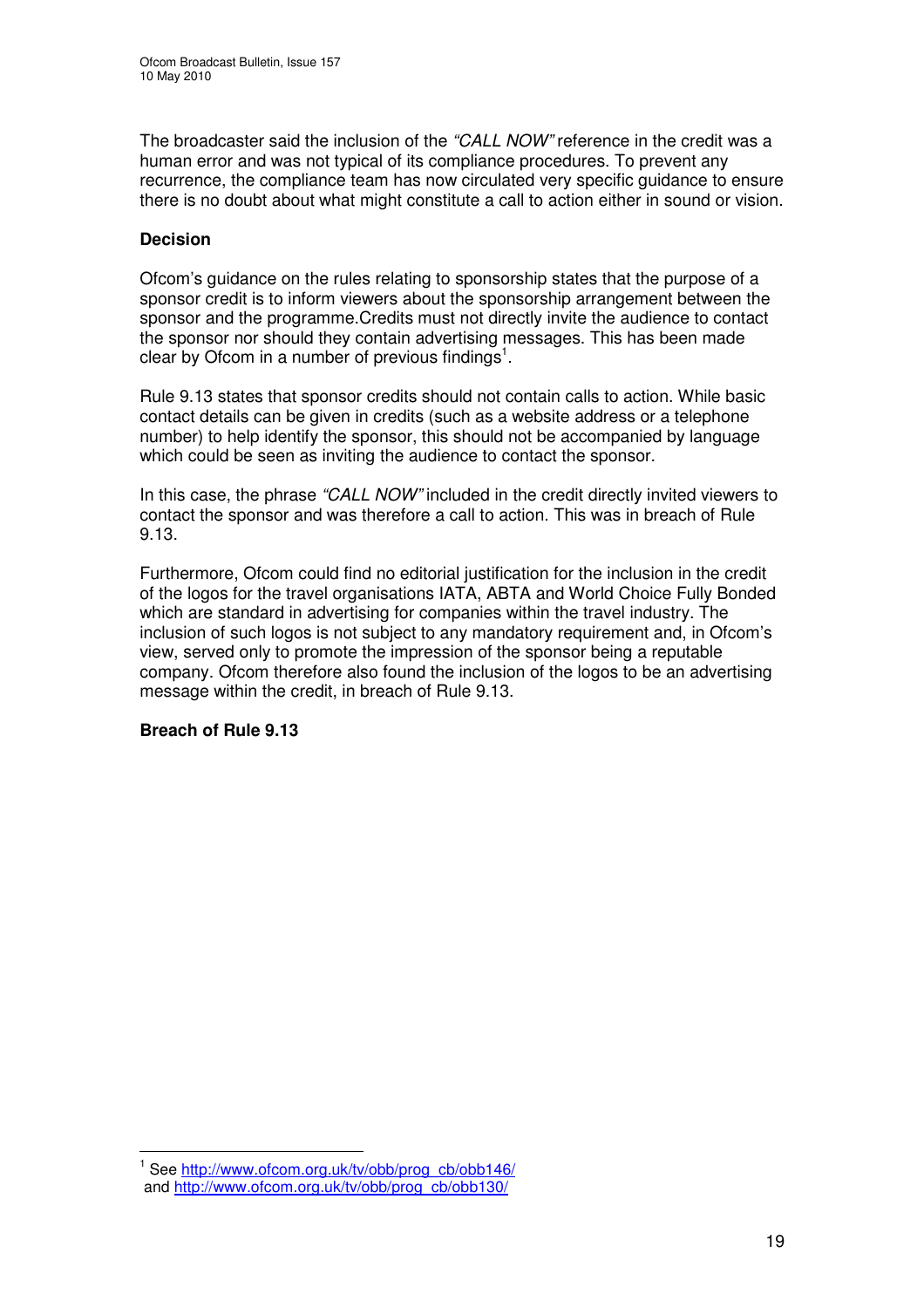## **Sponsorship of Jhansi ki Rani**

*Zee TV, 8 February 2010, 20:30*

#### **Introduction**

Zee TV is a Hindi general entertainment channel. The programme *Jhansi ki Rani* was sponsored by Raja Spices. Ofcom received a complaint that the sponsor credit included references to the sponsor's products containing "10% extra free".

Ofcom noted that five spice products were shown in the sponsor credit. On the packaging of all five products wording stating that they contained *"10% extra free"* was clearly visible. This wording was also included in a separate caption.

Ofcom asked the broadcaster for its comments with regards to Rule 9.13 of the Code which states:

"Sponsorship must be clearly separated from advertising. Sponsor credits must not contain advertising messages or calls to action. In particular, credits must not encourage the purchase or rental of products or services of the sponsor or a third party."

This rule implements the requirements of European legislation, the Audiovisual Media Services (AVMS) Directive. The AVMS Directive states that broadcasters can only transmit a set amount of advertising per hour. Sponsorship credits are exempt from this limit and are treated as part of the sponsored programme. Therefore, to ensure that sponsorship credits are distinct from advertising, the Directive requires that sponsored programmes "shall not directly encourage the purchase or rental of goods or services, in particular by making special promotional references to those products or services".

Guidance issued by the European Commission on the interpretation of this requirement states that there should be "no explicit reference to the products or services of the sponsor during the [sponsored] programme, except where the reference serves the sole purpose of identifying the sponsor or making explicit the link between the programme and the sponsor".

Rule 9.13 prevents credits effectively becoming advertisements and therefore increasing the amount of advertising transmitted.

#### **Response**

Zee TV admitted this credit should not have been broadcast. The broadcaster said this was due to human error as the member of staff who cleared the material in question was covering for a colleague who was on holiday and did not fully understand the requirements of the Code in this area. Zee TV said in the future all staff carrying out compliance checks in this area will be fully versed in the rules.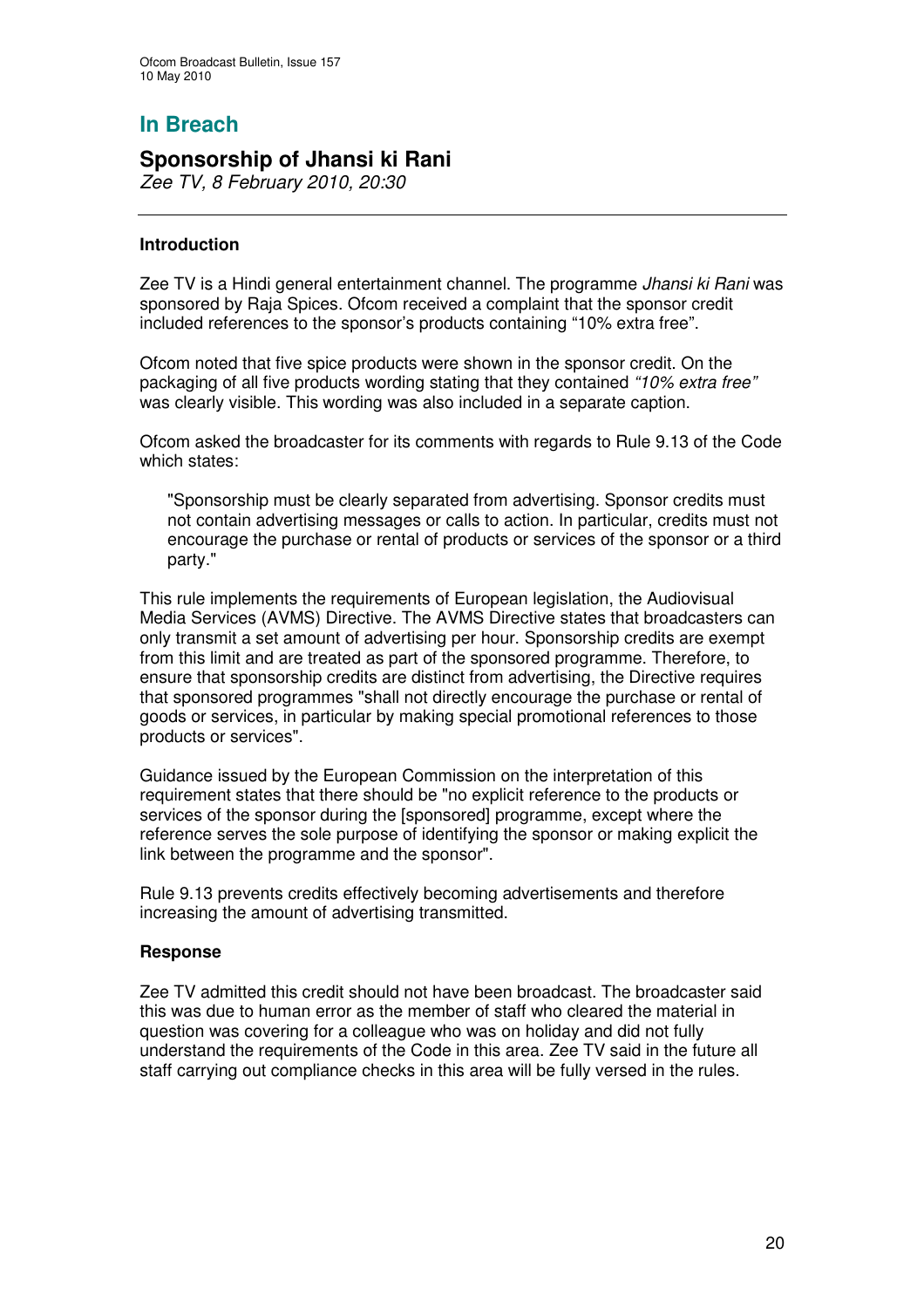#### **Decision**

The purpose of a sponsorship credit is to inform the audience when a programme is sponsored and by whom. As we have made clear in previous findings<sup>1</sup>, credits are not permitted to be advertisements and should focus on the sponsorship arrangement and not the sponsor or its goods or services.

Rule 9.13 permits a limited amount of information about the sponsor, including references to its products and services. However, credits must be distinct from advertising and not contain advertising messages such as promotional statements about the sponsor or the products or services it offers.

The reference to *"10% extra free"* was clearly promoting an offer for these products to encourage their purchase. In Ofcom's view, this was a "special promotional reference" to the sponsor's product. We are therefore recording a breach of Rule 9.13.

Furthermore, Ofcom was concerned that the broadcaster had admitted it had allowed a member of staff to take responsibility for compliance decisions without a full understanding of the Code's relevant requirements. We therefore remind Zee TV that it is a fundamental condition of its Ofcom licence to ensure that the content it transmits complies with all relevant Ofcom Codes. Ofcom does not expect a recurrence of similar issues.

#### **Breach of Rule 9.13**

<sup>1</sup> See http://www.ofcom.org.uk/tv/obb/prog\_cb/obb146/ and http://www.ofcom.org.uk/tv/obb/prog\_cb/obb130/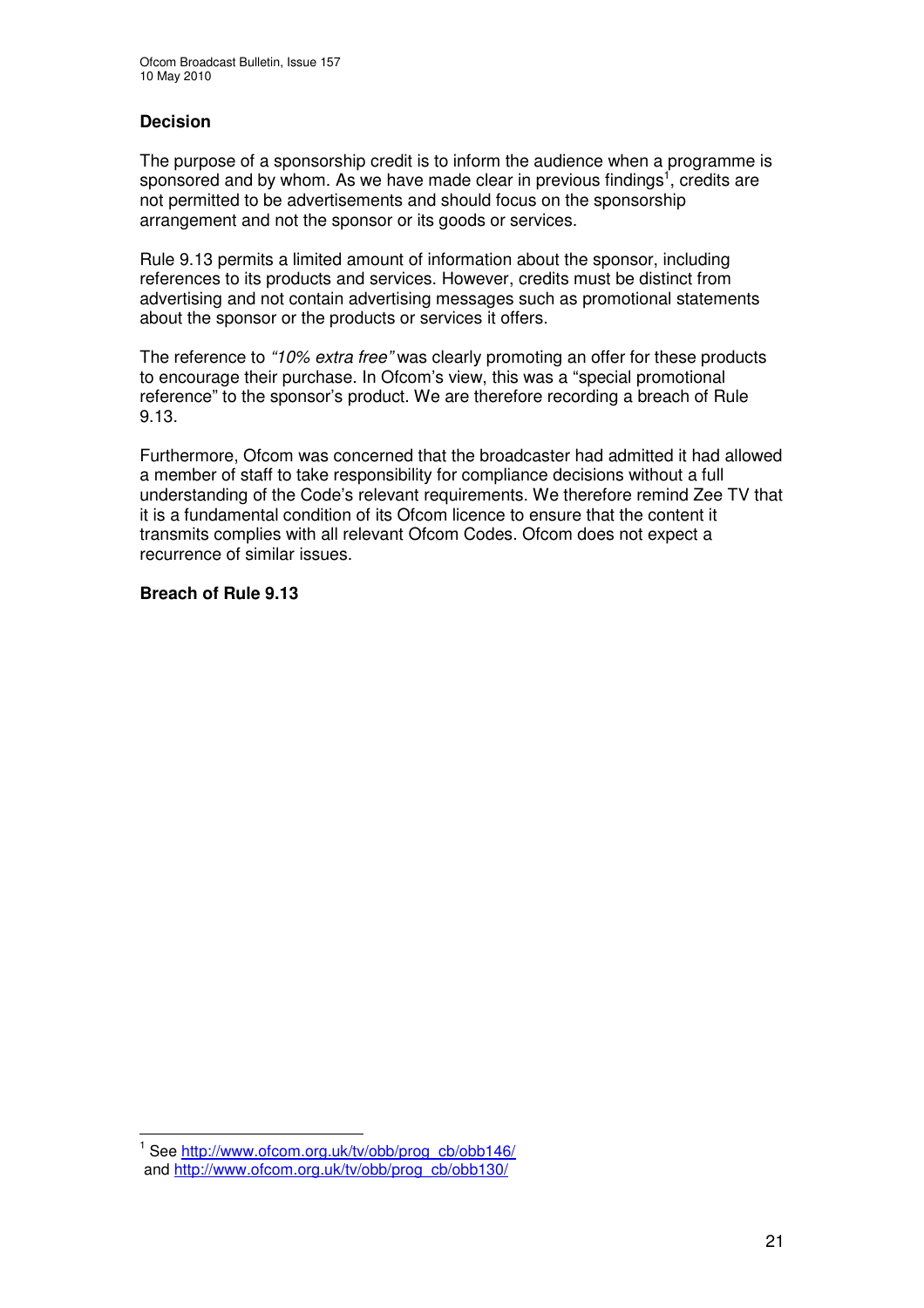#### **Chal Sitaroon Ki** *DM Digital, 18 February 2010, 13:00*

#### **Introduction**

DM Digital is a free-to-air general entertainment channel, broadcasting mainly in Urdu to the UK Asian community. The programme *Chal Sitaroon Ki*, translated as 'Actions of Stars', is a daily phone-in programme. During the programme the presenter carries out horoscope readings for members of the public based on their name and date of birth. Viewers are invited to contact the presenter via a premium rate telephony service, which is displayed on screen throughout the programme. The holder of the DM Digital licence is DM Digital Television Limited ("DM Digital" or "the Licensee").

The Code contains certain restrictions on the broadcast of material about the paranormal and related practices. In particular Rule 2.8 states that "demonstrations of exorcism, the occult, the paranormal, divination, or practices related to any of these (whether such demonstrations purport to be real or are for entertainment purposes) must not contain life-changing advice directed at individuals". The meaning of life-changing advice includes direct advice for individuals upon which they could reasonably act or rely about health, finance, employment or relationships.

Ofcom received a complaint from a viewer who was concerned that the programme contained life changing advice and health advice given by people who were not appropriately qualified.

As a result of the complaint above, on 19 February 2010 Ofcom asked DM Digital for a copy of the programme to be provided within five working days.

#### **Background**

Condition 11 of DM Digital's licence (like all TLCS licences) required that recordings of all output are retained for 60 days after transmission and that Ofcom is provided "forthwith" with any material on request.

After extensive correspondence with the Licensee, the correct recording as requested was received by Ofcom on 19 April 2010 – two months after the initial request. The information below summarises that correspondence.

On 3 March 2010 Ofcom granted an extension for the recording to be provided by 5 March 2010. On 8 March 2010 Ofcom had still not received the recording and therefore wrote to DM Digital requesting again the outstanding recording and requested DM Digital's formal comments regarding Condition 11 of its licence agreement. DM Digital then provided a recording which was supposed to be that of the 18 February broadcast. This was received by Ofcom on 9 March 2010. DM Digital apologised for the delay and explained that this was due to it moving premises so therefore its equipment was at two sites. It continued that a faulty cable meant they were unable to produce recordings within the time limit. This recording however contained only 24 minutes of material. Therefore the recording was clearly incomplete.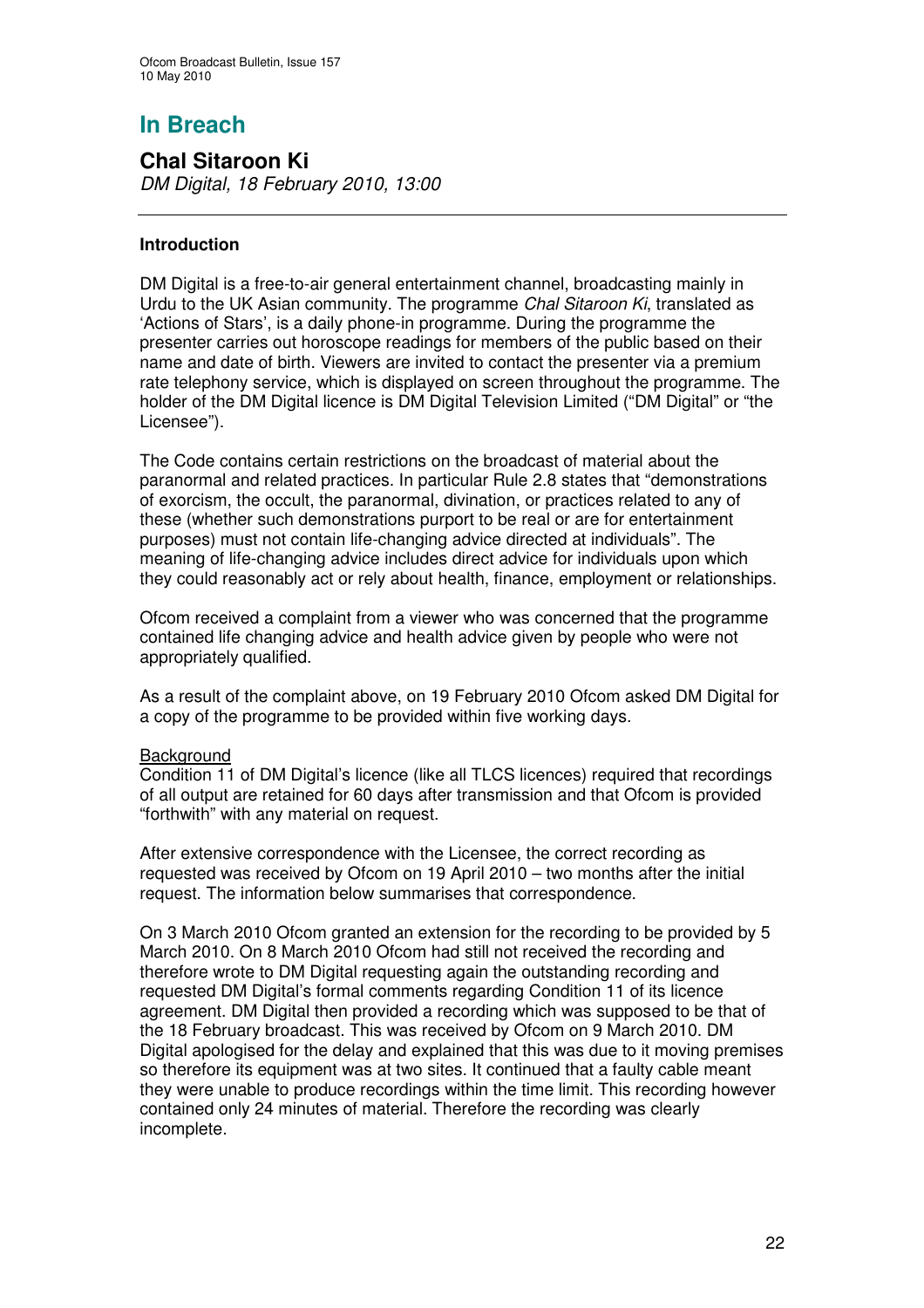On 23 March 2010, Ofcom wrote to DM Digital requesting again: a full and complete recording of the programme *Chal Sitaroon Ki*, as broadcast between 13:00 and 15:00 on 18 February 2010; and DM Digital's formal comments regarding Condition 11 of its licence agreement. The deadline for providing this material was 25 March 2010.

Ofcom received from DM Digital on 31 March 2010 a second recording which was also supposedly of the programme. However the second recording included only two minutes of content, rather than the full two hours as requested. Therefore the second recording was also incomplete. It was also apparent that the presenters in this second recording were different to the presenters shown in the first recording. Therefore the recordings were not taken from the same programme. On 12 April 2010 Ofcom informed DM Digital that the second recording received on 31 March 2010 was incomplete. Ofcom requested that a full recording be sent to Ofcom to arrive either that day or the following morning.

Ofcom had still not received this material by 14 April 2010. Therefore on this date Ofcom wrote to DM Digital again to offer one last opportunity to provide a complete recording of the programme and formal comments regarding Condition 11 of its licence agreement. The deadline for this material was 15 April 2010.

On 14 April 2010 DM Digital sent a third recording of the programme *Chal Sitaroon Ki.* This was received by Ofcom on 19 April 2010. Ofcom viewed this material and noted that it did contain a full two hour recording of a programme. However, the material did not match, in terms of the presenters, the incomplete recordings previously sent to Ofcom of this programme. Ofcom therefore wrote to DM Digital on 19 April 2010 asking it to confirm in writing that the recording received by Ofcom on 19 April 2010 was of the programme *Chal Sitaroon Ki***,** as broadcast on DM Digital on 18 February 2010, 13:00 to 15:00. DM Digital confirmed this on 20 April 2010.

Ofcom will now asses this material in light of the complaint about the nature of the advice given to viewers, and consider whether it raises any issues under the Code.

#### **Response**

Despite various requests from Ofcom, DM Digital TV did not provide any formal comments regarding Condition 11 of its licence agreement (Retention and production of recordings).

#### **Decision**

Ofcom considers breaches of Licence Condition 11 to be a serious matter. In Bulletin 153 (published 8 March 2010) Ofcom imposed a financial penalty totalling £18,000 against Springdoo Media Limited (owner of Friendly TV) and User Generated Broadcasting Limited (owner of Bedroom TV) for recurrent breaches of Licence Condition 11.<sup>1</sup>

As stated above, it is a condition of DM Digital's licence that recordings of all output are retained for 60 days after transmission and that Ofcom is provided "forthwith" with any material on request. In this case, it took DM Digital around two months to supply the complete and correct recording of the requested material. Therefore it clearly failed to respond to Ofcom's request for recordings 'forthwith'. Ofcom considers this

 $1$  Ofcom imposed financial penalties on Springdoo Media Limited and User Generated Broadcasting Limited of **£6,000** and **£12,000** respectively for breaches of condition 11 of their licences. http://www.ofcom.org.uk/tv/obb/ocsc\_adjud/springdoo.pdf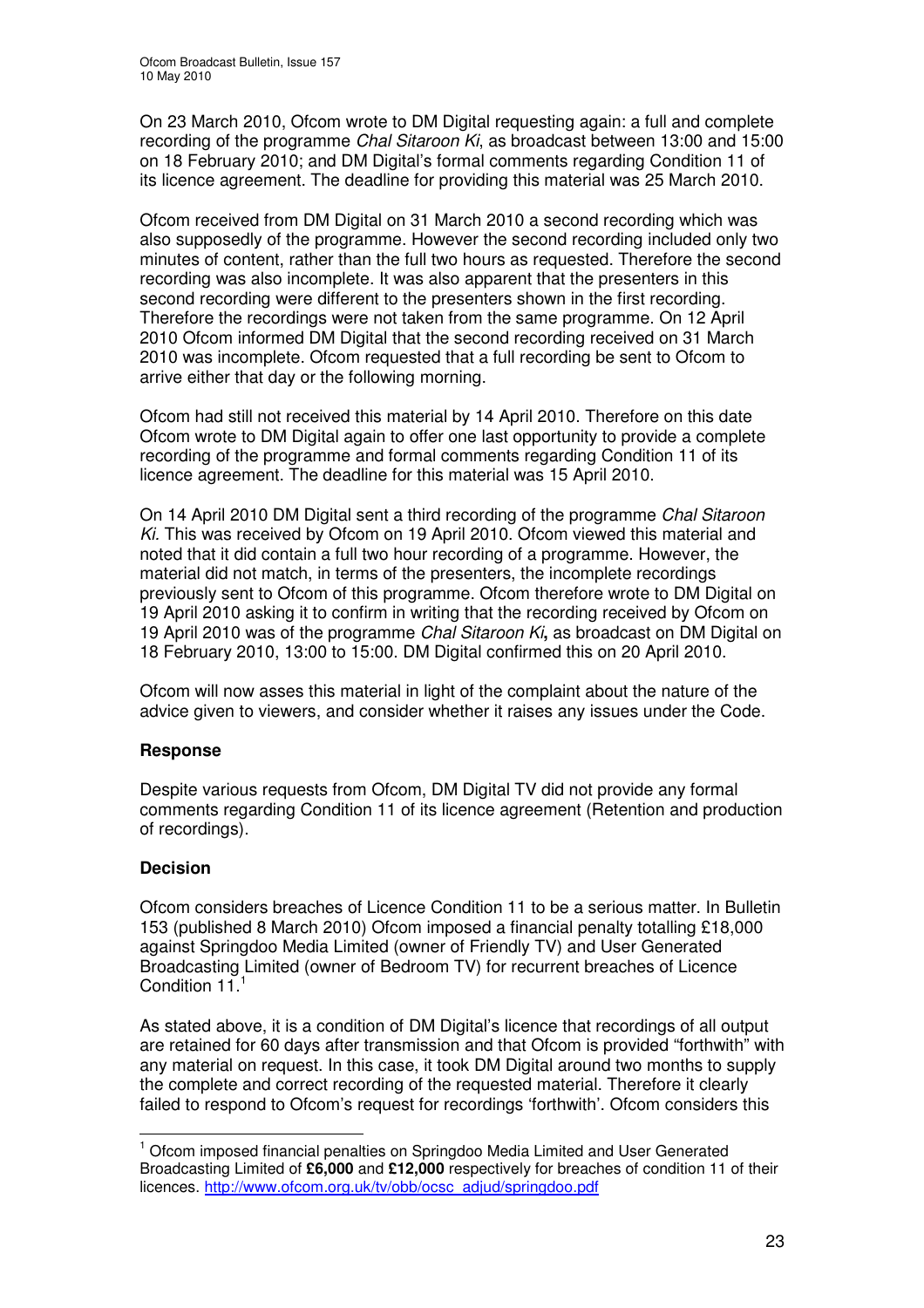to be an entirely unacceptable delay and represents a serious and significant breach of Condition 11 (Retention and production of recordings) by DM Digital. DM Digital's response to Ofcom with regards to this case has been very unsatisfactory and has wasted a disproportionate amount of the regulator's time and resources. This breach will be held on the licensee's record.

By way of background, Ofcom has previously recorded a breach of Condition 11 of DM Digital's licence for failure to provide recordings, which was published on 7 December 2009 in Broadcast Bulletin 147. Ofcom notes that DM Digital's comments in relation to that case stated that the late provision of recordings would not happen again in future. Further, Ofcom's finding clearly stated that "should these problems recur, Ofcom may consider further regulatory action".

Since the publication of Bulletin 147, and in addition to the current case, there have also been two separate instances where DM Digital has failed to provide recordings to Ofcom within the allocated five working day period. This has resulted in Ofcom wasting time and resources following these issues up with the Licensee, although Ofcom did not on those occasions record any contraventions of Condition of the DM Digital licence.

Ofcom carefully considered whether to recommend this particular case regarding DM Digital for consideration of a statutory sanction. On balance however it decided not to do so in this instance. Ofcom does however put DM Digital on notice that it must take all necessary and appropriate measures to ensure it complies with Condition 11 of its licence in the future. If there are further breaches of this nature Ofcom may consider further regulatory action.

#### **Breach of Licence Condition 11 (Retention and production of recordings)**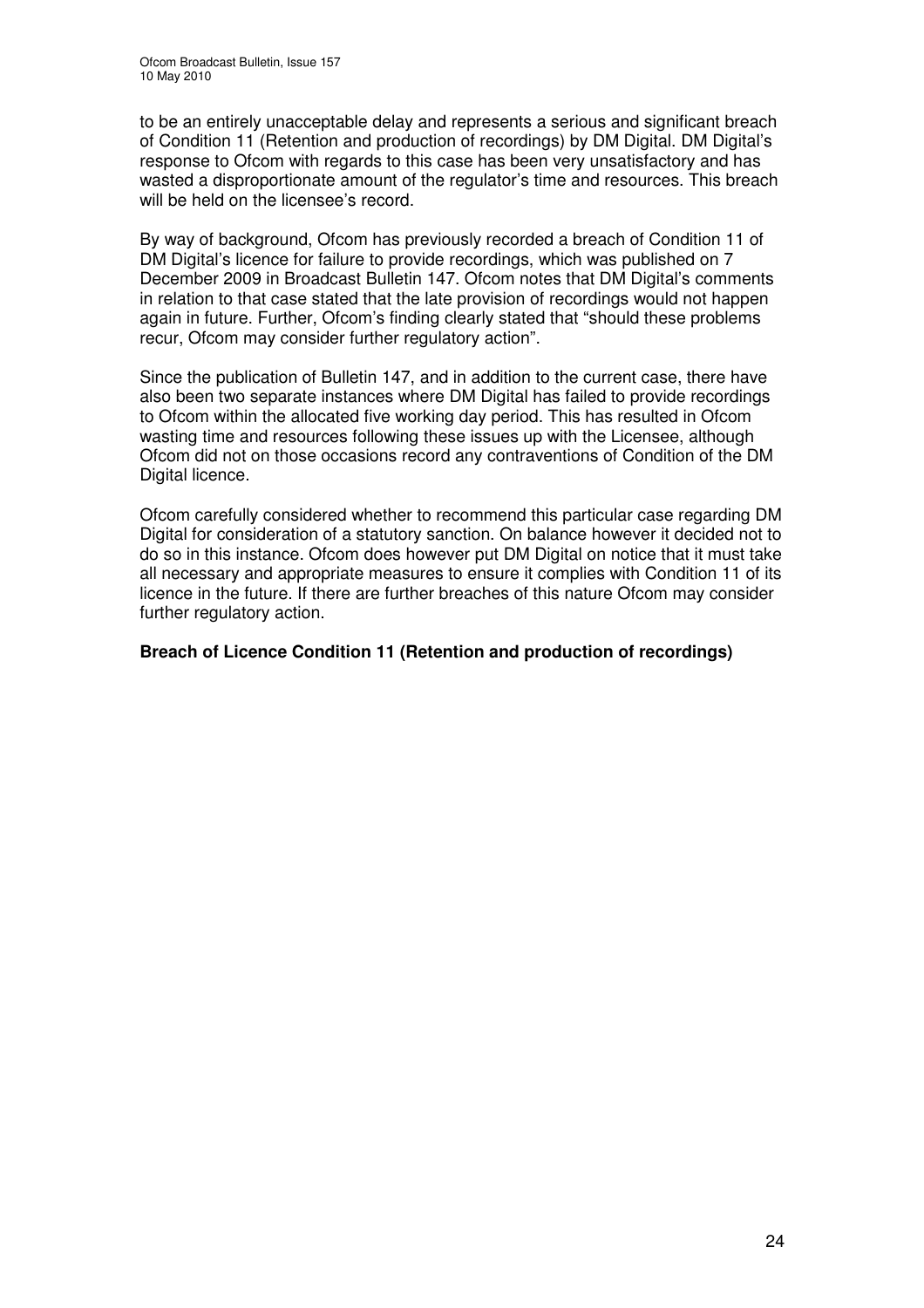## **Retention of recordings**

*BEN TV, 26 November 2009*

#### **Introduction**

BEN TV is an entertainment and news channel that broadcasts to Western Europe and parts of Asia and Northern Africa. As part of Ofcom's routine monitoring of compliance with the Code on the Scheduling of Television Advertising ("COSTA"), we asked the broadcaster to provide recordings and transmission logs (between the hours of 12:00 and 13:00) for 20, 23, 24, 25, 26 and 27 November 2009. Despite repeated requests by Ofcom, the broadcaster failed to supply full recordings of its transmission, as broadcast, for 26 November 2009.

TLCS licence holders are required to keep recordings for 60 days after transmission of all of their output in 'broadcast' quality (i.e. the same quality in terms of both sound and picture as when originally transmitted). If requested by Ofcom, Licensees are required to provide such recordings to Ofcom "forthwith". These requirements are set out in Condition 11 of their licence and the associated Ofcom guidance.

"Greener Technology" holds the licence for BEN TV. Ofcom sought Greener Technology's formal comments in relation to its failure to retain recordings of output broadcast on BEN TV on 26 November 2009, and therefore its inability to meet Ofcom's request for these recordings.

#### **Response**

The Licensee explained the owing to a technical fault in the playout system not all of the recordings for the requested dates could be retrieved.

#### **Decision**

A broadcaster is required to comply with all the conditions in its licence. It is the Licensee's responsibility to ensure that it is aware of all of Ofcom's requirements. In this case Greener Technology failed to provide Ofcom with a recording of BEN TV's output for a particular day, as required by its licence. Ofcom is concerned that BEN TV did not have the appropriate systems in place to retain full recordings for all of its output. This is a serious and significant breach of the broadcaster's licence and will be held on BEN TV's compliance record.

We will monitor the channel again in 2010, to check that it complies with its relevant licence conditions. Should this problem recur, Ofcom may consider taking further regulatory action.

#### **Breach of Licence Condition 11 (retention and production of recordings)**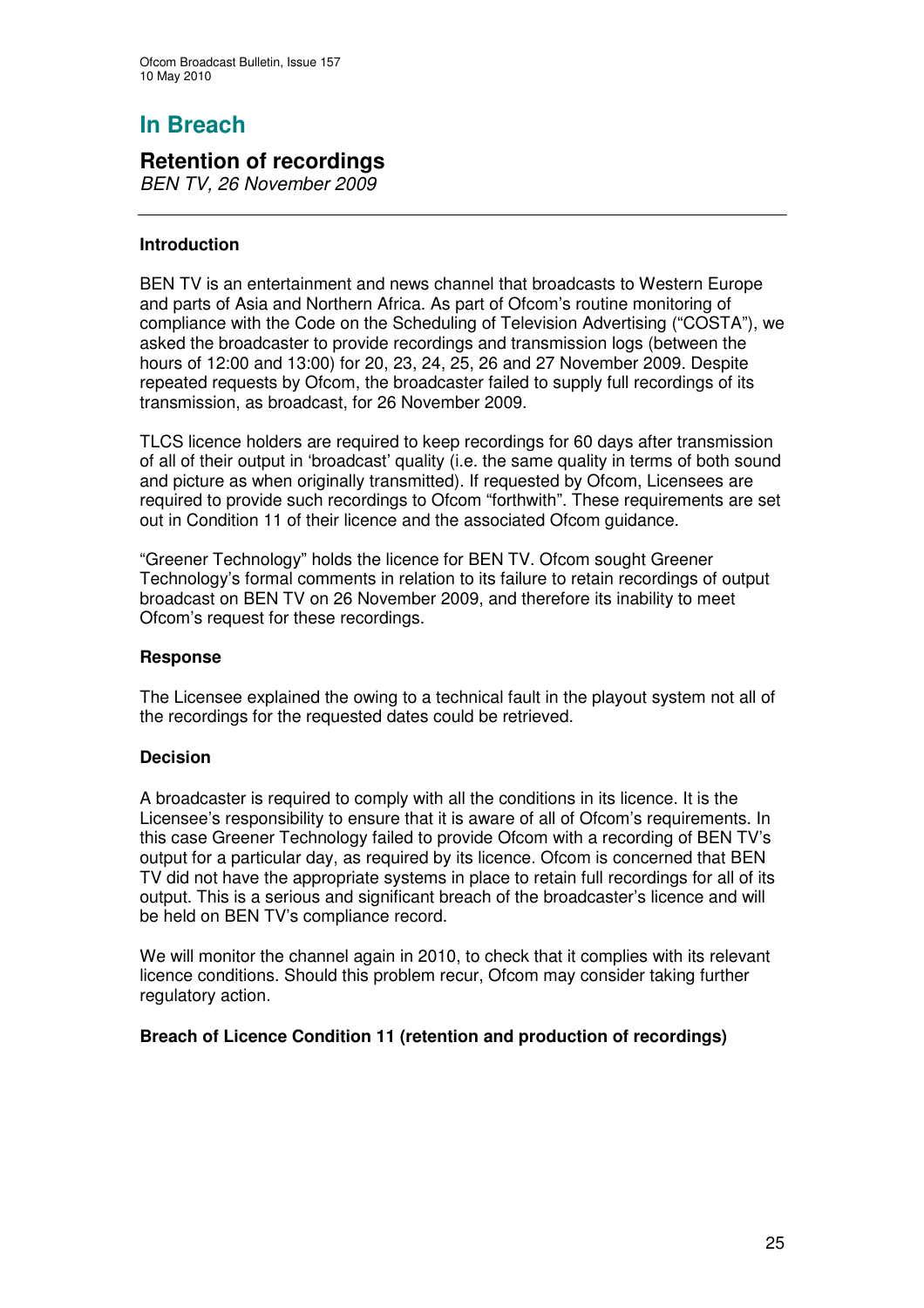# **Resolved**

**LunchBreak** *CUR1350, 5 February 2010, 13:00*

#### **Introduction**

CUR1350 (Cambridge University Radio) is a Restricted Service Licence radio station aimed at students and staff at Cambridge University and Anglia Ruskin University. A competition called 'Music and Lyrics' is run during its daily programme *LunchBreak*.

Listeners are played a clip of music and are invited to contact the station via e-mail, text message, telephone or the station's website to identify the song. Later on in the programme, as a further clue, the lyrics of the song in question are read out. Text messages and telephone calls are charged at standard rate, e-mail and online entry is free.

On this occasion, no information was given on air about how the winning entrant would be selected. In fact, the entrant who submits the first correct answer is awarded the prize which normally comprises tickets to one of three local nightclubs.

Ofcom received a complaint from a listener who said that the promotion of the competition on 5 February 2010 was misleading as it did not advise that the first correct entrant would be declared the winner. Consequently, the complainant was not aware that the speed in which answers were submitted was a determining factor and assumed that as in many broadcast competitions, a correct entrant would be selected at random.

When listening to the relevant programme segment, Ofcom noted that the when first playing the clip, the presenter said that *"and if you're still struggling, in a little while I'll add some lyrics"*. Approximately nine minutes later, the presenter read out the lyrics of the second verse and repeated the invitation to contact the studio to submit an answer. The answer on this occasion was the song 'Laura' by the Scissor Sisters. Owing to the song's familiarity amongst the station's target audience, Ofcom considered there was a strong possibility that a correct answer had been received before this time.

Ofcom therefore asked CUR1350 for details of when the invitations to participate were aired on 5 February 2010 and when the first correct answer was received on this occasion. It also sought the broadcaster's comments under Rules 2.13, 2.14 and 2.15 of the Code.

Rule 2.13 of the Code states that: "broadcast competitions…must be conducted fairly."

Rule 2.14 of the Code requires broadcasters to: "ensure that…listeners are not materially misled about any broadcast competition".

Rule 2.15 of the Code states that rules: "must be clear and appropriately made known. In particular, significant conditions that may affect a …decision to participate must be stated at the time an invitation to participate is broadcast."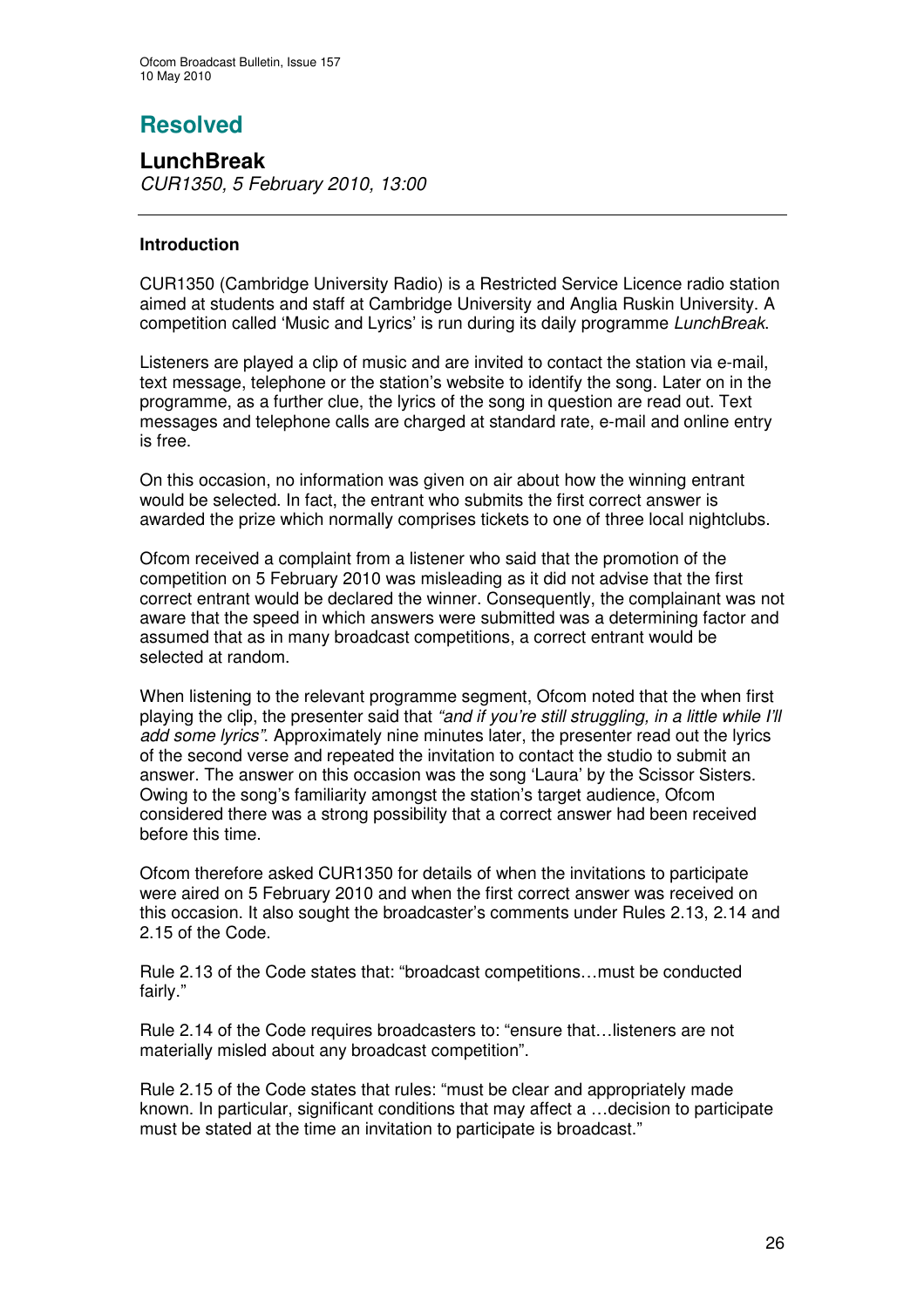#### **Response**

CUR1350 said the competition opened when the music clip was first played at 14:28. The clip was aired again at 14:37 before the presenter read out the lyrics to the second verse. The first correct answer was received at 14:31 and the entrant who submitted it was announced on air as the winner at 14:44.

The broadcaster explained that it is a student radio station and as such, it does not generally feature experienced presenters. It added that on this occasion, the person scheduled to present had to cancel at short notice and the replacement had not presented alone before. Unfortunately, the pressure of hosting a live show led to insufficient information being broadcast about how the winner would be determined.

CUR1350 fully acknowledged that on this occasion, the "competition was not explained particularly well". It wished to highlight, however, that there were no entry costs to the competition (apart from the cost of a standard telephone call or text message) and the prize value was "just £3". The broadcaster confirmed that the the total of entrants to the competition was five.

The broadcaster also said that after the incident, "all *LunchBreak* presenters were reminded about the way they ought to conduct the 'Music and Lyrics' competition to ensure that it is fair." Further, it said that the station manager and the presenter in question have recently attended an Ofcom workshop about the Code rules regarding broadcast competitions and are now fully aware of the requirements in this area. This information has been communicated to all CUR1350 staff and is used in training sessions for new presenters.

#### **Decision**

In this listener competition, no clear information about how winners would be determined was stated on air. In the circumstances, Ofcom considered it reasonable that listeners would have assumed that a winner would be randomly selected from a pool of correct entrants. As this was not the case, Ofcom judged that the competition's rules were not appropriately made known on air.

Ofcom also had concerns that, based on the information supplied by CUR1350, the presenter continued to solicit for entries at 14:37 even though a winner had been identified at 14:31. Entrants that submitted at this time had therefore no chance of winning.

Ofcom also noted that the cost of entry to the competition was low and there was likely to have been limited harm caused to a very small number of listeners.

Ofcom accepted that the broadcaster did not deliberately intend to mislead listeners and noted the measures undertaken by the station in order to improve compliance when running broadcast competitions. Consequently, it considered the matter resolved.

#### **Resolved**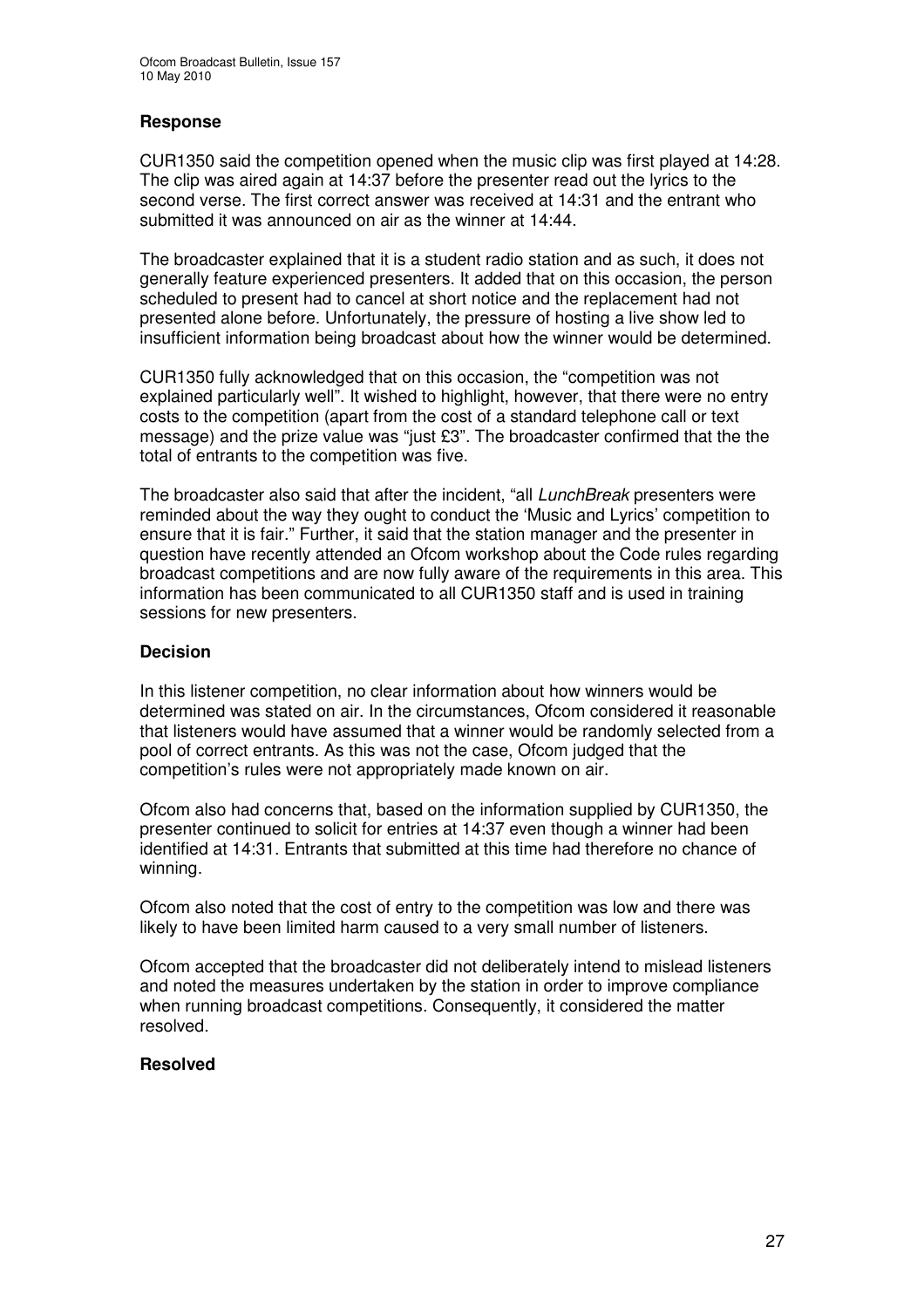# **Access Services cases**

## **In Breach**

## **Subtitling provision**

*The Box, April to December 2007 and January to December 2008 4Music/The Hits, April to December 2007 and January to December 2009*

#### **Introduction**

Ofcom's Code on Television Access Services ("the TAS Code") requires certain broadcasters to transmit a proportion of their output with access services (subtitles, audio description and sign language). The amount required depends on several factors, including the number of years a channel has been on-air and the size of its audience. Rule 8 of the TAS Code states "broadcasters are required to meet the targets" that apply to their services.<sup>1</sup>

Ofcom's Guidelines on the provision of television access services state that broadcasters "should monitor playout at regular intervals to ensure that scheduled access services are being provided correctly".

During a routine audit of television access service provision, Ofcom wrote to Box Television, which holds the licences for a number of channels that broadcast music videos, to request logs of which programmes it had broadcast with subtitles. As a result, it came to Box Television's attention that, due to a technical fault, only music videos subtitled before April 2007 had been broadcast with subtitles.

Ofcom wrote to Box Television to ask whether Box Television's channels had met their quota of subtitling provision in 2007, 2008 and 2009; and specifically whether the following quotas were achieved on:

- a) Kerrang, Kiss, Magic and Smash Hits. These channels were required to subtitle 11.55% of their output in 2007<sup>2</sup>;
- b) The Box. This channel was required to subtitle 11.55% of its output in 2008<sup>3</sup>; and
- c) 4Music (previously known as The Hits). This channel was required to subtitle 11.55% of its output for 2007 and 20% of its output for 2009 4 .

#### **Response**

Box Television explained that it had not been aware of the technical fault that caused its system to fail for videos subtitled after April 2007. Box Television had selected certain videos and sent them to a third party which was responsible for adding the subtitles. Once the videos, with subtitles, were returned by the third party, Box

<sup>&</sup>lt;sup>1</sup> The TAS Code is available at http://www.ofcom.org.uk/tv/ifi/codes/ctas/.

<sup>&</sup>lt;sup>2</sup> Kerrang, Kiss, Magic and Smash Hits were exempt from access service provisions in 2008 and 2009.

 $^3$  The Box was exempt in 2007 and 2009.

<sup>&</sup>lt;sup>4</sup> 4Music was except from access service provisions in 2008.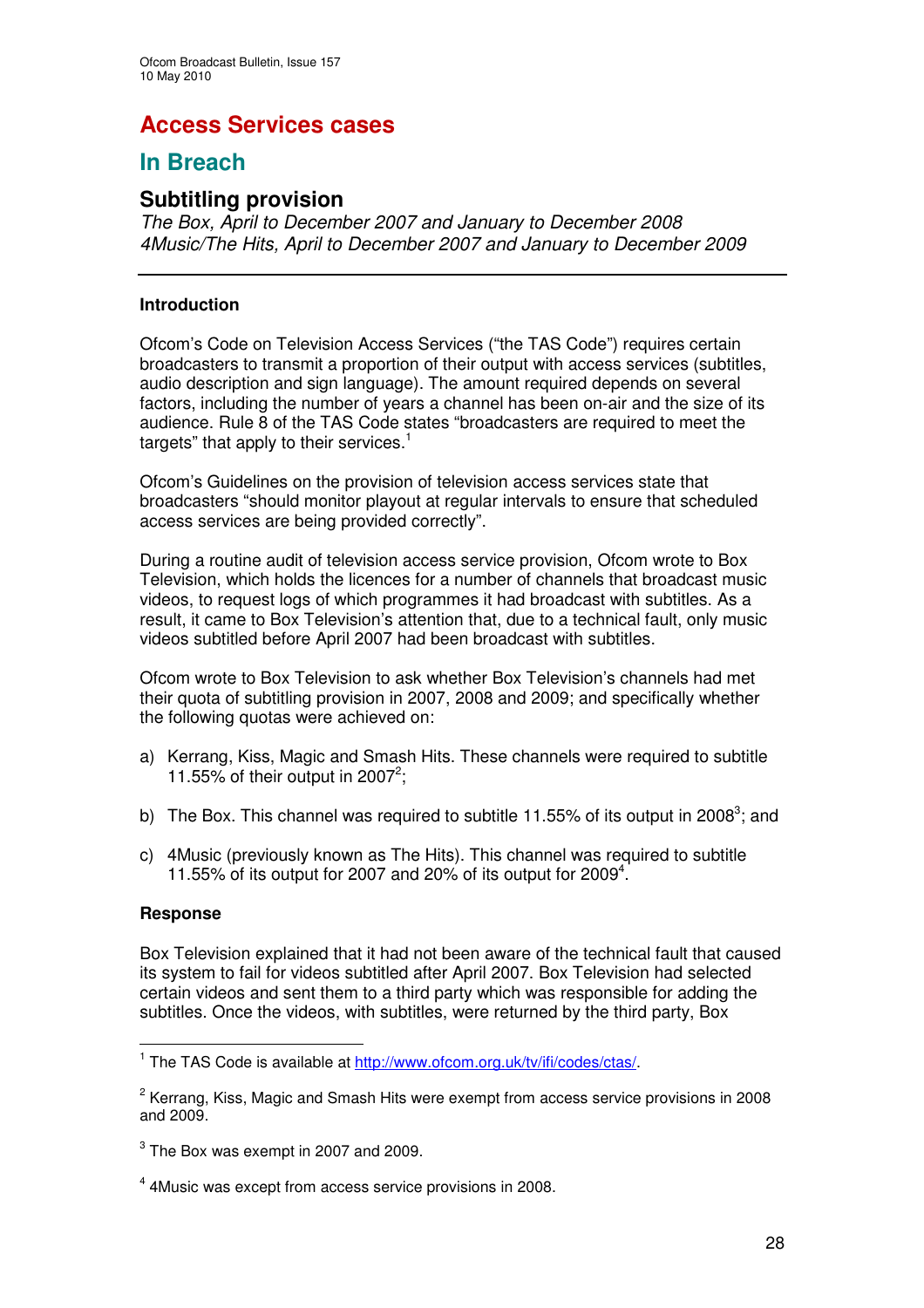Television added them to its playout system using a device called an 'ingest machine'. However, one of the settings on the ingest machine was incorrect, causing the videos to be added to the playout system without subtitles. Box Television said that it continued to transmit what it believed, in good faith, to be a larger than required percentage of subtitled output, but that it had not monitored playout to ensure that subtitles were present. Box Television informed Ofcom that it had now corrected this technical fault and re-subtitled all of the affected videos. It had also put new processes and equipment in place to ensure that videos were correctly subtitled.

#### Kerrang, Kiss, Magic, Smash Hits and The Hits in 2007

Box Television said that it had broadcast a higher proportion of subtitled content than its channels' quotas required in 2007 on The Hits, Kiss, Magic, Kerrang and Smash Hits (i.e. therefore the channels had met their quotas). This was because a large number of videos which were added before April 2007 continued to be played out, with subtitles, throughout the rest of the year.

#### The Box in 2008

In relation to the channel The Box, the broadcaster confirmed that in 2008, it only broadcast 2% of its output with subtitles (significantly lower than the required quota of 11.55%).

#### 4 Music in 2009

As regards the channel 4Music, the broadcaster confirmed that in 2009, only 4.7% of its output was broadcast with subtitles (the quota for this period was 20%).

Box Television proposed that, as restitution for its under-delivery of subtitled content, it would commit to subtitling all new music videos on all its channels in future. If the channels continue to schedule a similar proportion of new videos as they currently do, then more than 70% of their output, across all six of their channels, could be subtitled by the end of 2010 and thereafter. This would represent a substantial overdelivery of subtitling provision: for 2010, only one of Box Television's channels (4Music) is required to provide subtitling, and its quota is 40%.

#### **Decision**

Ofcom notes the technical fault experienced by Box Television and the impact that this had on its delivery of access services. Ofcom also acknowledges the action taken by Box Television once it realised there was an issue, and welcomes its undertaking to subtitle all new videos on all its channels going forward, which will mean that Box Television will exceed the quotas that would otherwise have applied.

Nonetheless, the failure to meet its obligations to subtitle the proportion of its content required by the Code represents a serious breach, and is aggravated by the fact that Box Television had not adequately monitored the playout of subtitles on its channels since April 2007. In a serious breach of this nature, Ofcom would normally consider imposing sanctions. However, given the restitution offered by Box Television, we have decided, on this occasion, not to do so. However, Ofcom warns the Licensee against future licence failures.

As Box Television broadcast a substantially lower percentage of its output than required by the TAS Code on The Box in 2008 and on 4Music in 2009, it is in breach of Rule 8 of the TAS Code.

#### **Breach of Rule 8 of the Code on Television Access Services**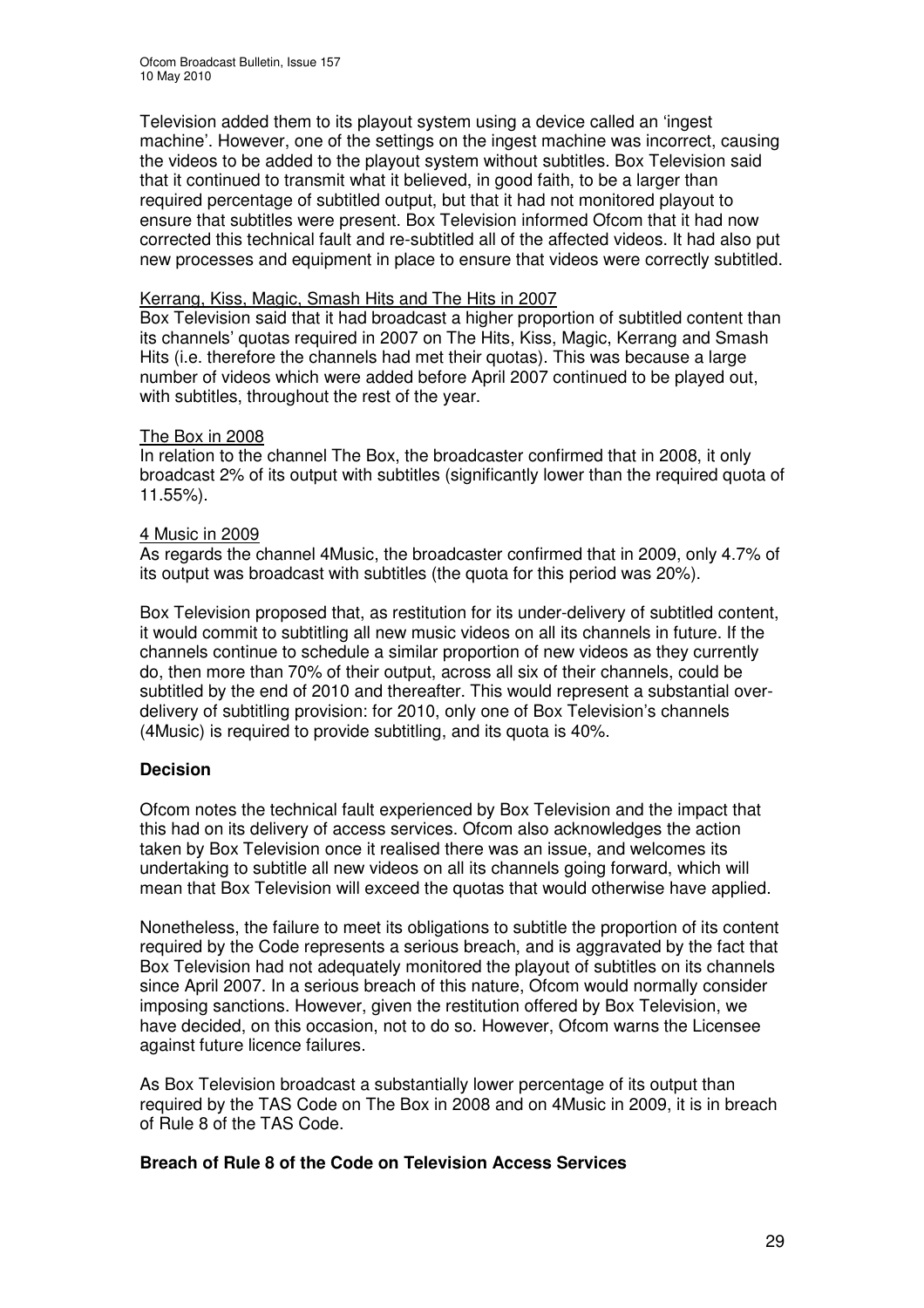# **Advertising scheduling cases**

## **In Breach**

## **Advertising minutage**

*ITV1, 31 October 2009, 21:00 ITV2, 16 December 2009, 21:00*

#### **Introduction**

Rule 4 of the Code on the Scheduling of Television Advertising ("COSTA"), states: "time devoted to television advertising and teleshopping spots on any channel in any one hour must not exceed 12 minutes". This rule derives directly from European legislation – a requirement of the Audiovisual Media Services (AVMS) Directive.

As part of Ofcom's routine monitoring of broadcasters' compliance with COSTA, Ofcom observed that ITV1 appeared to have transmitted a total of 14 minutes of advertising during one clock hour (two minutes more than allowed).

Separately, ITV plc informed Ofcom that ITV2 had transmitted a total of 12 minutes 45 seconds of advertising during one clock hour (45 seconds more than allowed).

Ofcom wrote to ITV plc ("ITV"), which is responsible for the scheduling of advertising breaks on ITV1 on behalf of the ITV Network, to ask whether there had indeed been a breach on ITV1, and, if so, how the breach had occurred and what steps it intended to take to avoid a recurrence.

Ofcom requested ITV's comments on how the breach had occurred on ITV2 and what steps it intended to take to avoid a recurrence.

#### **Response**

ITV acknowledged that in these instances ITV1 and ITV2 had not complied with Rule 4 of COSTA.

Regarding the incident on ITV1, ITV explained that a break scheduled to be transmitted at 22:05 had actually been transmitted at 21:56. This was because the first part of the programme *Piers Morgan's Life Stories* was shorter than expected. Information which should have been issued to the production department by the scheduling team as part of an established operational process was overlooked due to human error and the late delivery of the programme.

ITV further explained that they employ a "back-stop" process in transmission operations whereby the automation software counts the advertising minutes in any given clock hour and notifies the Network Directors of potential breaches. On this occasion, the Network Directors failed to detect this warning notification when the late programme timings were entered on to the automation play list.

ITV stated that it believes it has robust procedures in place, but that there will inevitably be occasions when human error is a factor.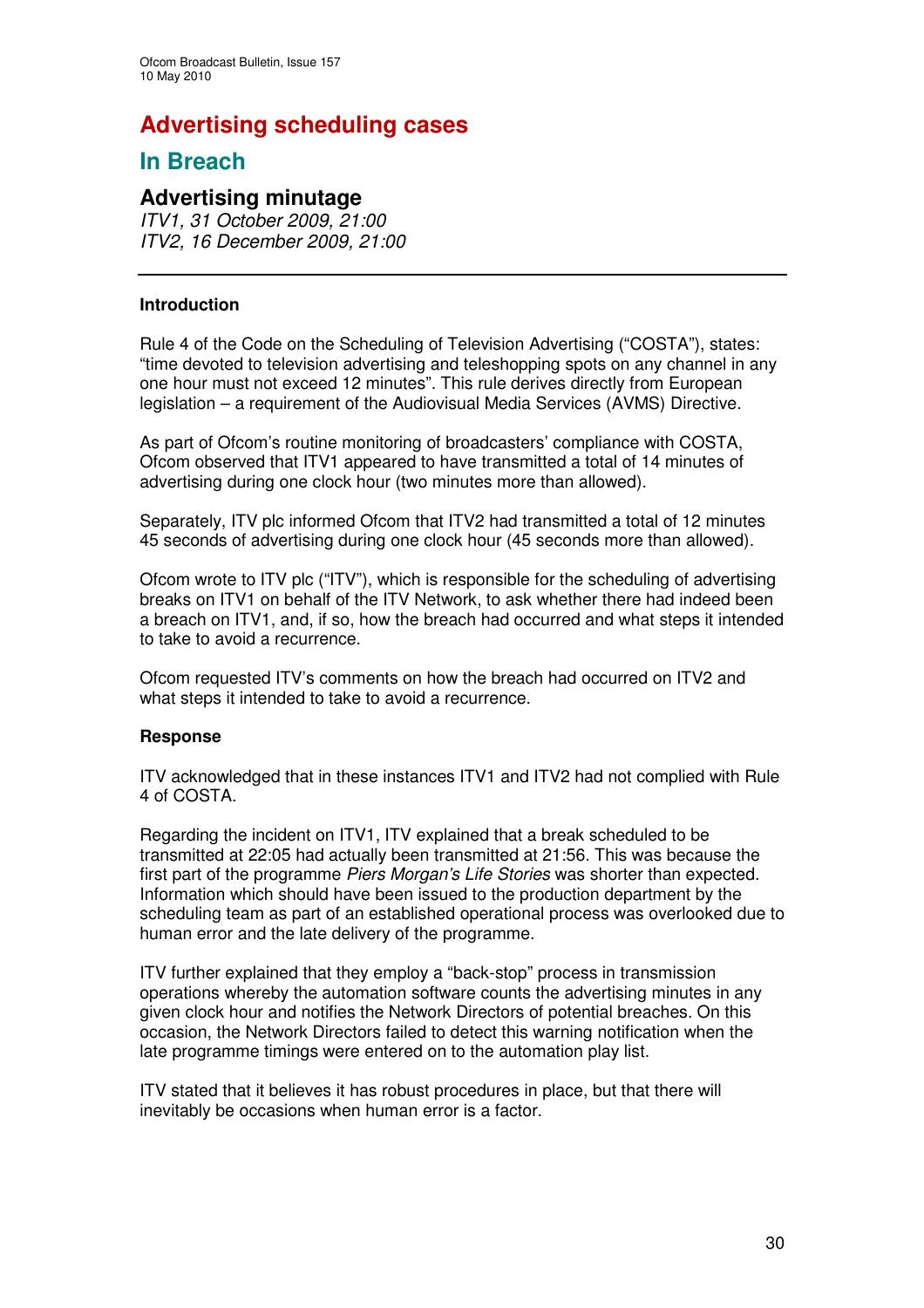Following this incident, ITV said it will be examining methods by which warning notifications can be further enhanced and made more prominent in order to mitigate against the potential for human error.

Regarding the incident on ITV2, ITV explained that a break scheduled to be transmitted at 22:01 had actually been transmitted at 21:59. This was because the programme *Xtra Factor: Best and Worst* was shorter than expected, due to incorrect information being passed from the production department to the scheduling team. The transmission department recognised the problem and inserted extra material into the schedule, but this material was scheduled after the 22:01 break and therefore did not rectify the problem with the 21:00 clock hour. At this point, the scheduling department contacted transmission to suggest edits to the schedule, but was informed that the problem had already been resolved by the Transmission Controller.

Following this incident, ITV said that managers will carry out operational reviews with individuals responsible for monitoring the schedules; relevant staff will discuss how best to implement additional checks with regard to programme timings; at shift changeover points, incoming staff will check the remainder of the schedule irrespective of handover advice; and ITV will investigate whether any further crosschecking can be implemented. Additionally, any schedule with a clock hour breach will be automatically blocked in the transmission system, and staff would have to deliberately over-ride the system in order to put the schedule to air – this should help to mitigate against accidental breaches.

In recognition of the fact that there had been a number of overruns, within a short period of time, across ITV channels, ITV offered to make adjustments to its advertising minutage in respect of the overruns on ITV1 and ITV2. ITV voluntarily dropped 45 seconds of minutage from ITV2 in the 21:00 hour on 24 March 2010. Ofcom's rules do not allow ITV to withhold advertising minutage on ITV1<sup>1</sup>, so ITV removed 2 minutes of advertising from ITV1 during the 21:00 hour on Friday 19 March, and rescheduled them in the 23:00 hour (where they are less valuable to ITV).

#### **Decision**

ITV transmitted 14 minutes of advertising between 21:00 and 22:00 on ITV1, and 12 minutes 45 seconds of advertising between 21:00 and 22:00 on ITV2. These incidents were in breach of the COSTA requirement that advertising should not exceed 12 minutes in any one hour.

Ofcom notes that these breaches were accidental. In the case of the ITV2 breach, Ofcom welcomes ITV's prompt action in bringing the matter to Ofcom's attention.

Ofcom also notes that, in both cases, minutage was transferred from one clock hour to another; ITV did not transmit any extra minutes of advertising overall. ITV did not breach the COSTA rules on how many minutes of advertising may be transmitted across the broadcast day, or the rule that PSB channels (such as ITV1) are only permitted to transmit 40 minutes of advertising during peak hours (18:00 to 23:00).

Ofcom further notes that, since these breaches, ITV has taken steps to ensure compliance with COSTA.

<sup>&</sup>lt;sup>1</sup>Ofcom's Airtime Sales Rules:

http://www.ofcom.org.uk/tv/ifi/guidance/ITV\_airtime\_sales/Airtime\_sales\_rules/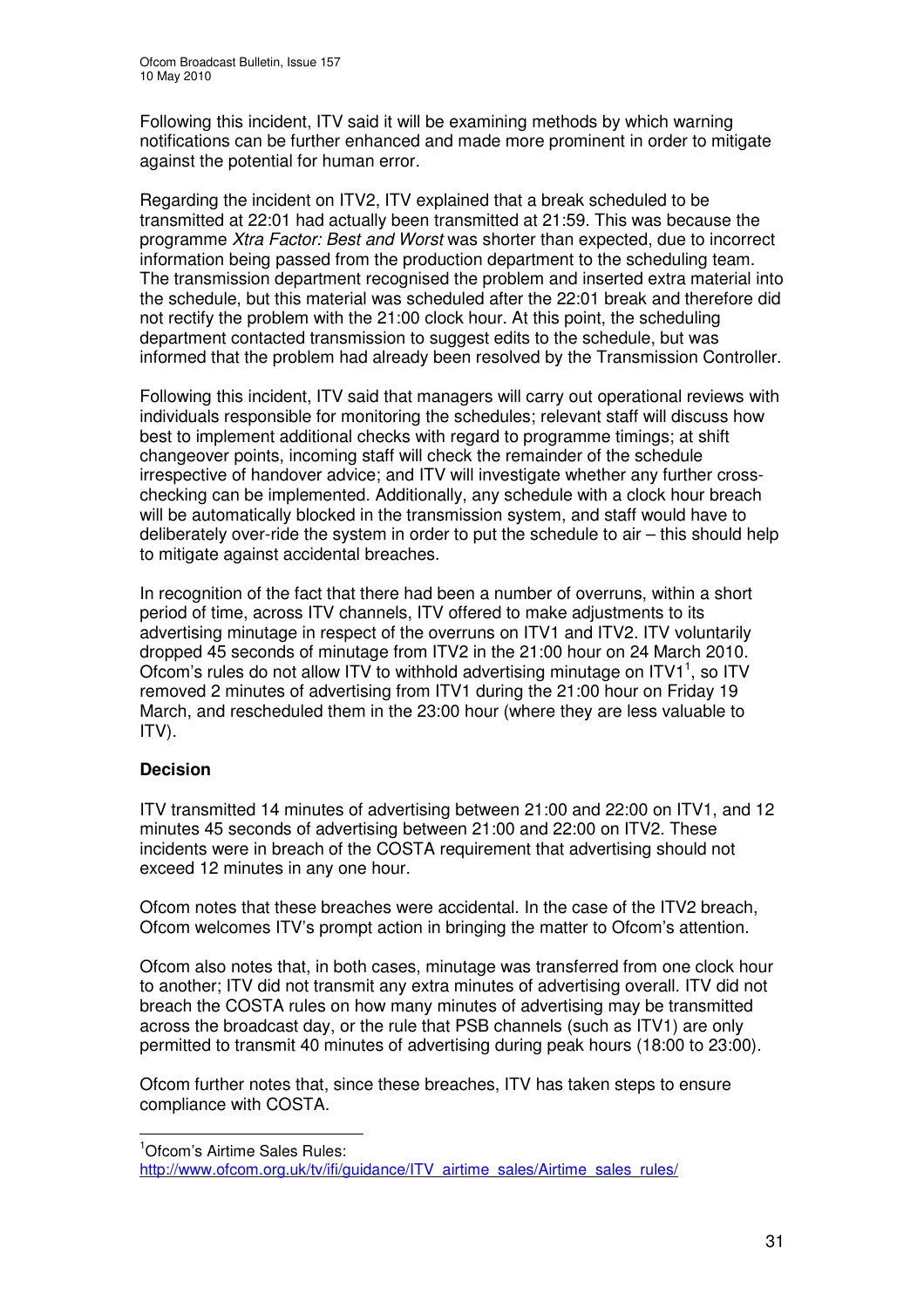Ofcom welcomes the voluntary adjustments ITV made to its advertising minutage on ITV1 and ITV2 in respect of the latest two overruns which occurred during peak hours.

However, these failures followed an earlier overrun on ITV2, in February 2009 In that case, ITV transmitted 15 minutes and 15 seconds of advertising in one clock hour. ITV had informed Ofcom that it had improved its procedures in order to avoid breaches of Rule 4 of COSTA. Having noted these improvements, Ofcom recorded a resolved finding in its Broadcast Bulletin.<sup>2</sup>

Ofcom is therefore concerned that ITV's procedures were still not adequate to prevent overruns from occurring.

#### **Breaches of Rule 4 of COSTA**

<sup>&</sup>lt;sup>2</sup> Finding available at http://www.ofcom.org.uk/tv/obb/prog\_cb/obb131/issue131.pdf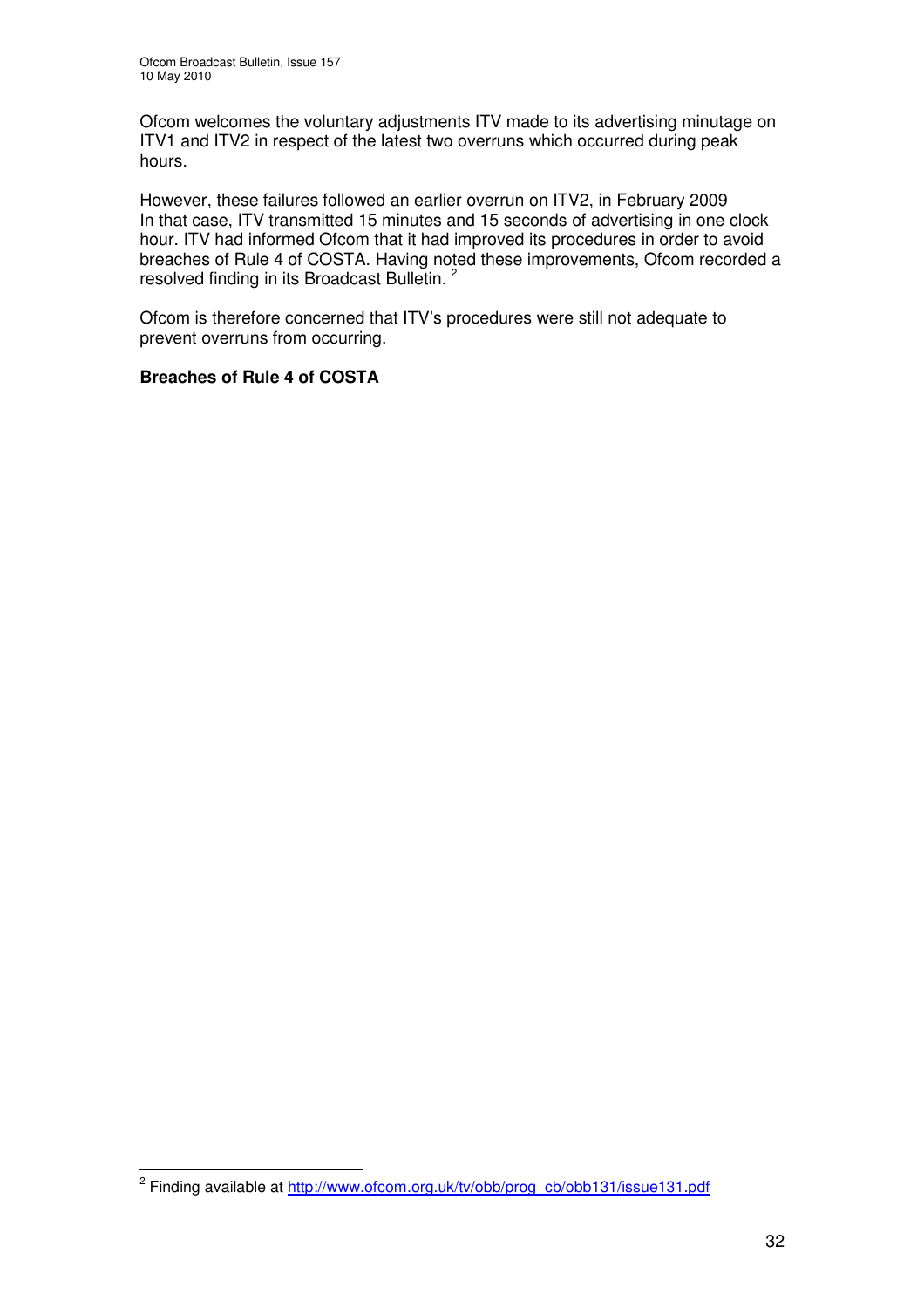## **Advertising scheduling**

*STV, 27 December 2009, 17:00*

#### **Introduction**

Rule 4 of the Code on the Scheduling of Television Advertising ("COSTA"), states: "time devoted to television advertising and teleshopping spots on any channel in any one hour must not exceed 12 minutes". This rule implements the requirements of European legislation, the Audiovisual Media Services (AVMS) Directive.

STV notified Ofcom that it had transmitted a total of 14 minutes and 26 seconds of advertising during one clock hour. This was two minutes and 26 seconds more than permitted.

Ofcom therefore wrote to STV asking it to provide comments relating to the incident, under Rule 4 of COSTA.

#### **Response**

The broadcaster explained that the overrun was attributed to a combination of the following three factors occurring:

Firstly, STV had transmitted a live rugby match which created a challenging situation for their production team.

Secondly, ITV, which had managed the allocation of STV's break patterns structure in this instance, had submitted, in error, incorrect break patterns<sup>1</sup> to STV that were structured to a live football match rather than a live rugby match. The broadcaster explained that because the breaks already included the maximum advertising minutage permitted, they did not allow any flexibility for changes in timings of the live programme, creating further challenges for the producer in applying the correct break pattern.

Thirdly, the broadcaster stated that the rugby match included an unforeseen eight minutes worth of stoppage time which is highly unusual. The producer had only accounted for a reasonable stoppage allowance of three minutes. The broadcaster further explained that as a result, an extra eight minutes of programme time was required which had previously been unaccounted for.

The broadcaster stated that, on reflection, it was clear that at least one advertising break should have been dropped but, as a result of human error, this had not occurred leading to the subsequent minutage overrun.

<sup>&</sup>lt;sup>1</sup> ITV said that the break patterns it provided to STV on this occasion were "not actually incorrect". It acknowledged the "pattern was not perfect but it was compliant and not contested by the [STV] producer". Further, ITV said it informed STV that "there would be 12 minutes of advertising minutage in the 1700 clock hour following the Rugby coverage". It said that "arising from this incident, there is a clear opportunity for ITV to carry out further work with STV to advise, and to establish processes consistent with other sports producers".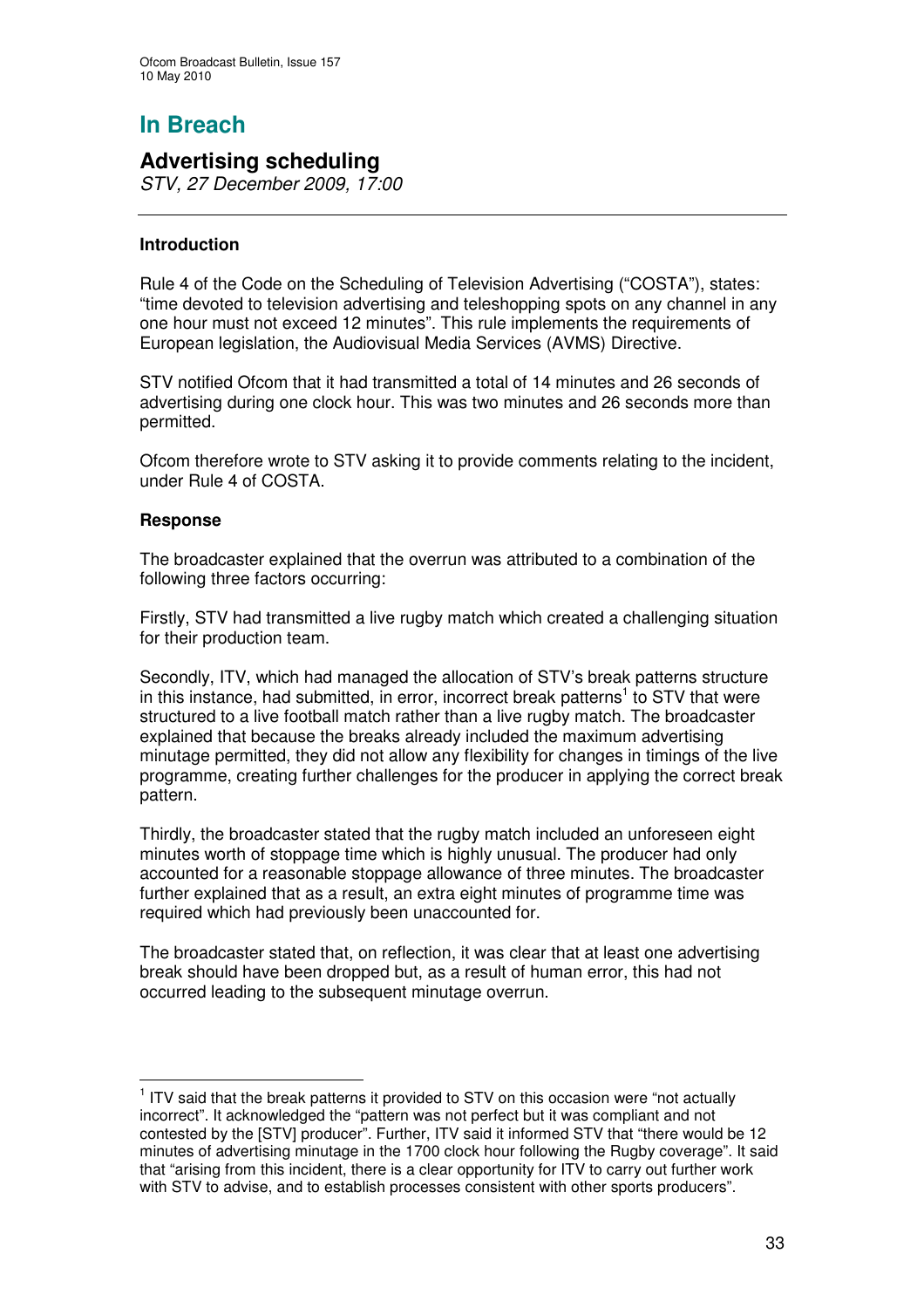The broadcaster also explained that, following the incident, it had addressed the matter with the individual involved and had conducted an internal review of its procedures to prevent similar incidents from occurring.

#### **Decision**

Ofcom notes the complexities of the above case and the added pressures imposed on the producer due to the transmission of a live event. We further note that, as a result of this incident, STV had now taken further steps to ensure compliance with COSTA.

Ofcom also notes that in this case, minutage was transferred from one clock hour to another; STV did not transmit any extra minutes of advertising overall. Furthermore, STV did not breach the COSTA rules on how many minutes of advertising may be transmitted across the broadcast day.

However, we are concerned that STV had also exceeded its hourly minutage allowance on three previous occasions. These previous incidents occurred on 13 September 2009, 4 October 2009 and 17 December 2009. In relation to the incident on 4 October 2009, STV explained that it had not been informed of last minute changes by ITV to Network break patterns. This led to STV applying the wrong break patterns leading to an overrun in minutage. As a result of this incident, STV and ITV have worked together to improve their internal procedures in order to avoid further incidences.

Following the feedback submitted by the broadcaster in relation to the incidents on 13 September 2009 and 17 December 2009, Ofcom noted the steps STV had taken to improve their internal procedures to prevent further incidents from occurring. As a result of this improvement, Ofcom recorded both incidents as resolved.

Notwithstanding this, Ofcom considers that the 27 December 2009 incident was a significant breach, particularly as it followed assurances provided by STV, after the 13 September 2009 and 17 December 2009 incidents, that its internal procedures had been enhanced to prevent future overruns from occurring. Accordingly, we are recording a breach of Rule 4 of COSTA.

Ofcom may consider further regulatory action if this problem recurs.

#### **Breach of Rule 4 of COSTA**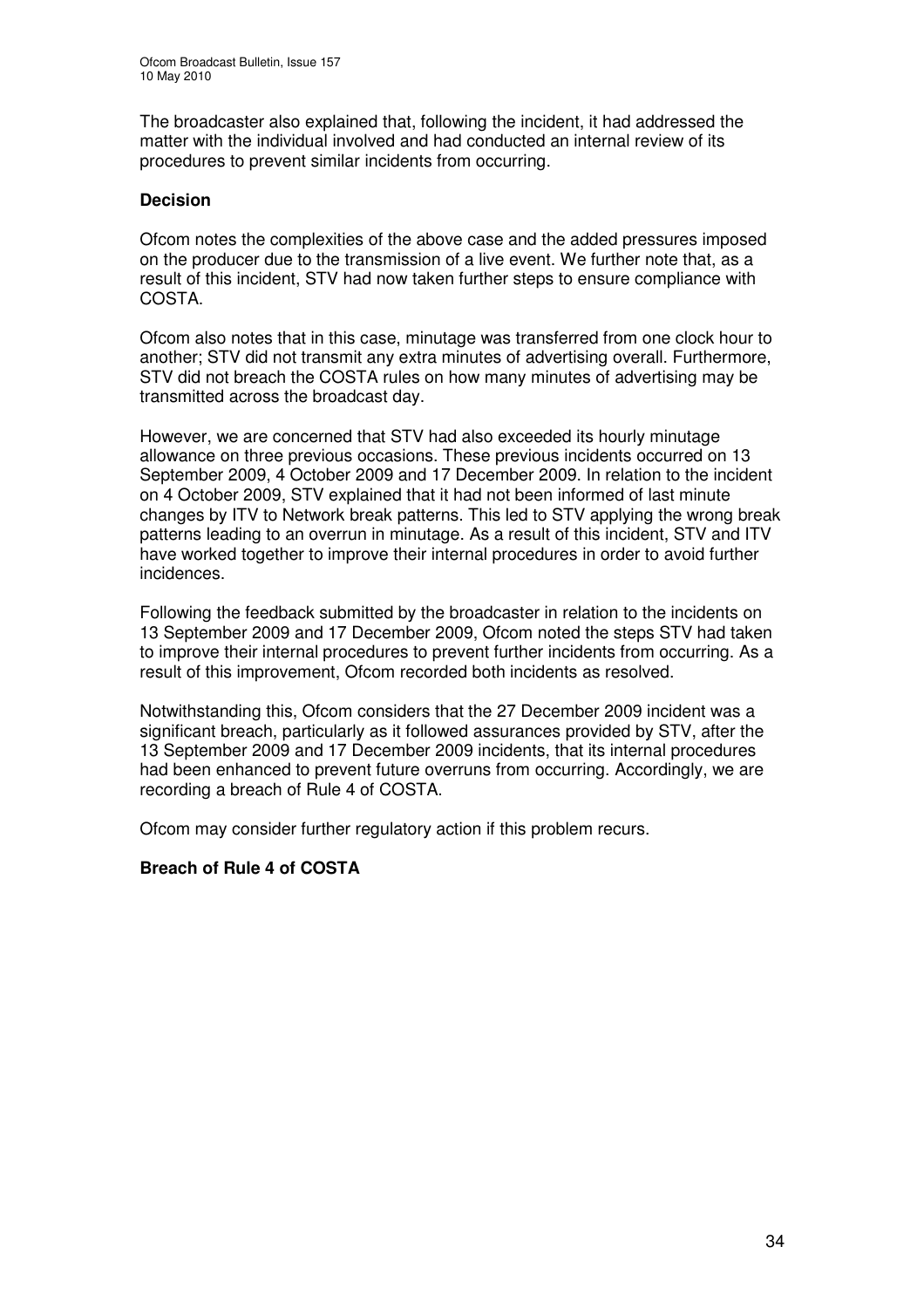## **Bath Radio Ltd, Brunel FM Ltd, Three Towns Radio Ltd, Quay West Radio Ltd and BCR FM Ltd**

*August 2009 - present*

#### **Introduction**

In August 2009, five companies each holding a licence to provide a local commercial radio service in a locality in the south west of England entered into administration, as did their common parent company, South West Radio Ltd ('SWR'). The affected licensees were:

- Bath Radio Ltd, the Bath licensee (broadcasting as Bath FM);
- BCR FM Ltd, the Bridgwater licensee (broadcasting as Quay West Radio);
- Brunel FM Ltd, the Swindon licensee (broadcasting as Brunel FM);
- Quay West Radio Ltd, the West Somerset licensee (broadcasting as Quay West Radio); and
- Three Towns Radio Ltd, the Warminster licensee (broadcasting as 3TR FM);

(together "the Licensees").

On 4 August and 12 August 2009 a common administrator for the Licensees and SWR was appointed to act on their behalf.

On 28 August 2009 Ofcom received a request from the administrator to transfer all five licences to Your Media Communications Group Ltd ("YMC"). This application was rejected by Ofcom on 30 November 2009.

#### August 2009 – 24 March 2010

We became aware that the prospective transferee of these licences, YMC, was involved in the day-to-day running of the services, and in particular in the production of individual programmes. This is permissible (and not unusual in circumstances where a licensee company is in administration), provided that the Licensee retains control of the relevant services. This is in accordance with Condition 2(1) in Part 2 of the Schedule to the licences, and section 362(2) of the Communications Act 2003. These state that:

Condition 2(1) in Part 2 of the Schedule to the licences:

"The Licensee shall provide the Licensed Services specified in the Annex for the licence period […]."

#### Section 362(2) of the Communications Act 2003:

"…the person, and the only person, who is to be treated for the purposes of this Part as providing the service is the person with general control over which programmes and other services and facilities are comprised in the services (whether or not he has control of the content of individual programmes or of the broadcasting or distribution of the service)."

On 13 November 2010 Ofcom wrote to the administrator reminding him that it was important the arrangements he had in place with YMC were such that general control remained with the Licensees (under his administration). Ofcom drew the administrator's attention to Condition 2(1) in Part 2 of the Schedule to the licences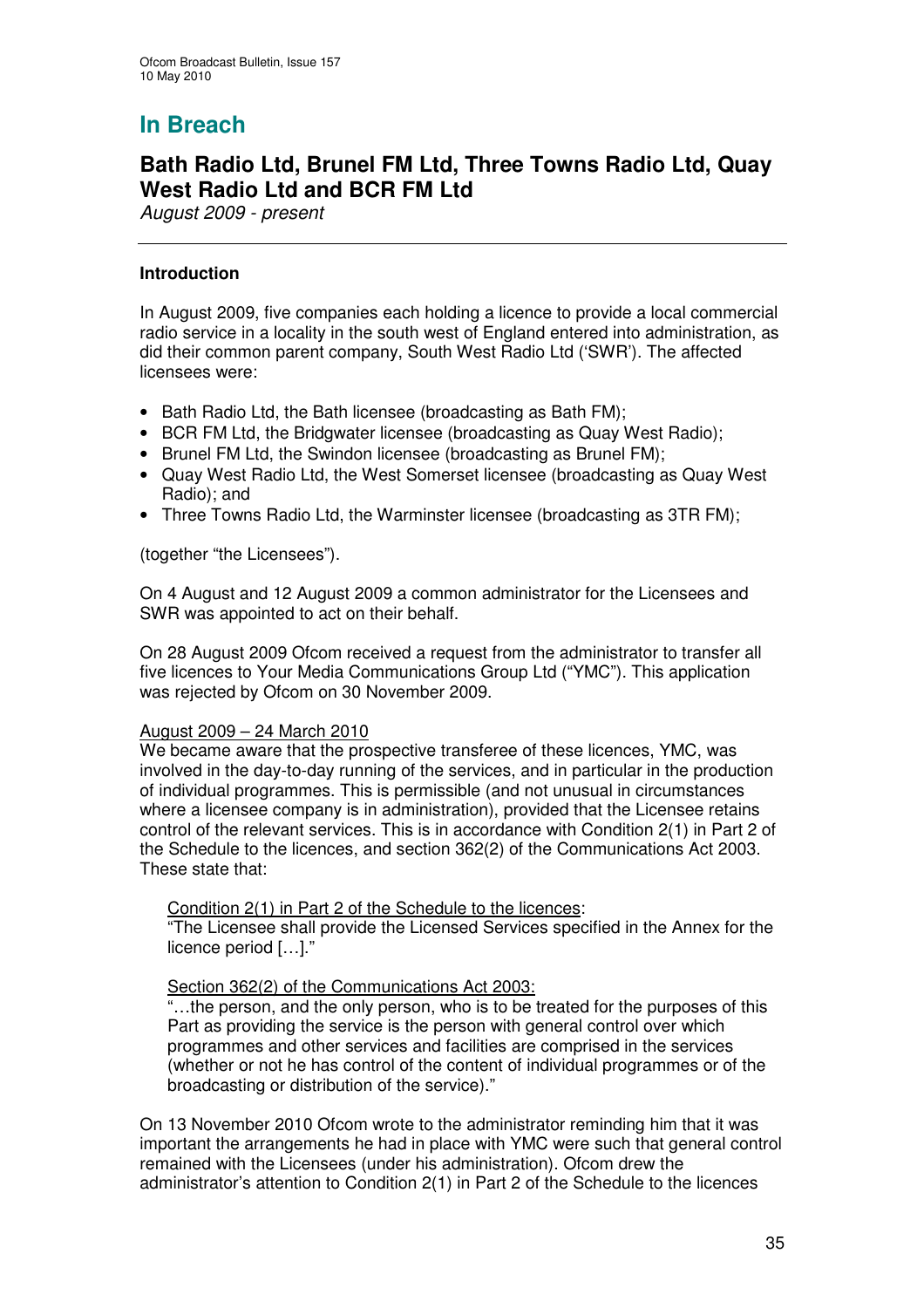and Section 362(2) of the Communications Act 2003 (as set out above). The administrator subsequently made a second application to transfer the licences to YMC on 18 December 2009.

On a number of occasions towards the end of 2009 and start of 2010, Ofcom sought from the administrator details of the arrangements in place to ensure the Licensees retained the necessary control. These letters were not responded to and therefore on 10 February 2010 Ofcom made a formal 'Request for Information' regarding these matters. Also on that date, Ofcom rejected the administrator's second request for a transfer.

The administrator responded to the 'Request for Information' on 11 March 2010 confirming that, since selling the business and assets of the Licensees to YMC, he had retained:

"… **no control or influence** over the output or programming of any of the radio stations since 22 August 2009." [Ofcom emphasis]

He added that:

"…. it is **YMC** who **has full control** over the output and programming of the radio stations." [Ofcom emphasis]

In the circumstances Ofcom wrote to the administrator for its formal comments under Condition 2(1) in Part 2 of the Schedule to the licences (and read in light of Section 362(2) of the 2003 Act), as they are set out above.

24 March 2010 - present

On the afternoon of 24 March 2010, the Licensees ceased broadcasting their licensed services. Accordingly, on 25 March 2010 Ofcom wrote to the administrator to ask how the Licensees had complied with the following two conditions in their licences relating to format delivery.

Condition 2(1) contained in Part 2 of the Schedule to the licences:

"The Licensee shall provide the Licensed Service specified in the Annex for the licence period and shall secure that the Licensed Service serves so much of the licensed area as is for the time being reasonably practicable."

Condition 2(4), contained in Part 2 of the Schedule to the licences: "The Licensee shall ensure that the Licensed Service accords with the proposals

set out in the Annex so as to maintain the character of the Licensed Service throughout the licence period."

#### **Response**

The administrator, on behalf of the Licensees, did not make any representations regarding any of the potential licence breaches.

#### **Decision**

In light of the statements made by the administrator in his letter of 11 March 2010 (as set out above), it is clear that the Licensees did not retain the required control of the licensed services from 22 August 2009 until 24 March 2010. It is therefore clear that the Licensees did not provide the Licensed Services in accordance with the licences, and so were accordingly in breach of Condition 2(1) in Part 2 of the Schedule to the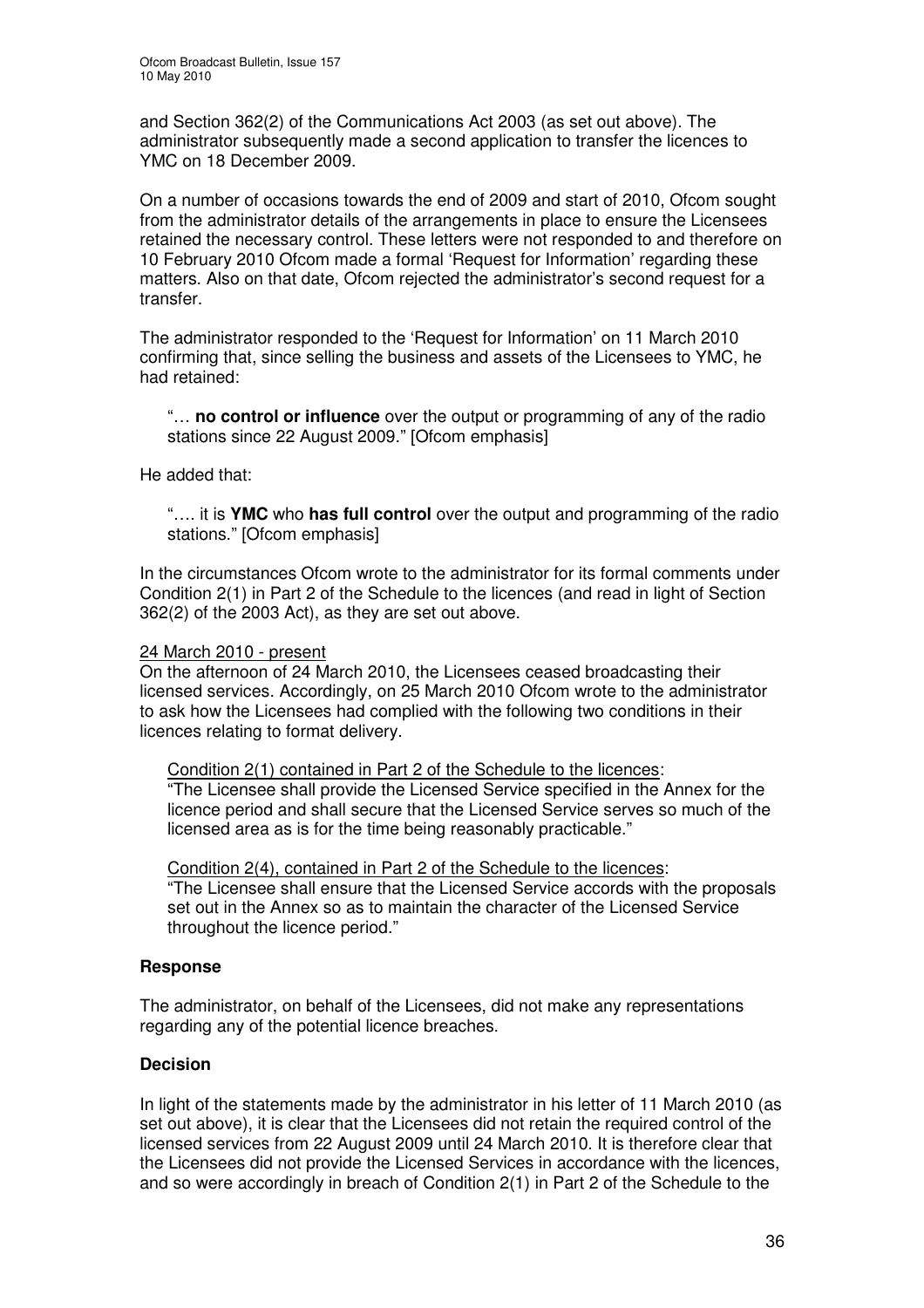licences (read in light of Section 362(2) of the Communications Act 2003). Ofcom has therefore formally recorded such breaches by the Licensees.

It is important that the provider of the service, rather than any other person, holds the relevant broadcasting licence. This is because: (i) Ofcom needs to know who is providing a service because there are statutory rules relating to who is eligible to hold a broadcasting licence and (ii) because we need to know who, at any point in time, is responsible for the content of a broadcast service (Ofcom may need to investigate and, if appropriate, sanction any breaches of the Broadcasting Code or other Ofcom codes and requirements).

By ceasing to broadcast their respective licensed services from 24 March 2010, the Licensees were clearly in breach of the relevant licence conditions. Ofcom has therefore formally recorded these serious breaches against the five Licensees.

We also note that these breaches by the Licensees are continuing, as none has resumed broadcasting its licensed services since 24 March 2010. Provision by a Licensee of its licensed service is the fundamental purpose for which a local licence is granted. Ofcom has a range of duties in relation to radio broadcasting, including securing a range and diversity of local radio services which are calculated to appeal to a variety of tastes and interests, the provision of an appropriate degree of localness, and the optimal use of the radio spectrum. All of these matters find expression in, or are linked to, the licence condition requiring the provision of the specified licensed service. Where a licensed service is not being provided in accordance with the licence, none of the required localness is provided, to the potential harm of local listeners, and choice for listeners is reduced. A failure to provide a licensed service also fundamentally damages the integrity of the statutory licensing process more broadly, as the service will have been licensed on the basis that it caters for local tastes and interests and broadens choice for listeners. It will not be doing these things if it is not being provided. Finally, it is not an optimal use of the radio spectrum to have allocated frequencies unused, or not used for the purpose for which they have been allocated.

Ofcom is now considering the most appropriate next steps, including possible revocation of the licences. Since revocation requires a statutory sanction, Ofcom has formally notified the Licensees that we are considering these licence contraventions for statutory sanction in light of their seriousness and ongoing nature.

**Breaches of Licence Conditions 2(1) and 2(4) in Part 2 of the Schedule to the Bath commercial radio licence by Bath Radio Ltd**

**Breaches of Licence Conditions 2(1) and 2(4) in Part 2 of the Schedule to the Swindon commercial radio licence by Brunel FM Ltd**

**Breaches of Licence Conditions 2(1) and 2(4) in Part 2 of the Schedule to the West Somerset commercial radio licence by Quay West Radio Ltd**

**Breaches of Licence Conditions 2(1) and 2(4) in Part 2 of the Schedule to the Bridgwater commercial radio licence by BCR FM Ltd**

**Breaches of Licence Conditions 2(1) and 2(4) in Part 2 of the Schedule to the Warminster commercial radio licence by Three Towns Radio Ltd**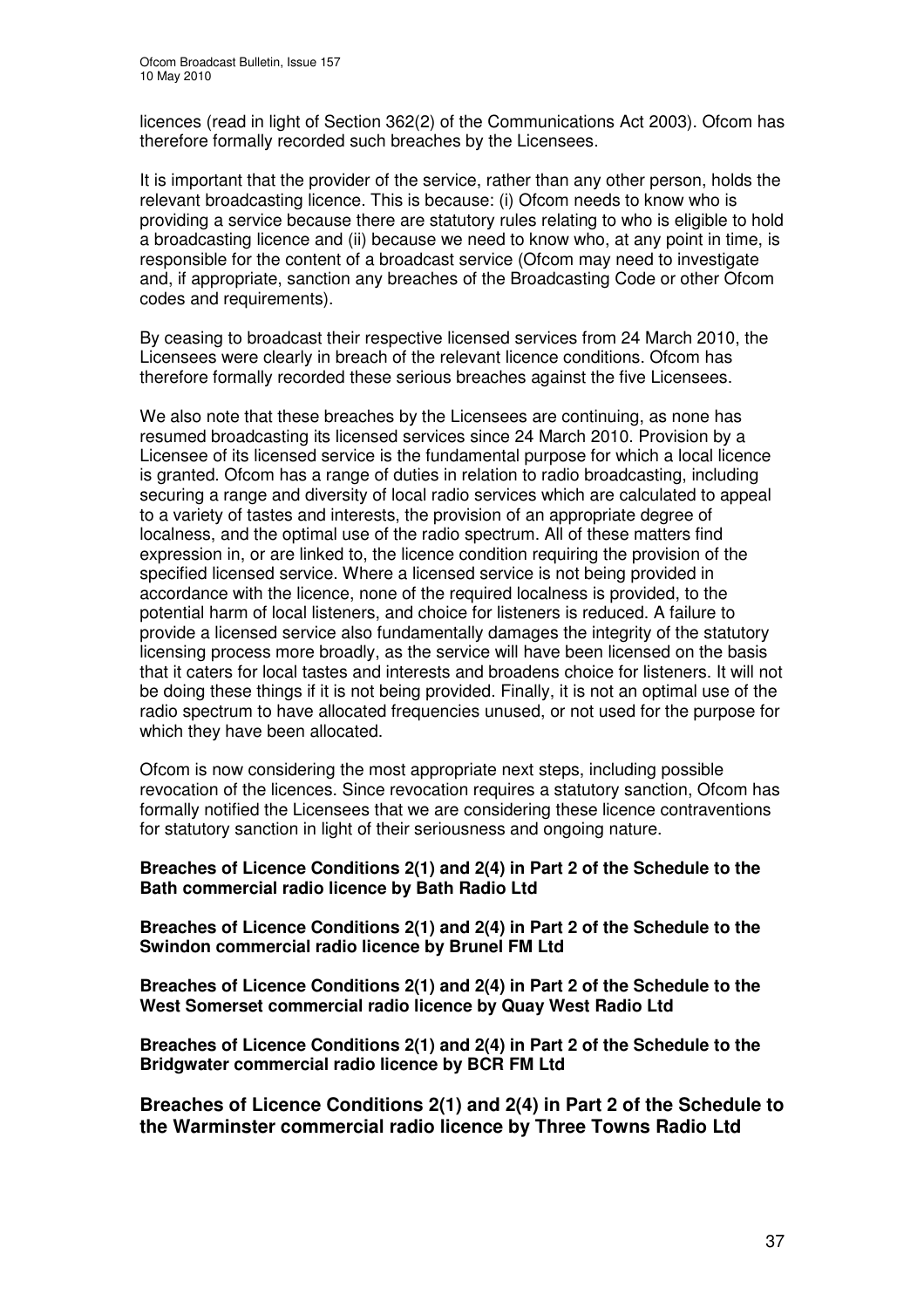## **Fairness and Privacy Cases**

## **Not Upheld**

# **Complaint by The Auroville Foundation and the community of Auroville made on their behalf by The Working Committee of the Residents' Assembly of the Auroville Foundation through its authorised representative, Mr Carel B Thieme**

*Newsnight, BBC2, 21 May 2008*

**Summary:** Ofcom has not upheld the complaint of unfair treatment made by Mr Thieme on behalf of The Auroville Foundation and the community of Auroville.

An item in this programme looked at Auroville, a town in southern India created as a spiritual experiment dedicated to the realisation of human unity. The programme reported on ongoing tensions between the community of Auroville and local villagers and, in particular, allegations by local villagers that their children were being sexually abused.

The Auroville Foundation and the community of Auroville ("the Complainants") complained that they were treated unfairly in the programme as broadcast.

In summary Ofcom found the following:

- The programme did not present allegations that there was a serious and widespread problem of child abuse in Auroville and that not enough was being done about it by the Auroville authorities in a way that was unfair to the Complainants.
- The context in which villagers' claims of exploitation and fear of the Complainants were presented in the programme did not result in the Complainants being unfairly portrayed in the programme.
- The programme did not portray the Complainants as an anarchic sect and as a result they were not treated unfairly in this respect.
- Minor inaccuracies as to population of Auroville and members' tax status did not result in unfairness to the Complainants.
- To the extent that misrepresentation or deception was employed to obtain broadcast material in this case, this was not unfair because its use was in the public interest.
- The Complainants were provided with an appropriate and timely opportunity to respond to the allegations made in the programme.

## **Introduction**

On 21 May 2008, BBC2 broadcast an edition of *Newsnight*, which included a report about the town of Auroville in southern India, a town created as a spiritual experiment whose community is dedicated to the realisation of human unity. The town is administered by the Auroville Foundation, a statutory body set up by the Indian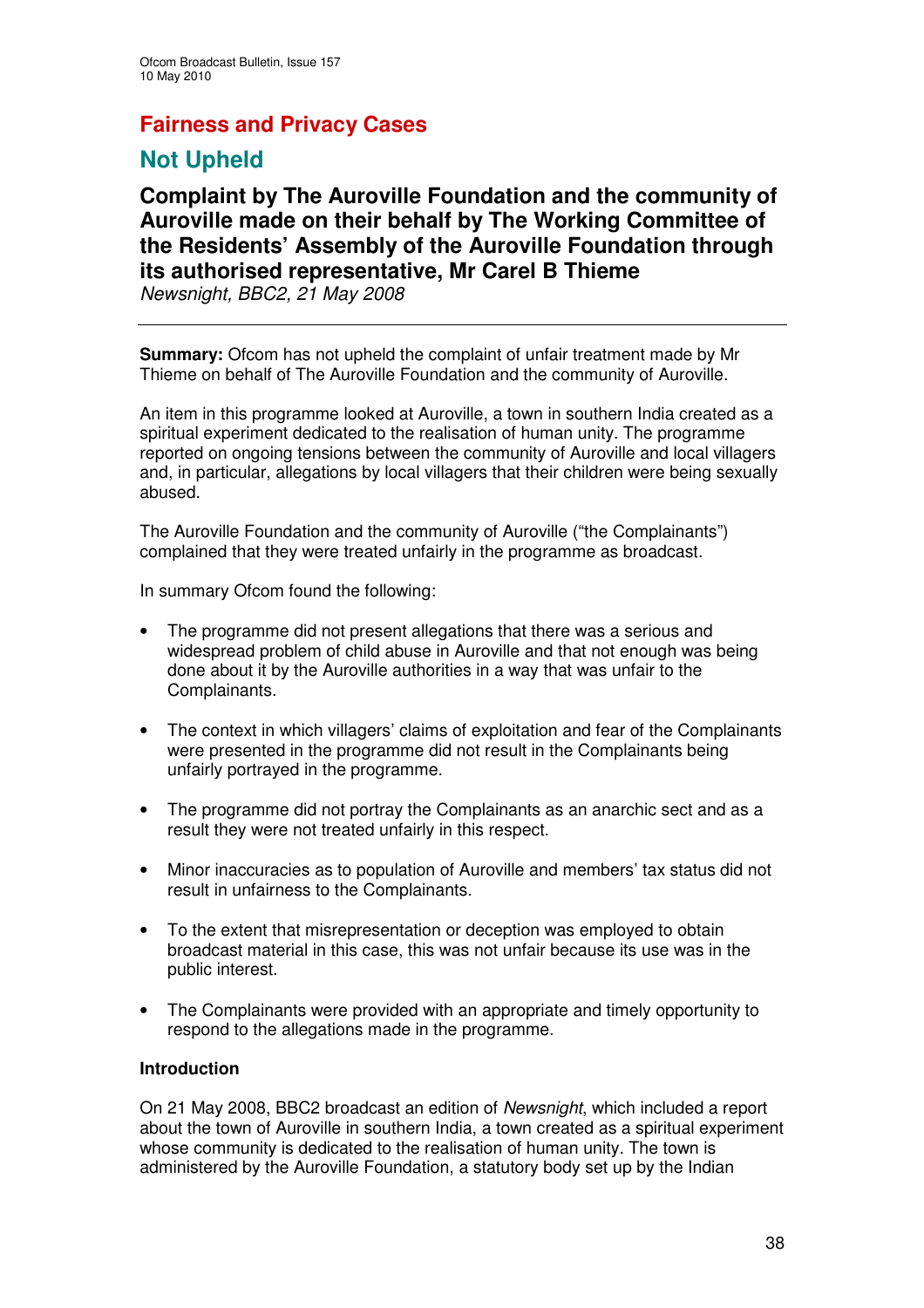Government, with input from the Residents' Assembly of Auroville (comprising all the residents of Auroville aged 18 years and over) via its Working Committee.

The programme explained that Auroville was set up as a community where *"people of all nations could live together in harmony with no money, no rules and no leaders"*.

The programme said that financial inequalities between Aurovilians and the local Tamil villagers had caused ongoing tensions between the Auroville Foundation and the community of Auroville ("the Complainants") and the villagers.

The programme said that many local people had alleged that the Complainants exploited them and reported that there had been allegations of sexual abuse of local children in and around the town of Auroville by both residents of, and tourists to, Auroville. The programme also reported allegations that the Complainants were aware sexual abuse was happening, but were doing little to address it. It noted that the Complainants said the allegations were unfounded.

The programme included footage of interviews with:

- Mr Raj Batra who had lived in Auroville as a guest for two years and who said he had spoken to people in Auroville about the abuse of local children by Aurovilians, but that they did not consider that was their problem.
- Mr N Nandhivarman, a local politician, who was concerned that not enough was being done about paedophiles by the local police or the Complainants.
- Anonymised villager, "Sundrun", who said he had been abused when he was younger and that the abuse of children was continuing.
- Anonymised villager, "Shiva", who said that children were being abused, particularly at the New Creation School in Auroville.
- Mr Ram Kumar Raj who worked for an NGO and who said that, in order to address the sexual abuse issue, the Auroville Foundation should scrutinise its guests and members more thoroughly.
- Mr Gilles Guigan, an Aurovilian, who explained that Auroville was trying to become an "ideal society", but that like any society it could only reflect the quality of its members.

The programme also referred to the case of Mr Didier Keim who was expelled from Auroville and who was subsequently convicted of paedophilia in nearby Pondicherry.

The programme also broadcast two extracts from the Complainants' intranet site. One was said to openly refer to worries of abuse at the New Creation School. The other was shown as a visual image alongside narrative stating that some Aurovilians had been told they could no longer work in India.

Ms Rachel Wright, the reporter, also said in the programme that a beach near Auroville was one where westerners went to pick up young Indian children, and that she had witnessed two separate men with two young Indian boys, one of whom had been taken to a beach hut.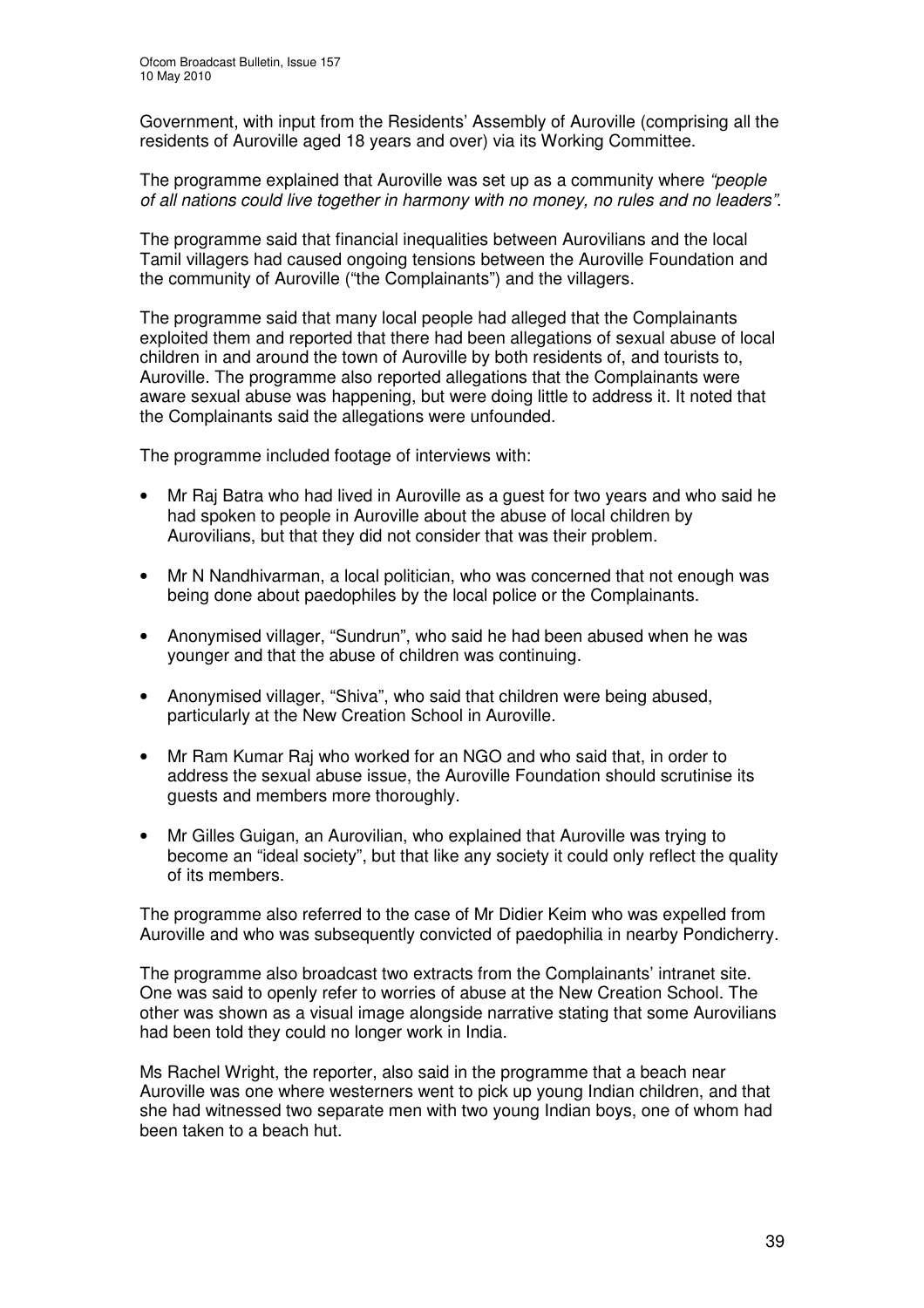Finally, the programme included an interview with, and photograph of, Mr Carel Thieme of the Working Committee of the Auroville Residents' Assembly (the "Working Committee").

The Working Committee first complained to the BBC's Editorial Complaints Unit on behalf of the Complainants that the programme as broadcast was unfair and inaccurate. The complaint was not upheld by the BBC and, in a complaint received on 13 January 2009, Mr Thieme complained to Ofcom on behalf of the Complainants that they had been treated unfairly in the programme as broadcast.

## **The Complaint**

## **The Complainants' case**

In summary, the Complainants said that they were treated unfairly in the programme as broadcast in that:

- a) They were unfairly portrayed because the programme:
	- i) Suggested wrongly and unfairly that paedophilia was "rampant" in Auroville and that nothing was being done about it, by:
		- Presenting the statements of Mr Raj Batra and Mr N Nandhivarman, the statements of anonymous villagers "Shiva" and "Sundrun" and the statements of Ms Rachel Wright ("the reporter") at the beach, as factual, credible evidence of child abuse and inaction by Aurovilians or guests in Auroville, despite the fact that:
			- with the exception of one allegation by "Sundrun", none of them claimed to have first-hand knowledge or evidence of child abuse by Aurovilians or guests in Auroville;
			- both Mr Batra, who was asked to leave Auroville in 2004, and local politician, Mr Nandhivarman, had a history of antipathy towards the Complainants;
			- "Shiva" had already provided an untenable and unreliable statement;
			- the reporter had no evidence that the men she saw on the beach were Aurovilians or guests in Auroville or that they were involved in child abuse; and
			- details of these allegations were not provided to the Complainants or the authorities to investigate.
		- Presenting statements made by Mr Gilles Guigan and Mr Ram Kumar Raj out of context so as to suggest they agreed Auroville had a problem with child abuse. In fact, Mr Guigan had been talking about ideal societies and Mr Raj, that the Complainants, like everyone else, had to take the universal problem of child abuse seriously.
		- Presenting two extracts from the Complainants' intranet out of context as evidence of child abuse problems in Auroville, when in fact the first extract was almost five years old and referred to past problems of child abuse.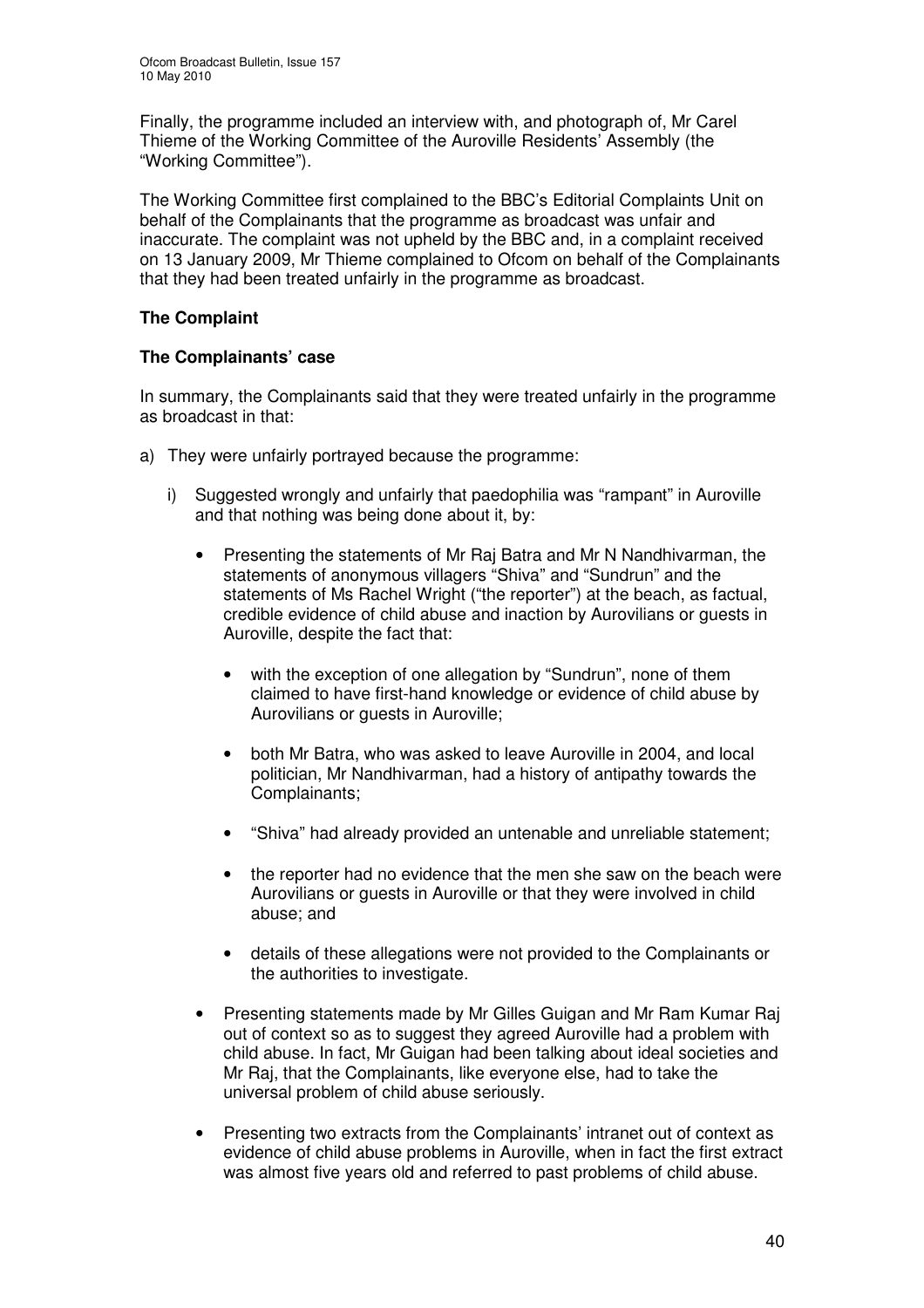The second, referring to a person's visa having *"been cancelled"*, had nothing to do with child abuse in Auroville, but referred to a mentally unstable person seen wandering near Auroville in 2008.

- Inaccurately presenting the way in which Mr Didier Keim was dealt with by the Complainants, wrongly suggesting that after they said they had expelled Mr Keim in 1996, he was allowed to work with children in Auroville for another five years before he was finally arrested and subsequently sentenced for paedophilia in the nearby city of Pondicherry in 2004.
- Asking if the Complainants were doing enough about "brazen" child abuse taking place at the public beach near Auroville, but omitting the Complainants' statement that there was zero tolerance by them for issues of child abuse.
- ii) Suggested wrongly and unfairly that the Complainants exploited the local Tamil villagers, that few ever become members of Auroville and that they feared reprisals from the Complainants if they spoke out.

By way of background, the Complainants said that they employed approximately 4,000 local villagers with salaries and employment benefits equal to or better than could be obtained in nearby Pondicherry for comparable work. The Complainants had set up seven schools for village children, made huge efforts to help the development of the surrounding villages and, after the Tsunami struck southern India, played a large part in the relief effort in the area. In addition, many local villagers aspired to become Aurovilians and they formed the single largest group in Auroville, representing more than 33% of residents. Finally, in the 40 years of Auroville's existence there had not been one instance of reprisal or retribution by an Aurovilian.

iii) Suggested wrongly and unfairly that the Complainants were an anarchic sect, by stating that residents had to undergo a year's induction before becoming full members, that Aurovilians believed in *"divine anarchy"*, with no rules and no leaders, that the Complainants had no leadership structure and that the Complainants had slipped beneath the radar.

By way of background, the Complainants said that they had no induction process, it was not a sect, although there was a Newcomer probationary period. There was no aspiration for no rules and no leaders. The Complainants had rules, such as their Admission Policy and a formal management structure set out in the Auroville Foundation Act, 1988 ("the Auroville Act") which created and constituted the Auroville Foundation, the Governing Board, the International Advisory Council, the Secretary, the Residents' Assembly and the Working Committee to develop Auroville in accordance with its ideals. The Secretary, an official of the Indian Government and permanent resident in Auroville, would have protested if the Complainants had "slipped beneath the radar".

- iv) Contained numerous other inaccuracies which contributed to their unfair portrayal, including suggestions that:
	- 16,000 Tamil villagers lived in Auroville;
	- the Complainants were partly financed by the Indian Government; and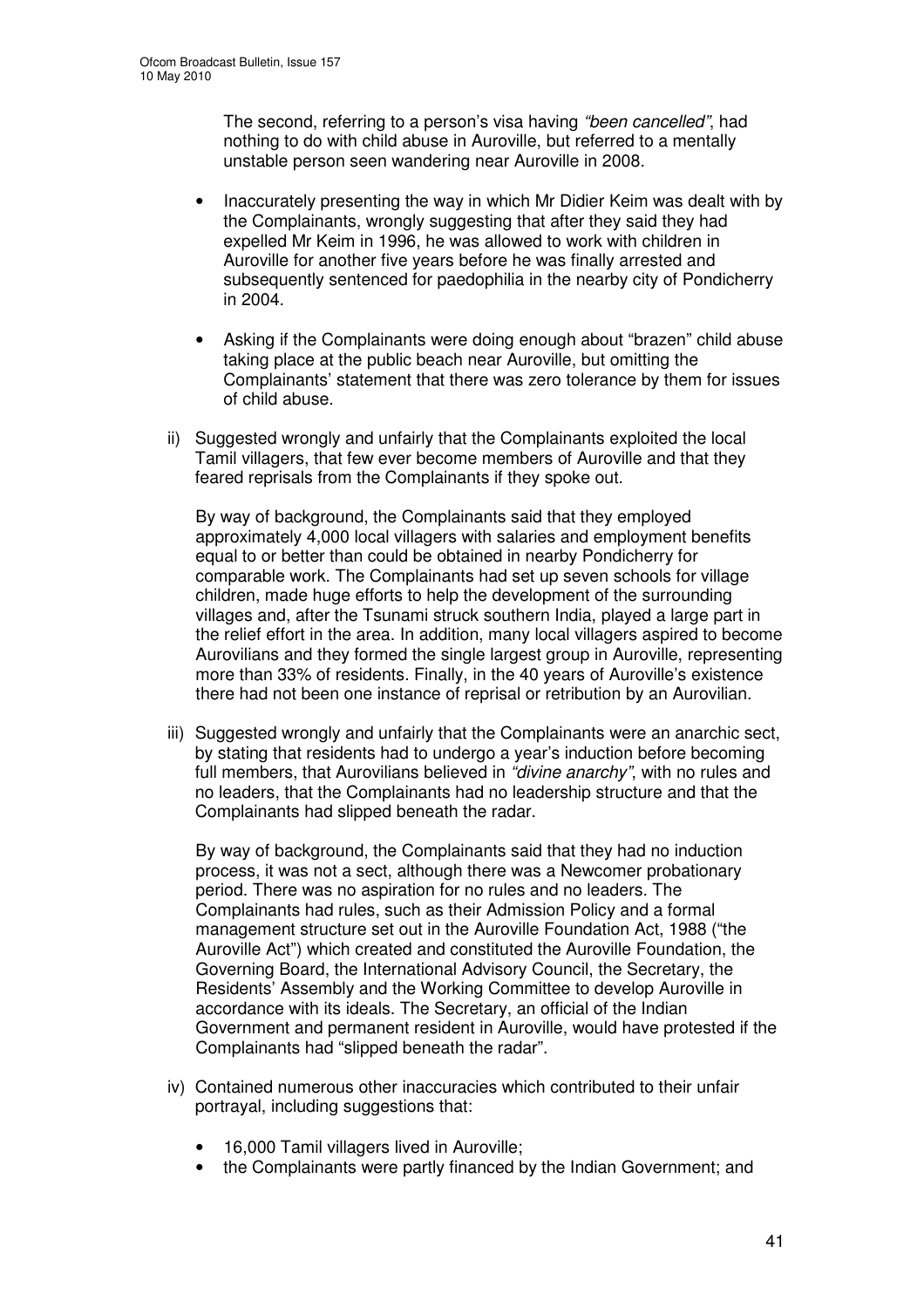• Auroville's members paid no tax.

Furthermore, much of the footage broadcast was not of Auroville, but of surrounding farmland, villages and Pondicherry.

- b) The programme broadcast material obtained by deception, despite the fact that:
	- i) There was no public interest in the broadcast of that material.
	- ii) The material could have been obtained by other means:
		- the Foreigners' Regional Registration Officer ("the RRO") could have informed the reporter about all the cases of paedophilia in Auroville in the last 15 years; and
		- the BBC was invited to visit Auroville prior to the broadcast to make a more thorough and objective investigation. The Working Committee offered to co-operate fully to ensure that the BBC had access to all possible sources of information.

By way of background, the Complainants said that the reporter obtained permission to visit and film in Auroville and to interview residents of Auroville on the pretext that, amongst other things, she wished to explain the philosophy and idealism of Auroville, how it had started and how it had developed in 40 years. In fact, she was planning to make a film on perceived child sexual abuse before she came to visit Auroville and she deceived the Complainants about the true nature of her visit.

- c) The Complainants were not given an appropriate and timely opportunity to respond to the allegations made in the programme as broadcast, in that:
	- i) During the course of her interview with the principal of the New Creation School, the reporter did not provide the principal with an opportunity to respond to the allegations of child abuse at the school by putting those allegations to the principal.
	- ii) The reporter unfairly omitted to give the Auroville Foundation or any resident Aurovilian an opportunity to contribute or respond to the allegations while she was in Auroville. She neither contacted the resident Secretary of the Auroville Foundation nor the Working Committee.
	- iii) The BBC emailed the transcript of the intended programme to the Working Committee, but gave them less than 24 hours to respond. The Working Committee emailed the BBC with a long list of detailed comments however, instead of correcting everything, the BBC accepted some corrections and ignored many others, with the result that many damaging and seriously defamatory inaccuracies were broadcast in the programme that same evening.
	- iv) A short interview with Working Committee member, Mr Thieme, was included at the end of the programme with a static picture of him. It did not, therefore, have the same weight and was far less persuasive than if such response had been incorporated into the programme itself. By way of background, the Complainants said that it was only after strong protests from the Working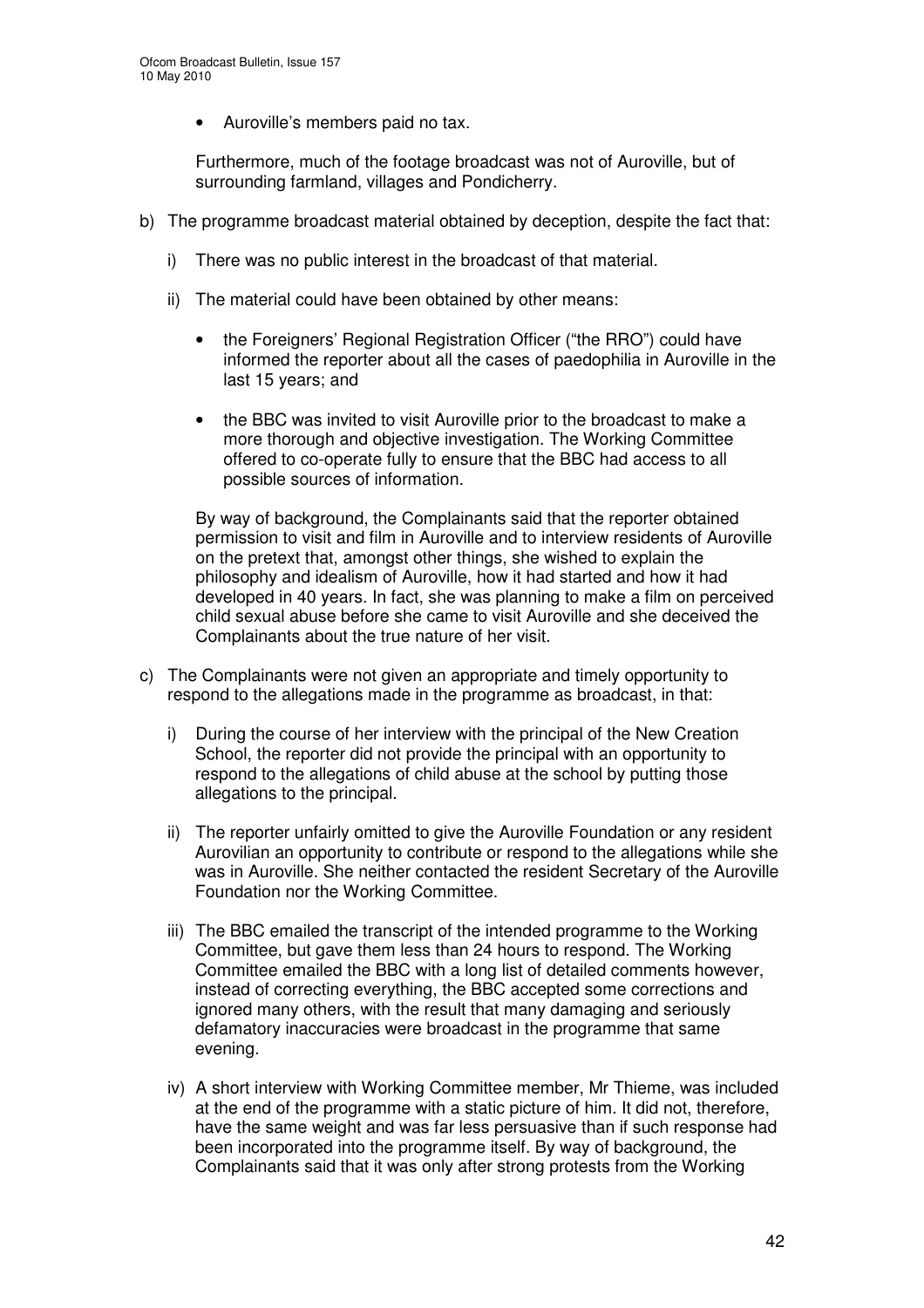Committee that the BBC agreed to include an interview with a member of the Working Committee in the programme as broadcast. Furthermore, the BBC did not send the questions to Mr Thieme in advance, so he had no idea what to expect, and he had not been informed by the BBC what allegations had actually been broadcast in the programme and what had not. Finally, the time given to Mr Thieme's response was perhaps less than three minutes.

## **The BBC's case**

- a) In summary, the BBC responded to the head of complaint that the Complainants were portrayed unfairly as follows:
	- i) The BBC said it did not accept that the programme gave the impression that "rampant paedophilia" existed in Auroville, but rather that the programme suggested that there was a serious problem of child abuse involving some residents of Auroville which had not been effectively addressed by the Complainants. The BBC said that nowhere was the word "rampant", or anything synonymous with it, or even similar to it, actually used.

The BBC said it believed that there was a substantial array of witnesses offering testimony from a number of perspectives which tended to corroborate each other to provide a sufficient basis for the claim that allegations of abuse were not being effectively tackled by the Complainants.

The BBC said that the fact that only one of the witnesses was a direct victim of child abuse did not undermine the fact that other witnesses were aware of abuse or allegations of abuse and provided compelling support for the claim that the Complainants had failed to investigate such allegations seriously.

In any event, the BBC said that this was not the limit of the evidence gathered by the programme. The BBC said that the reporter had a number of conversations with other witnesses who corroborated the allegations being made, but who were not prepared to speak publicly. The BBC said that it was clear to the reporter that the concerns expressed by the anonymous villager in the programme were shared by other villagers and that there were other young people who claimed to have been sexually abused by Aurovilians. The BBC said that the reporter also became aware of what seemed to her to be a climate of fear which discouraged people from speaking out publicly, not least because of the financial dependence of many local people on the Complainants.

The BBC said it did not accept the Complainants' characterisation of the attitude of Mr Batra and Mr Nandhivarman towards them. The BBC said that in fact both had earned the enmity of the Complainants because they had highlighted the issue of child abuse by Auroville residents and had campaigned publicly for the Complainants to take the issue seriously and investigate allegations of abuse. The BBC said it could not be argued that their testimony in relation to this issue was unreliable when the "antipathy" which existed derived originally from the Complainants' failure to deal with abuse.

In relation to "Shiva's" "untenable and unreliable statement", the BBC said that this referred to a claim made by him in interview that one in five children at the New Creation School had been abused. The BBC said that this part of his contribution was included in an early programme script which was shown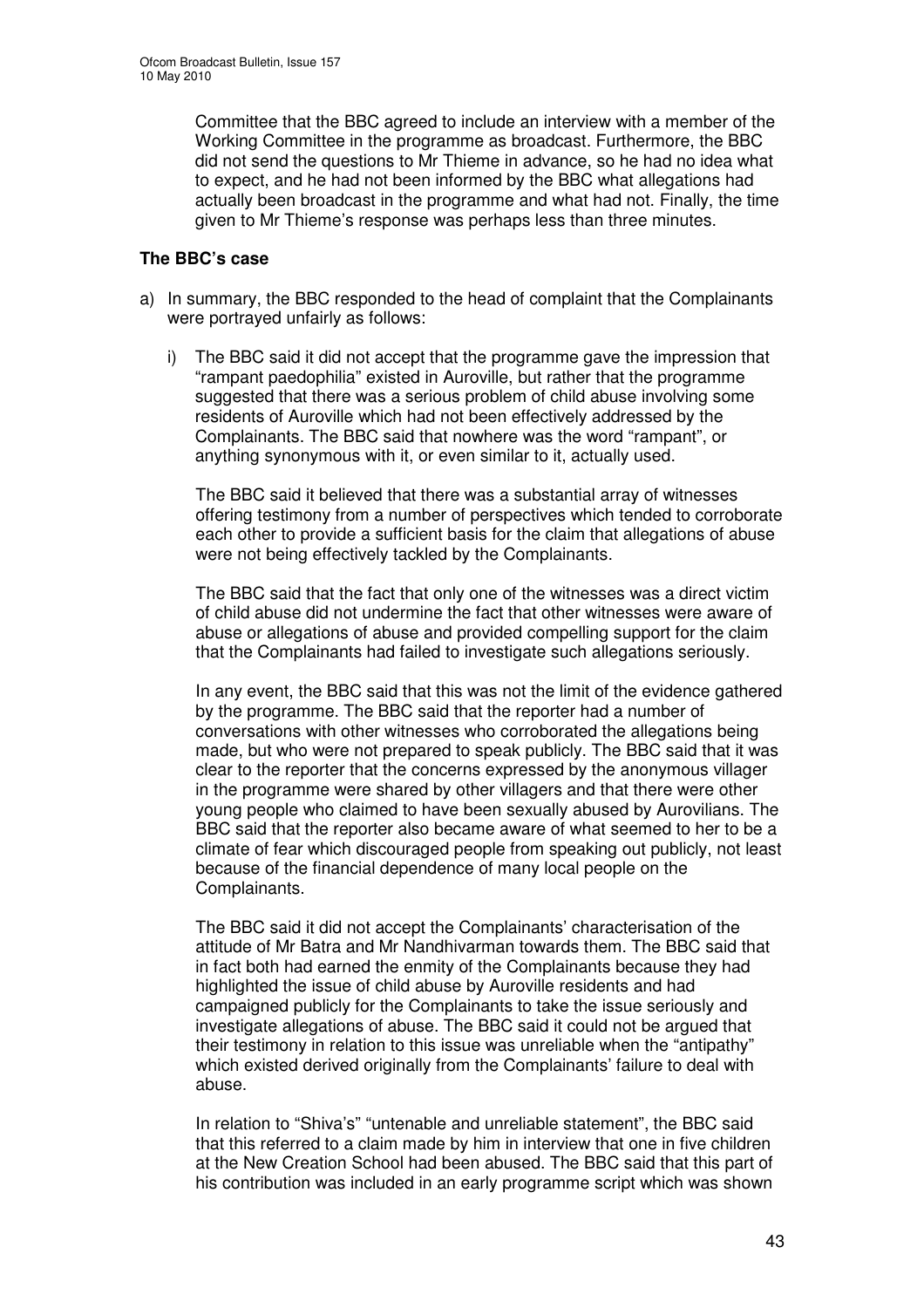to the Complainants, but was subsequently removed. The BBC said that, however, did not lead to the conclusion that he was therefore making up the basic allegation that such abuse was known to have taken place and was an unreliable witness.

In relation to what the reporter said she saw at the beach, the BBC said that the meaning of what she said was quite clear, that the beach was frequented both by Aurovilians and their families and by westerners who came to pick up young Indian children.

The BBC said that the programme did not say the men were Aurovilian, nor did it say the beach belonged to Auroville, simply that many members of and visitors to Auroville relaxed there, which the BBC said was undeniably true. The BBC said that the reporter also took photographs of the incident she described which showed an elderly, bald, tattooed white man with a young Indian boy disappearing into a wooden hut. The BBC said that she did not follow them into the hut to see what they were doing but when she asked local people what they thought was happening they replied, "boyfriends". The BBC said that it was quite plain that the intended meaning of the reporter's commentary there was that the men in question were likely to have been tourists, given that was the clear context being set up by the script at that point.

In relation to Mr Guigan, the BBC said that his remarks were framed before and after by commentary describing, in general terms, what might well be described as "the welfare and evolution" of Auroville which, as the Complainants said, was the basis of the interview he gave. The BBC said that there was no mention of child abuse to which Mr Guigan's comments were linked or proximate. The BBC said that it did not agree therefore that Mr Guigan's views were used out of context.

The BBC said that it did not accept that Mr Raj's comments were confined to general observations that the Complainants, like everybody else, had to take seriously the universal problem of child abuse. The BBC said that in unused parts of the interview which was conducted with Mr Raj, it was quite clear that he had specific concerns about Auroville. The BBC said that, having established his sphere of work, Mr Raj then went on to make clear that he had concerns about people staying at Auroville, even if they were not the sole focus of his concern.

In relation to the presentation of two extracts from the Complainants' intranet, the BBC said that the first extract complained of was from a posting written in 2003 by a resident who expressed serious concerns about a number of things, including child sexual abuse.

The BBC said that it did not believe that it counted against the evidential value of this document that it was posted in 2003. The BBC said that in her next posting, on the following day, the resident conceded that "Auroville has a reputation for paedophilia".

The BBC said that the second extract, where the words *"visa has been cancelled. He has…and deported"* were visible, referred to a relative of an Auroville resident who had been staying in the community and, the programme was told, abusing children. However, the BBC said that the individual was not identified, and what was recorded in the posting applied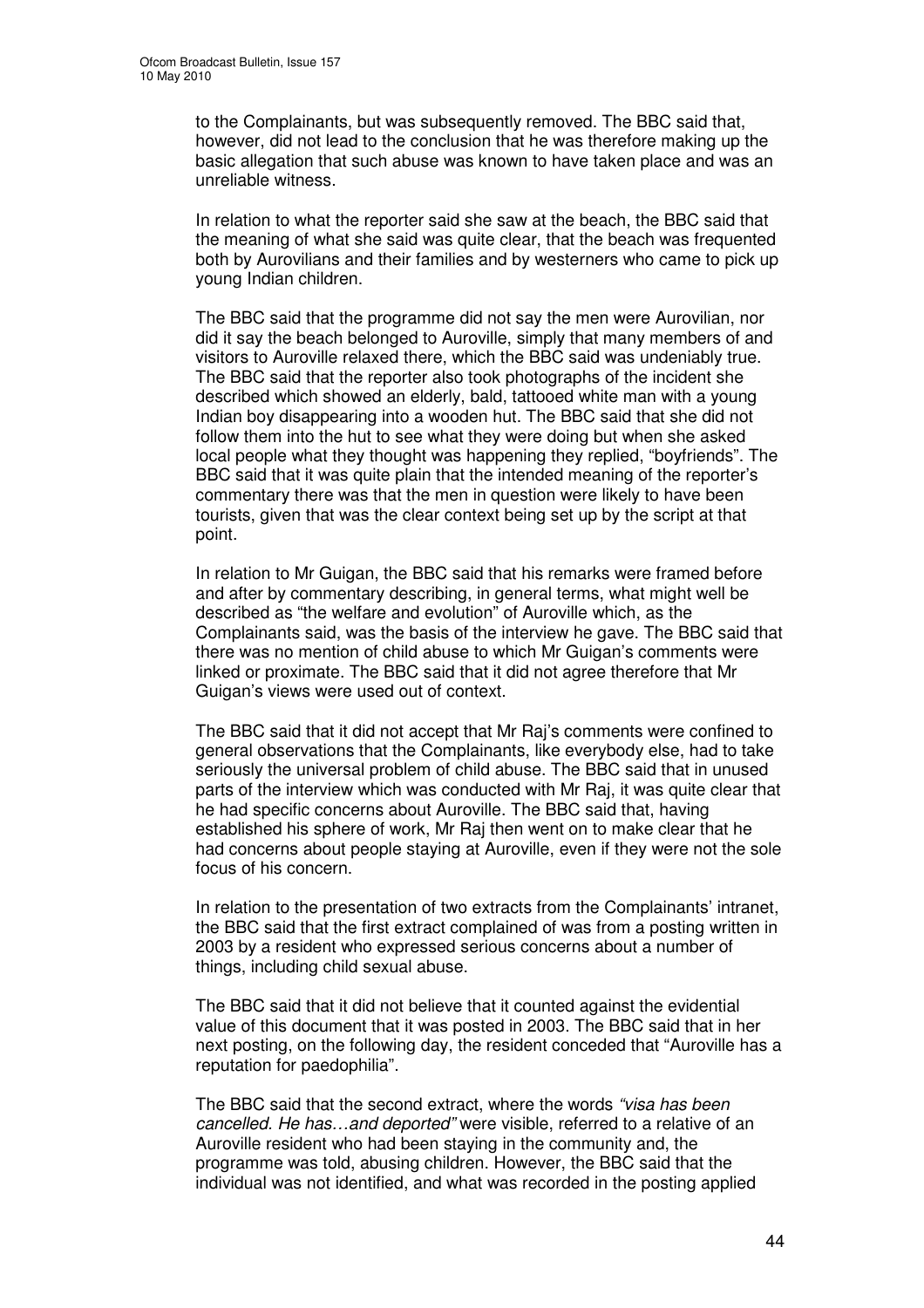equally to other Auroville residents. The BBC said that in correspondence with the reporter, the Complainants had conceded that two residents had their visas cancelled after being suspected by the authorities of child abuse. The BBC said that using the extract in this context gave rise to no unfairness.

In relation to Mr Keim, the BBC said that although it was not stated in the programme, the allegation that he continued to work with children in Auroville for a further five years was based upon the evidence of two of the witnesses identified in the programme, Mr Batra and Mr Nandhivarman, both of whom had been instrumental in having Mr Keim's case pursued by the police in Pondicherry. The BBC said that their testimony was corroborated by material posted on the Complainants' intranet site, after the broadcast, by an Auroville member who took particular issue with the account Mr Thieme gave to *Newsnight* about how the organisation had dealt with the case of Mr Keim. The BBC said that Mr Thieme's position on the programme was that Mr Keim had been at Auroville *"for no more than eight months before he was discovered out and kicked out of Auroville"* and the authorities informed. The BBC said that the Auroville member wrote:

"… This was not what I experienced when I was in New Creation around the time that Didier (a paedophile who is now in prison in India) arrived there and started looking after a group of young boys. He was only asked to leave when the complaints against him reached a number that could not be ignored by the then Entry and other Groups. As far as I remember he was in New Creation for considerably longer than the eight months mentioned by Carel in the film".

The BBC said that the author of the posting had told the BBC that she was persuaded to remove it from the Complainants' website on 25 May 2008, a few days after the broadcast of the programme.

In relation to the question posed in the programme about "brazen" child abuse, the BBC said that the Complainants' response to the allegations made in the programme was, by agreement with the Working Committee, made by Mr Thieme through a pre-recorded interview at the end of the programme. The BBC said that this was subject to only a very minor edit and that no material part of Mr Thieme's contribution was left out. The BBC said that there had never been a complaint from the Complainants about the way that the interview was edited. The BBC said that it was clear from the interview that the Complainants claimed that they did not tolerate child abuse.

ii) The BBC said that the programme only used the word exploitation in the introduction and then it was used to describe the view of local Tamils.

The BBC said that it was clear that the tenor of the evidence which the reporter obtained whilst investigating the story supported the claim that many Tamils did believe that the Complainants were exploiting them.

The BBC said that during her investigation, the reporter was shown data which had been compiled internally and which showed the contrast between the numbers of Tamils from the local community who applied to become Aurovilians and the number who were admitted. The BBC said that the reporter also saw internal data which showed the length of time it would take for a local Tamil to complete the admission process – sometimes up to 15 years – and, by contrast, how a relatively wealthy European could complete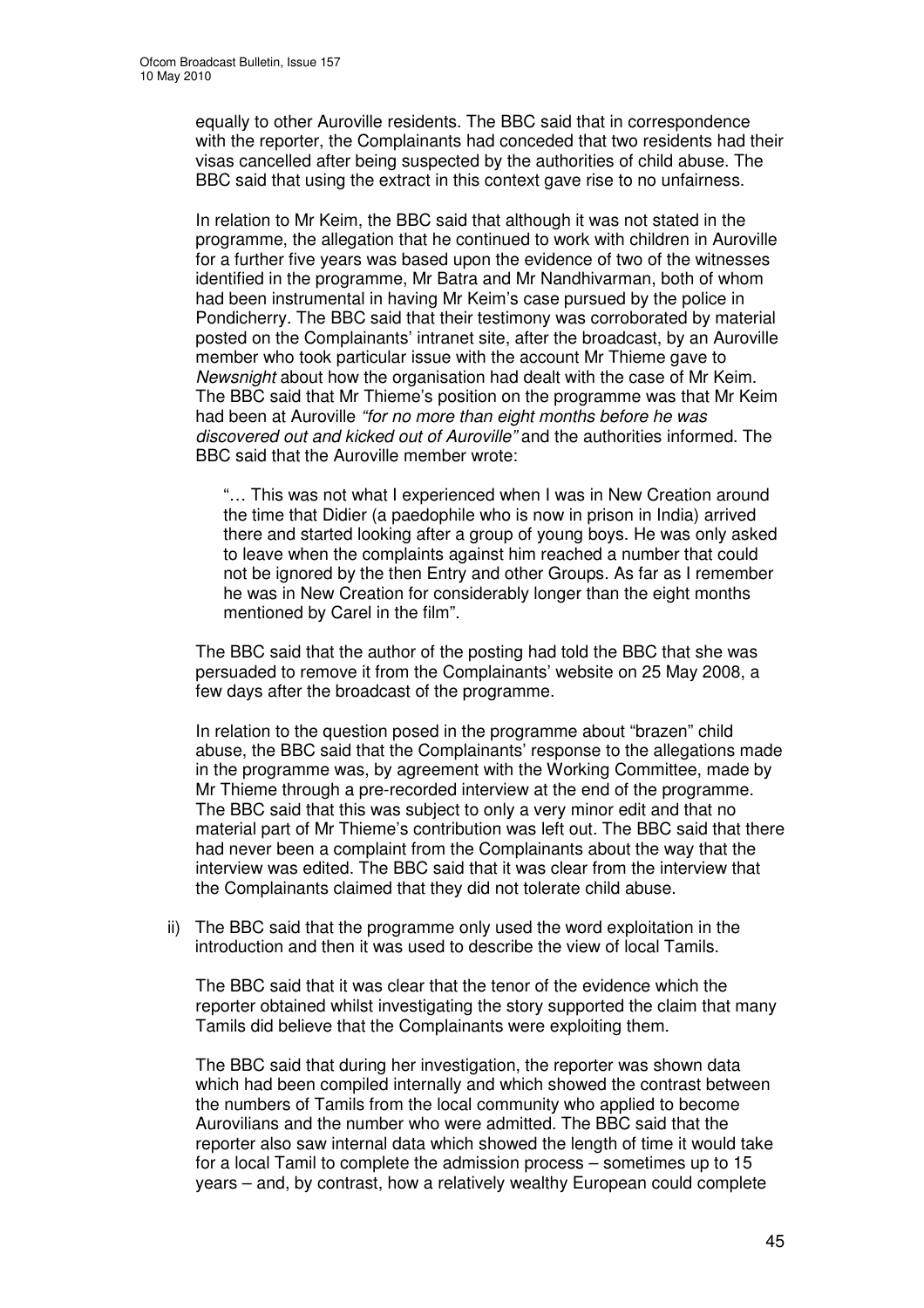the process, sometimes within months. The BBC said that this material, however, was shown to the reporter on a confidential basis and it was unable to make it available. The BBC said that the reporter also spoke to three Indians who were members of Auroville who were quite happy to be interviewed (albeit anonymously) to testify how hard it was to join Auroville if you were a local Tamil.

The BBC said that the reporter could affirm that very many of the Tamils she spoke to gave the clear impression of being scared of upsetting the Complainants and that they explained that this was because their livelihoods often depended on the Complainants or because they felt vulnerable to acts of reprisal. The BBC said that one local villager had stated that the Complainants had put pressure on local people by "blackmailing them" to sell their land to them.

The BBC said that "Sundrun" corroborated the claim that people were scared. He stated in the programme:

*"We depend on them for work. If these kind of stories come out there would be death threats from Aurovilians and we have no protection from them. There are lots of things that happen like this inside Auroville".*

The BBC said that the reporter also spent time with another witness who she asked for help and who agreed to accompany her in her car around Auroville. However, the BBC said that he was physically shaking during the whole experience and hid on the floor of the car when he saw Aurovilians. The BBC said that the reporter was left in no doubt that local Tamils were genuinely frightened of people from Auroville.

The BBC said that the Complainants did employ local people, but although this brought benefits to them, it also had the effect of making them vulnerable, and while they were paid better than workers in Pondicherry they still only received some £30 per month, which was substantially less than Aurovilians themselves received as a form of maintenance payment.

The BBC said that the programme acknowledged the contribution that the Complainants had made to the surrounding community and referred specifically to work done to provide relief after the Tsunami.

The BBC said that it did not believe it was accurate to say that the local Tamil population constituted 33% of Auroville residents. The BBC said it understood that the figure actually represented the total number of Indian members of Auroville, many of whom were from other areas of the country and were significantly richer and more educated than the local Tamil population. The BBC said that it was right to say that many of the local Tamils aspired to become members, but the BBC said that it was extremely hard for them to do so, not least because they were expected to have funds of their own in order to join.

iii) The BBC said that the programme did not use the phrase "anarchic sect" or anything resembling it. The BBC said it believed that reference to a period of *"induction"* carried no adverse implication whatsoever and certainly did not suggest that the community was an "anarchic sect". The BBC said that it was common to refer to the process whereby an individual was introduced into a new job, for instance, as "induction".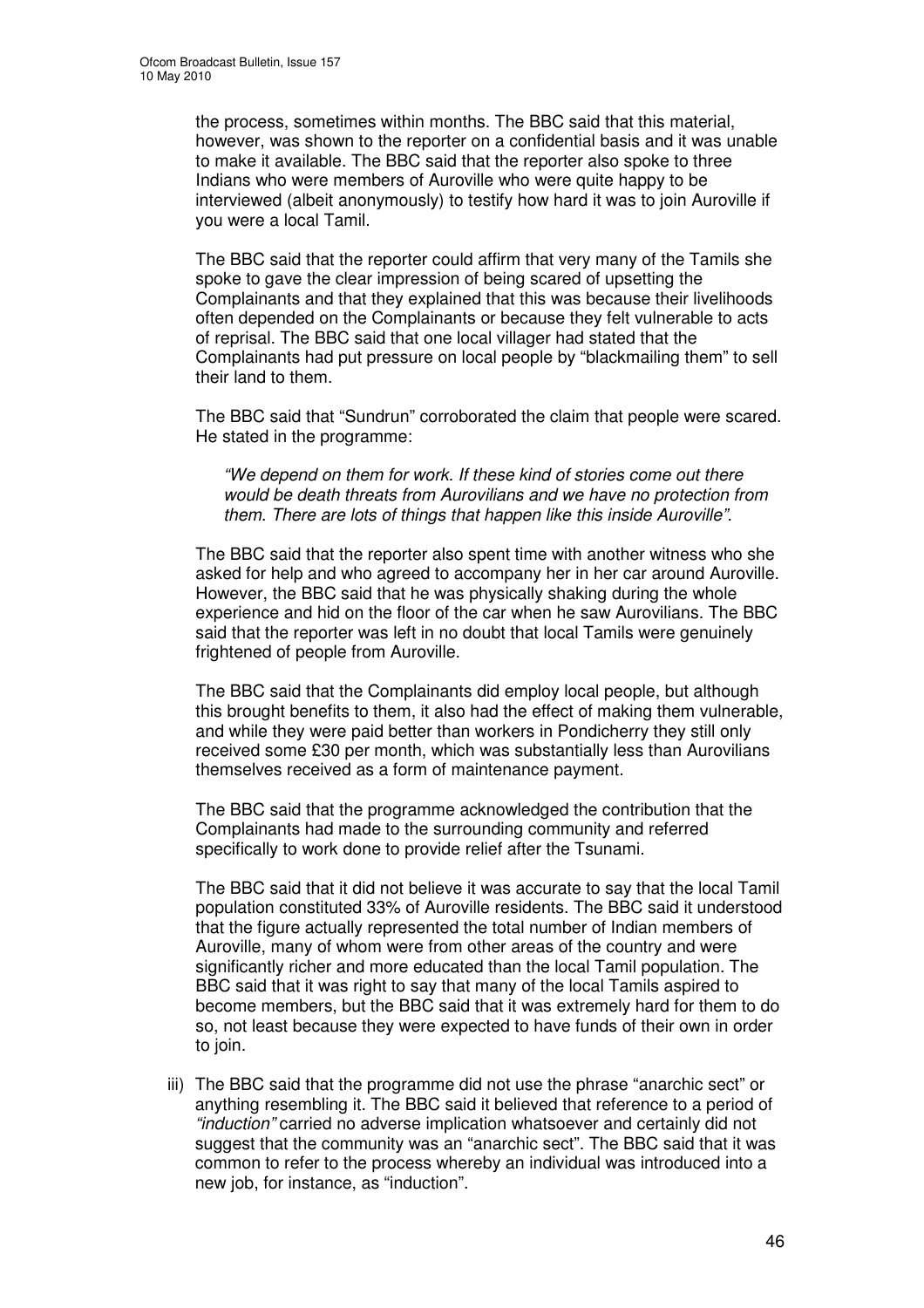The BBC said that reference to *"divine anarchy"* derived from a quote on the Complainants' own website attributed to Mirra Alfassa (known to Aurovilians as "The Mother") who founded the community. The BBC said that The Mother went on to spell out that "the ideal" was a situation "without fixed rules and laws". This, the BBC said it believed, was perfectly consistent with the comment made in the programme that the Complainants aspired to *"no rules, no leader"*. The BBC said that it believed that, regardless of the organisational structures in place in Auroville, there was no doubt that it aspired ultimately to the ideal which was expressed by its own founder. The BBC said that it did not believe that it was unfair to represent the community as aspiring to that particular ideal.

- iv) The BBC said that the complaint did not set out why the minor alleged inaccuracies gave rise to unfairness. The BBC said it did not accept that any of them represented genuine inaccuracies and said it believed that they had all been disposed of in the BBC's response to the Working Committee's complaint to the BBC's Editorial Complaints Unit.
- b) In summary, the BBC responded to the complaint that the programme broadcast material obtained by deception as follows:

The BBC said that the only material obtained by deception was a very limited amount of background information supplied by the Complainants. The BBC said that the material upon which the allegations of child abuse and the Complainants' inadequate response to this were based, was obtained openly and all material used was used with the informed consent of those who had provided it.

The BBC said that when the reporter approached the Complainants she told them that she was working on a general report about Auroville because at that stage she was hoping to be able to film within the community and she took the view that this would have been rendered less likely if she had disclosed that she was investigating allegations of paedophilia. The BBC said that at that stage, the programme makers had to consider the possibility that early disclosure of the nature of the allegations might have resulted in a lack of co-operation from the Complainants or even measures being taken to thwart the investigation. The BBC said that it believed that, given the public interest in the allegations being investigated, the programme was entitled to protect its investigation by exercising prudence at that stage and that the level of deception was justified in those terms.

However, the BBC said that it was never its intention to withhold from the Complainants the actual focus of the investigation to the extent that the community would have been denied a sufficient right of reply to the allegations. The BBC said that the deception at the early stage was intended solely to facilitate the preparation of the programme.

The BBC said it believed that the subject matter of the programme – child abuse within the community and the inadequacies in the community's response which may have left children at serious risk – was self-evidently in the public interest and the relatively minor degree of deception involved in bringing the story to public attention was justified.

c) In summary, the BBC responded to the complaint that the Complainants had not been provided with a sufficient right of reply as follows: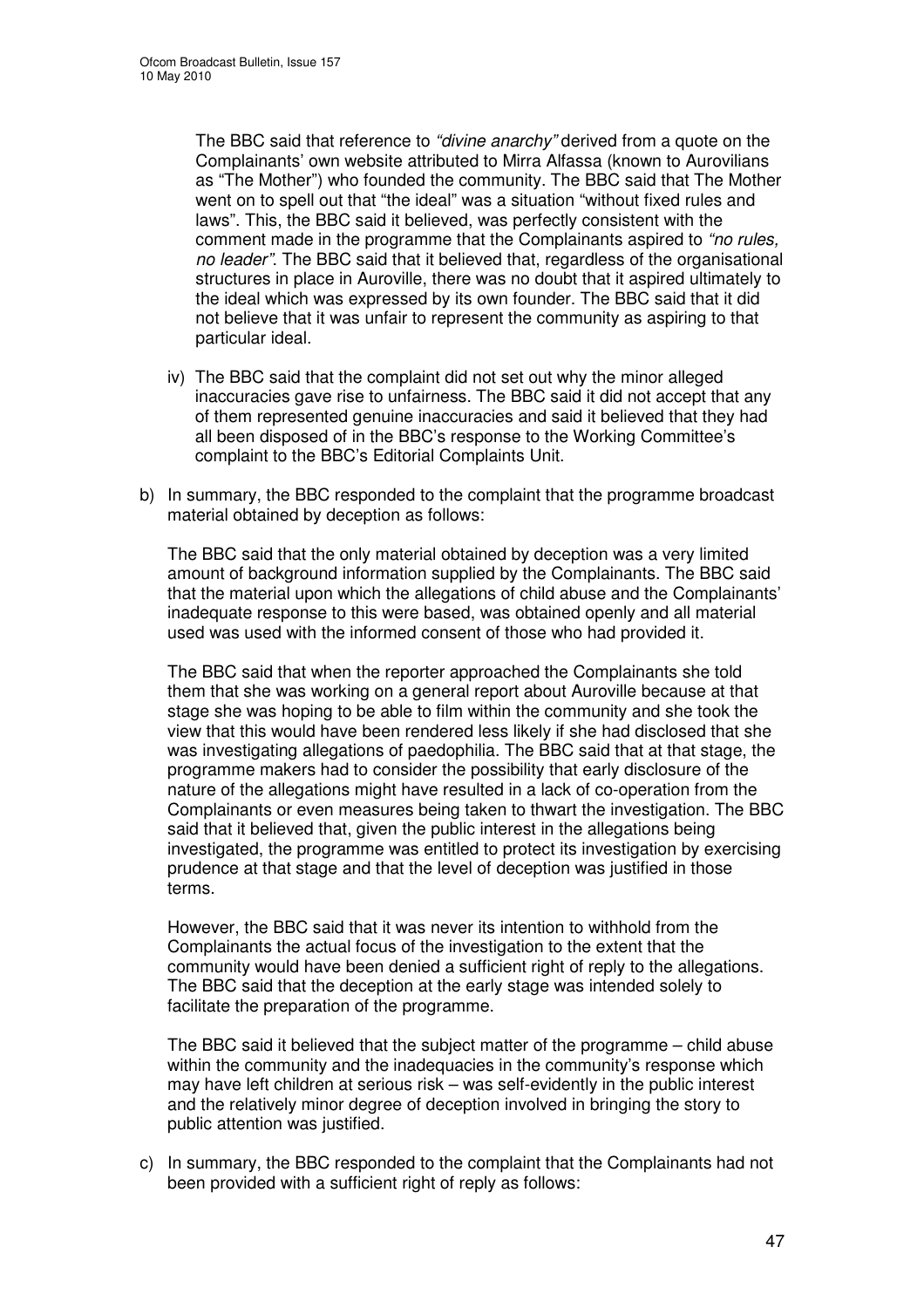The BBC said that there was no requirement in Ofcom's Broadcasting Code that allegations should be put at the earliest opportunity or during filming. The BBC said that it believed that the Complainants were given more than sufficient notice of the allegations being investigated to allow them to provide a considered response, as evidenced by email correspondence between the BBC and the Complainants and the BBC's extended efforts to accommodate an interview with a representative of the Complainants. The BBC said that the fact that, closer to transmission, the Complainants were also provided with a script and copy of the programme, underlined the BBC's commitment to provide a sufficient right of reply to what were very serious allegations.

The BBC said that the email correspondence between the BBC and the Complainants made clear that the allegations were put clearly to the Complainants well before transmission of the programme and that the BBC made strenuous efforts to accommodate an interview with a representative of the Complainants in the programme.

The BBC said that the first email from the reporter setting out the allegations which were being investigated was sent on 24 April 2008, nearly a month before the programme was broadcast. The BBC said that there followed an exchange of emails over the next three weeks where further requests for responses were made and information was provided by the Complainants. The BBC said that the reporter had asked in the first email for an interview with Dr Karan Singh, the Chairman of the Auroville Foundation. However, this invitation was declined.

The BBC said that it was not true that it was only after strong protests from the Working Committee that the BBC agreed to conduct an interview. The BBC said that, during further discussions on 19 May 2008, it became clear that the Complainants were now interested in providing someone for interview for the programme, but that there appeared to have been internal confusion between Auroville's Outreach Media<sup>1</sup>, the Working Committee and the International Board as to who would be dealing with the matter. At that stage, therefore, the BBC said that efforts resumed to try to provide facilities for a studio interview for *Newsnight*. On the morning of 20 May 2008, the BBC said that the script of the programme was sent to the Complainants and they replied with comments the following day. The BBC said that on the basis of the Complainants' reply some minor amendments were made to the script. The BBC said that a recording of the programme was sent to the Complainants by email prior to transmission.

The BBC said that it became evident by the afternoon of 21 May 2008 that a studio interview would not be logistically possible, and so alternative arrangements were made to interview Mr Thieme by Skype for inclusion at the end of the programme. The BBC said that the interview covered the central issues in the programme: whether there was evidence for the allegations being made; the credibility of the witnesses; and the steps that the Complainants had taken to deal with allegations or suspicions of child abuse as they arose. The BBC said that Mr Thieme responded at length to the questions put by Mr Jeremy Paxman.

The BBC said that given all of this, it could not agree that the Complainants were not given a sufficient right of reply. The BBC said that the main allegations were put to the Complainants well in advance of transmission, and the specific form in

 $1$  The Auroville department set up to look after the logistics of visiting journalists.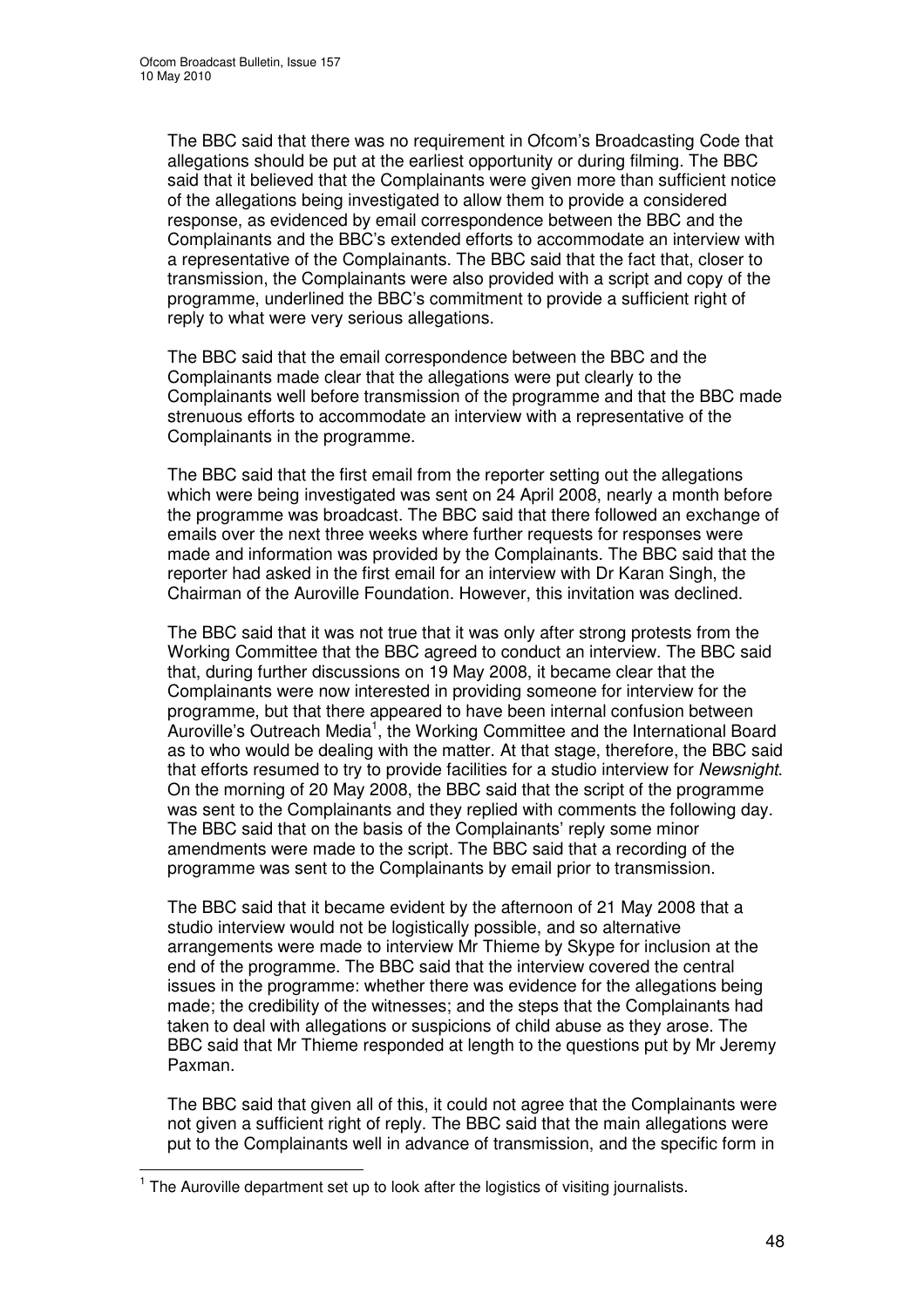which the allegations would be made was clarified in the script and recording which were provided to the Complainants before transmission and before the interview with Mr Thieme. The BBC said that it acknowledged that a studio interview would have been preferable to a telephone interview via Skype and that it used its best endeavours to arrange that but, because of the Complainants' own internal confusion, it was left with insufficient time to do so. Nevertheless, the BBC said that the interview which took place provided sufficient opportunity for Mr Thieme to respond fully to the allegations contained in the programme.

## **The BBC's Supplementary Statement**

As it appeared to Ofcom that there may be a fundamental misunderstanding between the parties about what the terms "Auroville" and "Aurovilian" covered, Ofcom asked the BBC to set out what it believed the definitions of Auroville and Aurovilians were. Were they a limited area with 2,000 residents over which the Complainants could exert some control, as the Complainants said, or a wider area and a wider group of people?

### The definition of Auroville

The BBC said that the geographical definition of Auroville was a matter where the formal, legal position and the practical reality were not the same. The BBC said that the formal delineation of Auroville only began with the Auroville Act, which imposed a duty to provide a "Master Plan" for the Auroville project which would create a geographical definition.

The BBC said that the Master Plan on the Complainants' website showed that the population of Auroville exceeded by a considerable margin the 2,000 claimed by the Complainants, which referred only to Auroville residents – i.e. those that had been accepted into membership of the Auroville project. The BBC said that the Auroville boundaries had subsumed local villages whose residents did not fall into this category. The BBC said that a total of six villages were included in the central Auroville area, where some 8,000 local people lived.

The BBC said that Auroville had proceeded to extend its limits by purchasing additional land, some of which was contiguous with the original area, and some of which was not. Locally, because of this growth, the BBC said that the area considered to be "Auroville" was much wider than the more narrowly-defined area over which the Complainants said they had jurisdiction, and the postal address "Auroville" was used to cover an area even wider than the land owned by Auroville.

The BBC said that it was misleading to argue that the definition of Auroville's limits should be confined to the central area. The BBC said that it believed that a broader, less legalistic understanding of the geographical limits of Auroville conformed more to the practical reality and that no unfairness necessarily attached to those parts of the programme complained of where that broader definition informed the allegations being made.

### Auroville Beach

The BBC said that the issue of jurisdiction over Auroville beach did not rest upon determining legal ownership or whether it fell within a particular definition of Auroville. The BBC said that it believed that, while it was unarguably the case that the beach was publicly owned and not legally owned by Auroville, the Complainants were being disingenuous when they claimed that they had no jurisdiction over it. The BBC said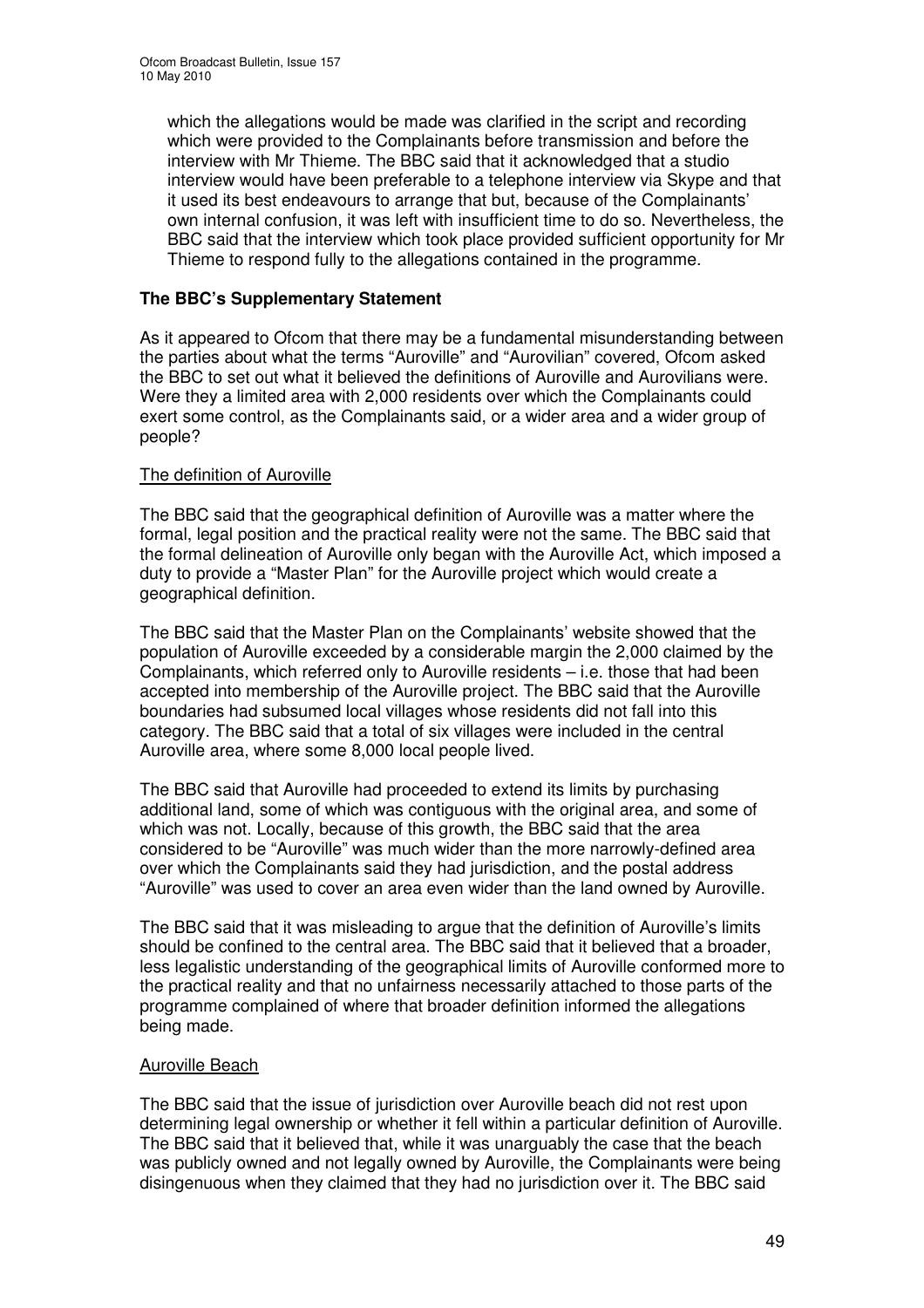the facts were that though they did not own it, the Complainants had a proprietary attitude towards the beach in question (situated in front of the Repos restaurant, which was owned by Auroville), and treated it as their own.

The BBC said that it was on the section of beach controlled, if not owned, by Auroville, that the reporter observed a man taking a young boy into nearby huts. The BBC said that it was not clear whether the huts were on public land or the Repos land belonging to Auroville, but the man was observed with the boy on the section of beach to which the BBC said that the Complainants attempted to control access. The BBC said that a second European man with a very young local boy accompanying him was seen leaving the beach by the Repos exit, suggesting that he was highly likely to have been an Auroville member or guest.

The BBC said that it did not believe therefore, that the fact that Auroville did not legally own the beach rendered the programme's report of what was seen there unfair.

### Mr Keim

The BBC referred to a copy of a note which it said was provided by the Auroville Entry Group (which regulated the admission of Newcomers to Auroville) to Mr Batra in 2004. The BBC said that the note was provided to Mr Batra at a time when the Secretary of Auroville had instructed Working Committee members to co-operate with Mr Batra in investigating the matter of Mr Keim.

The BBC said that the note, which the BBC said was drawn from the Entry Group's file on Mr Keim, revealed that:

- Evidence of his activities with children first came to light between April and September 1996, yet Mr Keim was granted a further visa extension (supported by the Auroville Visa Service) in September 1996.
- Despite what was known about him, Mr Keim's "Newcomer process" was not terminated until April 1997. The BBC said that during that time he was allowed to carry on living in central Auroville, where children were put at risk by his presence.
- Had the authorities been informed when the allegations first came to light, it was inconceivable that Mr Keim would have been granted a visa extension in September 1996. The BBC said that despite the Complainants' claim that they "informed the RRO" in September 1996, there was actually no record in the Auroville note that this happened, then or later.

The BBC said that it did not dispute that Mr Keim lived in Pondicherry after he was asked to leave Auroville. However, the BBC said that he was able to freely visit Auroville without any efforts being made by the Complainants to exclude him and frequently did so.

The BBC said that it acknowledged that the facts did not conclusively demonstrate that Mr Keim continued to have contact with children in Auroville, as stated in the programme. However, the BBC said that it did not believe that any unfairness arose from that, as it was immaterial whether the children whom he had continued contact with were in Auroville or not.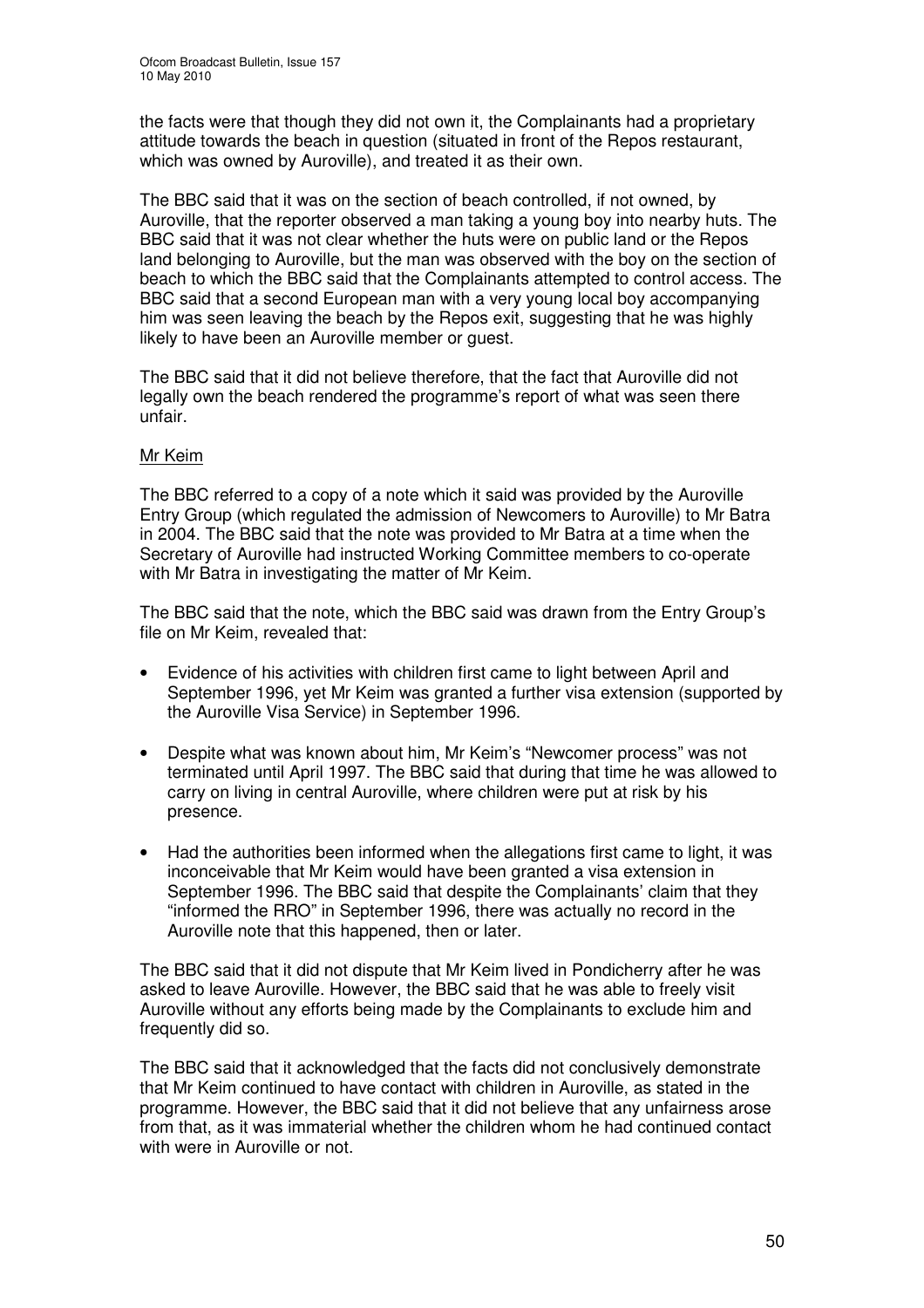## **The Complainants' comments on the BBC's case**

In summary, the Complainants responded to the BBC's comments in relation to the head of complaint that the Complainants were portrayed unfairly as follows:

#### i) Rampant child abuse

In response to the BBC's statement that the word "rampant" did not appear in the programme, the Complainants said that a programme could not be judged only by the exact words that were used in it and that what mattered was what the viewers took home.

• The Complainants said that Mr Batra was not excluded from Auroville because he tried to have the matter of child abuse addressed. They said that he had never contacted them on the matter of perceived child sexual abuse, nor had he ever campaigned publicly for the Complainants to take the issue seriously and investigate allegations.

The Complainants said that Mr Batra had not been involved in the case of Mr Keim which was dealt with by them in 1996/1997, long before Mr Batra came to Auroville as a guest. Nor was he involved in a case dealt with by the Complainants in October/November 2004.

- The Complainants said that Mr Nandhivarman had never contacted them on the matter of perceived child sexual abuse and that he only started his attacks on the Complainants in 2008 after the BBC broadcast the programme on Auroville.
- The Complainants said that they believed that the witness Shiva was unreliable and was trying to "satisfy" the reporter. The Complainants said that another primary school existed a stones-throw from New Creation School where parents could have moved their children if they had had concerns.
- The Complainants said that they did not accept the reporter's statements that other witnesses had corroborated the allegations made.

The Complainants said that in relation to what went on at the beach, they considered that the opinions of local people on what they thought was happening were irrelevant.

The Complainants said that from the points made in the BBC's statement, they concluded that the BBC's allegation that there was a "serious problem of child abuse in Auroville involving some residents of Auroville" was incorrect.

The Complainants said that the BBC had not proven there was a serious problem of child abuse in Auroville which had not been effectively addressed by the Complainants. The Complainants said that over the last 15 years they had responsibly dealt with five cases of alleged or proven paedophilia. For a community of now 2,000 people that attracted thousands of guests a year, they considered that the figure did not amount to a serious problem of child abuse.

In relation to the first intranet extract, the Complainants said that the BBC omitted to refer to the opinions of other Aurovilians on the statement, e.g. of one who responded that "The petition has no substance at all and adds to a depressing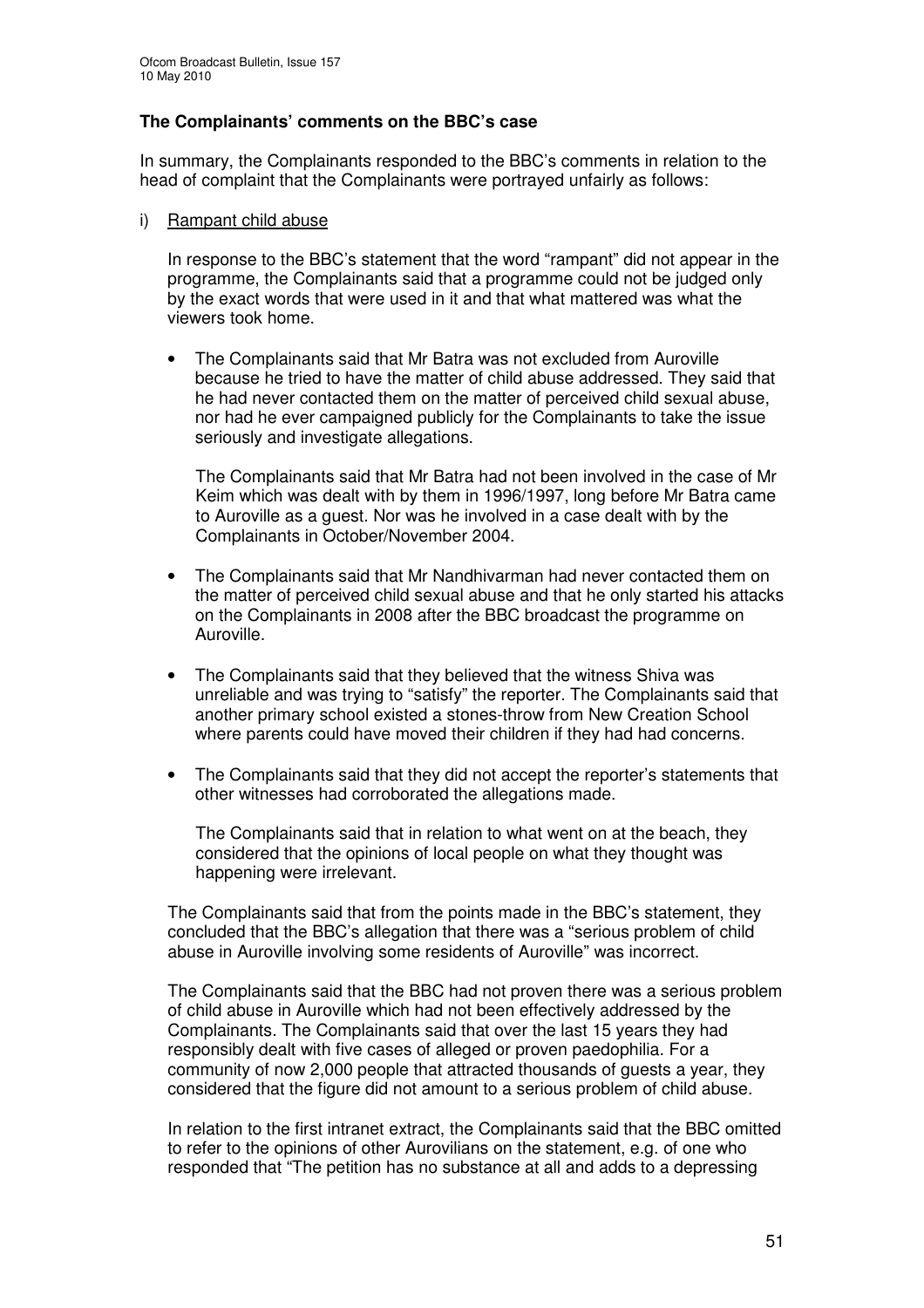chain of rumours..." or of another who wrote "I hope that you have the correct evidence to back up your assertions". The Complainants asked why was the opinion of one single resident of Auroville regarded by the BBC as the truth, while the comments on his posting by fellow residents were ignored.

The Complainants said they disagreed with the BBC's statement about the second intranet posting. They said that the posting was taken from a report of the Auroville Security Service. The individual was fully identified in that report and was, as far as the Complainants were aware, never involved with paedophilia but was roaming the area in a mentally unstable state.

The Complainants said they objected to the BBC's statement that "what was recorded in the posting applied equally to other Auroville residents". The Complainants said that the BBC had misread an email from Outreach Media and that no allegations of child abuse had been made against one resident and that the other had been the subject of false allegations investigated and determined to be unfounded by the Complainants.

In relation to Mr Keim, the Complainants pointed out that the case of Mr Keim was more than 12 years old (more than 11 years when the reporter made the programme).

The Complainants said that the BBC's statement that "Keim was allowed to work in Auroville for another five years after he was expelled" implied that Mr Keim would have travelled the (dangerous) road from Pondicherry to Auroville for a period of five years i.e. from 1997-2002, to teach at a place he was expelled from. The Complainants said that defied all logic.

The Complainants said in relation to the length of time Mr Keim was in Auroville, in fact Mr Keim joined Auroville on 14 December 1995, when he was granted Newcomer status, that status was revoked in September 1996, i.e. a few days more than the eight months Mr Thieme mentioned in the programme. The Complainants said that the observation by the Aurovilian that Mr Keim stayed longer was basically correct, in that Mr Keim, after attempts to come to an agreement with him were unsuccessful, only left Auroville in April 1997.

However, the Complainants said that the Aurovilian had not corroborated the statements of Mr Batra and Mr Nandhivarman that Mr Keim was allowed to work in Auroville for another five years after he was expelled.

ii) The Complainants said that they did not believe that the reporter obtained evidence to support the claim that *"many local people say the place [Auroville] exploits them"*.

In relation to the number of Tamil villagers joining Auroville, the Complainants said that one of the conditions for living in Auroville was that people had to find a place to live. In the last 10 years, this had become a serious problem.

The Complainants said that many people from the local villages lacked the financial means to contribute to building an apartment and the Complainants did not have the means to offer many apartments "for free". That was one of the reasons why the Complainants had been hesitant to admit people from the surrounding villages in recent years.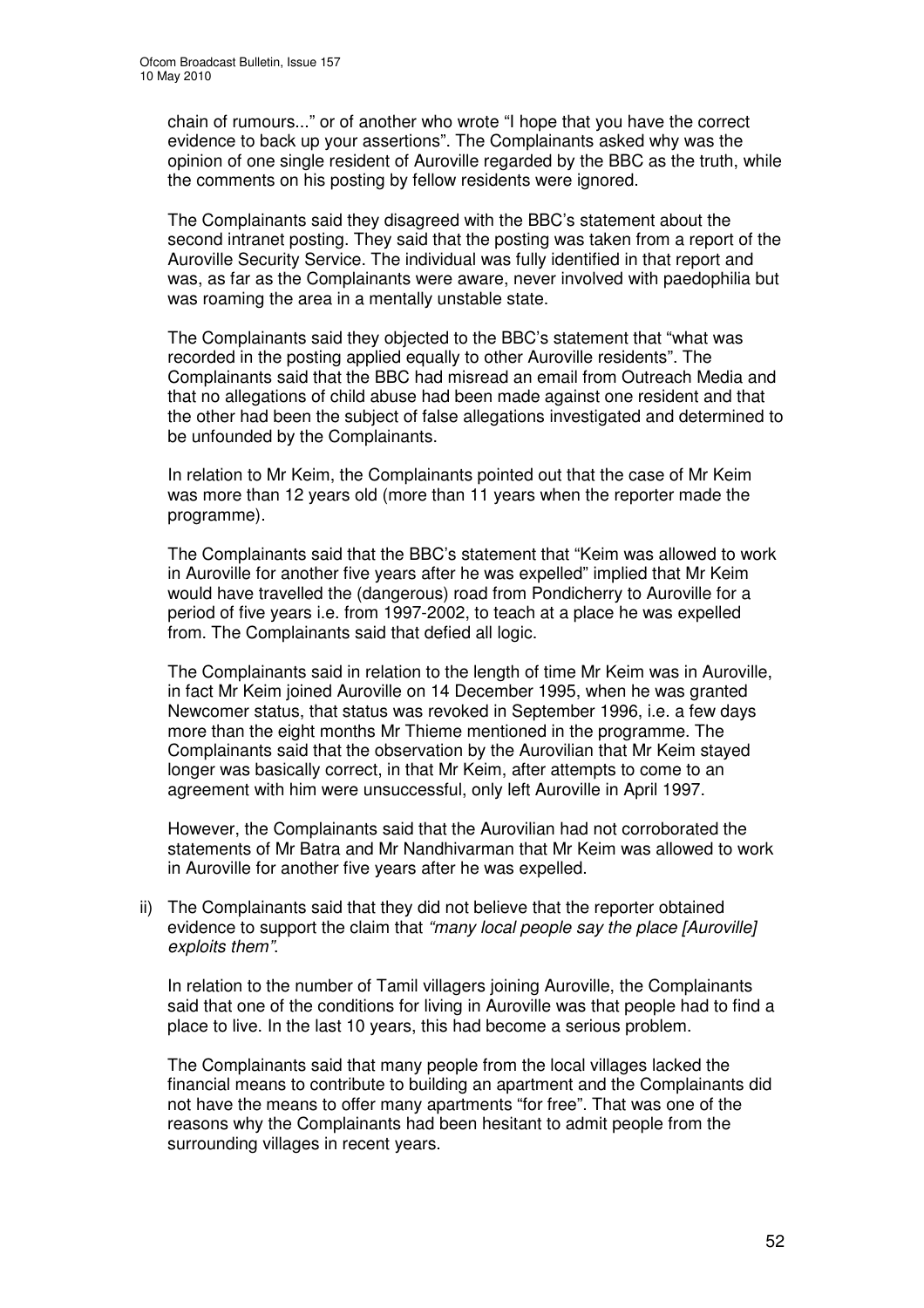The Complainants said that another reason was that the Entry Group had often questioned the motivation of many people from the villages wanting to join Auroville, as quite a few had no other objective than to increase their material prosperity and status. The Complainants said that the Entry Group included Tamil Aurovilians, who often hailed from the same villages as the people who wished to join.

The Complainants said that they did not maintain separate statistics of where Indian Aurovilians come from, however by July 2009 Auroville had 2,120 residents, of which 904 were Indians. The Complainants said that a reliable estimate showed that of those 904 Indians, about 700 were Tamils, showing a preponderance of Tamil Aurovilians in the Auroville population.

Referring to the interview with the anonymous villager, the Complainants said that it was quite reasonable to request the villager to sell the land to them if the land was located in the city or greenbelt area marked in the Master Plan of the future city if the villager was planning to sell the land.

The Complainants said that it was illogical to even assume that they would take a villager to court if s/he didn't want to sell land to them. The Complainants had no legal grounds to acquire the land mentioned in the Master Plan. The Master Plan had no legal power whatsoever, it was just a plan, and the Complainants would not stand any chance of success in court.

iii) The Complainants said that the programme gave the impression that they were an anarchic sect and that this was communicated to the BBC by many people.

The Complainants said that the BBC had ignored the condition that their original founder, The Mother, had made to achieving divine anarchy, namely that people need to be conscious of their psychic being and guided by it and that the ego's authority and influence must disappear. Only under those conditions was divine anarchy a possibility.

- iv) The Complainants said that they considered the number of inaccuracies in the programme was so large that it justified the use of the word unfairness. They also considered it was unfair for the BBC to have broadcast the programme without correcting many inaccuracies and mistakes that had been pointed out by the Complainants.
- c) In summary, the Complainants responded to the BBC's statement about no appropriate opportunity to respond as follows:

The Complainants said that the time given to the Working Committee to comment on the transcript – less than 24 hours – was not sufficient.

The Complainants said that they did not agree that the reporter was open about the allegations a month before the programme was broadcast. They said that it was only after the reporter was back in England, on 24 April 2008, less than a month before the broadcast, that she first requested Outreach Media to respond to allegations of paedophilia in Auroville and that the Complainants didn't scrutinise their members or their visitors. The Complainants said that the reporter was simply asking for more information, which she was given by Outreach Media. There was no statement such as "I have decided to make a programme on paedophilia in Auroville" and it was only during the correspondence that the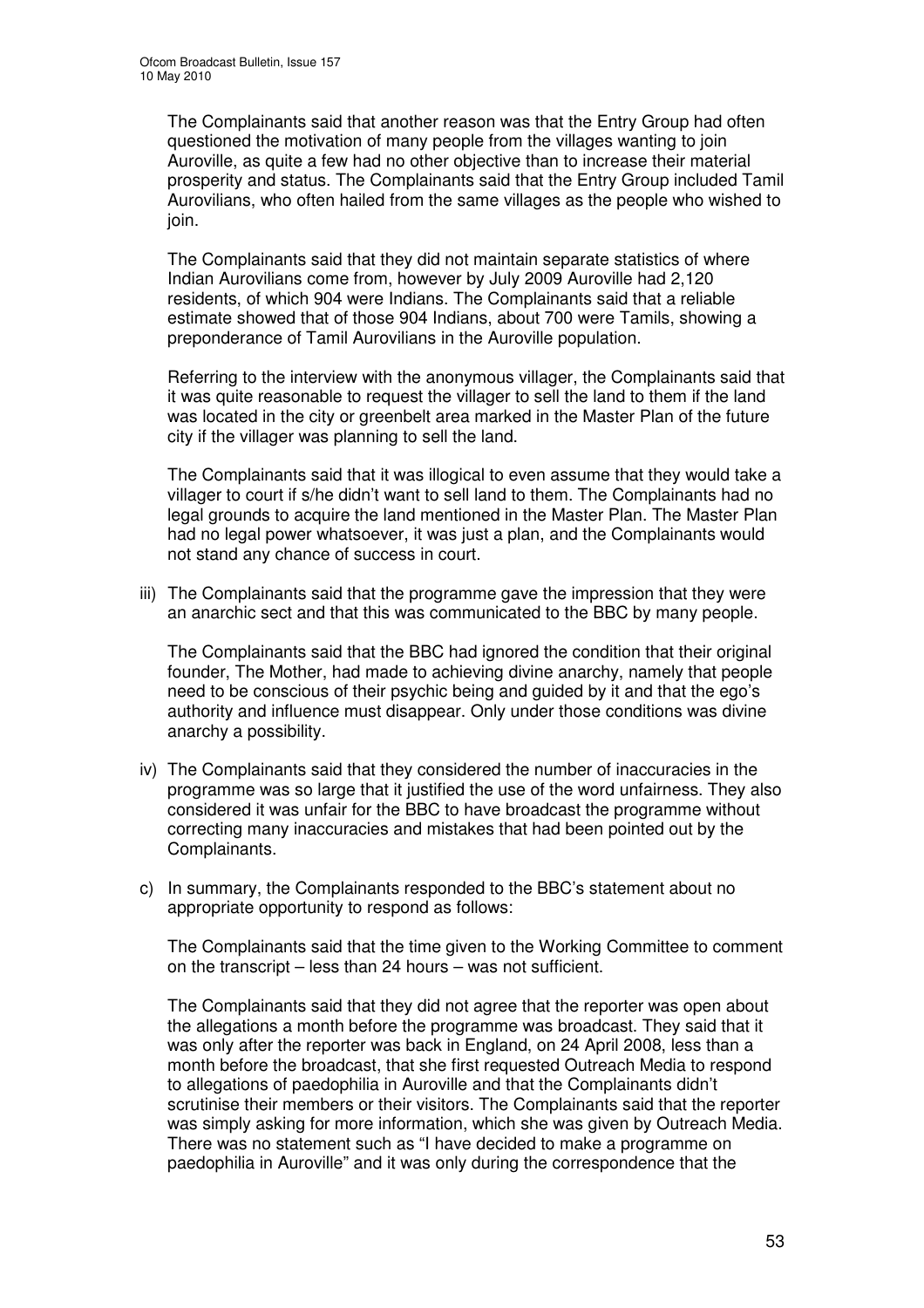Outreach Media team started to get an inkling that the reporter had deceived them about the true purpose of her programme.

The Complainants said that they did not agree that there was any internal confusion. The issue was that most members of the Working Committee were on holiday or were going on holiday when the issue came to a head.

## **The Complainants' comments on the BBC's supplementary statement**

In summary, the Complainants responded to the BBC's supplementary statement as follows:

### Definition of Auroville

The Complainants said that the BBC's submission that the inclusion of the villages in the Master Plan showed that the population of Auroville exceeded by a considerable margin the 2,000 claimed by the Complainants was a misunderstanding of the situation. The Complainants said that the villagers lived their own lives on their own land and in their own houses, which had never been part of or relatable to Auroville as defined in the Auroville Act. Furthermore, the Complainants said that the Auroville Act specified that a resident was to be registered in the Register of Residents maintained by the Secretary of the Auroville Foundation. The Complainants said that none of the villagers living in the villages mentioned in the Master Plan were registered in the Register of Residents, except those who had made the decision to join Auroville and had been admitted as residents.

The Complainants said that Auroville did not own anywhere near all the land specified in the Master Plan. As much as 176 acres in the actual city area and approximately 2,000 acres in the encircling greenbelt area was owned by people from the surrounding villages.

The Complainants said that it was incorrect for the BBC to say that access to privately-owned land could only be obtained via land owned by Auroville. The Complainants said that villagers had normal access to their land and that most roads in the Auroville area were public and did not belong to Auroville.

The Complainants said that they could only account for what happened on the land and in the houses owned by them. They said that they had no control over, and nothing to say about what happened inside the villages, on village-owned land, on Government-owned land or on any public beach or road.

### The "Auroville" beach

The Complainants said that Repos was a piece of land owned by Auroville which was located adjacent to the beach and was inhabited by residents of Auroville. They said it offered limited facilities to Aurovilians and Auroville guests on their way to and from the beach and that security guards posted near the Repos entrance gates checked if people were Aurovilians or guests of Auroville.

The Complainants said that as hooliganism was on the increase, and as certain Indian men liked to harass foreign women dressed in beachwear, it had become necessary to install a guard on the beach. The Complainants said that such measures did not in any way imply that they controlled the beach.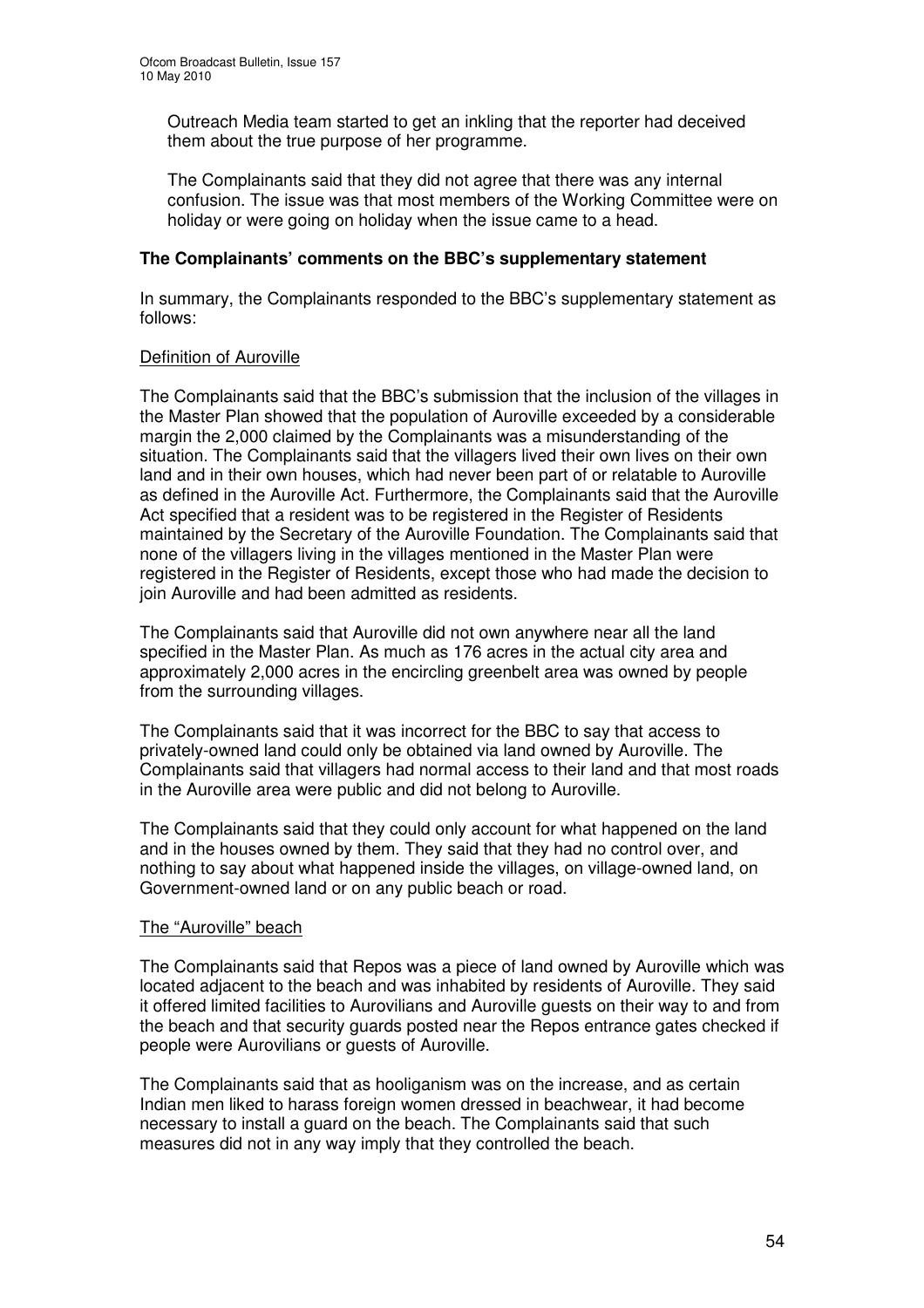The Complainants said that non-Aurovilians and non-Auroville guests could walk around the perimeter of Repos (two minutes) to access the same stretch of beach in front of Repos or go to other parts of the beach. The Complainants had no authority to prevent anybody from using the beach in front of Repos, and as the BBC said, that often happened.

The Complainants said that as they did not have a proprietary attitude towards the beach, the BBC's suggestion that that attitude made the Complainants accountable for what happened on the beach was wrong.

#### Mr Keim

The Complainants said that they had not found in the files of the Working Committee or in the files of the Secretary of the Auroville Foundation any instruction from the Secretary to the Working Committee to co-operate with Mr Batra in this matter. In addition, they said that the note provided by the BBC was at certain points incorrect and did not contain full data. The Complainants therefore questioned whether Mr Batra had received the note from the Entry Group in 2004.

The Complainants said that the BBC had drawn conclusions from the note that were not borne out by the contents of the note. The Complainants said that the note did not show any evidence that Mr Keim's activities with children came to light between April and September 1996, it only stated that Mr Keim was granted Newcomer status on 14 December 1995 and that a six month extension letter was issued to the Indian High Commission in Sri Lanka in April 1996. The Complainants said that Mr Keim had arrived in India on a one year visa valid until 26 October 1996 and, in accordance with the then current regulations of the Government of India, the Visa Service of Auroville issued recommendations for a visa extension six months before the expiry of the visa. In the case of Mr Keim, that was April 1996.

The Complainants said that the note wrongly stated that Mr Keim's visa extension was refused in September 1996. His visa extension was granted until 25 April 1997 and in September 1996, Mr Keim's Newcomer process was terminated.

The Complainants said that attempts were made to come to an agreement with Mr Keim about his attitude to children. Pending the discussions, the Visa Service of Auroville issued, in October 1996, a second letter of recommendation for another six month extension (again six months before the expiry of the visa). The Complainants said that the attempts to come to an agreement with Mr Keim failed and the note specified the reasons why. Mr Keim left Auroville on 8 April 1997 and this was communicated by the Entry Group to the Secretary of the Auroville Foundation and to the RRO one day later. However, the Complainants said that Mr Keim's second visa extension had been granted in the meantime until 25 October 1997.

The Complainants said that they were not aware why the Pondicherry authorities did not take action against Mr Keim, or how Mr Keim managed to continue living in India for many years after the Indian authorities were informed that he had left Auroville.

The Complainants also noted that in the BBC's supplementary statement it blamed them for Mr Keim travelling through Auroville after he had been expelled. The Complainants said that since most of the roads that passed through Auroville were public and Auroville had no fence around it, it was possible that Mr Keim had travelled through or around Auroville at some point in time after he was expelled. The Complainants said that in their files was a note from a former Secretary to the Auroville Foundation to the RRO dated 20 September 1999, which stated: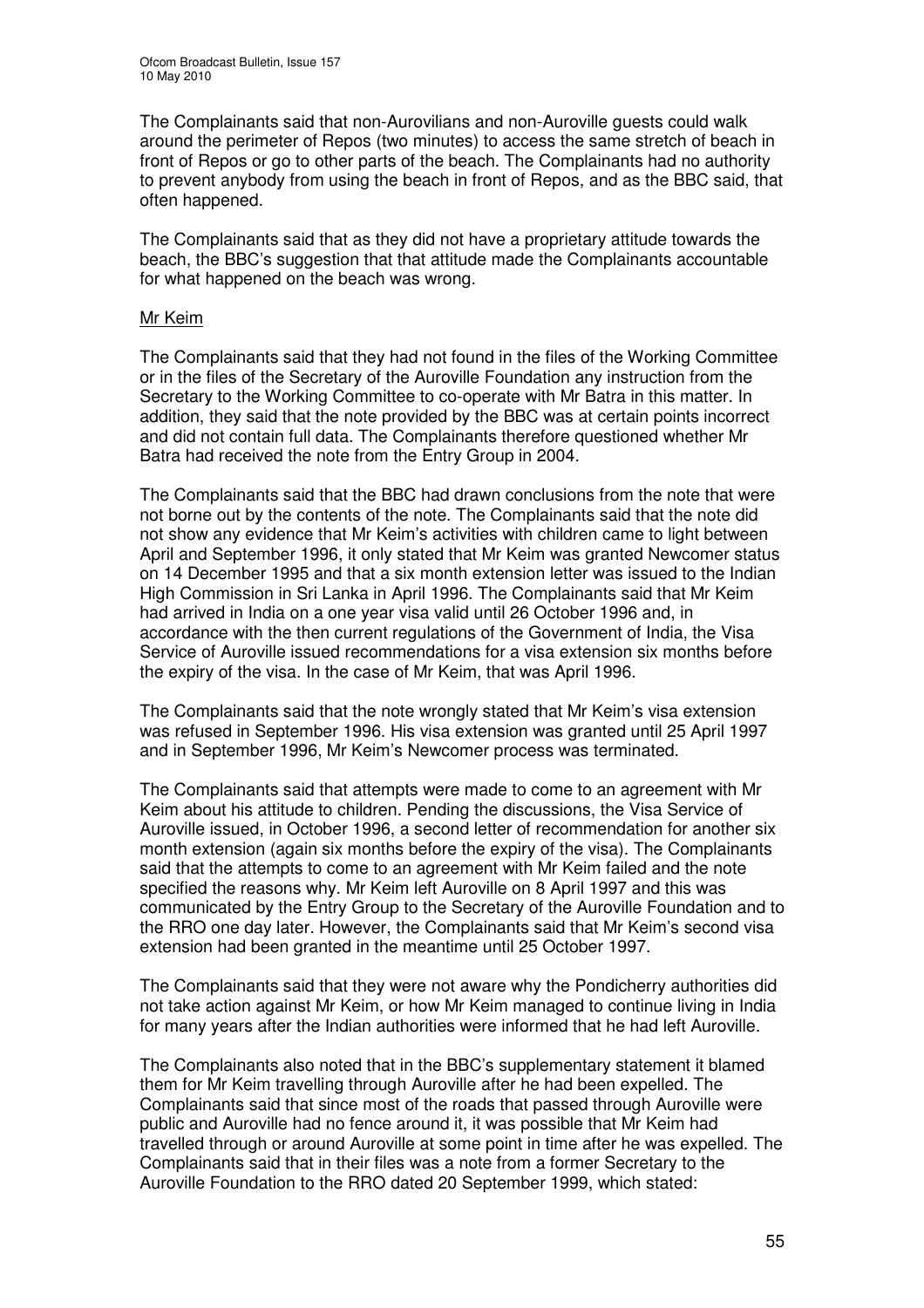"Dear Sir,

This is regarding the case of Mr Didier Keim, French national, who left Auroville on 08-04-1997. We have learned that this individual is still staying in the vicinity of Auroville. His presence is not desirable as he is suspected to be a paedophile. We have received reports from the Visitors' Centre of Auroville that he was seen in this area with some local children. We request you to take urgent steps that such persons are not allowed to stay in and around Auroville / India and he may not be given visa to enter India again after he is deported".

The Complainants said that the letter was clear evidence that they did pursue efforts to get Mr Keim evicted from India long after he had already been expelled from Auroville.

### **BBC's response to the Complainants' comments on the BBC's case**

In summary, the BBC responded to the Complainants' comments as follows:

### Rampant child abuse

The BBC said that it had nothing further to add to its statement in relation to this point.

- The BBC said that Mr Batra denied the claims made by the Complainants. The BBC said that when Mr Batra was declared *persona non grata* by the Complainants in December 2004 the reason given was indeed that stated by the Complainants. However, Mr Batra believed that was merely a pretext to remove him after he had assisted an individual in a legal action against an Auroville member and had raised issues of child abuse which the Complainants were reluctant to acknowledge and deal with.
- The BBC said that it was plain from the fact that Mr Nandhivarman was a source of information and contacts for the reporter that his concerns about child abuse at Auroville must have predated the broadcast of the programme, as indeed they did. The BBC said that the fact that he had not been writing a public blog on the issue did not mean that he did not have serious concerns. The BBC also said that the fact that Mr Nandhivarman was publicly criticising the Complainants did not undermine his status as a witness, given that the testimony which he provided to the programme was corroborated by other witnesses.
- In relation to Mr Keim, the BBC said that it believed that the case of Mr Keim clearly demonstrated that the Complainants' approach to dealing with allegations of child abuse had been open to criticism, and had placed children at risk. The BBC said that it had now obtained, from the criminal court in Pondicherry, copies of documents gathered during the police investigation into the case of Mr Keim in 2002. From those documents, the BBC said that it become clear that the Complainants' response to Mr Keim's case had, at every significant stage, been wholly inadequate.

On the issue of whether Mr Keim continued to have access to children in Auroville for a further five years, the BBC said it had nothing to add to except to reiterate its belief, which was strengthened by the documentation from the court, that the Complainants' behaviour was so irresponsible and reckless that no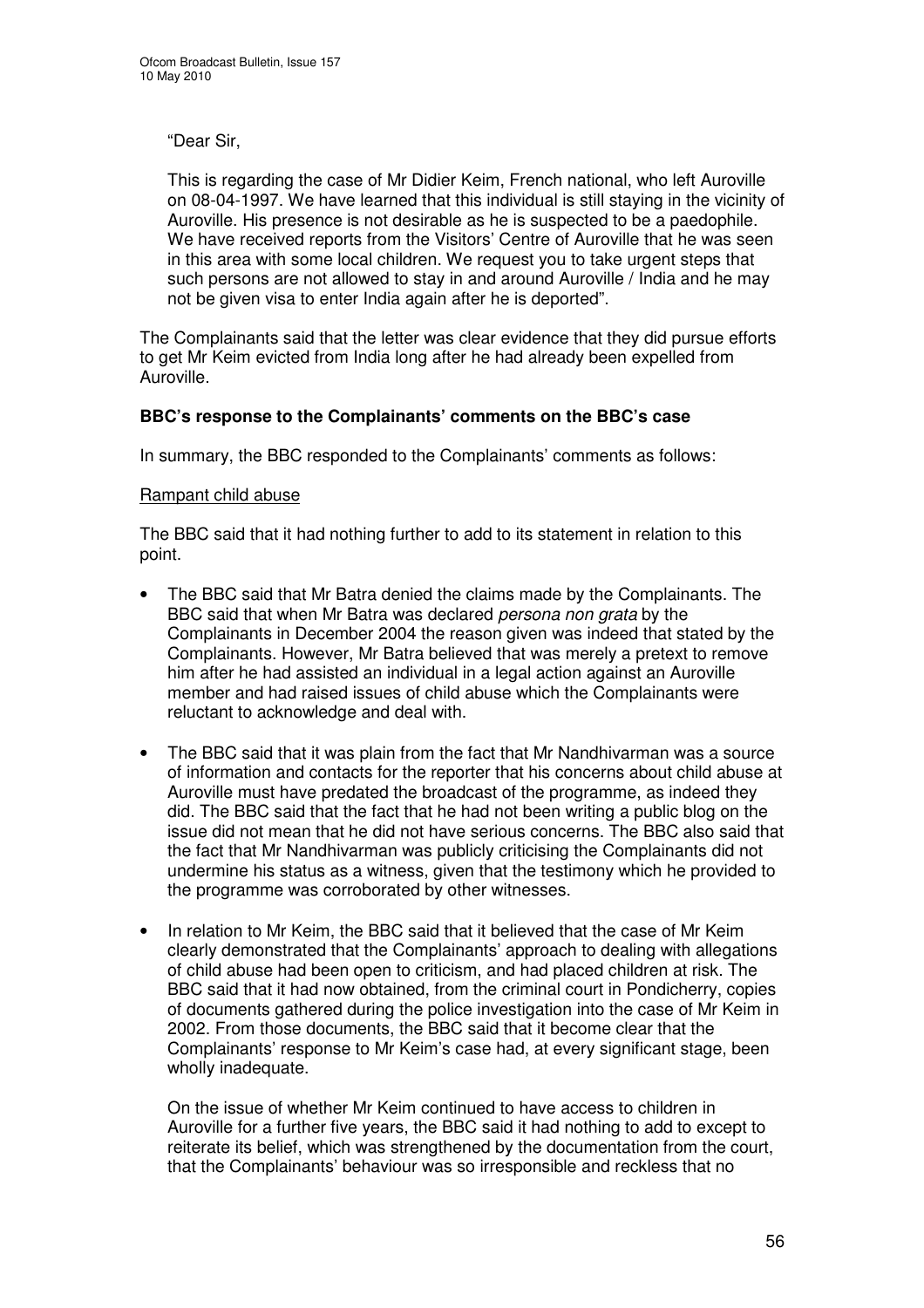material unfairness arose from any discrepancy in the time periods during which Mr Keim continued to be allowed to pose a risk to children in Auroville.

### **The Complainants' final response in respect of Mr Keim only**

In summary the Complainants responded to the BBC's comments in relation to Mr Keim as follows:

The Complainants said that the BBC had not provided any evidence and therefore had no justification for its innuendo that they handled any other cases of alleged paedophilia in the same way as the BBC believed the Complainants handled Mr Keim's case.

The Complainants noted that the BBC had acknowledged that the *"five years"* statement in relation to Mr Keim was incorrect.

The Complainants said that the BBC's allegations about Mr Keim had made it necessary to do a complete investigation into the files of the Auroville Residents' Service, the Entry Group, the Auroville Archives and the Auroville Foundation.

The Complainants provided a chronology of Mr Keim's stay in Auroville and each point of the chronology was supported by a document.

The Complainants said that the chronology showed that Mr Keim first came to Auroville as a tourist on 1 December 1994 and that he did not leave Auroville because of allegations of paedophilia. The Complainants said that nowhere in the files could the words paedophilia or child sexual abuse be found. The Complainants said that Mr Keim left because he failed to honour an agreement reached between him, the Entry Group and an ad-hoc group.

The Complainants said that only in a letter of 20 September 1999 from the Secretary of the Auroville Foundation to the RRO, was there reference to rumoured paedophile activities of Mr Keim. Complaining about the presence of Mr Keim in the vicinity of Auroville, stating that "his presence is not desirable as he is suspected to be a paedophile", the Secretary asked the RRO to take urgent steps to see that such persons were not allowed to stay in and around Auroville/India and that he may not be given a visa to enter India again after he was deported. The Complainants said that the letter was written two years and five months after Mr Keim left Auroville on 8 April 1997.

### **The BBC's final response in respect of Mr Keim**

In summary, the BBC responded to the Complainants' comments in relation to Mr Keim as follows:

In response to the Complainants' statement that the BBC was not justified in suggesting that the Complainants handled any other cases in the same way as Mr Keim's case because it had provided no evidence for the existence of other cases, the BBC attached a statement from a former teacher at the New Creation School, who described how the Complainants responded when she raised concerns of "highly inappropriate" behaviour by a teacher at the school. The BBC said it believed that the statement spoke for itself.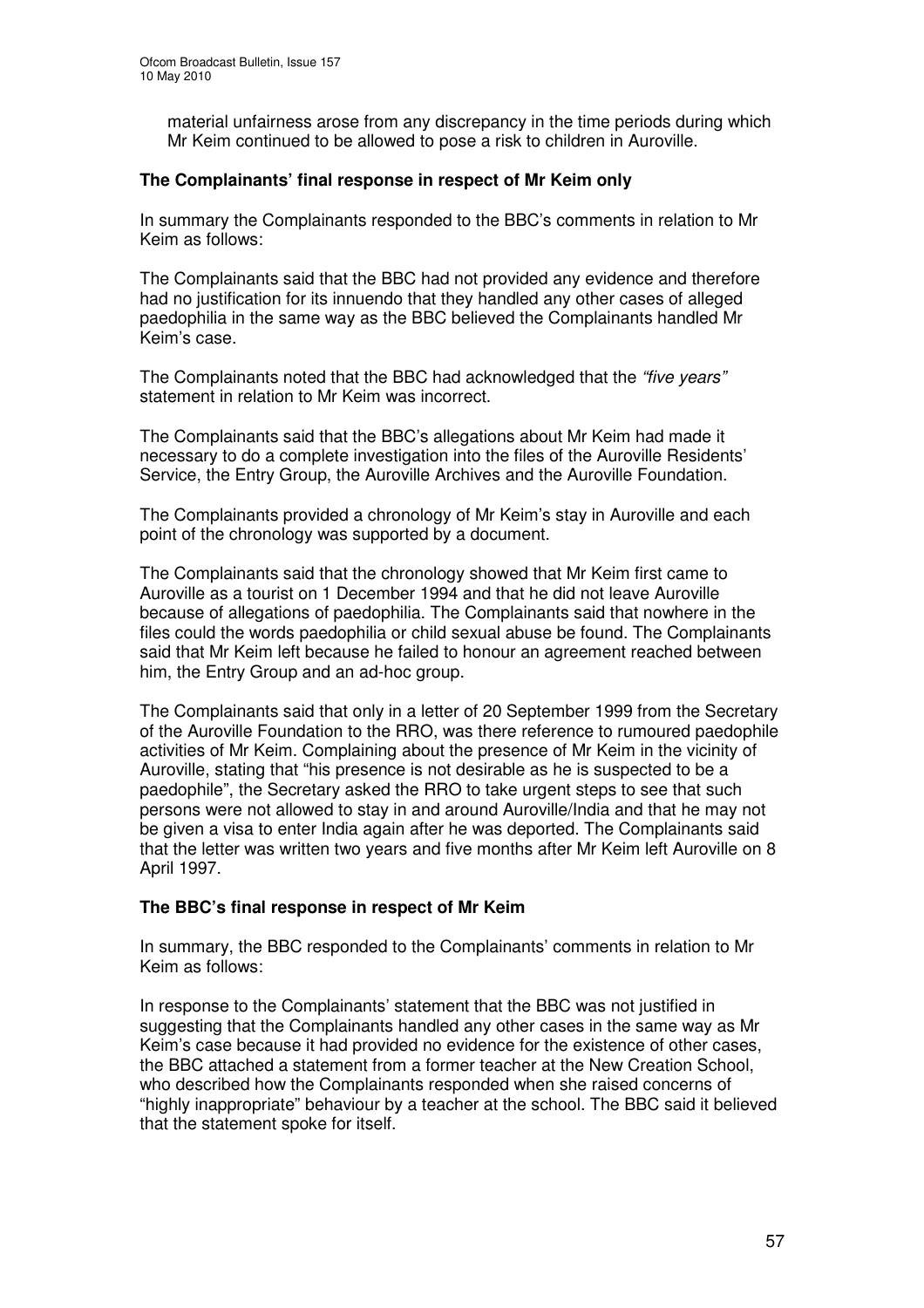#### The case of Mr Keim

The BBC said that the Complainants' latest claims in respect of Mr Keim's case were astonishing. The BBC said that it followed, that the Complainants could not claim to have been unfairly treated by the programme where allegations made by the programme relied upon what was presented as fact by the Complainants themselves.

The BBC said that in response, the Complainants now claimed that they couldn't have taken any other action because they did not, after all, have any idea that he was abusing children. The BBC said that it believed that this argument was wholly specious.

### **The Complainants' final response in respect of the former teacher only**

In response to the statement of the former teacher, the Complainants attached five statements which they said showed that her statement, as evidence of other cases, could not be sustained.

### **Decision**

Ofcom's statutory duties include the application, in the case of all television and radio services, of standards which provide adequate protection to members of the public and all other persons from unfair treatment and unwarranted infringement of privacy in, or in the making of, programmes included in such services.

In carrying out its duties, Ofcom has regard to the need to secure that the application of these standards is in the manner that best guarantees an appropriate level of freedom of expression. Ofcom is also obliged to have regard, in all cases, to the principles under which regulatory activities should be transparent, accountable, proportionate and consistent and targeted only at cases in which action is needed.

In reaching its decision, Ofcom considered all the relevant material provided by both parties. This included a recording and transcript of the programme as broadcast, both parties' written submissions and supporting material.

a)i) Ofcom first considered the complaint that the Complainants were unfairly portrayed because the programme wrongly and unfairly suggested that paedophilia was "rampant" in Auroville and that "nothing" was being done about it.

Ofcom considered whether the programme makers' actions ensured that the programme as broadcast avoided unjust or unfair treatment of the Complainants, as set out in Rule 7.1 of the Ofcom Broadcasting Code ("the Code"). In particular, Ofcom considered whether the programme makers took reasonable care to satisfy themselves that material facts were not presented, disregarded or omitted in a way that was unfair to the Complainants (as outlined in Practice 7.9 of the Code).

Ofcom noted that the BBC accepted that the programme had suggested that there was a serious problem of child abuse involving some residents of Auroville which had not been effectively addressed by the Complainants, but that it did not accept that the programme suggested paedophilia was "rampant" in Auroville or that "nothing" was being done about it.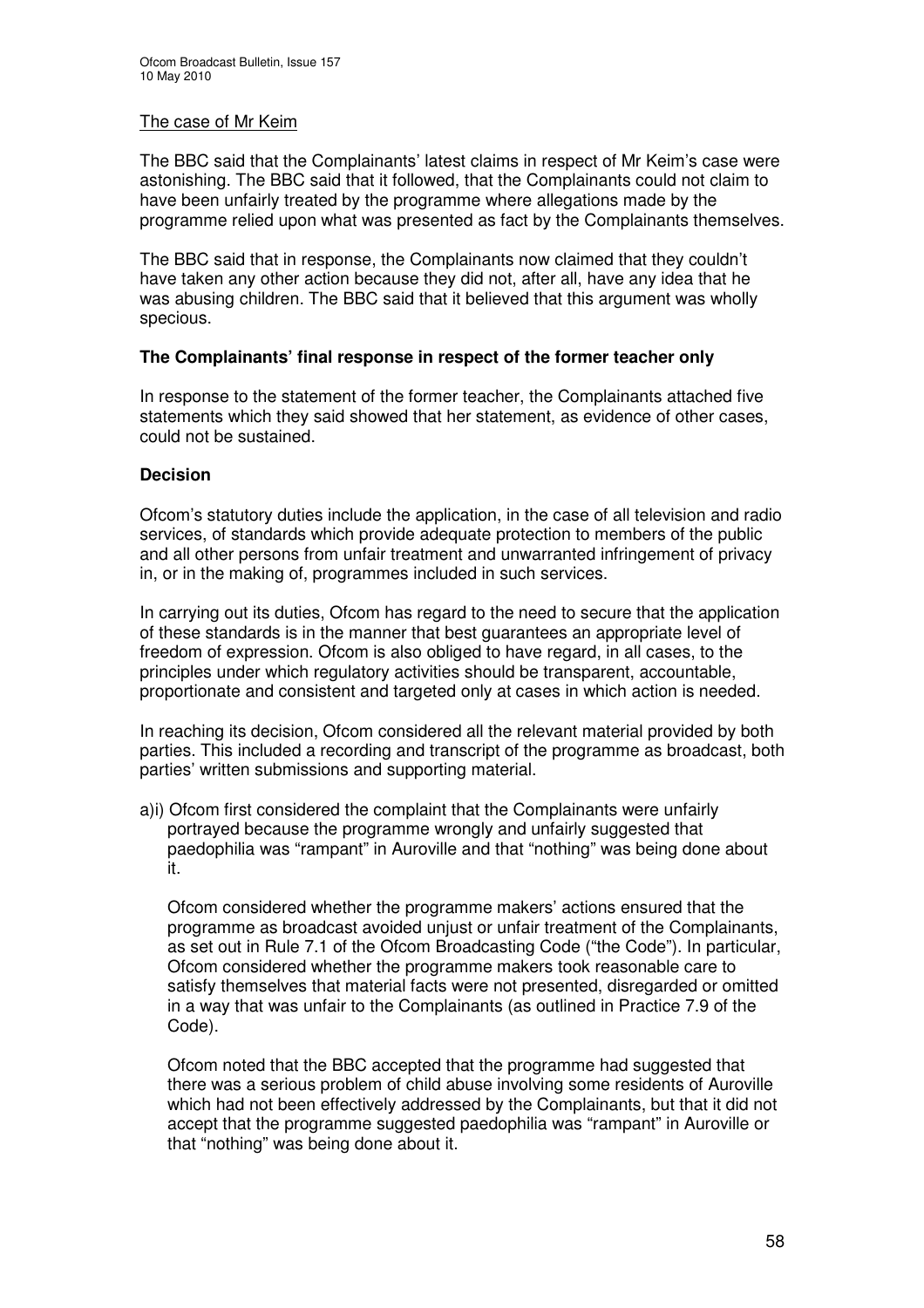Having viewed the programme as broadcast, Ofcom considered that "rampant" was too strong a characterisation of the allegations of child abuse reported by the programme. In Ofcom's view, the programme presented allegations that there was a serious and widespread problem of child abuse in Auroville. In addition, Ofcom considered that the suggestion that "nothing" was being done by the Complainants about child abuse in Auroville was not made by the programme. Instead, Ofcom considered that the allegations presented in the programme were that the Complainants' response to the issue of child abuse in Auroville was ineffective and inadequate.

Ofcom noted that these were relatively fine distinctions, that the allegations presented were of a serious nature and that the BBC did not seek to rely solely on the precise wording of the complaint, but instead presented evidence addressing the issue of paedophilia and the Complainants' response to it.

Ofcom therefore proceeded to consider whether the Complainants were unfairly portrayed because the programme suggested that child abuse was a serious and widespread problem in Auroville and that the Complainants' response to it was ineffective and inadequate.

The parties submitted a substantial amount of material to Ofcom including material gathered after the broadcast of the programme. It should be noted, however, that Ofcom's role was not to establish whether child abuse was in fact a serious and widespread problem in Auroville or whether the response to it by the Complainants was ineffective and inadequate. Ofcom's role was to determine whether, in broadcasting the allegations, the programme makers took reasonable care not to present, disregard or omit material facts in a way that was unfair to the Complainants.

The Code recognises the freedom of broadcasters to broadcast matters of genuine public interest and seeks to ensure that, in presenting serious allegations, they take reasonable care not to do so in a way that causes unfairness to individuals or organisations. In this case, Ofcom recognised that it was in the public interest to report on allegations such as those covered by the programme, but that this needed to be consistent with the requirement of fairness and other requirements of the Code.

The programme presented a number of allegations regarding the Complainants and items of evidence, including statements from individuals and extracts from the Complainants' intranet. The Complainants' rejection of the allegations was noted at certain points in the report itself and more comprehensively in the broadcast interview by Mr Jeremy Paxman of Mr Carel Thieme at the end of the report.

The key items of evidence and the manner in which they were presented are set out below:

### *Interview with Mr Raj Batra*

In summary, Mr Batra, a former guest in Auroville, said in the programme that after villagers complained to him about allegations of child abuse by Aurovilians and visiting tourists he had spoken to people in Auroville about it and had been asked whether the allegations concerned the children of villagers or of Aurovilians. Given it was the former, Mr Batra said they said *"then it's nothing to do with us"*. He also noted that Auroville was *"the kind of environment in which*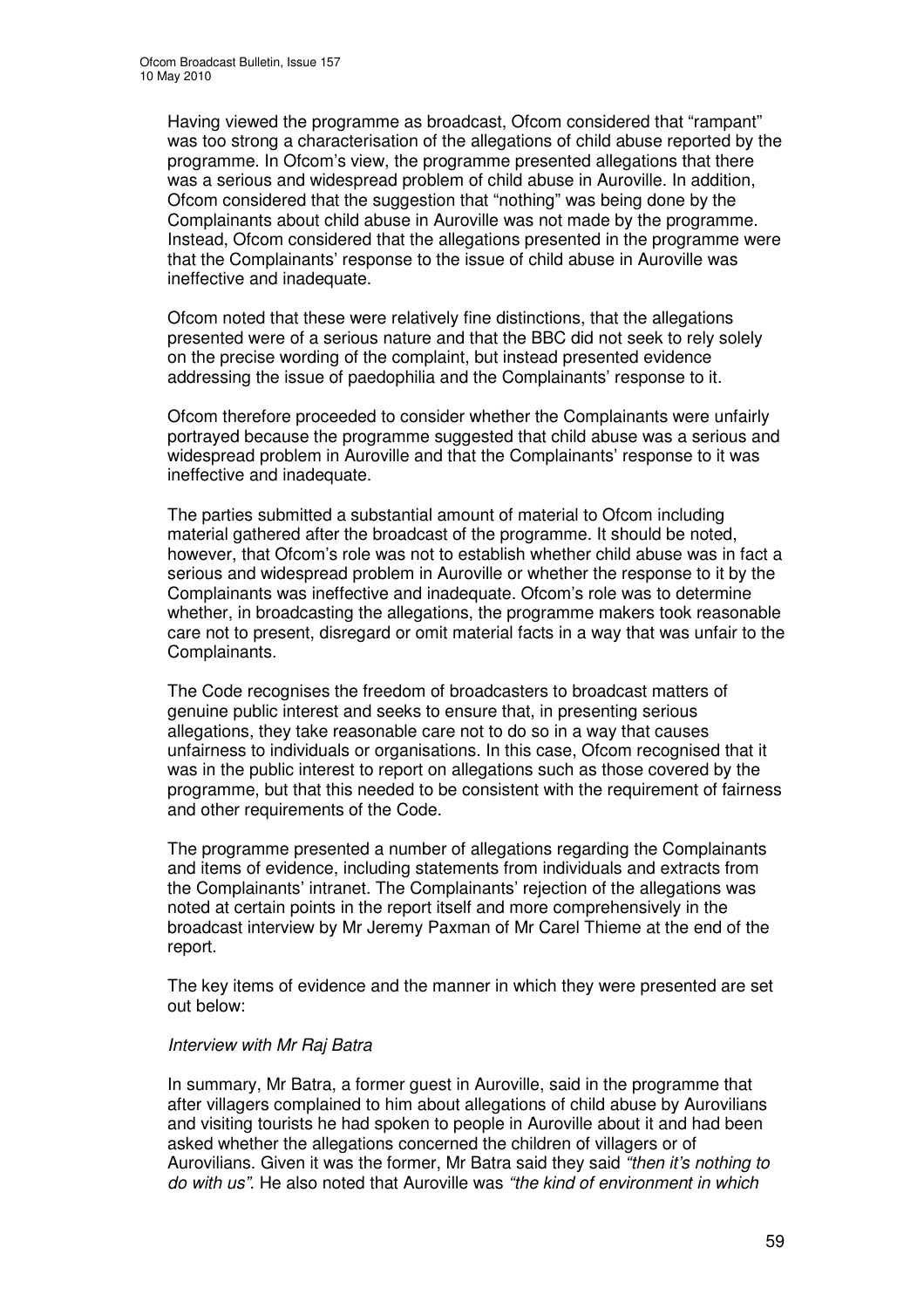*every parasite is going to turn up and get away with a hell of a lot of abuse and exploitation"* and was in an underdeveloped part of India with weak institutions, with the clear implication that the Complainants were not fulfilling their obligations in that context.

The Complainants stated that Mr Batra had a grudge against them and also stated in their response to the BBC after receipt of the proposed transcript of the programme that Mr Batra was asked to leave Auroville for making false representations about his passport and background and due to complaints about "anti-social and destructive behaviour". The BBC stated that Mr Batra considered this to have been a pretext and that he believed the real reason for his removal related to his complaints about child abuse in the community.

Ofcom noted that Mr Batra and the Complainants disagreed about the reasons for his departure from Auroville and the motives for his statements in the programme. However, the fact that there was a dispute about Mr Batra's motives, was not in itself necessarily a reason not to include his allegations.

Mr Thieme in his interview at the end of the report made it clear that the Complainants disputed the substance of Mr Batra's allegations. He stated:

*"I do not accept the statements which have been made in the … transcript which we were shown this morning … I think that the script was full of inaccuracies, innuendos and accusations without being substantiated in any way".*

*"Well the question is why … any of those witnesses haven't come to any of the relevant authorities … None of them have ever bothered to complain, so what's the value of these kind of witnesses?".*

Ofcom noted that the reporter's comment that *"He [Mr Batra] left [Auroville] after villagers complained to him about child abuse from Aurovilians and also visiting tourists"*, took at face value the reasons given by Mr Batra for his leaving Auroville, even though the Complainants' response to the script made it clear those reasons were disputed.

Ofcom considered that there could have been merit in the BBC including a statement in the programme that the Complainants disputed not just the substance of Mr Batra's allegations but also his motives for making them. However, Ofcom considered, given that it was clear from the programme that Mr Batra had left Auroville and was now making serious allegations about the Complainants, viewers would have been in a position to decide what weight to attach to Mr Batra's contributions to the programme. As a result, Ofcom did not consider that the absence of a qualifying statement in the circumstances of the programme as a whole meant that the broadcaster had presented, disregarded or omitted material facts in relation to Mr Batra's statements in a way that was unfair to the Complainants.

### *Interview with Mr N Nandhivarman*

In summary, Mr Nandhivarman, a local politician, said paedophiles were not necessarily Aurovilians, but often tourists who heard about the availability of sex and came to stay in Auroville as visitors. He expressed concern that many were slipping through the net as the local police turned a blind eye and some people were simply being deported from Auroville. Following the allegations about Mr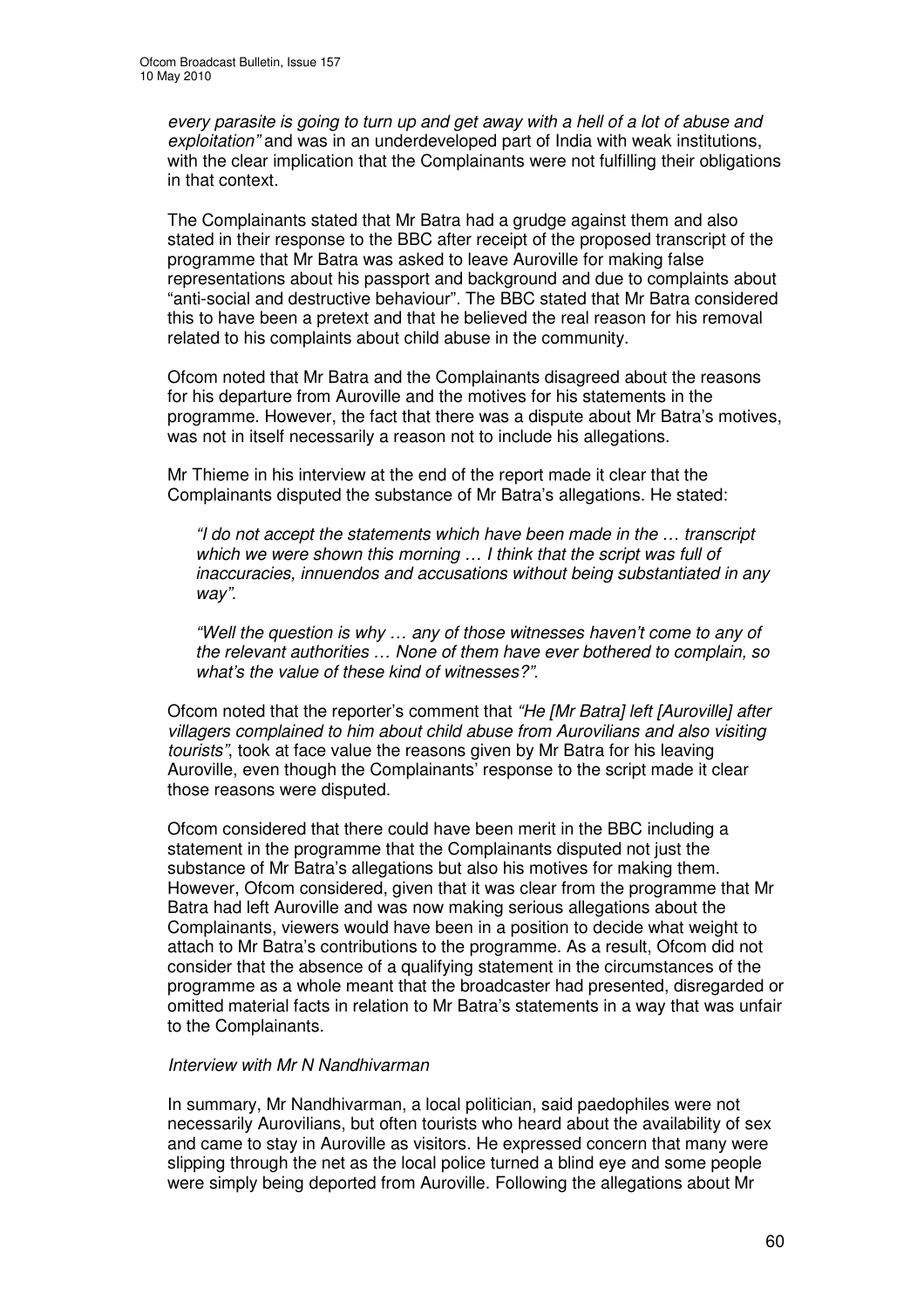Keim, he stated that *"until a man is publicly exposed, they [the Complainants] shield him"* before *"technically"* expelling him.

The Complainants stated that Mr Nandhivarman had a history of antipathy towards them and also stated in their immediate response to the BBC on receiving the transcript of the programme that the "shielding" statement was absolutely incorrect. The Complainants also said that Mr Nandhivarman was not referring to the situation in Auroville, but in nearby Pondicherry where the police may be turning a blind eye and where Auroville had no power to do anything about paedophilia.

Ofcom considered that Mr Nandhivarman's status as a local politician (rather than an eyewitness for example) was made clear in the programme and that viewers would have understood his role in making the comments that he did. It was clear from the nature of Mr Nandhivarman's comments that there was tension in his relationship with Auroville, whether because of the issue he referred to or for other reasons. In the circumstances, Ofcom considered that even if the programme had explicitly stated that Mr Nandhivarman had antipathy for the Complainants it would not have had a material effect upon viewers' understanding of his comments. As a result, Ofcom did not consider that in relation to the comments of Mr Nandhivarman in the programme, material facts had been presented, disregarded or omitted in a way that resulted in unfairness to the Complainants.

#### *Interview with an anonymous villager, "Sundrun"*

In summary, Sundrun, the name applied to an anonymous local villager, said he had been abused from the age of 10 by an Aurovilian white man and that abuse was still occurring involving other children at a beach near Auroville and areas around it. It was clear from the fact that the programme depicted Sundrun as an adult and his use of the past tense when describing his own experience that the events described happened some time ago.

The Complainants, in their immediate response to the BBC on receiving the transcript of the programme, expressed sympathy for Sundrun's personal situation but said that had he informed the Complainants of the allegations, the offender would have been removed from Auroville and a police case would have been started immediately. In their complaint to Ofcom, the Complainants claimed that the programme had suggested that Sundrun had reported the abuse to the Complainants who had taken no action.

Ofcom did not consider the programme implied Sundrun had reported his allegations to the Complainants at the time. As a result, in Ofcom's view, the broadcaster took reasonable care not to present, disregard or omit material facts in relation to Sundrun's personal situation in a way that resulted in unfairness to the Complainants.

#### *Interview with an anonymous villager, "Shiva"*

Shiva, the name applied to an anonymous local villager, stated in the programme:

*"Some children here are currently being abused, particularly in the New Creation School. Men come in and ask them to stay after school and have*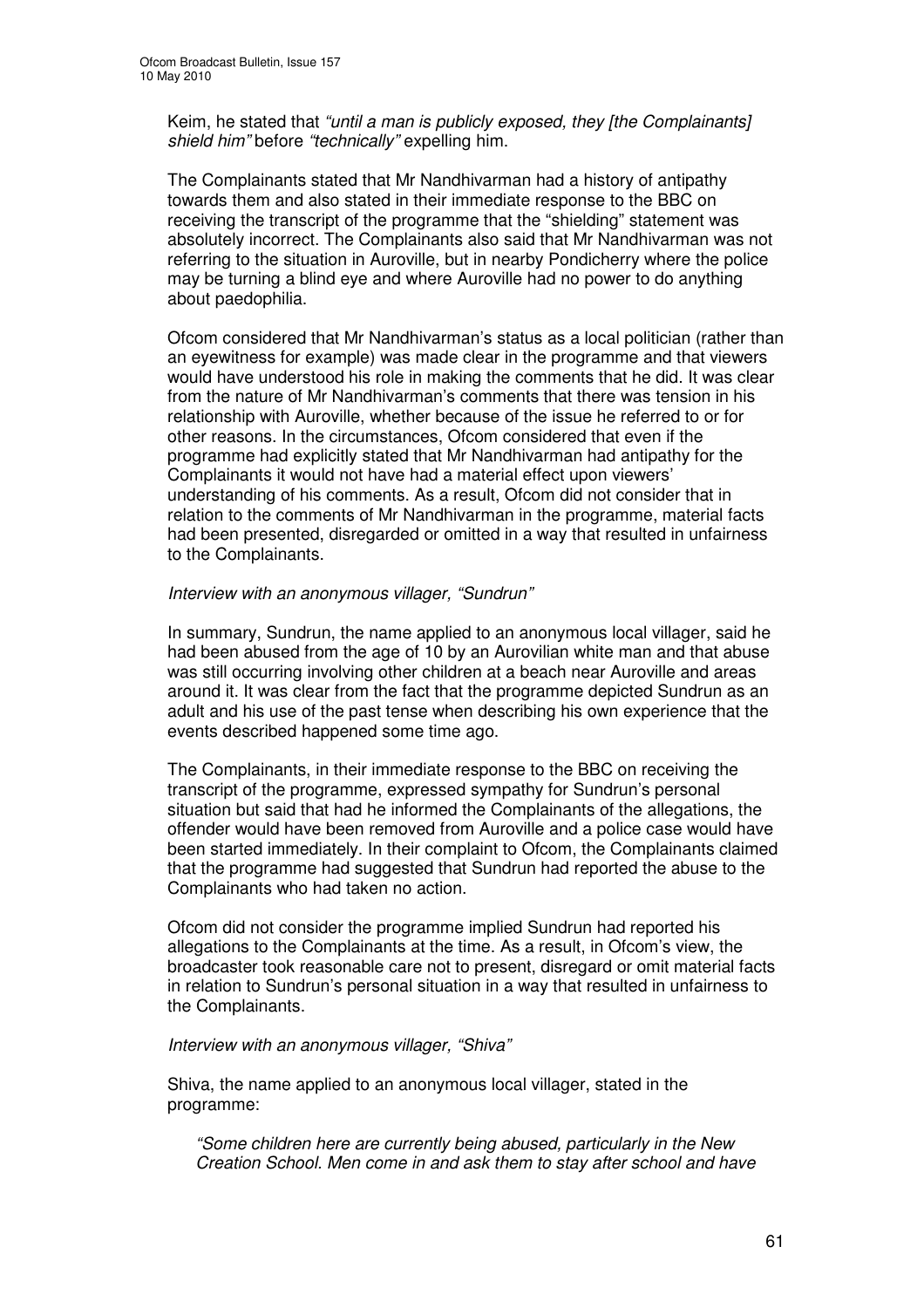*sex with them, giving food and paying them. The children get used to this life, to the money and they're going back for more".*

The Complainants, in their immediate response to the BBC on receiving the transcript of the programme (which featured the more specific allegation by Shiva that "one in five" children were being abused) stated that it was untrue and unimaginable that one in five children were being abused. The Complainants said that the management would not tolerate it and that no parent would send their child to such a school given there were other schools in the area.

In addition, prior to broadcast a number of other people associated with Auroville wrote to the Editor of *Newsnight* expressing disbelief at this allegation including the Secretary of Auroville International UK, a registered charity.

Ofcom noted that as a result of these submissions, the BBC removed the reference to "one in five children" from the transcript and this element of the allegation was not included in the programme as broadcast.

In respect of the general allegation of child abuse that was included, Ofcom recognised that Shiva was not speaking from first-hand experience and that he remained anonymous which made it harder for Auroville to respond in full to his allegations. However, the programme did not suggest Shiva was relaying firsthand experience of abuse, and Ofcom considered there was clear justification for anonymity given the tensions between the Complainants and others living locally (whether or not the allegations about fear of reprisals considered below were in fact well founded).

The fact that the Complainants denied Shiva's more general allegations was made clear in the programme in Mr Thieme's interview (see above) and Ofcom considered that the BBC had taken reasonable care not to present, disregard or omit material facts in relation to Shiva's allegations in a way that resulted in unfairness to the Complainants.

#### *Interview with Mr Gilles Guigan*

Mr Guigan stated in the programme:

*"Basically the project of Auroville is the ideal society and any society can only reflect the quality of its members. You cannot have an ideal society with nonideal members".*

The Complainants considered Mr Guigan's comments were used out of context to support the programme's allegations regarding child abuse in Auroville. Mr Guigan himself provided a statement, via the Complainants, in support of the complaint stating his objections to the manner in which the reporter secured an interview and the fact his interview was used in a programme reporting serious allegations about the Complainants which he did not support.

Ofcom considered it was clear from the context in which Mr Guigan's comments appeared in the programme as broadcast that they did not relate specifically to allegations of child abuse made earlier in the programme, but referred to the aspiration of Auroville to become an ideal society. In the circumstances, Ofcom did not consider that Mr Guigan's comments were presented out of context and did not result in unfairness to the Complainants.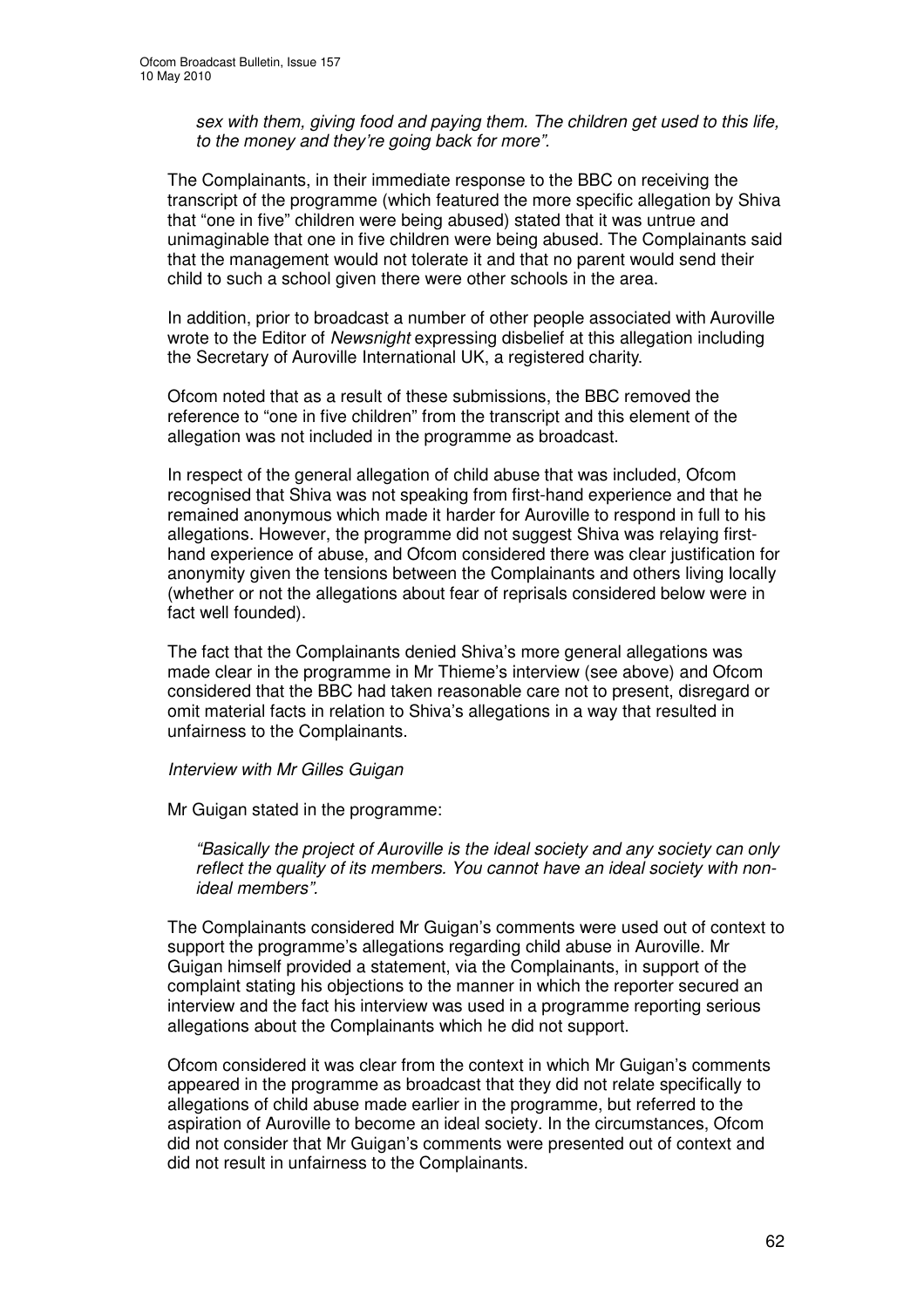*Interview with Mr Ram Kumar Raj*

Mr Raj stated in the programme:

*"The sexual abuse issue has to be taken seriously by this Foundation, Auroville Foundation, they should scrutinise people stepping into their Foundation or visiting their Foundation, or they want to stay at their Foundation, make it very clear their intention – that if you are coming to our Foundation, you should follow the things and we will be watching you".*

Mr Raj said, in a letter to the Working Committee after the programme was broadcast (included in the Complainants' submission to Ofcom), that his broadcast statement was taken out of context and that he did not have specific concerns about child abuse in Auroville, but had instead told the reporter that Auroville, like everyone else in the area, had to take the problem seriously and scrutinise visitors staying there.

The BBC indicated that from his interview it was quite clear that Mr Raj had concerns directed specifically at issues of child abuse in and around Auroville itself.

Ofcom viewed the unedited interview with Mr Raj and noted that, as the programme said, part of his work related to educating children about child abuse and how to avoid it. It appeared to Ofcom that Mr Raj's concern about child abuse stemmed from the increase in tourism to the Pondicherry and Auroville areas which he said had attracted a percentage of tourists who were involved in child abuse. In Ofcom's view, during the interview, both Mr Raj and the reporter made little distinction between Pondicherry and Auroville, and the reporter stated in the interview "well they are almost interlinked".

It was clear that Mr Raj was aware that a number of tourists booked accommodation in the area via the Complainants' website and Ofcom noted that when he was asked specifically about what Auroville could do about the child abuse problem, he said that the Complainants should scrutinise the tourists they attracted more thoroughly and warn them that they would be doing so.

The issue for Ofcom was whether the programme took reasonable care to ensure the extract of the interview with Mr Raj was presented in a way that was fair to the Complainants.

Ofcom accepted that Mr Raj was concerned about child abuse in the Pondicherry and Auroville area rather than only in Auroville. However, Ofcom did not consider that his broadcast remarks about steps the Complainants could take about the issue were presented out of context, or gave an exaggerated view of Mr Raj's concerns about Auroville as expressed in the unedited interview. In Ofcom's view, Mr Raj's concerns were not presented in the programme as relating only to Auroville, but simply relating to the steps he would like to see Auroville take to address the wider issue of child abuse by foreign visitors to the area. In those circumstances, Ofcom did not consider there was any unfairness to the Complainants.

#### *Comments of the reporter*

The reporter said that she herself had seen, in the space of two hours at a beach near Auroville, two separate men with two young Indian boys, one of whom was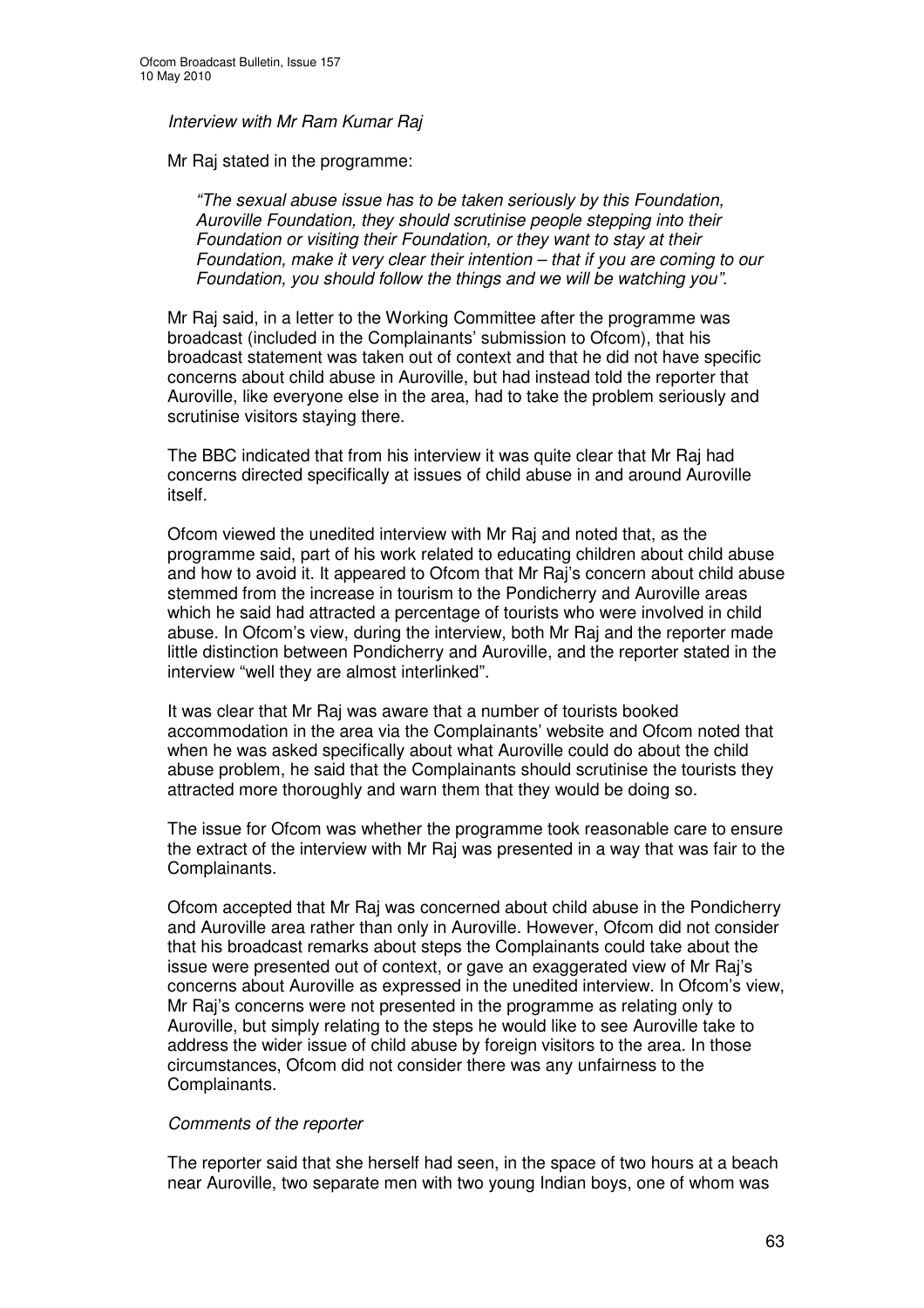taken to a beach hut. She said that, when she asked locals what was going on, she had been told "boyfriends". She prefaced her personal observations with the comment that, *"This is the beach where Aurovilians hang out with family and friends. It's also the beach where westerners come to pick up young Indian children".*

The Complainants stated that what the reporter said she saw was not evidence that child abuse took place on the beach and also stated in their immediate response to the BBC on receiving the transcript of the programme that the reporter's comments implied Aurovilians were the abusers, that the reporter had "malicious intent" and that the beach was 5 km outside Auroville, was a public beach accessible by anyone and was not under their control.

The reporter presented herself as a witness and described what she said she saw. Ofcom did not agree that the reporter's comments implied Aurovilians themselves or their guests were the abusers. In Ofcom's view, the clear implication was that child abuse was taking place in the beach huts and that was a fair implication to draw from what the reporter said she witnessed.

The parties agreed that the beach described by the reporter was not owned by Auroville and presented significant amounts of evidence regarding its status. In essence, the issue was whether the BBC ought to have appreciated that it had so little connection with Auroville that it should not have presented the reporter's comments as having any bearing on whether child abuse was a serious and widespread problem in Auroville and whether the Complainants' response to it was effective or adequate.

Ofcom noted that the programme did not state that the beach was owned by Auroville, merely that it was used by Aurovilians and other westerners. However, the reporter asked while still at the beach, *"so is Auroville doing enough to address a practice that seems so brazen?"*, which indicated to viewers that the Complainants should do something in response to activities which the reporter alleged happened quite openly on the beach frequented by Aurovilians and guests as well as others.

Ofcom considered that the issue of legal ownership of the beach did not render the inclusion of the reporter's description of what she had seen at the beach unfair. In this context, the question raised by the reporter as to whether the Complainants' response was sufficient did not result in unfairness to the Complainants.

### *Extracts from the Complainants' intranet*

The programme referred to postings on the Complainants' intranet. The reporter stated:

*"One posting openly refers to worries about abuse at the New Creation School where village children are taught".*

Ofcom noted that the posting was dated 2003 and stated that there had been such problems in the past. The Complainants stated in response to the BBC on receiving the transcript of the programme that the intranet extract showed deep concern about the possibility of sexual abuse and that due to the problems with Mr Keim, the Complainants took the prevention of abuse seriously.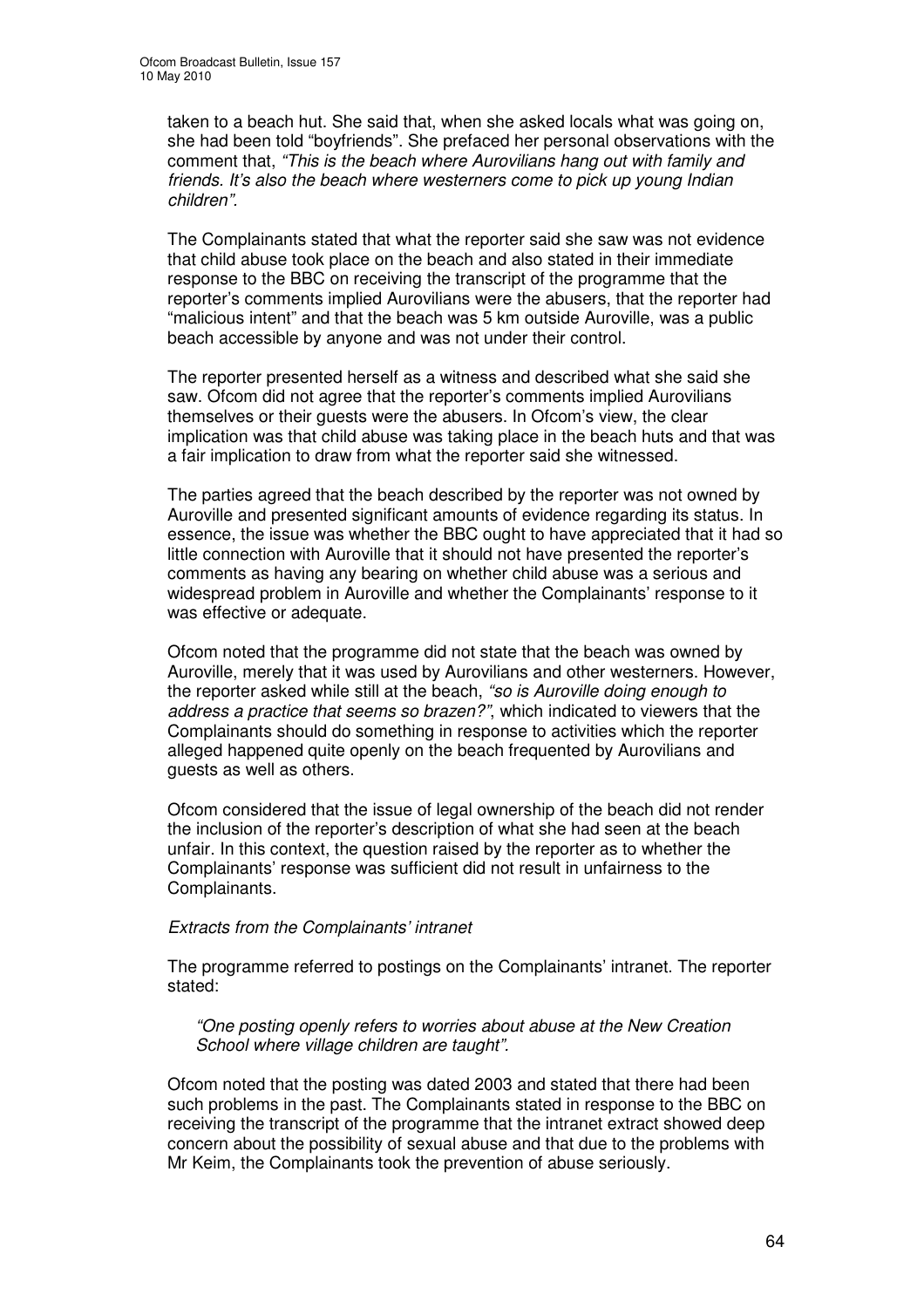Over scrolling footage of another posting from the Complainants' intranet *"visa has been cancelled. He has … and deported"* the reporter stated:

*"Auroville admits that allegations of sexual abuse have been made against several of their members. Some have been told they can no longer work in India. But they say such allegations are unfounded".*

In an email dated 16 May 2008 in response to an enquiry from the reporter, the Complainants stated that the man to whom the posting referred had no connection with Auroville, but had been causing trouble in the area.

The BBC stated that the posting referred to an individual who had not been identified, but that the information applied equally to other Auroville residents and that as a result the posting did not give rise to unfairness.

The Complainants stated in response to the BBC on receiving the transcript of the programme, but not having seen the footage of the second intranet posting, that while allegations had been made of sexual abuse against Aurovilians, no proof had been offered and individuals had been advised to leave and reported to the RRO in Pondicherry demonstrating effective action.

Ofcom considered that the programme made it clear that the Complainants considered the allegations to be unfounded, but also that they had advised individuals to leave in the past.

In Ofcom's view, even though the first extract from the Complainants' intranet was from 2003, it was not unfair to include it in the programme to support an assertion that there were concerns within the community about alleged abuse. In addition, even though the second extract did not in fact relate to child abuse allegations, the Complainants had admitted (including in the broadcast interview with Mr Thieme) they had asked people to leave and reported them to the RRO following what they said were unproven allegations of child abuse, so the second extract did not result in unfairness to the Complainants.

#### *Description of the case of Mr Didier Keim*

The programme described the case of Mr Keim, a French citizen who the Complainants stated was given "Newcomer" status in December 1995 and who had contact with children at the New Creation settlement.

The reporter stated in the programme:

*"One man who worked at this school was Frenchman Didier Keim. Despite having a previous conviction for paedophilia in France he moved to Auroville in 1995 and began working with children. Auroville say they expelled Keim immediately they became suspicious of his behaviour. But witnesses say he continued to work with children in Auroville for another five years. He was finally arrested and sentence for paedophilia in the nearby town of Pondicherry in 2004".*

The Complainants stated in their immediate response to the BBC on receiving the transcript of the programme and in their complaint to Ofcom that Mr Keim had his Newcomer status terminated in September 1996 because of alleged "misbehaviour with children", that he had no further contact with the school, that he was told not to return to Auroville, that the RRO was informed and that his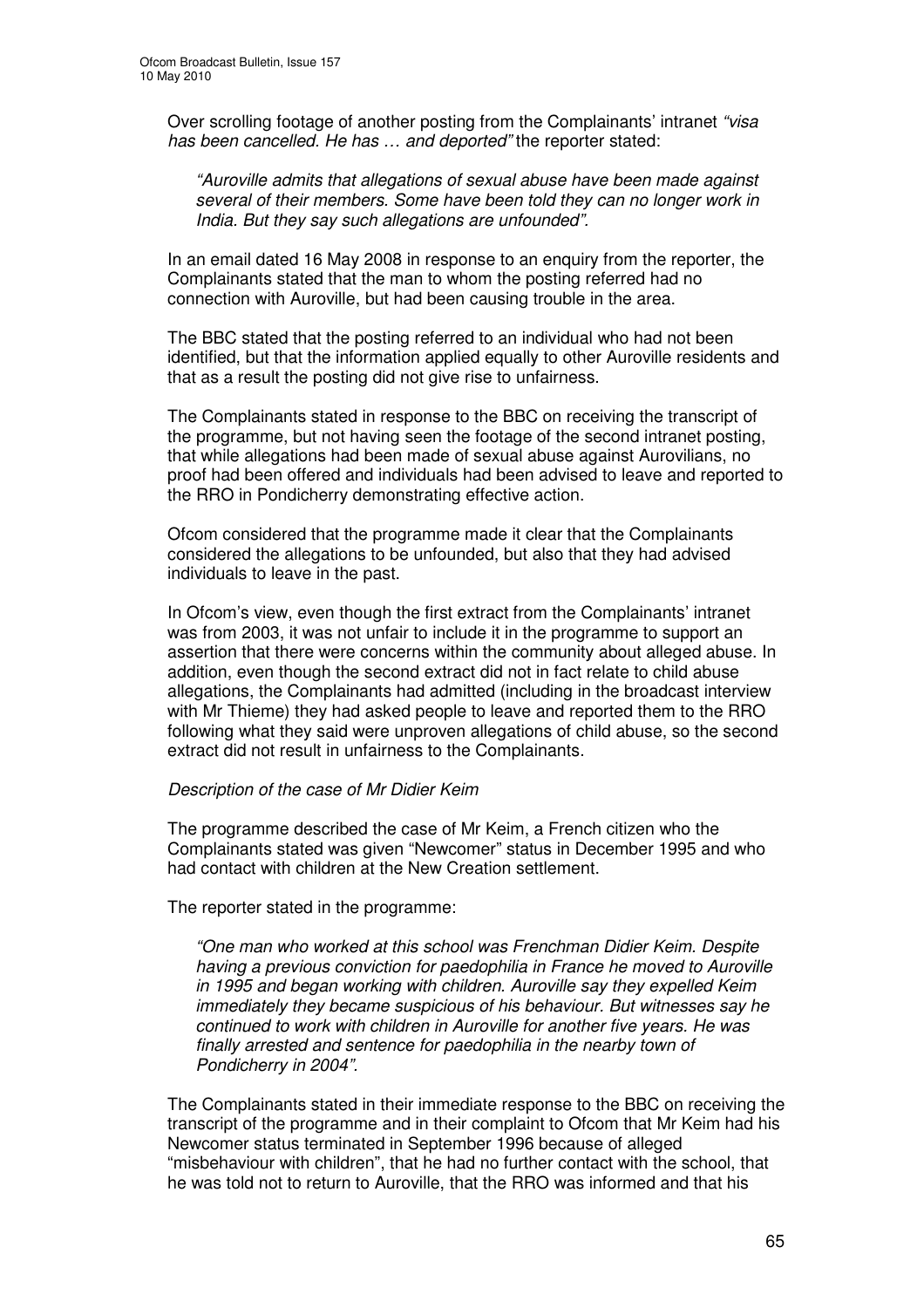conviction in 2004 was for offences committed away from Auroville, in Pondicherry. They did not dispute the BBC's assertion that Mr Keim had a previous conviction for paedophilia in France but stated they had not known about it at the time.

Ofcom noted that the factual circumstances behind Mr Keim's case were disputed between the parties and that much of the evidence submitted to Ofcom about Mr Keim was collated after the programme was broadcast. It did appear from evidence subsequently submitted that, in fact, the information supplied to the BBC by Mr Batra and Mr Nandhivarman that Mr Keim continued to work with children in Auroville for five years after he was expelled was incorrect.

The issue for Ofcom was whether the BBC took reasonable care to ensure that by reporting what witnesses claimed at the time of broadcast it did not present, disregard or omit material facts in relation to Mr Keim in a way that was unfair to the Complainants.

Ofcom noted that the programme made it clear that the Complainants maintained they had expelled Mr Keim as soon as they became aware of allegations about his behaviour, that Mr Keim had been in Auroville for *"not more than eight months"* (as stated in Mr Thieme's interview) and that he had been tried and convicted in Pondicherry. In relation to the reporter's statement that *"witnesses say he continued to work with children in Auroville for another five years"*, this was indeed what witnesses had told the reporter. In the circumstances, Ofcom did not consider the description of Mr Keim's case was unfair to the Complainants.

#### *Interview with Mr Carel Thieme*

Mr Thieme of the Working Committee was also interviewed as part of the programme. This is considered by Ofcom below in relation to the Complainants' opportunity to respond, but Ofcom noted that Mr Thieme made some points immediately in response to the allegations made by the programme.

In particular, Mr Thieme made it clear that the Complainants did not accept the allegations made and considered that there were inaccuracies in the programme. He also pointed out the distinction between occurrences in Auroville itself and *"around my community"*. In relation to specific allegations, he stated Mr Keim was removed within eight months of his arrival in Auroville and the Pondicherry authorities were informed. Mr Thieme also confirmed a couple of other individuals had been asked to leave Auroville since Mr Keim, but noted allegations against them had not been proved.

Ofcom considered that Mr Thieme's interview, together with comments made in the programme about the Complainants' rejection of allegations, provided an important response to the allegations reported in the programme against the Complainants.

As mentioned above, Ofcom recognised the importance of freedom of expression and the freedom to broadcast matters of genuine public interest such as the allegations contained in this programme. However, it also recognised that in presenting such serious allegations the Code requires that broadcasters take reasonable care not to do so in a way that causes unfairness to individuals or organisations. In this case, taking into account each of the specific items of evidence considered above and the submissions of the parties, Ofcom did not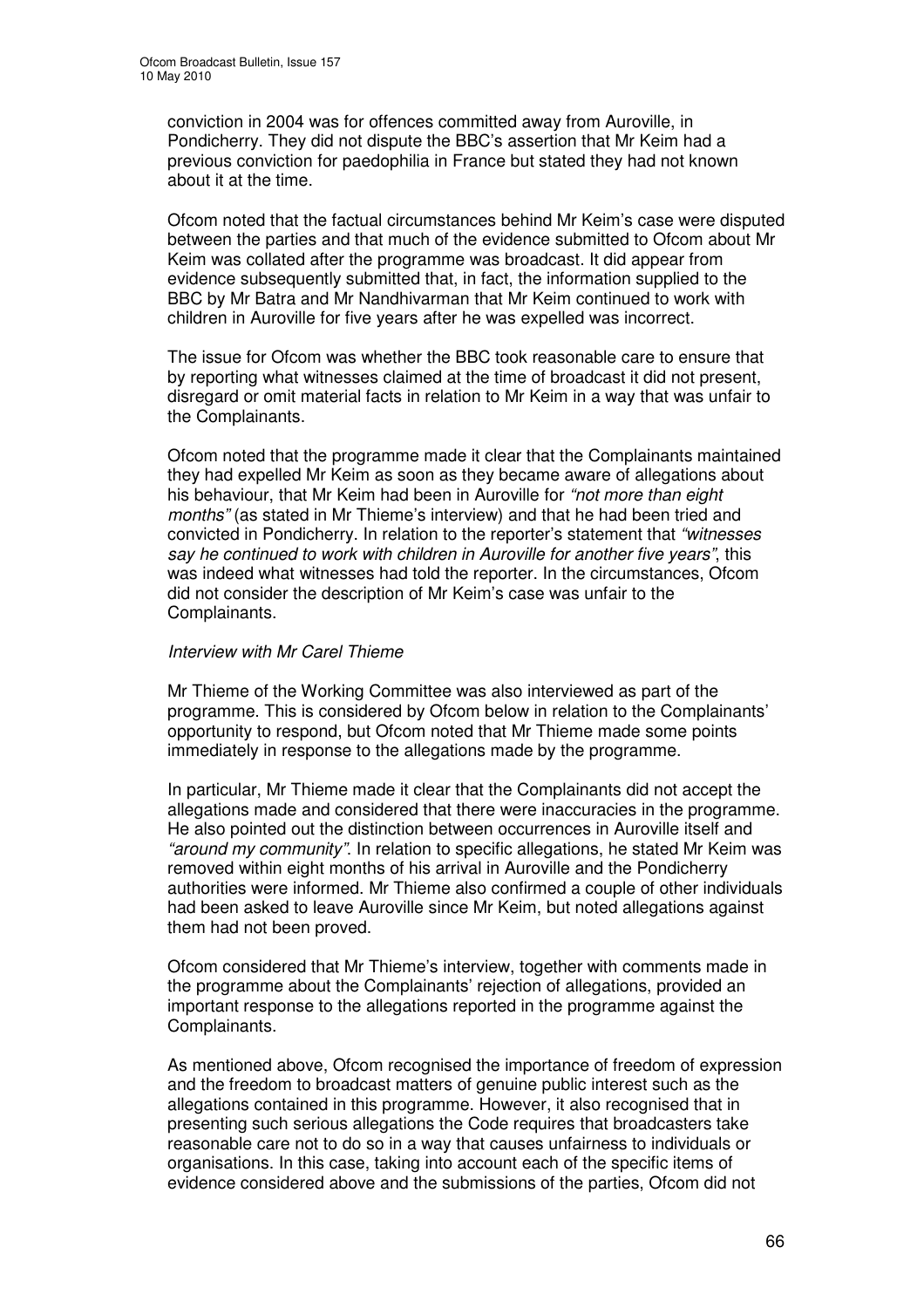consider that the programme presented, disregarded or omitted material facts in a way that was unfair to the Complainants in respect of the portrayal of the issue of child abuse and the Complainants' response to it and has not upheld the complaint in this respect.

a)ii)Ofcom considered the complaint that the Complainants were unfairly portrayed because it was suggested wrongly and unfairly that they exploited the local Tamil villagers, that few ever become members of Auroville and that they feared reprisals from the Complainants if they spoke out.

Ofcom considered whether the programme makers' actions ensured that the programme as broadcast avoided unjust or unfair treatment of the Complainants, as set out in Rule 7.1 of the Code. In particular, Ofcom considered whether the programme makers took reasonable care to satisfy themselves that material facts were not presented, disregarded or omitted in a way that was unfair to the Complainants (as outlined in Practice 7.9 of the Code).

The programme reported allegations made by Tamil villagers that, as well as the alleged child abuse referred to above, there was exploitation and that local people were afraid to speak out for fear of reprisals by Aurovilians.

In response to the transcript sent to them, the Complainants stated it was untrue that there was exploitation and that they were an "excellent neighbour".

Ofcom noted that the programme included a statement at the end of the report reflecting some of the positive aspects of the Complainants' involvement in the local community, stating that:

*"It is also clear that Auroville has a good record in helping the local community. They run schools, employ villagers and when the Tsunami struck South India, they played a large part in the relief effort. Yet allegations of child abuse threaten to ruin that carefully crafted relationship".*

Ofcom recognised that there may be a variety of reasons for villagers to make allegations about their neighbours in Auroville, and, as previously noted above, the programme made it clear, by the inclusion of Mr Thieme's interview, that the Complainants rejected those complaints. Ofcom also noted that the programme made clear that the Complainants had a positive record in the community.

Ofcom noted that the Complainants had specific concerns about the statement in the programme that few local Tamils became members of Auroville. Ofcom recognised that only a small percentage of local villagers become members of Auroville, but that this was partly because Auroville's population is small relative to the local Tamil population, and in fact around 30% of Aurovilians were Tamil. Ofcom considered this could have been phrased more carefully, however, it did not consider it led to unfairness in itself.

With regard to the claim that the local villagers feared reprisals from the Complainants, Ofcom noted that the BBC said that the reporter had been told of several incidents of violence between Aurovilians and local Tamils and that many Tamils gave the clear impression to the reporter that they were scared of upsetting the Complainants because their livelihoods depended on them and because they felt vulnerable to acts of reprisal.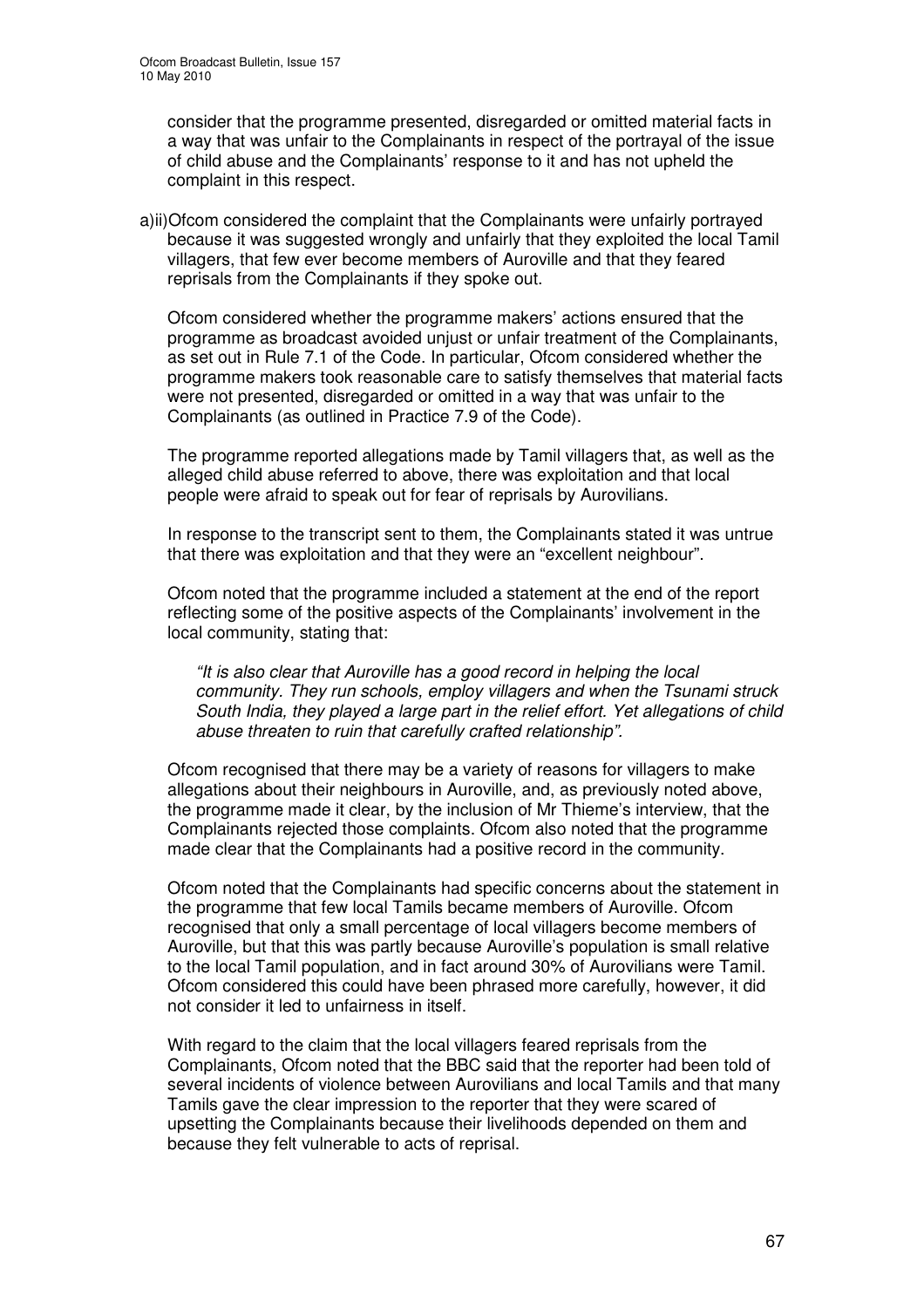In response to this claim, Ofcom noted that that prior to broadcast the Complainants informed the BBC that there was no question of recriminations, that there had never been an incident of reprisal by them and that they depended upon the goodwill of their neighbours.

While Ofcom noted that the Complainants' response on this particular point was not included in the programme, it recognised that the statement of Sundrun included in the programme made clear that concerns about reprisals were directly linked to the villagers' dependence upon the Complainants for work. Ofcom considered that viewers would have understood a reluctance by villagers to criticise the source of their employment and benefits and, in that context, Ofcom did not consider that the claims about fear and reprisals would have materially affected viewers' understanding of the Complainants in a way that was unfair to them.

The programme also did not allege that local people's fear of reprisals or for their livelihoods, or their view that exploitation took place was justified, merely that the concern had been expressed by local Tamil villagers. The Complainants themselves accepted in their response to the BBC script that there was a degree of tension at times which they put down to distrust of the "internationalism" of Auroville and unequal income levels.

In the circumstances, Ofcom considered that the BBC had taken reasonable care not to present, disregard or omit material facts in relation to this allegation in a way that resulted in unfairness to the Complainants.

a)iii)Ofcom considered the complaint that the Complainants were unfairly portrayed because the programme suggested wrongly and unfairly that they were an anarchic sect.

Ofcom considered whether the programme makers' actions ensured that the programme as broadcast avoided unjust or unfair treatment of the Complainants, as set out in Rule 7.1 of the Code. In particular, Ofcom considered whether the programme makers took reasonable care to satisfy themselves that material facts were not presented, disregarded or omitted in a way that was unfair to the Complainants (as outlined in Practice 7.9 of the Code).

Ofcom noted that the statements made at separate points in the course of the programme that the Complainants took exception to and which they considered portrayed them as an anarchic sect were:

*"the anarchic utopian vision"*, *"Aurovilians aspire to something called divine anarchy – no rules, no leaders"*, *"one of the issues is that Auroville doesn't really have a leadership structure"*, *"but many feel Auroville and Pondicherry have slipped beneath the radar"*, *"induction takes one year"* and *"they undergo a year's induction before they become full members"*.

In response to the transcript sent to them, the Complainants made clear that they had a complex leadership and management structure, as set out in the Auroville Act, that they had rules, such as their detailed Admission Policy, that they had no aspiration for no rules and no leaders and that they were not a sect as suggested by the word "initiation" which the BBC changed to "induction" in the programme as broadcast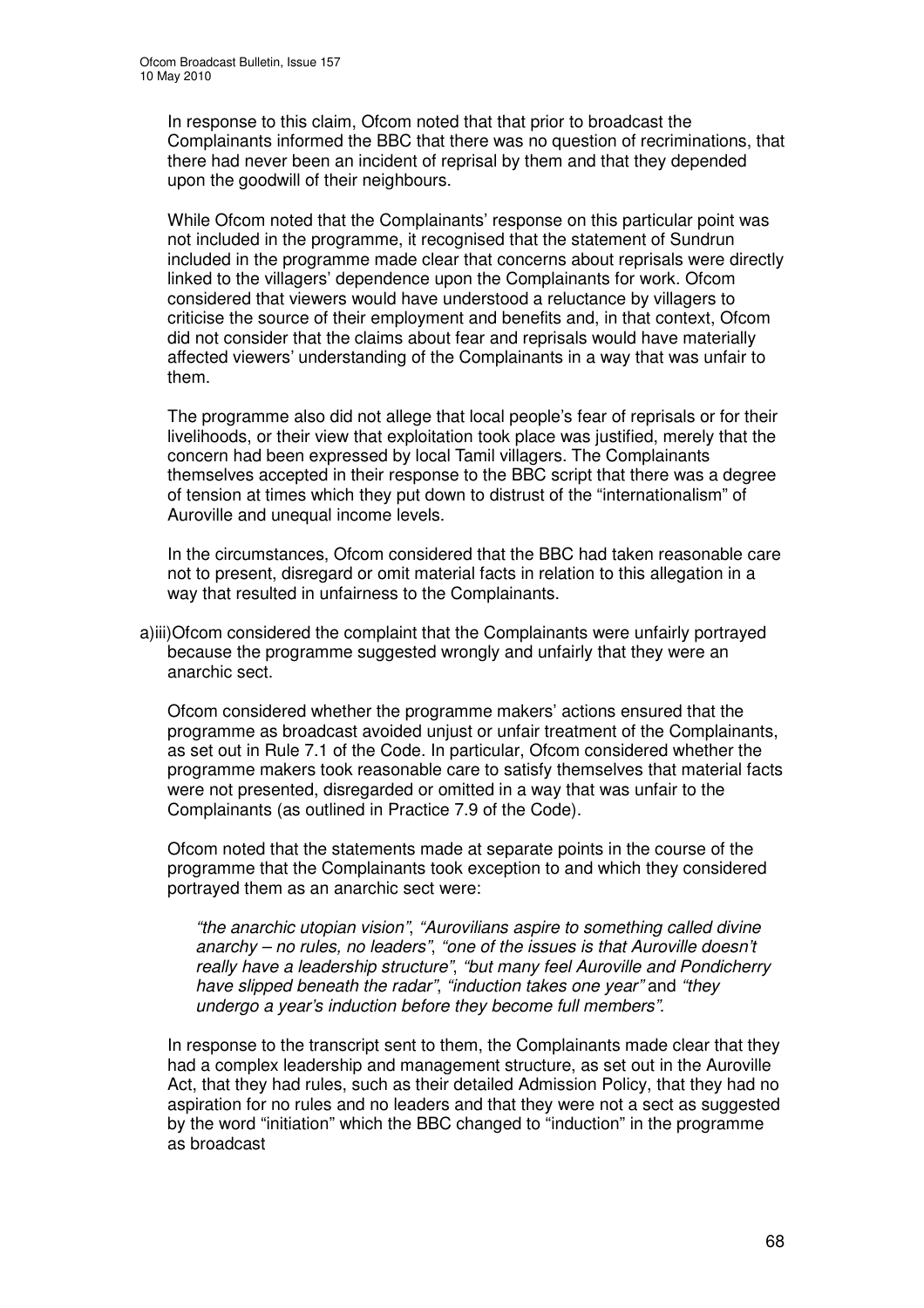While Ofcom noted that it was incorrect to say that the Complainants had no leadership structure, it did not consider that, when looking at the programme as a whole, it made allegations that the Complainants were anarchic or that the use of the term "induction" portrayed them as a sect in the pejorative sense. Instead, the "anarchic" references had been to the vision and aspiration of the Complainants, rather than to their current status. In the circumstances, Ofcom did not consider that the programme portrayed the Complainants as an "anarchic sect" or that the references resulted in unfairness to the Complainants.

Ofcom has not therefore upheld the complaint in this respect.

- a)iv)Ofcom considered the complaint that the Complainants were unfairly portrayed because the programme contained numerous other inaccuracies which contributed to the unfair portrayal, including suggestions that:
	- 16,000 Tamil villagers lived in Auroville;
	- The Complainants were partly financed by the Indian Government; and
	- Auroville's members paid no tax.

Furthermore, much of the footage broadcast was not of Auroville, but of surrounding farmland, villages and Pondicherry.

Ofcom considered whether the programme makers' actions ensured that the programme as broadcast avoided unjust or unfair treatment of the Complainants, as set out in Rule 7.1 of the Code. In particular, Ofcom considered whether the programme makers took reasonable care to satisfy themselves that material facts were not presented, disregarded or omitted in a way that was unfair to the Complainants (as outlined in Practice 7.9 of the Code).

In relation to two of the specific alleged inaccuracies, Ofcom considered they were not inaccurate. First, the Complainants accepted they received a contribution from the Indian Government representing approximately 10% for some projects, so it was correct to say they were partly financed by the Indian Government. Secondly, having viewed the programme carefully, Ofcom considered no attempt was made in the programme to pass off footage of Pondicherry and of farmland and villages surrounding Auroville as being footage of Auroville.

In relation to the other two points, Ofcom considered that there were minor inaccuracies. First, it recognised that it was incorrect to state that 16,000 Tamil villagers lived in Auroville as opposed to the area surrounding Auroville. Secondly, it noted that the BBC accepted the statement that Auroville members paid no tax may have been misleading.

However, in Ofcom's view, it was unlikely that either statement would have materially affected viewers' understanding of the Complainants or resulted in unfairness to them.

Ofcom has therefore not upheld the complaint in this respect.

b) Ofcom considered the complaint that the Complainants were treated unfairly because the programme broadcast material obtained by deception.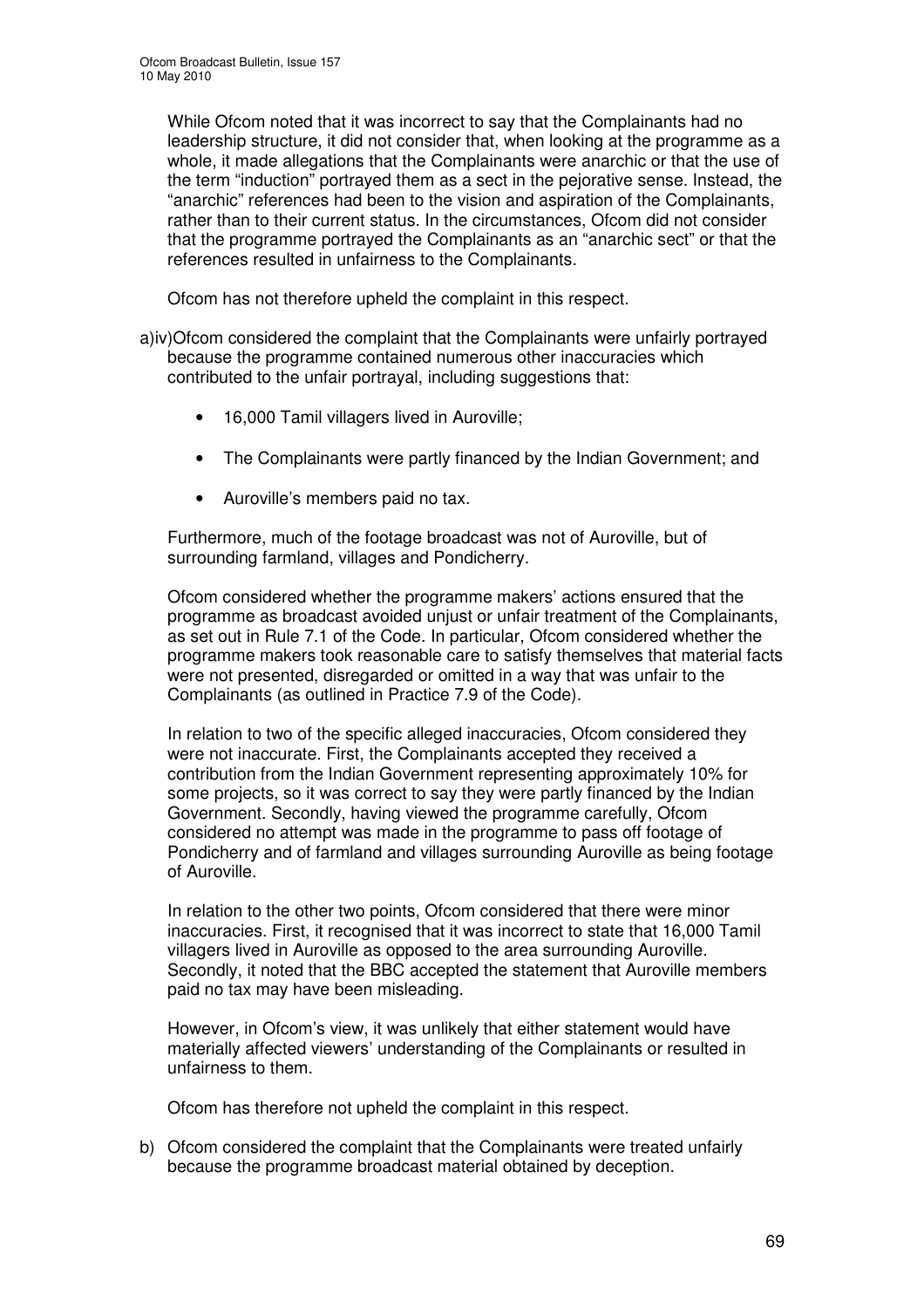Ofcom considered whether the programme makers' actions ensured that the programme as broadcast avoided unjust or unfair treatment of the Complainants, as set out in Rule 7.1 of the Code. In particular, Ofcom took into account Practice 7.14 of the Code, which states that programme makers should not normally obtain or seek material through misrepresentation or deception, but provides that it may be warranted to do so without consent if that is in the public interest and the material cannot reasonably be obtained by other means.

Ofcom noted that the reporter represented herself as making a programme about the philosophy and idealism of Auroville on its 40th anniversary, rather than about allegations of child abuse. The Complainants only found out about the agenda of the programme after the reporter had left India.

The BBC accepted in its submissions to Ofcom that a very limited amount of background information supplied by the Complainants was obtained by deception. It said that early disclosure of the nature of the allegations might have resulted in a lack of co-operation from the Complainants and perhaps measures to thwart the investigation. It also noted that the bulk of the material on which the allegations reported in the programme was based was obtained openly and with informed consent from parties other than the Complainants.

Ofcom recognised that the use of misrepresentation or deception can in some circumstances be an important and legitimate tool for investigative journalists and that at the time the reporter was planning her visit to Auroville, she could not have known the type of reception she would receive. Ofcom also recognised that the Code does not in all cases require programme makers to spell out the content of their programme particularly where, as in this case, the programme covers a matter which is clearly in the public interest. To the extent that there was misrepresentation or deception in this case (and the BBC accepted there was to some degree), Ofcom considered that it was in the public interest and the material would be unlikely to have been obtainable by other means. In Mr Guigan's case, as noted above, his general statements led to no unfairness to the Complainants.

In the circumstances, Ofcom has not upheld the complaint in this respect.

c) Ofcom considered the complaint that the Complainants were treated unfairly because they were not given an appropriate and timely opportunity to respond to the allegations made in the programme as broadcast.

Ofcom considered whether the programme makers' actions ensured that the programme as broadcast avoided unjust or unfair treatment of the Complainants, as set out in Rule 7.1 of the Code. In particular, Ofcom considered Practice 7.11 which requires that, if a programme alleges wrongdoing or incompetence or makes other significant allegations, those concerned should normally be given an appropriate and timely opportunity to respond.

The programme reported serious allegations and, in fairness to the Complainants, it was therefore particularly important to provide them with an appropriate and timely opportunity to respond. However, Ofcom recognised that what constitutes an appropriate and timely opportunity to respond depends on the circumstances and that there was no requirement for the reporter necessarily to raise the allegations with the Complainants during her time in India.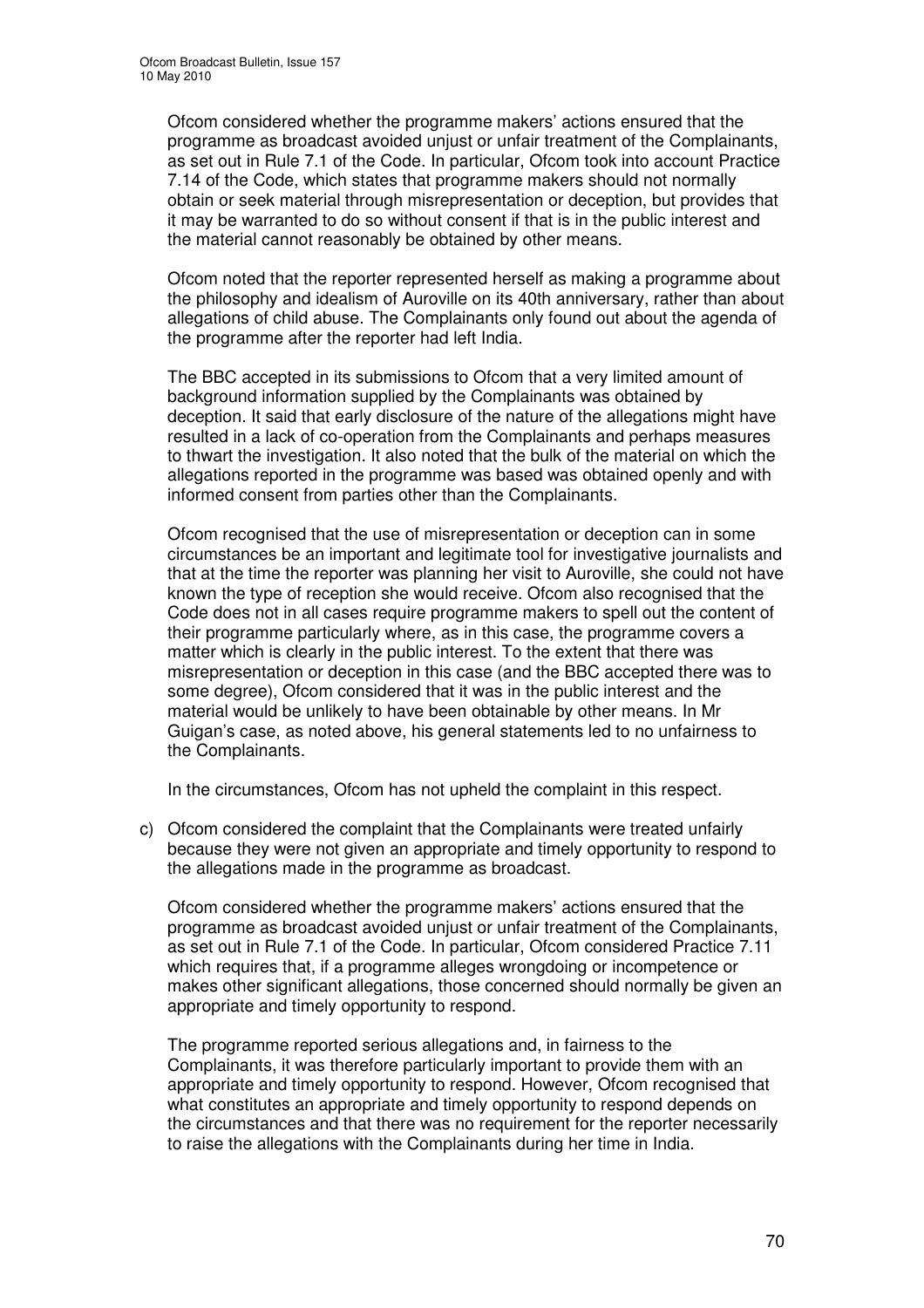Ofcom noted that after the reporter returned to the UK, on 24 April 2008, 27 days before the programme was broadcast, she emailed Outreach Media noting in general terms allegations regarding child abuse and asking for an interview with Dr Karan Singh about them, or for a statement from Outreach Media.

On 29 April 2008, Outreach Media responded by email to the various issues raised by the reporter. They said that as Dr Singh had not been Chairman of the Governing Board at the time of the issues with Mr Keim, he may not be able to shed further light on the matter.

On 1 May 2008, the reporter sent a further email to Outreach Media which raised the allegation that villagers said child abuse was still going on but that they were fearful of speaking out because of possible recriminations. Outreach Media responded the same day expressing concern about the allegations of abuse, asking for details so they could investigate, assuring the reporter that there would be no such thing as recriminations from the Complainants and asking for details. However, due to issues of confidentiality the reporter said she was unable to supply the details requested.

On 13 May 2008, the reporter emailed Outreach Media regarding allegations about Mr Keim and three further individuals who the reporter referred to as teachers. Outreach Media provided a detailed response to this email on 16 May 2008.

Auroville International UK and the Working Committee then entered into correspondence with the editor of *Newsnight* and requested sight of the programme and an opportunity to provide an interview response.

The BBC sent a script of the proposed programme to the Complainants on 20 May 2008 and the Working Committee sent a detailed response on 21 May 2008.

Ofcom also noted that arrangements were also made for an interview with Mr Thieme of the Working Committee. Mr Thieme was interviewed over Skype telephone and four questions and Mr Thieme's responses to them were broadcast with a static picture of Mr Thieme at the end of the programme.

Ofcom considered that the email correspondence, the provision of the script and the interview with Mr Thieme ultimately provided the Complainants with an appropriate and timely opportunity to respond to the serious allegations raised in the programme.

Ofcom noted that the time allowed for the Complainants to respond to the script was quite brief, but that from the email correspondence between the reporter and Outreach Media, the Working Committee already had an indication of some of the allegations and did manage to produce a detailed response to the script in the time allowed. The Complainants had concerns that the arrangements the BBC put in place around Mr Thieme's interview were poor and resulted in the interview being conducted over a Skype connection broadcast over a static image of Mr Thieme. However, this did not, in Ofcom's view, amount to a failure to give a timely and appropriate opportunity to respond, nor did it result in unfairness to the Complainants.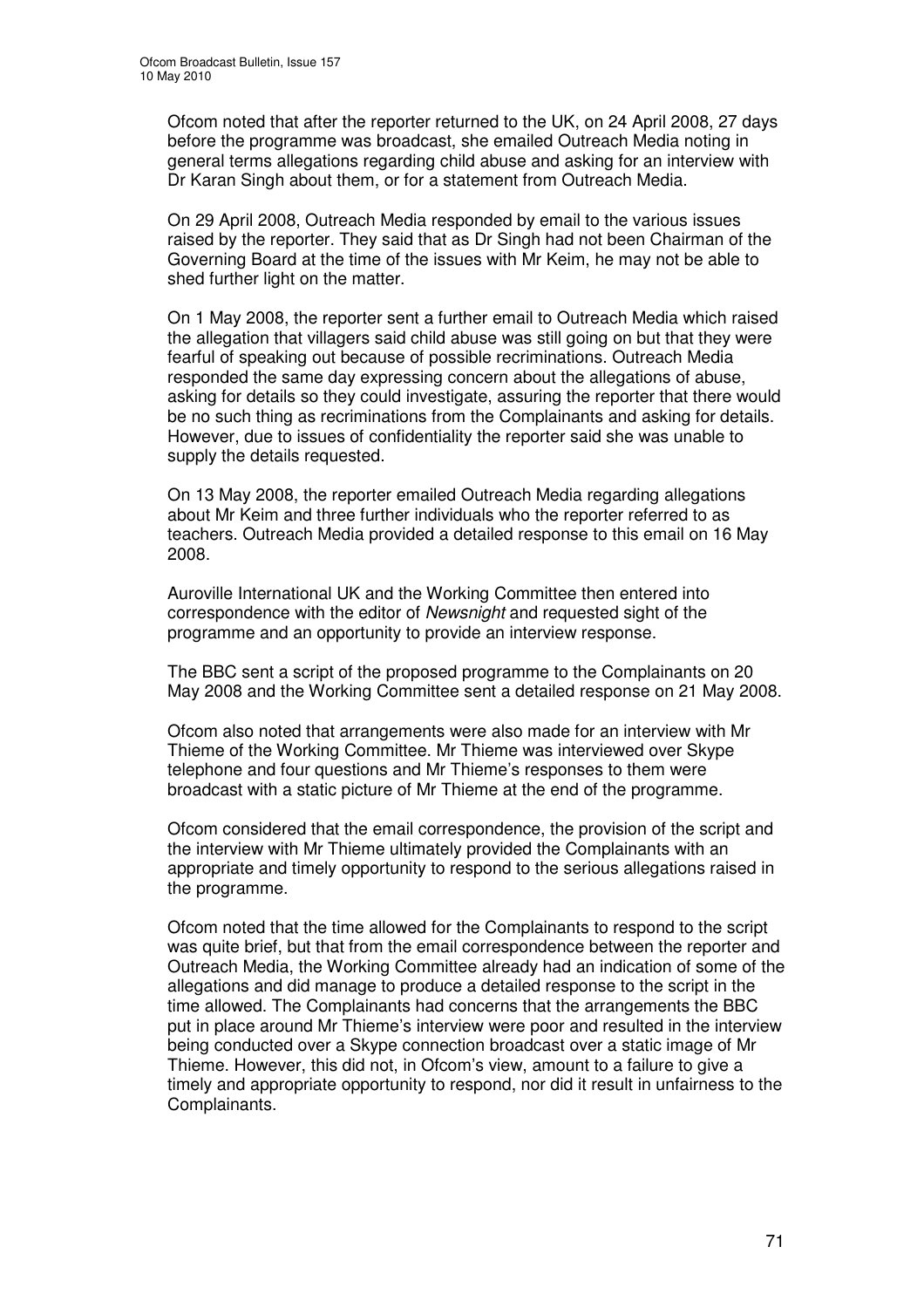In the circumstances, Ofcom has not upheld the complaint in this respect.

**Accordingly, Ofcom has not upheld Mr Thieme's complaint on behalf of The Auroville Foundation and the community of Auroville of unfair treatment in the programme as broadcast.**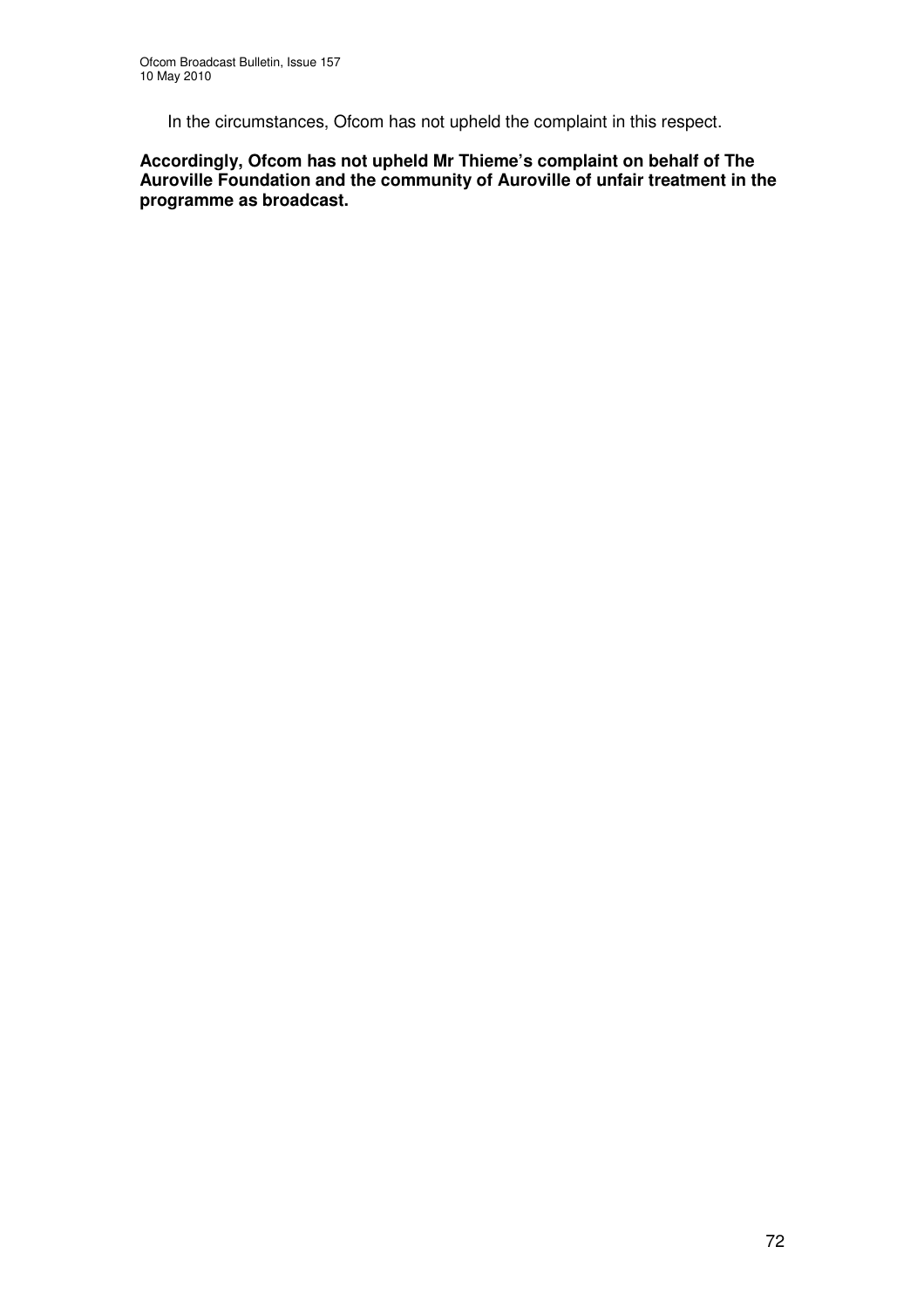## **Other Programmes Not in Breach**

## **Up to 19 April 2010**

| Programme                                 | <b>Date</b> | <b>Broadcaster</b>         | <b>Categories</b>                                          | Number of<br>complaints |
|-------------------------------------------|-------------|----------------------------|------------------------------------------------------------|-------------------------|
| 4music Meets Rihanna                      | 11/04/2010  | Channel 4                  | Generally accepted<br>standards                            |                         |
| A League of Their Own                     | 11/03/2010  | Sky 1                      | Generally accepted<br>standards                            | 1                       |
| A League of Their Own                     | 09/04/2010  | Sky 1                      | Offensive language                                         | $\mathbf{1}$            |
| A Touch of Frost                          | 02/04/2010  | ITVI                       | Nudity                                                     | $\mathbf{1}$            |
| A Touch of Frost                          | 04/04/2010  | ITVI                       | Violence and dangerous<br>behaviour                        | $\overline{3}$          |
| Abrantee                                  | 01/04/2010  | <b>Choice FM</b>           | Race<br>discrimination/offence                             | $\mathbf{1}$            |
| Anglia Tonight                            | 24/03/2010  | <b>ITV1 Anglia</b>         | Crime                                                      | $\overline{c}$          |
| Ant and Dec's Push the Button             | 13/03/2010  | ITVI                       | <b>Animal Welfare</b>                                      | $\overline{87}$         |
| Ant and Dec's Push the Button             | 03/04/2010  | ITVI                       | <b>Disability</b><br>discrimination/offence                | 1                       |
| Ant and Dec's Push the Button             | 27/03/2010  | ITV1                       | Gender, including<br>Transgender<br>discrimination/offence | 1                       |
| Archer (trailer)                          | 16/03/2010  | Fiver                      | Religious/Beliefs<br>discrimination/offence                | $\overline{2}$          |
| Aschberg                                  | 26/11/2009  | TV8 (Sweden)               | Sponsorship                                                | 1                       |
| <b>BBC News</b>                           | 22/02/2010  | <b>BBC News</b><br>Channel | Religious/Beliefs<br>discrimination/offence                | $\mathbf{1}$            |
| <b>BBC News at Six</b>                    | 17/03/2010  | BBC <sub>1</sub>           | Generally accepted<br>standards                            | $\overline{11}$         |
| Bean                                      | 27/02/2010  | ITV1                       | Religious/Beliefs<br>discrimination/offence                | $\mathbf{1}$            |
| <b>Big Babies</b>                         | 17/03/2010  | <b>CBBC</b>                | Offensive Language                                         | 1                       |
| Bing.com's sponsorship of The<br>Simpsons | 23/03/2010  | Channel 4                  | Materially misleading                                      | $\mathbf{1}$            |
| <b>Brainiac: Science Abuse</b>            | 02/04/2010  | Sky 3                      | Generally accepted<br>standards                            | $\mathbf{1}$            |
| <b>Breakfast</b>                          | 16/03/2010  | BBC <sub>1</sub>           | Violence and dangerous<br>behaviour                        | $\overline{1}$          |
| <b>Broadcasting House</b>                 | 04/04/2010  | <b>BBC Radio 4</b>         | Generally accepted<br>standards                            | $\mathbf{1}$            |
| Bruce Forsyth: A Comedy<br>Roast          | 07/04/2010  | Channel 4                  | Offensive language                                         | 2                       |
| Challenge Tommy Walsh                     | 13/04/2010  | Quest                      | Violence and dangerous<br>behaviour                        | 1                       |
| Channel 4's Comedy Gala                   | 05/04/2010  | Channel 4                  | Generally accepted<br>standards                            | 25                      |
| Channel ident                             | 14/04/2010  | E4                         | Elections/Referendums                                      | $\mathbf{1}$            |
| Chris Tarrant: A Comedy<br>Roast          | 09/04/2010  | Channel 4                  | Generally accepted<br>standards                            | 19                      |
| Coach Trip                                | 13/04/2010  | Channel 4                  | Generally accepted<br>standards                            | $\overline{c}$          |
| <b>Cocaine Cowboys</b>                    | 16/03/2010  | More 4                     | Drugs, smoking, solvents<br>or alcohol                     | $\mathbf{1}$            |
| COI Domestic Abuse Ad                     | n/a         | n/a                        | Due Impartiality/Bias                                      | 1                       |
| Cops Uncut                                | 23/03/2010  | <b>Bravo</b>               | Generally accepted<br>standards                            | $\mathbf{1}$            |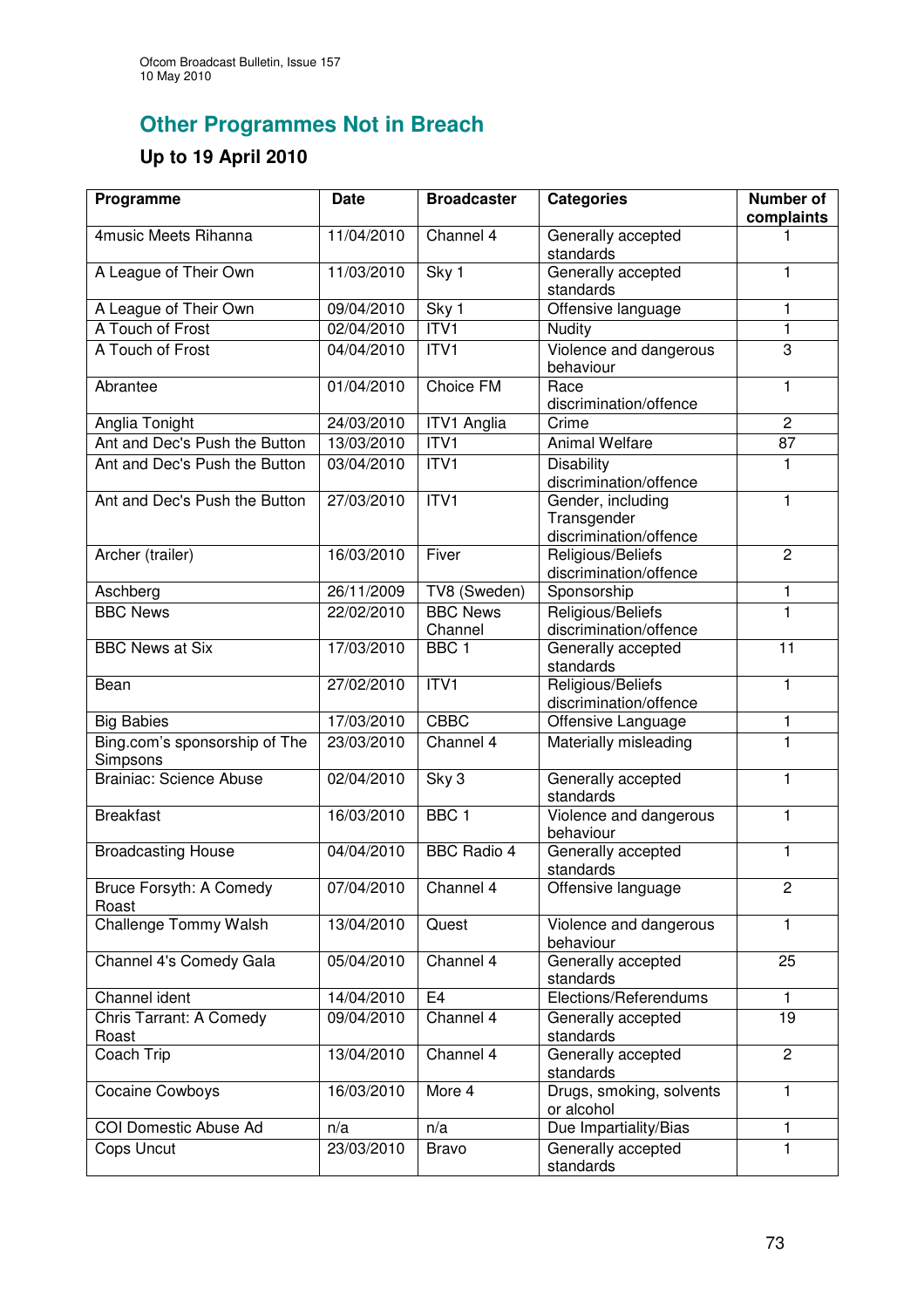| <b>Coronation Street</b>   | 26/03/2010 | ITV <sub>1</sub> | Gender, including<br>Transgender<br>discrimination/offence |                  |
|----------------------------|------------|------------------|------------------------------------------------------------|------------------|
| <b>Coronation Street</b>   | 09/04/2010 | ITV <sub>1</sub> | Religious/Beliefs<br>discrimination/offence                | $\mathbf{1}$     |
| <b>Coronation Street</b>   | 04/04/2010 | ITV1             | Generally accepted<br>standards                            | $\overline{2}$   |
| <b>Coronation Street</b>   | 11/04/2010 | ITVI             | Generally accepted<br>standards                            | $\overline{5}$   |
| <b>Coronation Street</b>   | 15/04/2010 | ITVI             | Generally accepted<br>standards                            | $\overline{2}$   |
| <b>Coronation Street</b>   | 05/04/2010 | ITVI             | Generally accepted<br>standards                            | $\mathbf{1}$     |
| <b>Coronation Street</b>   | 19/02/2010 | ITVI             | Violence and dangerous<br>behaviour                        | $\mathbf{1}$     |
| Cougar Town (trailer)      | 25/03/2010 | Living           | Offensive Language                                         | 1                |
| Crocodile Dundee           | 30/03/2010 | Film4            | Religious/Beliefs<br>discrimination/offence                | 1                |
| Daily News                 | 25/03/2010 | <b>Bangla TV</b> | Generally accepted<br>standards                            | 1                |
| David Mellor               | 18/03/2010 | LBC 97.3         | Due Impartiality/Bias                                      | 1                |
| Doctor Who                 | 03/04/2010 | BBC <sub>1</sub> | Race<br>discrimination/offence                             | 1                |
| Doctor Who                 | 03/04/2010 | BBC <sub>1</sub> | Generally accepted<br>standards                            | $\overline{2}$   |
| Doctor Who                 | 10/04/2010 | BBC <sub>1</sub> | Generally accepted<br>standards                            | $\mathbf{1}$     |
| EastEnders                 | 01/04/2010 | BBC <sub>1</sub> | Race<br>discrimination/offence                             | 1                |
| EastEnders                 | 06/04/2010 | BBC <sub>1</sub> | Generally accepted<br>standards                            | 1                |
| EastEnders                 | 12/04/2010 | BBC <sub>1</sub> | Generally accepted<br>standards                            | $\mathbf{1}$     |
| EastEnders                 | 16/04/2010 | BBC <sub>1</sub> | Generally accepted<br>standards                            | $\mathbf{1}$     |
| EastEnders                 | 06/04/2010 | BBC <sub>1</sub> | Offensive language                                         | $\boldsymbol{2}$ |
| EastEnders                 | 22/03/2010 | BBC <sub>1</sub> | Violence and dangerous<br>behaviour                        | $\mathbf{1}$     |
| EastEnders                 | 26/03/2010 | BBC <sub>1</sub> | Violence and dangerous<br>behaviour                        | 1                |
| EastEnders                 | 29/03/2010 | BBC <sub>1</sub> | Violence and dangerous<br>behaviour                        | 1                |
| EastEnders                 | 05/04/2010 | BBC <sub>1</sub> | Violence and dangerous<br>behaviour                        | 1                |
| EastEnders Omnibus         | 28/03/2010 | BBC <sub>1</sub> | Generally accepted<br>standards                            | 1                |
| EastEnders Omnibus         | 18/04/2010 | BBC <sub>1</sub> | Generally accepted<br>standards                            | 1                |
| <b>Elite Nights</b>        | 16/01/2010 | Elite            | Sexual material                                            | 1                |
| <b>Embarrassing Bodies</b> | 02/04/2010 | Channel 4        | <b>Nudity</b>                                              | $\overline{c}$   |
| <b>Embarrassing Bodies</b> | 21/03/2010 | Channel 4        | Sexual material                                            | 18               |
| <b>Embarrassing Bodies</b> | 26/03/2010 | Channel 4        | Sexual material                                            | 1                |
| <b>Embarrassing Bodies</b> | 09/04/2010 | Channel 4        | Under 18s in programmes                                    | $\mathbf{1}$     |
| Emmerdale                  | 07/04/2010 | ITV1             | Crime                                                      | 1                |
| Emmerdale                  | 02/04/2010 | ITV1             | Religious/Beliefs<br>discrimination/offence                | 1                |
| Emmerdale                  | 12/04/2010 | ITV <sub>1</sub> | Generally accepted<br>standards                            | 1                |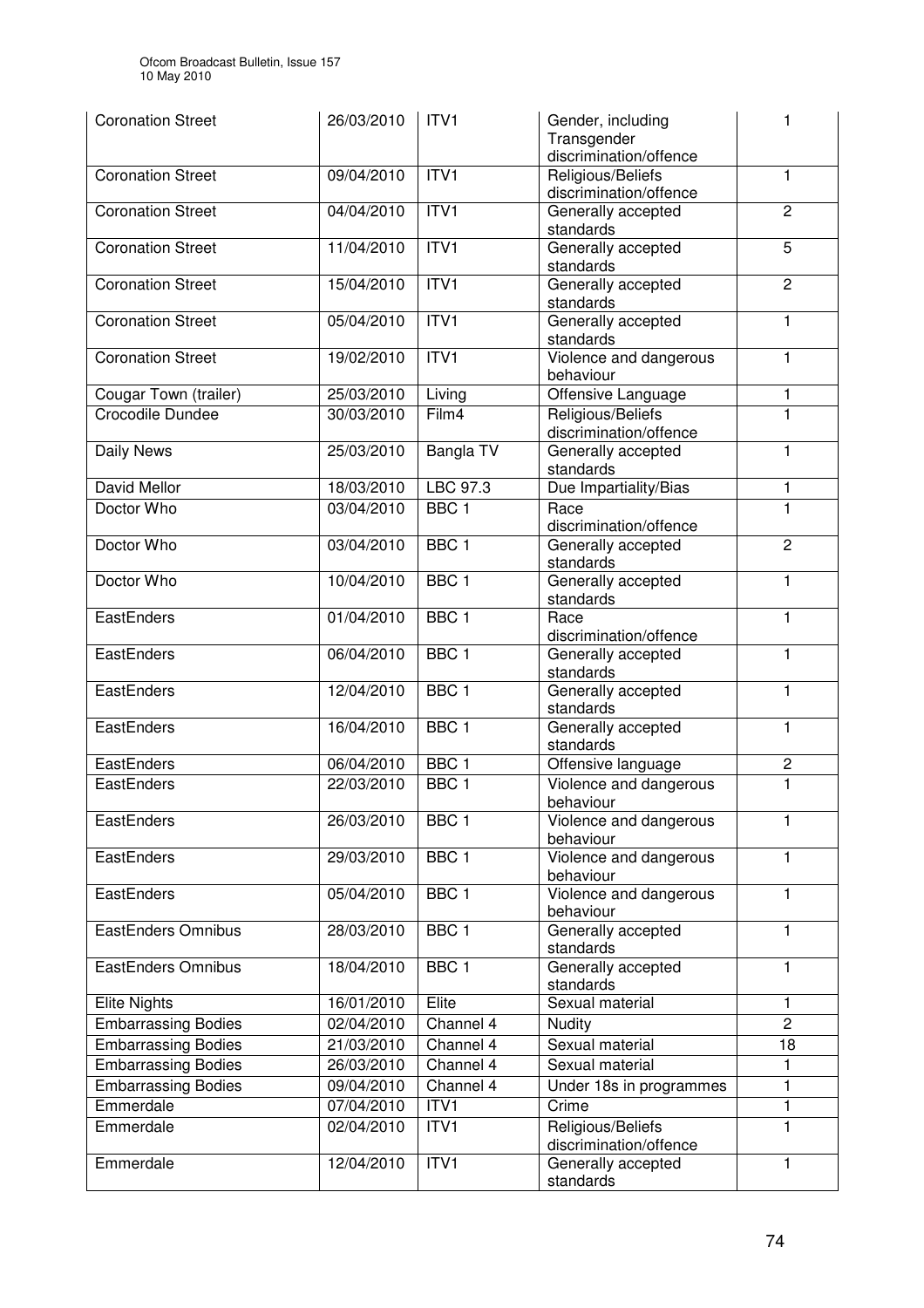| Emmerdale                                                   | 08/04/2010 | ITV1                                 | Sexual material                                            | 1                         |
|-------------------------------------------------------------|------------|--------------------------------------|------------------------------------------------------------|---------------------------|
| Emmerdale                                                   | 26/03/2010 | ITV1                                 | Drugs, smoking, solvents<br>or alcohol                     | 1                         |
| Evening Show with Steve<br><b>Harris</b>                    | 29/03/2010 | <b>XFM London</b>                    | Materially misleading                                      | 1                         |
| Facejacker (trailer)                                        | 05/04/2010 | Channel 4                            | <b>Disability</b><br>discrimination/offence                | 1                         |
| Five News update                                            | 06/04/2010 | Five                                 | Elections/Referendums                                      | 1                         |
| Four Weddings (trailer)                                     | 12/03/2010 | Living                               | Sexual material                                            | 1                         |
| Foxy Bingo's sponsorship of<br>The Jeremy Kyle Show         | 25/03/2010 | ITV <sub>2</sub>                     | Gender, including<br>Transgender<br>discrimination/offence | 1                         |
| Foxy Bingo's sponsorship of<br>The Jeremy Kyle Show         | n/a        | ITV <sub>2</sub>                     | Generally accepted<br>standards                            | 1                         |
| <b>Frank Skinner</b>                                        | 05/04/2010 | Channel 4                            | Generally accepted<br>standards                            | 1                         |
| Glee (trailer)                                              | 06/04/2010 | Channel 4                            | Offensive language                                         | 1                         |
| <b>GMTV</b>                                                 | 05/03/2010 | ITV1                                 | Sexual material                                            | $\ensuremath{\mathsf{3}}$ |
| Golf                                                        | 02/04/2010 | <b>Sky Sports</b><br>HD <sub>3</sub> | Generally accepted<br>standards                            | $\mathbf{1}$              |
| Greene King's sponsorship of<br>Dave primetime              | 05/04/2010 | Dave                                 | Animal welfare                                             | $\mathbf{1}$              |
| Have I Got News for You                                     | 08/04/2010 | BBC <sub>1</sub>                     | Race<br>discrimination/offence                             | 1                         |
| Have I Got News for You                                     | 08/04/2010 | BBC <sub>1</sub>                     | Generally accepted<br>standards                            | 1                         |
| Hawksbee and Jacobs                                         | 01/04/2010 | Talksport                            | Crime                                                      | 1                         |
| <b>Heston's Chocolate Factory</b><br>Feast                  | 06/04/2010 | Channel 4                            | Sexual material                                            | $\mathbf{1}$              |
| Hollyoaks                                                   | 09/04/2010 | Channel 4                            | Generally accepted<br>standards                            | 1                         |
| Home and Away                                               | 07/04/2010 | Five                                 | Crime                                                      | 1                         |
| Honda's sponsorship of<br>Channel 4 documentaries           | 23/03/2010 | Channel 4                            | Generally accepted<br>standards                            | $\mathbf{1}$              |
| <b>Horrible Histories</b>                                   | 01/04/2010 | BBC <sub>1</sub>                     | Violence and dangerous<br>behaviour                        | 1                         |
| How I Met Your Mother                                       | 08/03/2010 | E4                                   | Sexual material                                            | 1                         |
| <b>Islamic Documentary</b>                                  | 27/03/2010 | Peace TV                             | Sexual orientation<br>discrimination/offence               | 1                         |
| <b>ITV News</b>                                             | 26/03/2010 | ITVI                                 | Crime                                                      | 1                         |
| <b>ITV News</b>                                             | 05/04/2010 | ITV1                                 | Due accuracy                                               | 1                         |
| <b>ITV News at Ten</b>                                      | 31/03/2010 | ITV1                                 | Due accuracy                                               | $\overline{c}$            |
| <b>ITV News at Ten</b>                                      | 07/04/2010 | ITV1                                 | Elections/Referendums                                      | 1                         |
| Jergens Naturals' sponsorship<br>of Supersize v Superskinny | 23/03/2010 | Channel 4                            | Generally accepted<br>standards                            | 1                         |
| Jerry Springer                                              | 09/04/2010 | <b>CBS Reality</b>                   | Generally accepted<br>standards                            | 1                         |
| Joan Rivers Comedy Roast                                    | 12/04/2010 | Channel 4                            | Race<br>discrimination/offence                             | 1                         |
| Joan Rivers Comedy Roast                                    | 12/04/2010 | Channel 4                            | Generally accepted<br>standards                            | 1                         |
| Joan Rivers Comedy Roast                                    | 12/04/2010 | Channel 4                            | Offensive language                                         | 3                         |
| Justin Lee Collins: Good Times                              | 02/04/2010 | Five                                 | Offensive language                                         | 3                         |
| Keeping Up With The<br>Kardashians                          | 14/04/2010 | 4Music                               | Offensive language                                         | 1                         |
| Kia Motors' sponsorship of<br><b>NCIS</b>                   | 10/04/2010 | Five                                 | Generally accepted<br>standards                            | 1                         |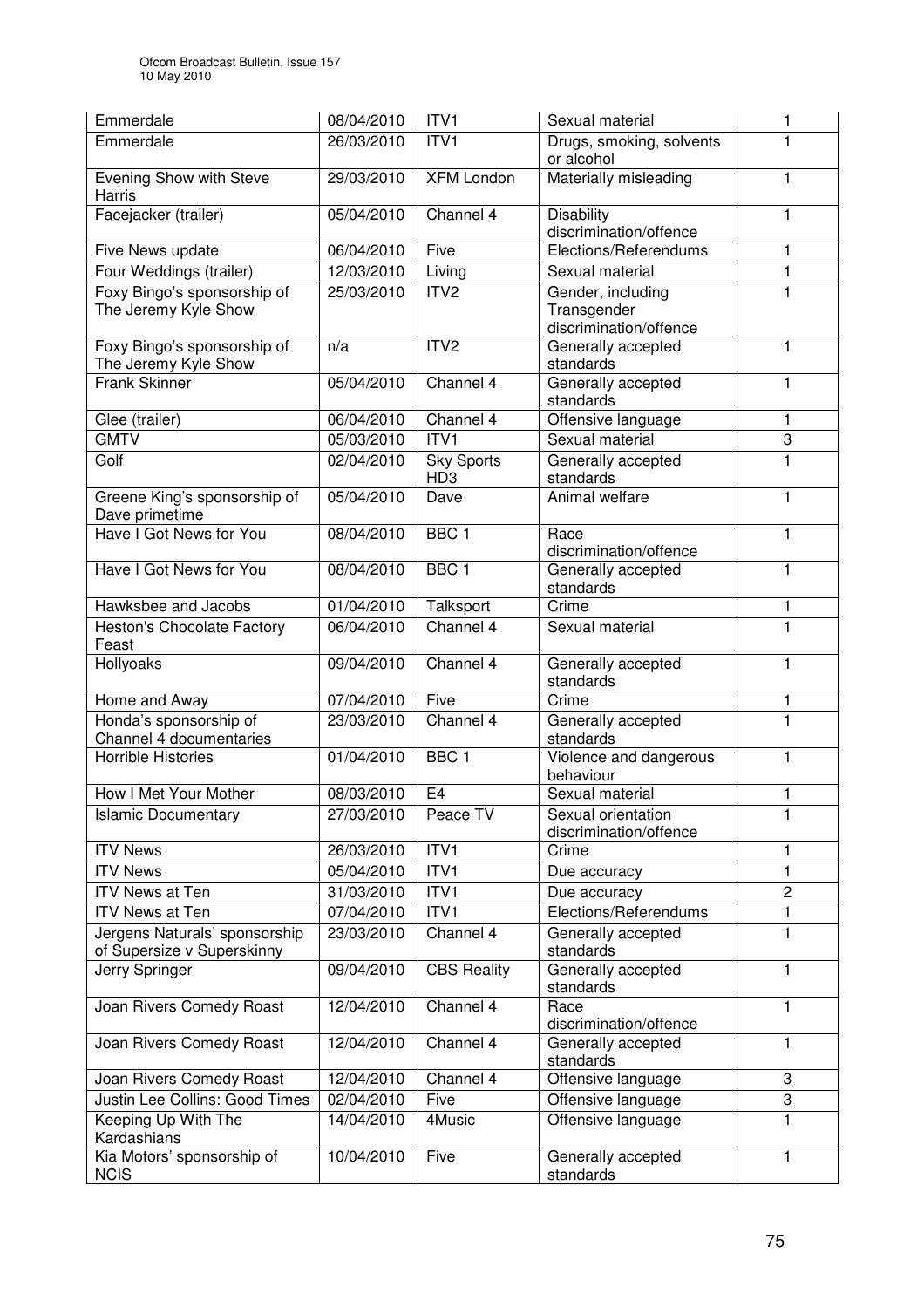| Kill It, Skin It, Wear It                       | 28/03/2010 | Really                     | Generally accepted<br>standards              | 1              |
|-------------------------------------------------|------------|----------------------------|----------------------------------------------|----------------|
| Laughtershock                                   | 31/03/2010 | BBC <sub>3</sub>           | Sexual material                              | 1              |
| Leaders' Debate (trailer)                       | 13/04/2010 | <b>Sky News</b>            | Elections/Referendums                        | 1              |
| Let's Celebrate!                                | 25/03/2010 | <b>CBeebies</b>            | Generally accepted<br>standards              | 1              |
| Live from Studio Five                           | 31/03/2010 | Five                       | Race<br>discrimination/offence               | 1              |
| Live from Studio Five                           | 31/03/2010 | Five                       | Sexual material                              | 1              |
| Loose Women                                     | 29/03/2010 | ITVI                       | Generally accepted<br>standards              | 1              |
| Loose Women                                     | 31/03/2010 | ITV1                       | Sexual material                              | 1              |
| Maltesers' sponsorship of<br>Loose Women        | n/a        | ITVI                       | Generally accepted<br>standards              | 1              |
| Married Single Other                            | 08/03/2010 | ITV1                       | Race<br>discrimination/offence               | 1              |
| <b>Married Single Other</b>                     | 29/03/2010 | ITVI                       | Race<br>discrimination/offence               | 1              |
| Michael McIntyre: Live and<br>Laughing          | 04/04/2010 | BBC <sub>1</sub>           | Race<br>discrimination/offence               | 1              |
| <b>Missing Person's Unit</b>                    | 06/04/2010 | <b>CBS Reality</b><br>$+1$ | Generally accepted<br>standards              | 1              |
| Mock the Week                                   | 18/02/2010 | BBC <sub>2</sub>           | <b>Disability</b><br>discrimination/offence  | 1              |
| Nestlé's sponsorship of GMTV<br>Weather         | 01/04/2010 | ITV1                       | Generally accepted<br>standards              | 1              |
| One Born Every Minute                           | 30/03/2010 | Channel 4                  | Generally accepted<br>standards              | 1              |
| <b>Operation Repo</b>                           | 15/04/2010 | <b>Bravo</b>               | Offensive language                           | 1              |
| Panorama                                        | 24/03/2010 | BBC <sub>1</sub>           | Generally accepted<br>standards              | 1              |
| Party Election Broadcast by<br>the Labour Party | 12/04/2010 | ITVI                       | Generally accepted<br>standards              | 1              |
| Party Election Broadcast by<br>the Labour Party | 16/04/2010 | BBC <sub>2</sub>           | Offensive language                           | 1              |
| Party Election Broadcast by<br>the Labour Party | 16/04/2010 | ITV1                       | Offensive language                           | 1              |
| Partybingo.com's sponsorship<br>of Neighbours   | 09/04/2010 | Five                       | Sexual orientation<br>discrimination/offence |                |
| Police Interceptors                             | 19/04/2010 | Fiver                      | Offensive language                           | 1              |
| <b>Policing Pledge Advertisement</b>            | n/a        | n/a                        | Due Impartiality/Bias                        | 1              |
| Renault's sponsorship of films<br>on $4$        | 27/03/2010 | Channel 4                  | Violence and dangerous<br>behaviour          | 1              |
| <b>Rob Ellis</b>                                | 16/03/2010 | Galaxy<br>Manchester       | <b>Disability</b><br>discrimination/offence  | 1              |
| Rosemary and Thyme                              | 08/04/2010 | ITV1                       | Offensive language                           | 1              |
| Rosemary and Thyme                              | 09/04/2010 | ITV1                       | Offensive language                           | 1              |
| Rude Tube 2009                                  | 12/04/2010 | E <sub>4</sub>             | Animal welfare                               | 1              |
| Seven Ages of Britain                           | 29/03/2010 | BBC <sub>2</sub>           | Offensive Language                           | 1              |
| Sexcetera                                       | 20/03/2010 | Virgin 1                   | Sexual material                              | 1              |
| <b>Shameless</b>                                | 30/03/2010 | E <sub>4</sub>             | Sexual orientation<br>discrimination/offence | 1              |
| Sharon Osbourne: A Comedy<br>Roast              | 08/04/2010 | Channel 4                  | Generally accepted<br>standards              | $\overline{c}$ |
| Sharon Osbourne: A Comedy<br>Roast              | 08/04/2010 | Channel 4                  | Offensive language                           | 19             |
| Sharon Osbourne: A Comedy                       | 08/04/2010 | Channel 4                  | Sexual material                              | 1              |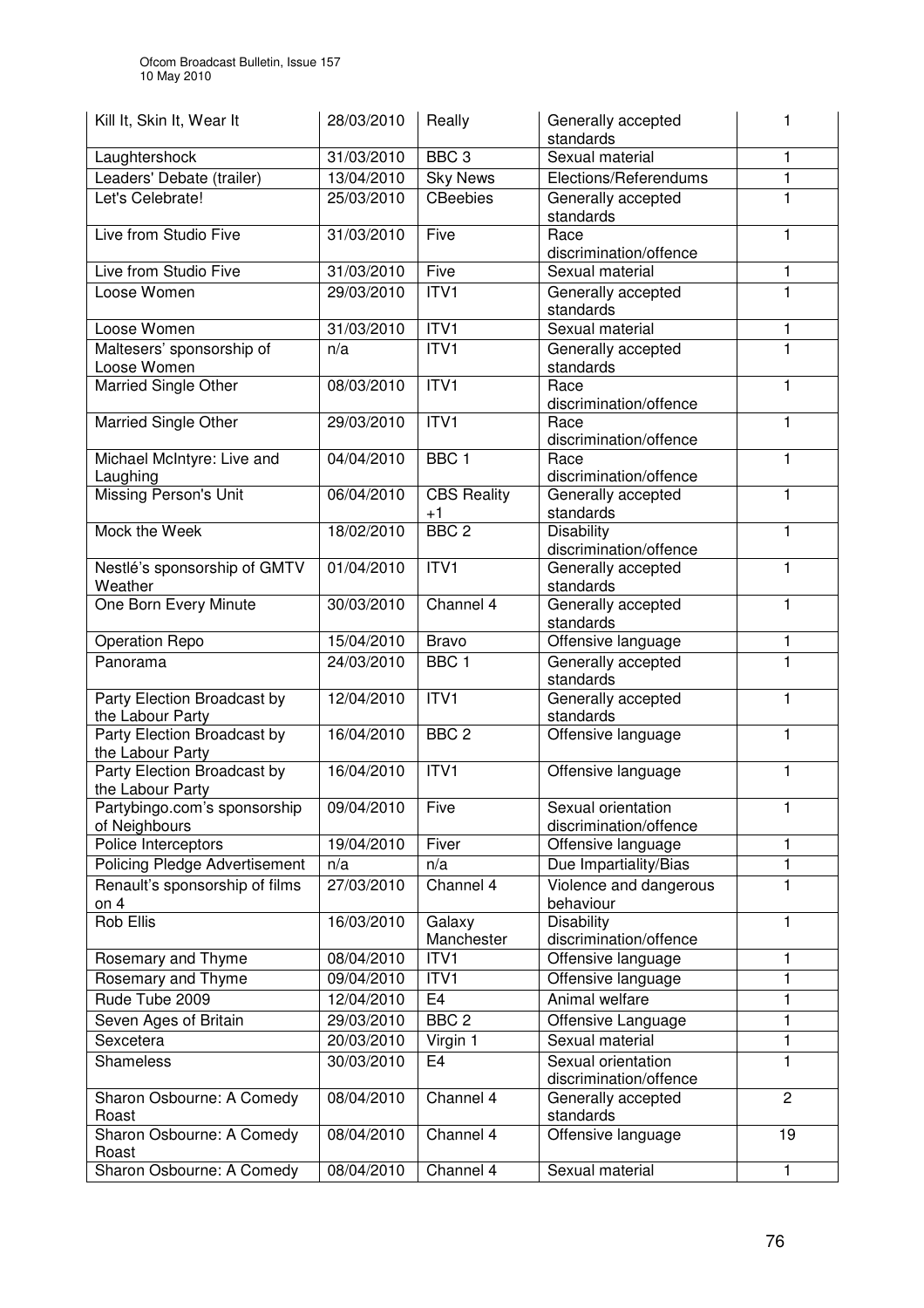| Roast                                   |            |                           |                                             |                |
|-----------------------------------------|------------|---------------------------|---------------------------------------------|----------------|
| <b>Short Circuit</b>                    | 18/04/2010 | Five                      | Offensive language                          | 1              |
| <b>Sky News</b>                         | 03/04/2010 | <b>Sky News</b>           | Advertising/editorial                       | 1              |
|                                         |            |                           | separation                                  |                |
| <b>Sky News</b>                         | 08/04/2010 | <b>Sky News</b>           | Due accuracy                                | 1              |
| <b>Sky News</b>                         | 01/04/2010 | <b>Sky News</b>           | Due Impartiality/Bias                       | 1              |
| <b>Sky News</b>                         | 30/03/2010 | <b>Sky News</b><br>Active | Materially misleading                       | $\overline{c}$ |
| <b>Sky News</b>                         | 04/04/2010 | <b>Sky News</b>           | Race<br>discrimination/offence              | 1              |
| <b>Sky News</b>                         | 07/04/2010 | <b>Sky News</b>           | Race<br>discrimination/offence              | 1              |
| <b>Sky News</b>                         | 01/04/2010 | <b>Sky News</b>           | Generally accepted<br>standards             | $\mathbf{1}$   |
| Sunday Live                             | 04/04/2010 | <b>Sky News</b>           | Due impartiality/bias                       | $\overline{2}$ |
| Sunrise                                 | 26/03/2010 | <b>Sky News</b>           | Due Impartiality/Bias                       | $\overline{c}$ |
| Sunrise                                 | 04/04/2010 | <b>Sky News</b>           | Religious/Beliefs<br>discrimination/offence | $\mathbf{1}$   |
| Supersize v Superskinny                 | 13/04/2010 | Channel 4                 | Harm                                        | $\mathbf{1}$   |
| Surviving                               | 19/03/2010 | Sky 3                     | Violence and dangerous<br>behaviour         | $\mathbf{1}$   |
| The Alan Titchmarsh Show                | 19/03/2010 | ITV1                      | Due Impartiality/Bias                       | 37             |
| The Bubble                              | 12/03/2010 | BBC <sub>2</sub>          | Generally accepted<br>standards             | 1              |
| The Bubble                              | 26/03/2010 | BBC <sub>2</sub>          | Offensive Language                          | 1              |
| The Football League Show                | 05/04/2010 | BBC <sub>1</sub>          | Generally accepted<br>standards             | $\overline{1}$ |
| The Graham Norton Show                  | 12/04/2010 | BBC <sub>1</sub>          | Generally accepted<br>standards             | 1              |
| The Jeremy Kyle Show                    | 13/04/2010 | ITV <sub>2</sub>          | Generally accepted<br>standards             | 1              |
| The Moral Maze                          | 10/03/2010 | <b>BBC Radio 4</b>        | Generally accepted<br>standards             | 1              |
| The Now Show                            | 27/03/2010 | <b>BBC Radio 4</b>        | Religious/Beliefs<br>discrimination/offence | 1              |
| The Official Chart with Reggie<br>Yates | 04/04/2010 | <b>BBC Radio 1</b>        | Offensive language                          | $\mathbf{1}$   |
| The One Show                            | 14/04/2010 | BBC <sub>1</sub>          | Age<br>discrimination/offence               | 1              |
| The One Show                            | 07/04/2010 | BBC <sub>1</sub>          | Generally accepted<br>standards             | 1              |
| The Politics Programme                  | 24/03/2010 | Genesis                   | Due Impartiality/Bias                       | 1              |
| The Secret Millionaire                  | 29/03/2010 | Channel 4                 | Materially misleading                       | $\overline{2}$ |
| The Simpsons                            | 15/03/2010 | Channel 4                 | Sexual material                             | 1              |
| The Simpsons                            | 30/03/2010 | Sky 1                     | Sexual material                             | 1              |
| The Vampire Diaries (trailer)           | n/a        | ITV2                      | Scheduling                                  | 1              |
| The Weakest Link                        | 02/04/2010 | BBC <sub>1</sub>          | Generally accepted<br>standards             | 8              |
| The World's Most Offensive<br>Joke      | 06/04/2010 | Channel 4                 | Generally accepted<br>standards             | 1              |
| The Wright Stuff                        | 12/04/2010 | Five                      | Religious/Beliefs<br>discrimination/offence | 1              |
| The Wright Stuff                        | 15/04/2010 | Five                      | Religious/Beliefs<br>discrimination/offence | $\mathbf{1}$   |
| The Wright Stuff                        | 15/04/2010 | Five                      | Generally accepted<br>standards             | 6              |
| This Morning                            | 15/04/2010 | ITV1                      | Generally accepted                          | $\overline{7}$ |